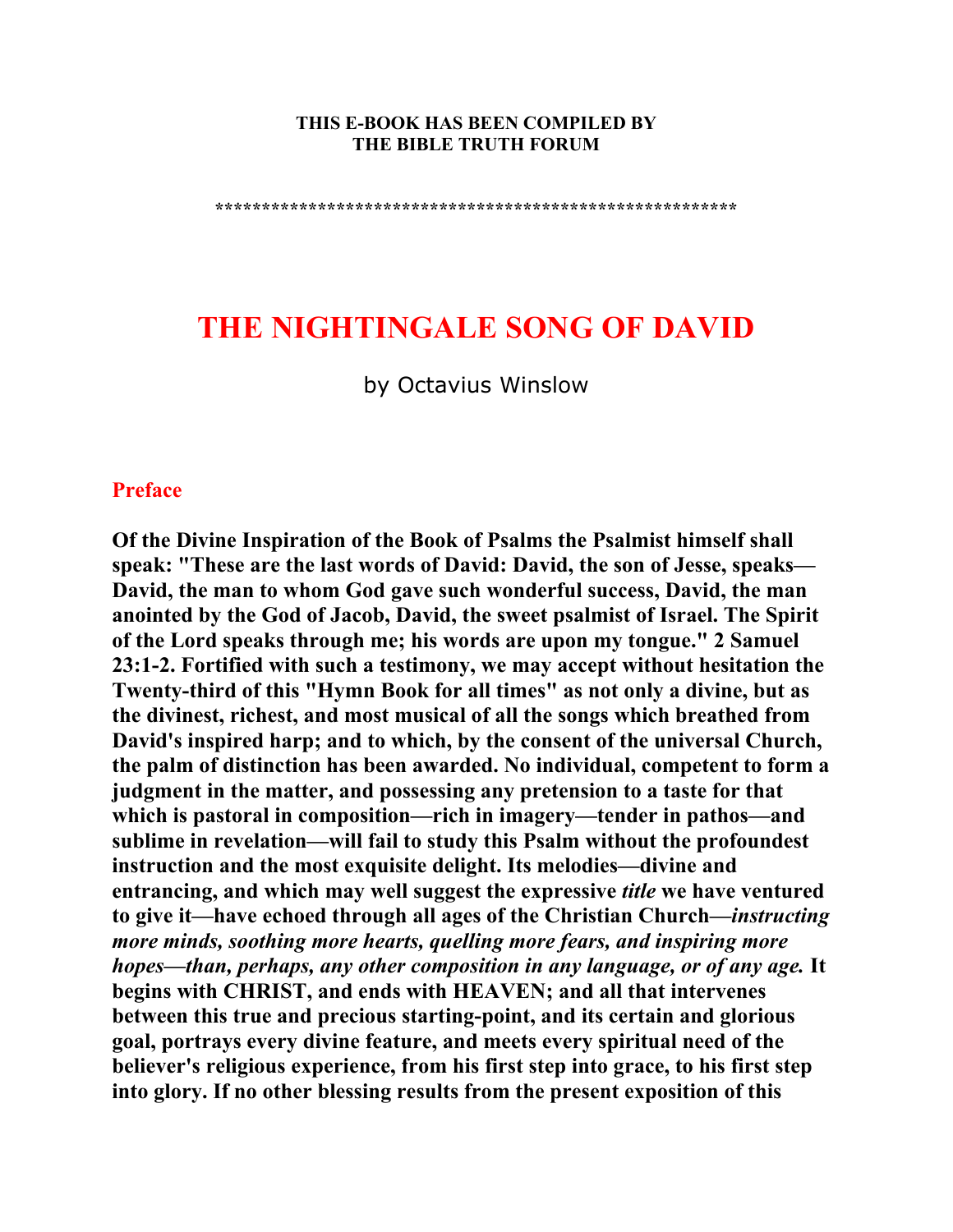**Psalm, than the refreshment it has afforded the writer in its composition, he will have been richly rewarded for the labor and weariness of preparing it. To the divine blessing of the One Shepherd, and to the gracious acceptance of the One Fold, he devoutly and affectionately commends his work and to the Triune Jehovah shall be the glory! BRIGHTON, November, 1876.** 

### **Christ, the Shepherd**

**"The Lord is my Shepherd; I shall not be in want." Psalm 23:1. "The Lord is my Shepherd; I have everything I need." Psalm 23:1.** 

**The Divinely-inspired lyre of David, "the sweet singer of Israel," never awoke its chords to melody more rich, or to truths more precious, than when he poured forth his soul in the utterances of this magnificent and comprehensive Psalm. And well was his heart attuned to the song! Himself a shepherd—the office he extols was to him sacred and significant; Christ the substance—his theme was elevated and entrancing. Recalling to memory his early history, when God "took him from following the ewes great with young," and tracing all the way he had thus been divinely led—from the sheep-fold to the throne from the pastoral to the kingly office—we do not wonder that of all the strains which breathed from his magic touch, this should be, par excellence, the**  *Nightingale Psalm* **of all.** 

**The key-note of earth, is, Christ the Shepherd—as the key-note of heaven, is, Christ the Lamb. In that world of music the song is all and ever of Christ. His Name warbles from every tongue—His beauty resounds from every harp— His Atonement the substance of every anthem—His love the inspiration of every minstrel chanting the "***new* **song before the throne"—"Worthy is the Lamb that was slain." 'New' though that song will be, we yet are 'learning' it in the house of our pilgrimage. We read—"No man could** *learn* **that song but the hundred and forty and four thousand, who were redeemed from the earth." The song was thus learned—learned on earth—the scene of our training for heaven. My soul! are you training for heaven? are you learning this song? have you caught the key-note? are you practicing its scales rehearsing its music? Remember, it must be learned on earth, or it can never be sung in heaven! Put if thus learning it—learning it, it may be, in the humbling region of self-knowledge, or in the painful school of personal suffering, and beneath the shadow of the cross—when the first burst of this**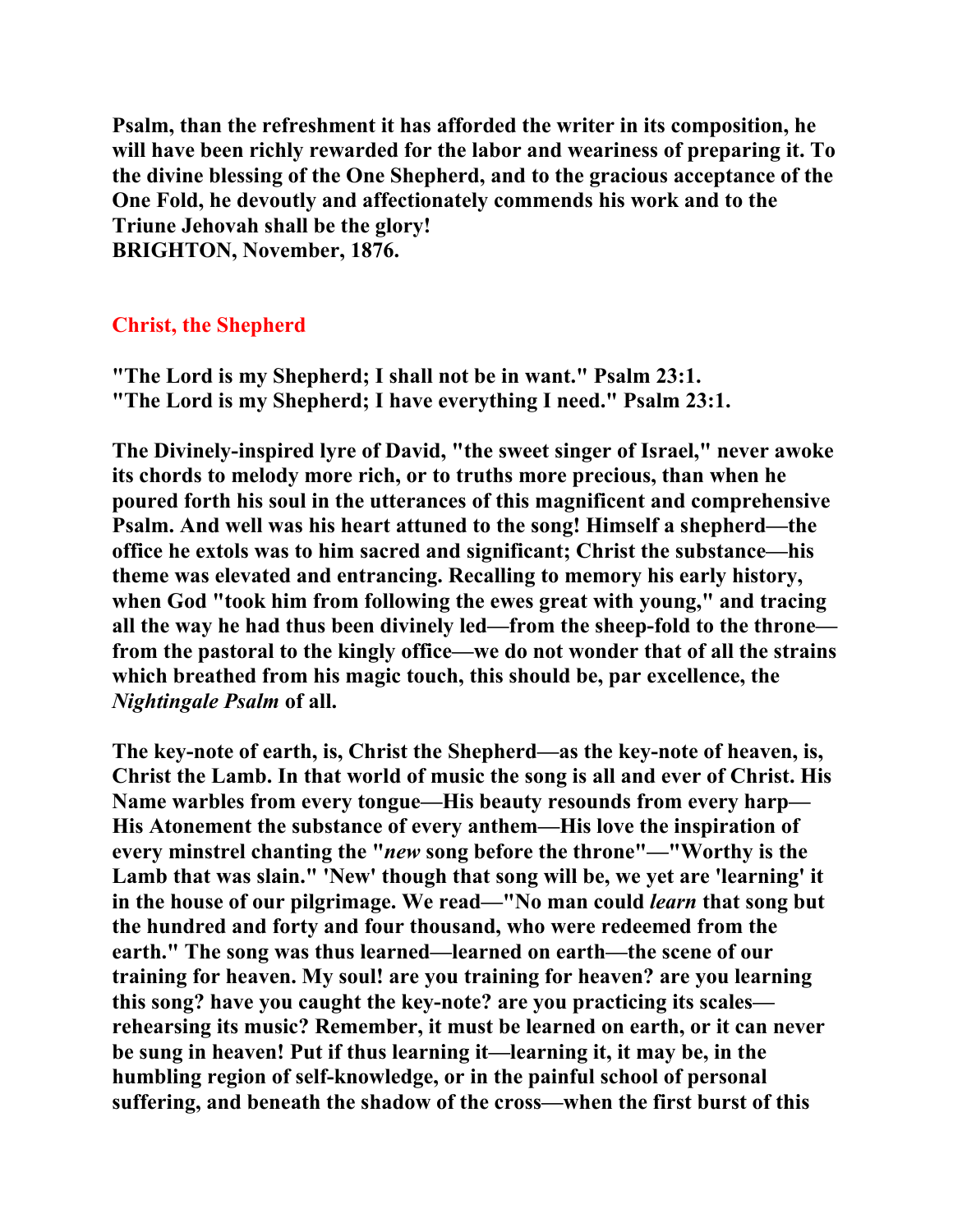**song shall fall upon your ravished senses, you will wonder how familiar to your ear were the notes it breathed, and how precious to your heart the truths it uttered! We now turn to the Psalm itself. And may the Divine Spirit, by whose inspiration it was penned, unseal our ear to the voice of the charmer!** 

**"The Lord is my Shepherd." The office David thus assigns to Christ—and this is the key-note of the Psalm—is one of the most appropriate and expressive. It would seem to have been His own favorite designation, "I am the good Shepherd." Both Testaments, the Old and the New—Messiah's two faithful witnesses—unite in investing Him with this office. He was early revealed under this title. When the family of good old Jacob clustered around his dying bed, eager to catch the parting blessings breathing from his lips, the expiring patriarch pointed his offspring to the Author of all his mercies as the "Shepherd of Israel," who by covenant engagement had promised a continuance of those blessings to His posterity. Still more distinctly and emphatically is Christ spoken of by Evangelists and Apostles under this title. The evangelist John records the assumption of it by our Lord Himself; and the apostle Peter ascribes it to Him as the "Chief Shepherd and Bishop" of His Church. This passage infers the existence in the Church of subordinate, or under shepherds. Such are all Christ's true ministers whose office it is to call out of the world, gather into the fold, and feed, the one elect Flock of God. They are Christ's 'under-shepherds', or overseers, infinitely subordinate, and solemnly accountable to Him, the "Chief Shepherd and Bishop" of His Church, in the administrative authority which they wield, in the divine gifts which they possess, and in the spiritual functions which they perform. Their office is not priestly, but ministerial; they are anointed with no sacerdotal grace, and are clothed with no divine prerogative, and are ordained to present no sacrificial offering. Nevertheless, their office is holy and honorable; their responsibility, tremendous and solemn ; their duties, arduous and trying; their anxieties many, and their trials sore; and they are to be "esteemed very highly in love for their works' sake." Woe unto them if they preach not the gospel! woe unto those who reject the gospel they preach! and woe to the world who by slander, falsehood, and persecution touch God's anointed, and seek to do His prophets harm. My soul! has the Lord blessed you with a true and faithful gospel minister? Remember your duty to him, and your responsibility to God; and in both act as one who is soon to give an account at His bar. But let us turn from the 'subordinate' shepherds to Christ, the 'Chief' and "good Shepherd of the sheep."** 

**"The Lord is my Shepherd." A brief enumeration of some of CHRIST'S**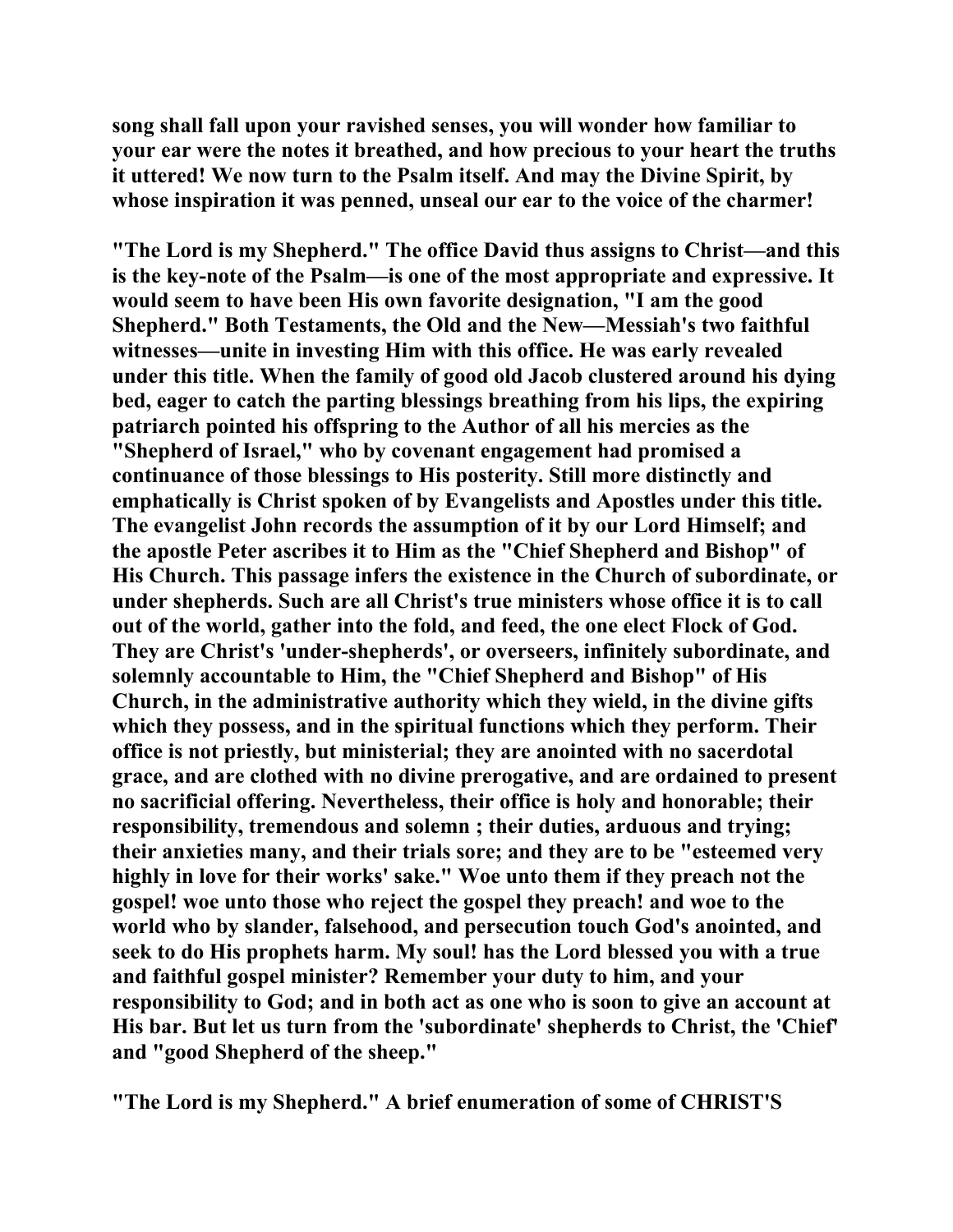**ATTRIBUTES is necessary to our due appreciation of this His office as the Shepherd of His flock. We need every view of Christ that will elevate our thoughts of His person, strengthen our faith in His work, and expand our view of His glory. And if Christ is "made of God unto us wisdom, righteousness, sanctification, and redemption"—if our knowledge of the Son is the measure of our knowledge of the Father—and if in proportion to the clearness of our views and the closeness of our intimacy will be the silvery flow of our peace and the golden brightness of our hope—then, it follows that we cannot pay too great and earnest heed to the apostle's injunction, "Grow in grace, and in the knowledge of our Lord and Savior Jesus Christ."** 

**What, then, are some of the attributes of the Lord our Shepherd? Christ is a Divine Shepherd. We place this view of Christ in the foreground of our exposition. It is the loftiest and sweetest note in our song. Our Shepherd derives His office, authority, and fitness, exclusively** *from His personal dignity. The entire superstructure of the Work of Christ rests upon the foundation of the Person of Christ.* **A denial and rejection of the one, involves a denial and rejection of the other—they stand or fall together. The title our psalmist applies to Christ expresses His personal Divinity, "The Lord"—JEHOVAH— "is my Shepherd." Divinity was essential to His office. A mere human shepherd would have been inadequate to the requirements of His office and to the demands of His flock.** *Divine knowledge is an essential perfection.* **He must possess a perfect knowledge of His sheep, collectively and individually. He must know their persons, their names, their requirements; in a word, all their individual circumstances, positions, and needs. How else could He meet the demands of each and all of a flock composed of countless numbers, and scattered far and wide over the face of the earth? "I** *know* **my sheep," is His own declaration of this glorious truth, and a more precious truth—one more replete with assurance and comfort—never flowed from His grace—anointed lips. My soul, ponder this truth in the light of your individuality, and reason the matter with yourself thus:** *Jehovah, my Shepherd, knows me individually***. He calls me by my name; recognizes my person; is acquainted with my needs; and is cognizant of the path I tread. And although others may but imperfectly know me, or know me not at all; my actions misunderstood, my motives misconstrued; ignorant of my daily cross, my veiled sorrow, and the narrow and difficult path I tread; nevertheless, Jesus the Shepherd has declared; "I know my sheep." Enough, my Lord! Not a path perplexes me; not a cloud shades me; not a difficulty embarrasses me; not a need grieves me; not a grief distresses me; not a being wounds me; but You, the Lord my Shepherd, know it altogether. He knows the way that I take; and when He has tried me, I shall**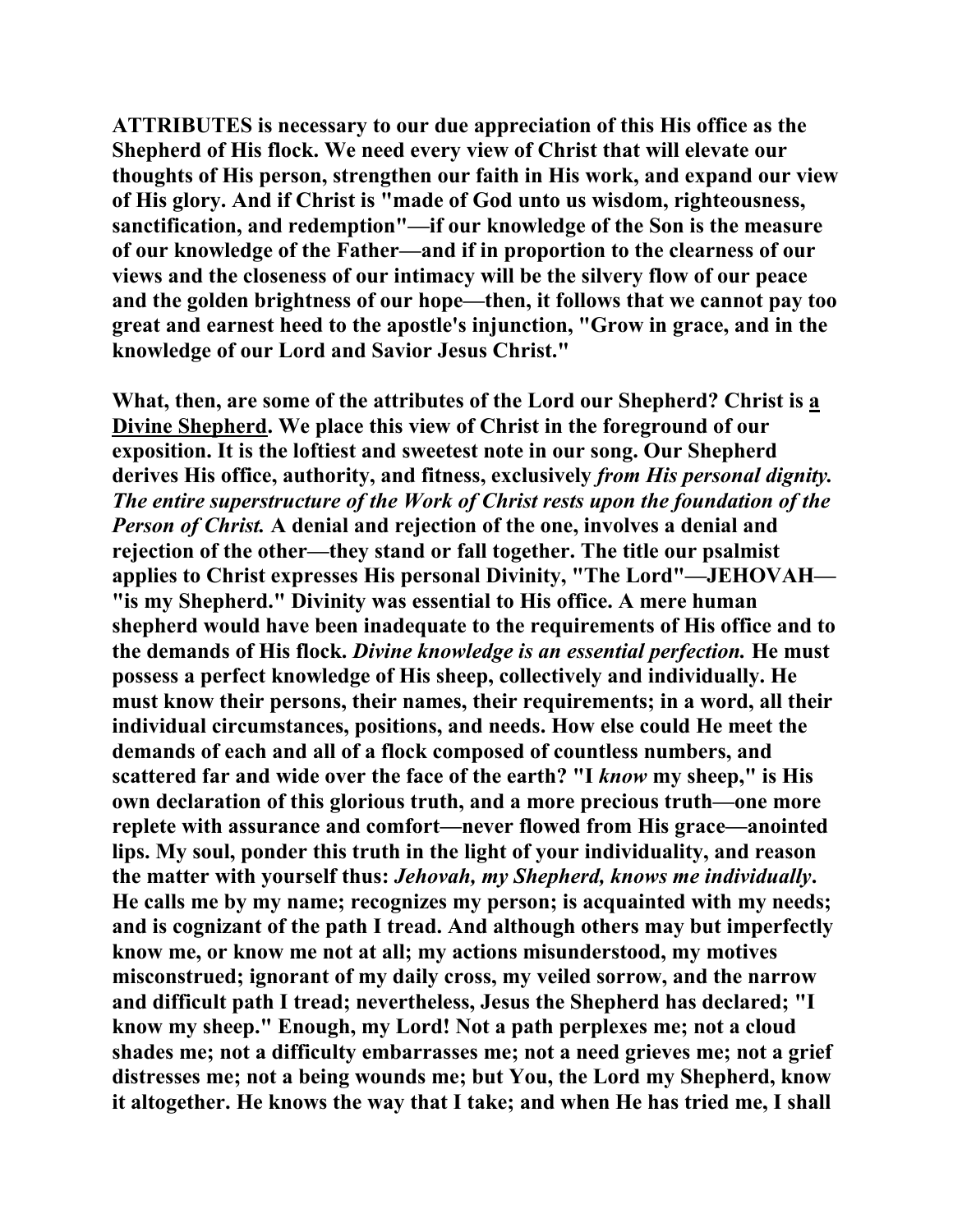**come forth as gold."** 

**Christ is a guiding Shepherd. "He leads Joseph like a flock." It is a part of His office as a Shepherd to go before His sheep. He knows the way to heaven— Himself the Way—through the entangled wilderness—across the dreary desert—down the deep valley—over the swelling flood—and up the steep ascent—Jesus knows all the way! Confide yourself to His convoy. He will lead you in no path which God's purpose has not ordained, which His wisdom has not mapped, and for which the everlasting covenant has not provided; yes more, you will tread no path in which you may not trace the travel of Him who, "when He puts forth His own sheep, goes before them." It is no untrodden path you tread. Lonely and footsore, Jesus has left the imprint of His weary, dust-sandled, nail-pierced feet along that very road, that you might follow His steps, and have fellowship with His sufferings. Oh! what a privilege—what an honor this! Lord!** *the way I travel is solitary, tearful, and suffering; but Your wisdom has appointed, and Your love has planned, and Your grace sustains it***; and, toilsome and dreary though it be, it blooms with the flowers, and is fragrant with the perfume of Your own travel of love; and you will lead me along no more darksome or thorny way than You Yourself have trod. "You shall guide me with Your counsel, and afterwards receive me to glory."** 

**Divine power is equally a perfection of Christ our Shepherd. A shepherd powerless to cope with every circumstance of His flock, would be unequal to his office. In this respect, Christ is the perfection of power. "All power is given unto Me in heaven and in earth"—given to Him irrespective of His divine power as God, in view of His office as the Shepherd of His sheep. The conduct of His saints to heaven demands the utmost resources of Deity. Nothing short of this could bring a single saint to glory. "Kept by the power of God through faith unto salvation," is the history and the testimony of every saved sinner. Not a foe invades the fold—not a beast of prey worries the sheep—not a storm-cloud threatens them—but the power of Christ is present to cover with its shield the flock entrusted to His keeping. How strikingly David, as a personal type of Christ the Shepherd, foreshadowed this! Narrating his exploits as a shepherd, he thus addressed Saul the king: "Your servant kept his father's sheep, and there came a lion, and a bear, and took a lamb out of the flock: and I went out after him, and smote him, and delivered it out of his mouth: and when he arose against me, I caught him by his beard, and smote him, and slew him. Your servant slew both the lion and the bear. The Lord that delivered me out of the paw of the lion, and out of the paw of the bear, He**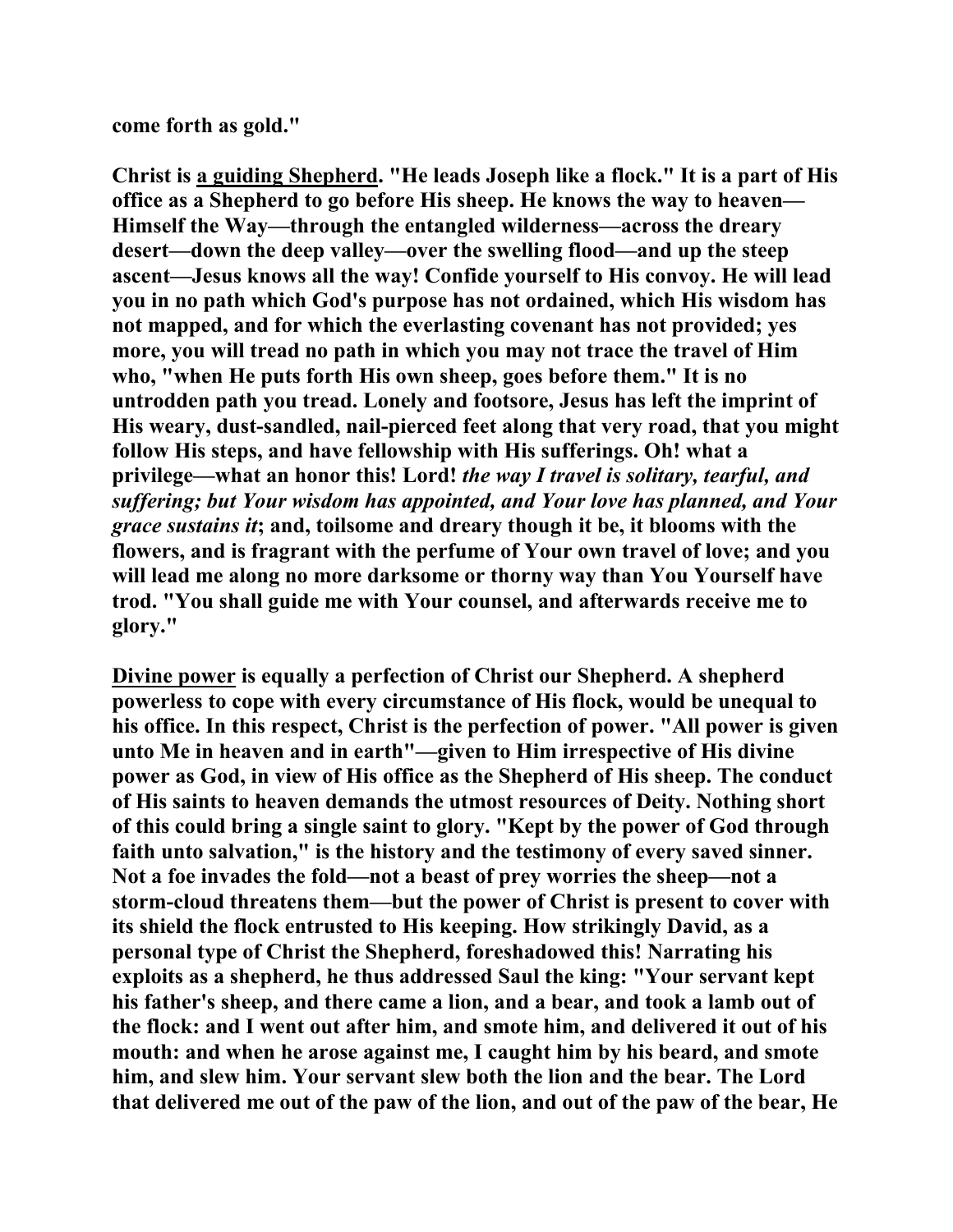**will deliver me out of the hand of this Philistine." The apostle records a similar rescue by the same Divine power on his behalf: "Notwithstanding the Lord stood with me, and strengthened me; …and I was delivered out of the mouth of the lion." The same Divine power is momentarily exerted on our behalf. "You have given Him power over all flesh, that He should give eternal life to as many as You have given Him," is the assertion in His intercessory prayer of our Divine-human Shepherd.** 

**What need have we of this power! "Without me you can do nothing." Corruption within—temptations without—a subtle foe never sleeping—the world ever alluring—and grace ever decaying—O how could we hold our own were Christ our Shepherd to withdraw His Divine power for one moment? But fear not, you assailed and trembling sheep! You have the assurance of the Shepherd—"They shall never perish, neither shall any one pluck them out of my hand."** 

**But Jesus' power to save is the crowning view of this perfection. "He is ABLE to save to the uttermost all who come unto God by Him." In no part of His mission is His power so appropriately and sublimely exerted—no, not even in the creation of the universe—as in saving from guilt and condemnation one poor lost sinner. Oh, it is the costliest and brightest gem in the mediatorial diadem of His glory! Do you think, then, O you sin-burdened one, laden with the iniquities and bowed down with the guilt of years, that Jesus is not able to save you? Do you doubt the love of the mother who bore you? Do you doubt the affection of the being who wedded you? Doubt, if you will, your very existence; but cast not one cruel, dishonoring doubt upon the POWER of Jesus to SAVE you from the guilt, dominion, and condemnation of all the transgression you have ever committed from the first breath you drew until now. The "blood that cleanses from all sin," in its divine efficacy, in its sovereign virtue, in its gracious freeness, has a present and unlimited power to wash you, even you, whiter than snow. In view of this divine attribute of our Shepherd—His power to** *convert***, His power to** *keep***, His power to** *deliver***, His power to** *save—***may we not blend our voice with the chorus of the apostle— "Unto Him that is ABLE to keep you from falling, and to present you faultless before the presence of His glory with exceeding joy, to the only wise God our Savior, be glory and majesty, dominion and power, both now and ever. Amen."** 

**The crowning attribute of our Shepherd remains to be considered—His redeeming character. We have pronounced this the crowning perfection of**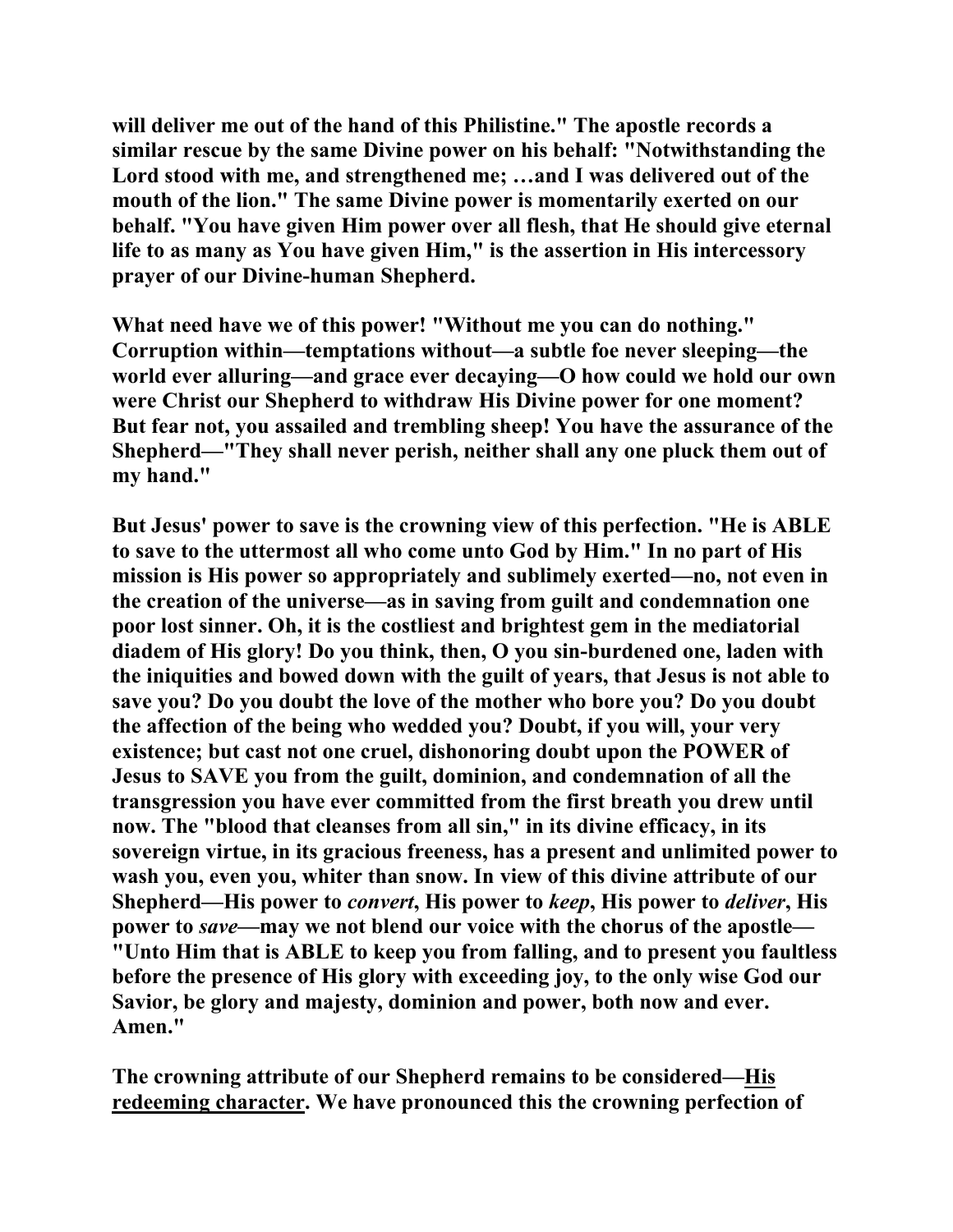**our Lord. What were all His other perfections—illustrious though they are were He not a Redeeming Shepherd? His intelligent knowledge, His guiding skill, His shielding power had not met the necessities of His flock apart from its redemption by the sacrifice of Himself. And now were to be fulfilled the remarkable prophecies concerning this sacrifice. "All we like sheep have gone astray; we have turned every one to his own way; and the Lord has laid on Him the iniquity of us all." "Awake, O sword, against any shepherd, and against the man that is my fellow, says the Lord of hosts: smite the shepherd, and the sheep shall be scattered: and I will turn my hand upon the little ones." Our Shepherd claims the verification of these wonderful predictions. "I am the Good Shepherd: the Good Shepherd gives His life for the sheep." "I lay down my life for the sheep." Oh what a precious view does this present of the love of Christ for the flock of His pasture! We needed a sin-bearing; a sinatoning; a sin-sacrificing Shepherd; one who by His sinless obedience would honor the rigid claims of the law, and by His sacrificial death would satisfy the righteous demands of Justice; be, the plague of death, and the destruction of the grave, on behalf of His elect church. The Lord our Shepherd did all this. All the sins of His church were made to meet upon Him. Your sins, oh you doubting, trembling sheep! Fear not! Christ, your Redeeming Shepherd, has ransomed you—died for you—has paid all your great debt—has drowned all your sins in the fathomless sea of His blood—and has clothed you with the robe of His righteousness, making you in God's eye lovely through His loveliness put upon you. "He was made sin for us, who knew no sin; that we might be made the righteousness of God in Him." Hold fast this doctrine of substitution—Christ dying in our stead. It is the marrow and pith of the gospel—our sanctification in life, our hope in death, our song in eternity.** 

**"MY Shepherd," the sweetest note in our nightingale song! It is the privilege of faith to turn a general into a particular truth, a collective blessing into an individual one. The apostle illustrates this, "Who loved ME, and gave Himself for ME." My soul! put in your claim to a personal proprietorship in a personal Shepherd. He is as much you as though there were not another sheep of His flock. He loves you individually, chose you individually, died for you individually, called you and lives for you individually; and it is your privilege to join in the lofty melody of David the king—"The Lord is my Shepherd; I shall not want." "MY Lord and MY God," echoed Peter the apostle.** 

**There is no reasoning so logical and accurate as that of faith. What inference could be more natural, what deduction more true? Mere human reason is sure to err when it attempts to solve the mysteries and grapple with the truths of**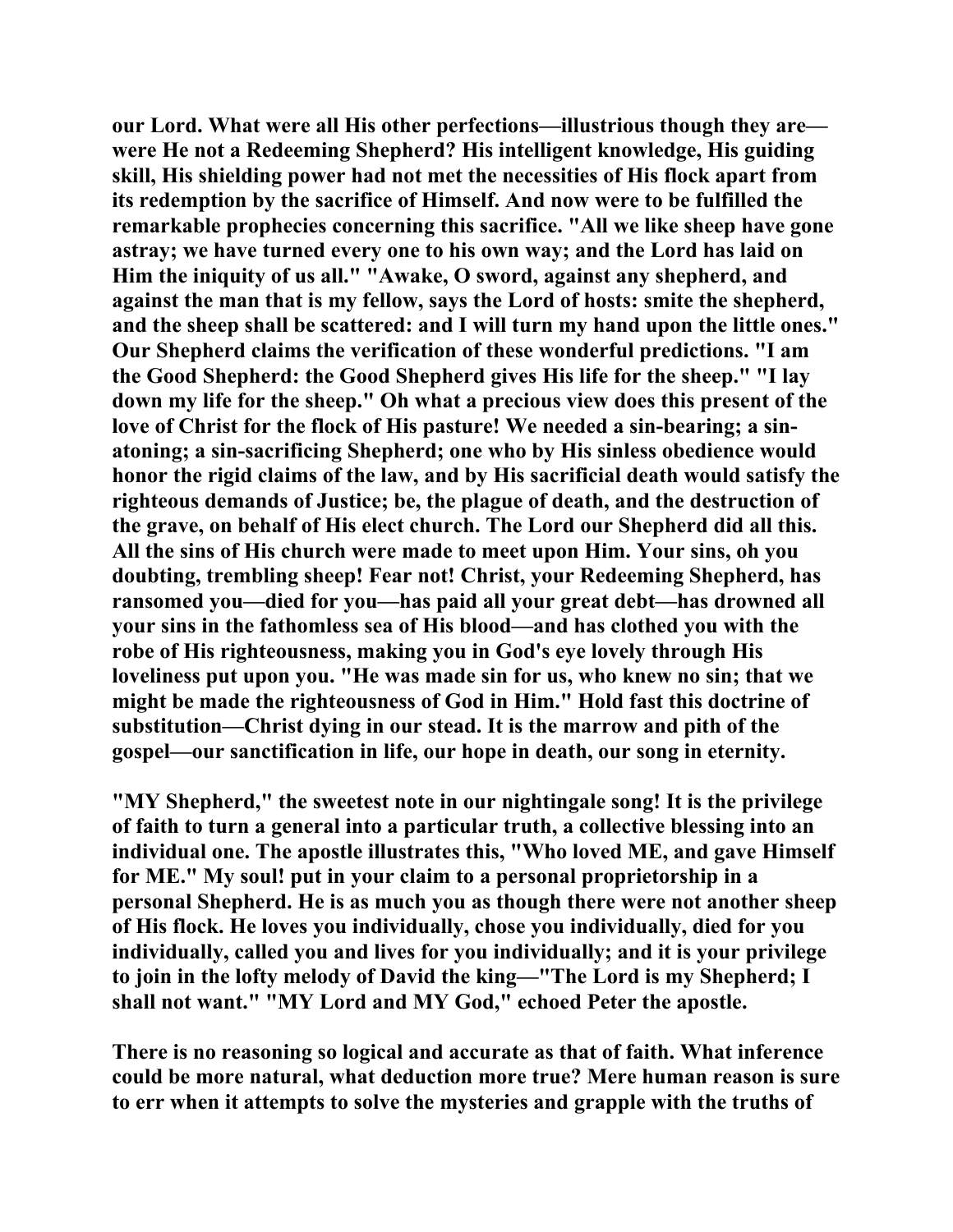**divine revelation. But the moment we summon faith to the study—faith accepting what reason discards—the heart believing what the mind cannot understand—the whole soul bowing down to revelations and facts which infinitely transcend, but do not in the least degree contradict, reason, that moment we are made to know the doctrine whether it be of God. All our difficulty then vanishes, the mist dissolves, the soul is uplifted, and a landscape of divine truth, clothed with beauty, bathed in sun-light, and vocal with song, bursts upon our view.** *Receive the Bible as a little child, not citing it to the bar of your reason, but prostrating your reason unquestioningly and humbly before it, and you shall be saved.* **"The law of the Lord is perfect, converting the soul: the testimony of the Lord is sure, making wise the simple." "Your word is truth." Such, then, is the deduction of faith– "The Lord is my Shepherd " and because He is my Shepherd—"I shall not be in need." It is impossible that it should be otherwise, since it is the office of a shepherd to look well to the needs of his sheep. We shall not lack temporal supply. He instructs us to watch the sparrow lighting upon the earth in quest of its morning meal—to admire the lily clothed with a beauty eclipsing the most gorgeous attire of Solomon—bids us not be anxious what we shall eat or what we shall drink, or wherewithal we shall be clothed, since our heavenly Father knows we have need of all these things; and that He, as our Shepherd, is pledged to meet our every temporal necessity. Faith may be tried—and its very trial be found among our most precious blessings—yet sooner or later the supply of His providence will come, and the promise be verified, "My God shall supply all your needs according to His riches in glory by Christ Jesus."** 

**Still more, is He pledged to meet all the soul's requirements. What are our temporal needs in comparison to our spiritual? In this light we interpret those wonderful words, "It pleased the Father that in Him should all fulness dwell," "Full of grace and truth." Christ, our Divine-human Shepherd, holds the keys of all the resources of Deity, of all the provisions of the covenant, of all the**  supplies of the Church. What is your need, O my soul? Is it *grace*? Christ is **"full of grace." Is it** *power***? "All power is given unto Me in heaven and in earth." Is it** *comfort***? Christ is "the Consolation of Israel." Is it** *supply***? "He shall feed His flock like a Shepherd." Is it** *counsel***? "His name shall be called Wonderful, Counselor." Is it sympathy? "He is touched with the feeling of our infirmities." "Jesus wept." In view of these precious declarations confirmatory of the all-sufficiency of Christ our Shepherd, let faith exclaim in every circumstance—"I shall not lack."** 

**When I come with troubled heart,**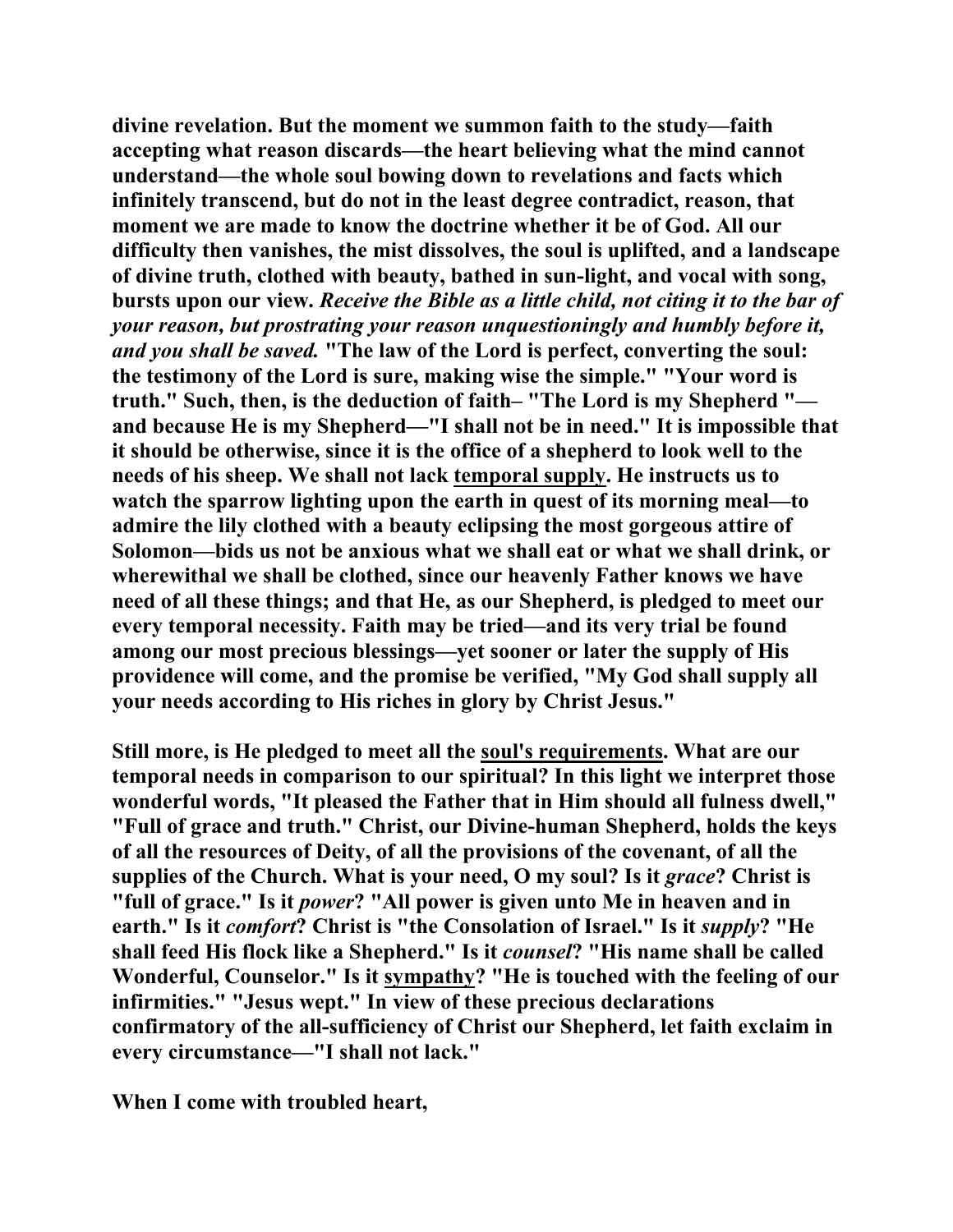**Jesus bids me not depart—Until He stills it. When I come with empty urn, Jesus bids me not return—Until He fills it. Once I came in tattered dress, And the God of holiness—Did not loathe me. Bringing nothing for the payment. When I came for change of raiment—He did clothe me. When I dared not nearer draw, For the terrors of the law—He compelled me. Then He showed me how the Son Has my full salvation won—By His dying. How the law's demand He met, The poor bankrupt's total debt—Satisfying. Still He bids me to draw near, With my every grief and fear—And He quells it. All unworthy, yet I learn, Just to bring my empty urn—And He fills it.** 

**"The Lord is my Shepherd, I shall not be in want."** 

### **Green Pastures**

- **"He makes me lie down in green pastures." Psalm 23:2.**
- **"He lets me rest in green meadows." Psalm 23:2.**

**David had affirmed his belief—predicated upon the all-sufficiency of his Shepherd—that he should not be in need. It was, as we have remarked, the natural and logical conclusion of faith from the promise. He now proceeds to justify and confirm it: "He makes me to lie down in green pastures." It is one of the most natural and essential duties of a shepherd that he should provide suitable and ample nourishment for his flock; and then skillfully and timely to conduct them to it. Such is the office to which our Psalmist now refers.** 

**There is no evidence of the truth of the Bible so convincing as the evidence of personal experience. "You are my witnesses," says God. He who can lay his hand upon his heart, and say—"I have the testimony here that God's word is true," is fortified against the most sophistical and powerful assaults of the foes of the faith. "He that believes on the Son of God, has the witness in Himself." If this weapon, my reader, is yours, let it not slumber in the scabbard; but**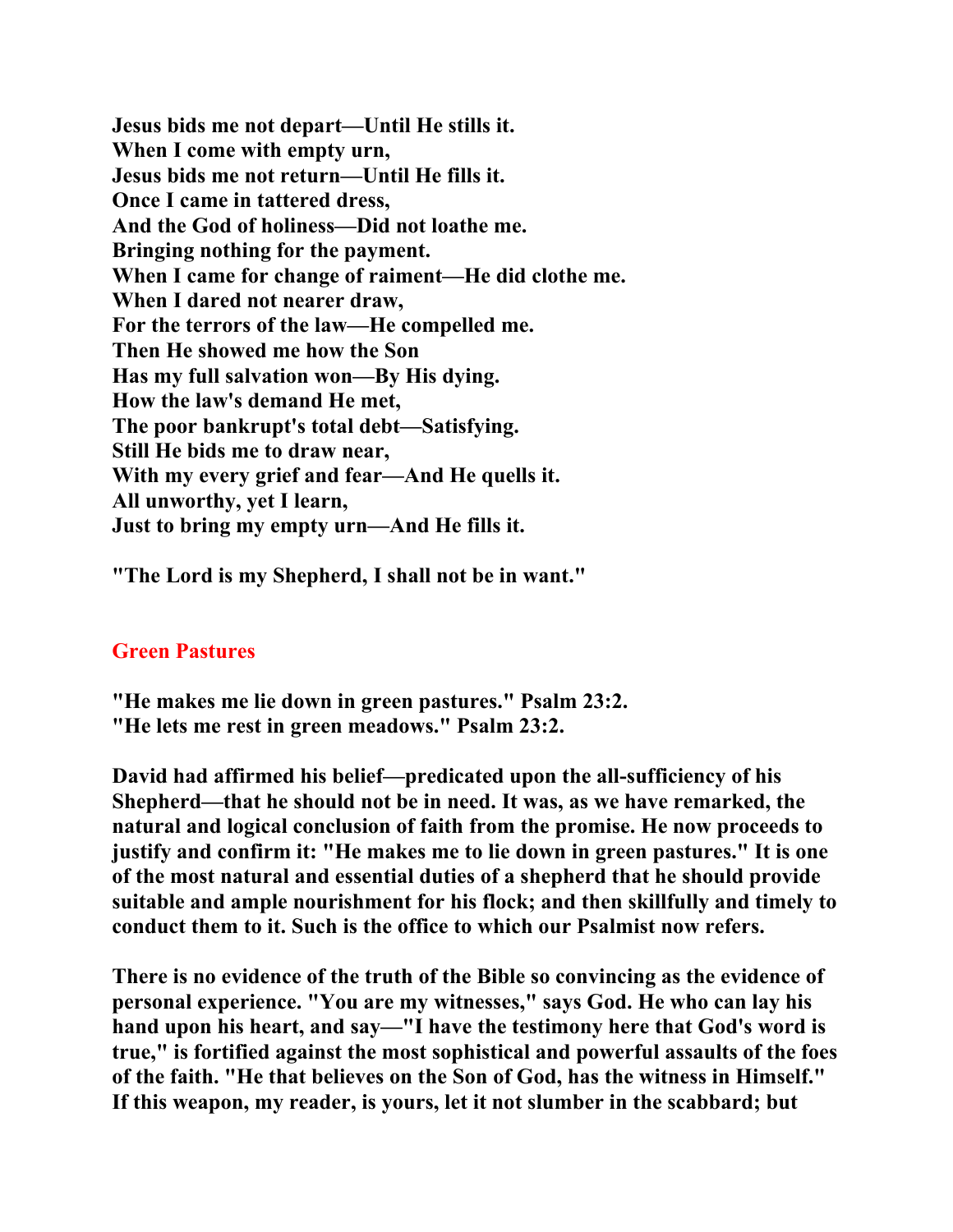**draw it thence, and wield it manfully, "valiant for the truth upon the earth," and "contending earnestly for the faith once delivered unto the saints." You need not then tremble before the atheism and rationalism of the day; your sword is invincible—your soul invulnerable. Bend your ear to this sweet refrain of our song—"He makes me lie down in green pastures."** 

**It will be observed that David employs the plural number—"pastures." The Lord's flock is composed of many sheep, of various orders of mind, degrees of knowledge, and attainments in grace. As in His Family there are 'babes,' 'little children,' 'young men,' and 'fathers;' so in His Fold there are the 'lambs' and the 'sheep'—representing different degrees of grace and stages of maturity in the Christian life. But, for the nourishment of all these—the 'lamb,' the 'sheep,' and 'those that are with young', Christ, the Shepherd, has suitably and richly provided. What a precious truth meets us here! No member of Christ's flock scanning these pages need retire from their perusal with the sigh—"Alas! my case is not recognized—my need is not met—my way is hid from the Lord—my judgment is passed over from my God." Come and walk amid these pastures, and see if there is not 'milk for babes' in grace—'tender grass for lambs'—and 'strong food for those who are of full age,'—admiring and adoring the love and wisdom of the Divine Shepherd who so graciously and amply provided them.** 

**We place in the foreground, the green pastures of God's truth. All other nourishment flows from, and is subsidiary to, this. All sacred literature embracing those works of sanctified minds through whose channels biblical illustration, spiritual teaching, and practical and comforting truth are conveyed—is based upon the divine authority and teaching of God's revealed Word. The divine life in the regenerate can only be sustained and nourished by nourishment congenial to its nature; divinity must be met with what is divine; the indwelling Spirit, with what is spiritual; the renewed intellect, with the thoughts and revelation of the mind of God. To attempt to satisfy its hungering with the light and worldly literature of the day—the fiction, the story, the play—were to starve its cravings and dwarf its growth. The Bible is the granary of the spiritual life of the regenerate, from where it draws the "daily bread" that feeds and nourishes it that it may grow thereby.** 

**Listen to the testimony of all the saints, "How sweet are your words unto my taste! yes, sweeter than honey to my mouth!" "All Scripture is given by inspiration of God, and is profitable for doctrine, for reproof, for correction, for instruction in righteousness: that the man of God may be perfect,**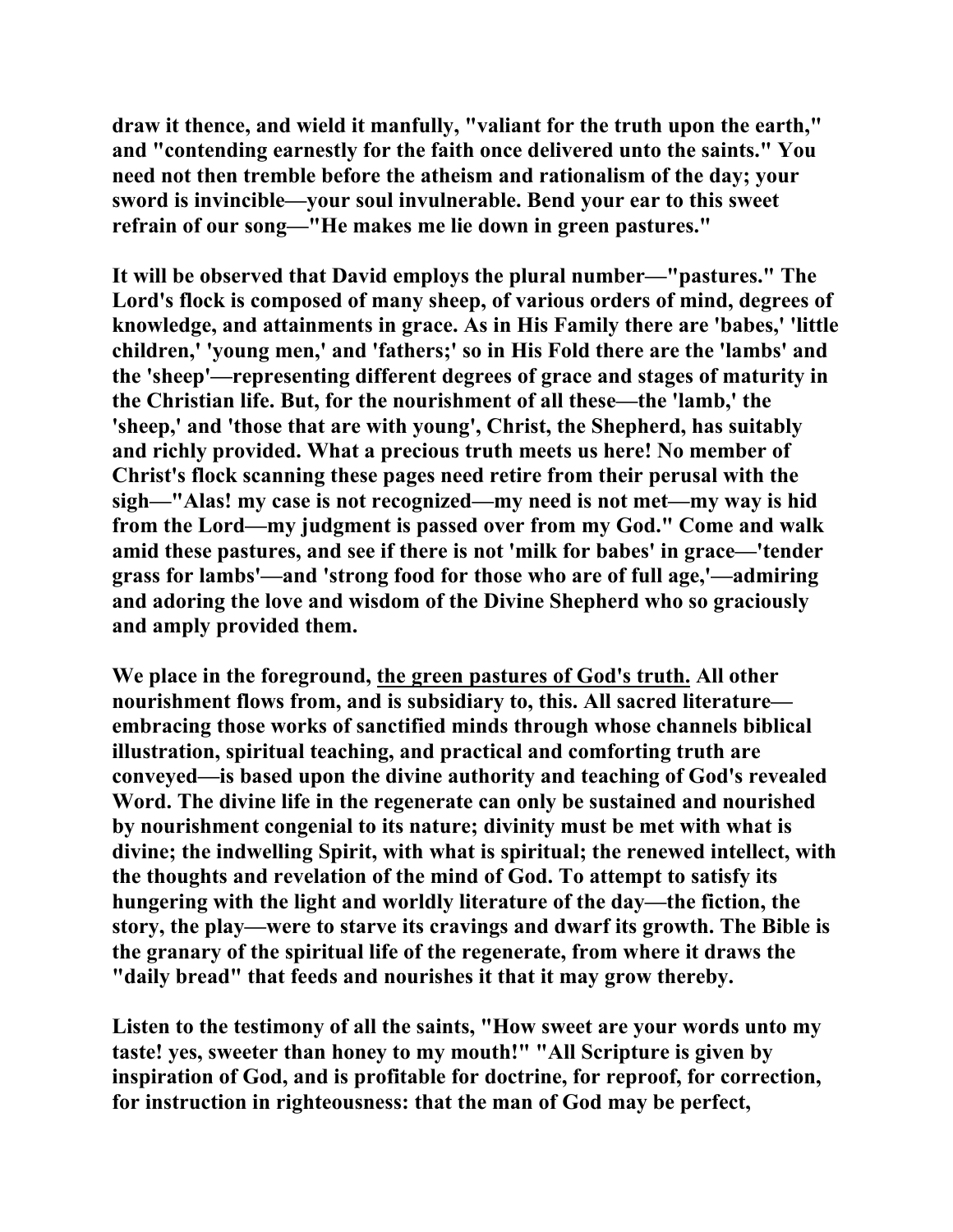**thoroughly furnished unto all good works." Let this be the first and chief meadow to which your soul travels for its nourishment. Permit no uninspired volume, however sacred—still more, allow no worldly literature, however intellectual and entrancing—to supplant in your study and meditation the pure word of God. What David said of the "sword of Goliath" may with yet more significance be said of the "sword of the Spirit," "There is none like that; give it to me." By the devout and close study of this sacred volume, accompanied with the teachings of the Holy Spirit, by whose inspiration it was given, your acquaintance with God's character will be close, your views of divine truth will be sound, your knowledge of Christ will increase; and the graces of the Spirit thus strengthened and nourished, you will put forth the might and prowess of "a perfect man in Christ Jesus." In this divine fold all may roam; the 'lambs may feed in their way,' and the sheep in yet richer pasture.** 

**Here are gracious invitations for the sin-laden; precious promises for the sorely tried; real consolation for the bereaved mourner; a glorious hope for the most deeply depressed and most profoundly despairing sinner; a balm that heals every wound, a hand that dries every tear.** 

**"Lord, I have made Your Word my choice, My lasting heritage; There shall my noblest powers rejoice, My warmest thoughts engage.** 

**"I'll read the histories of Your love, And keep Your laws in sight, While through Your promises I rove With ever fresh delight.** 

**"'Tis a broad field of wealth unknown, Where springs of life arise, Seeds of immortal bliss are sown, And hidden treasure lies.** 

**"The best relief that mourners have, It makes our sorrows blest Our fairest hope beyond the grave, And our eternal rest."**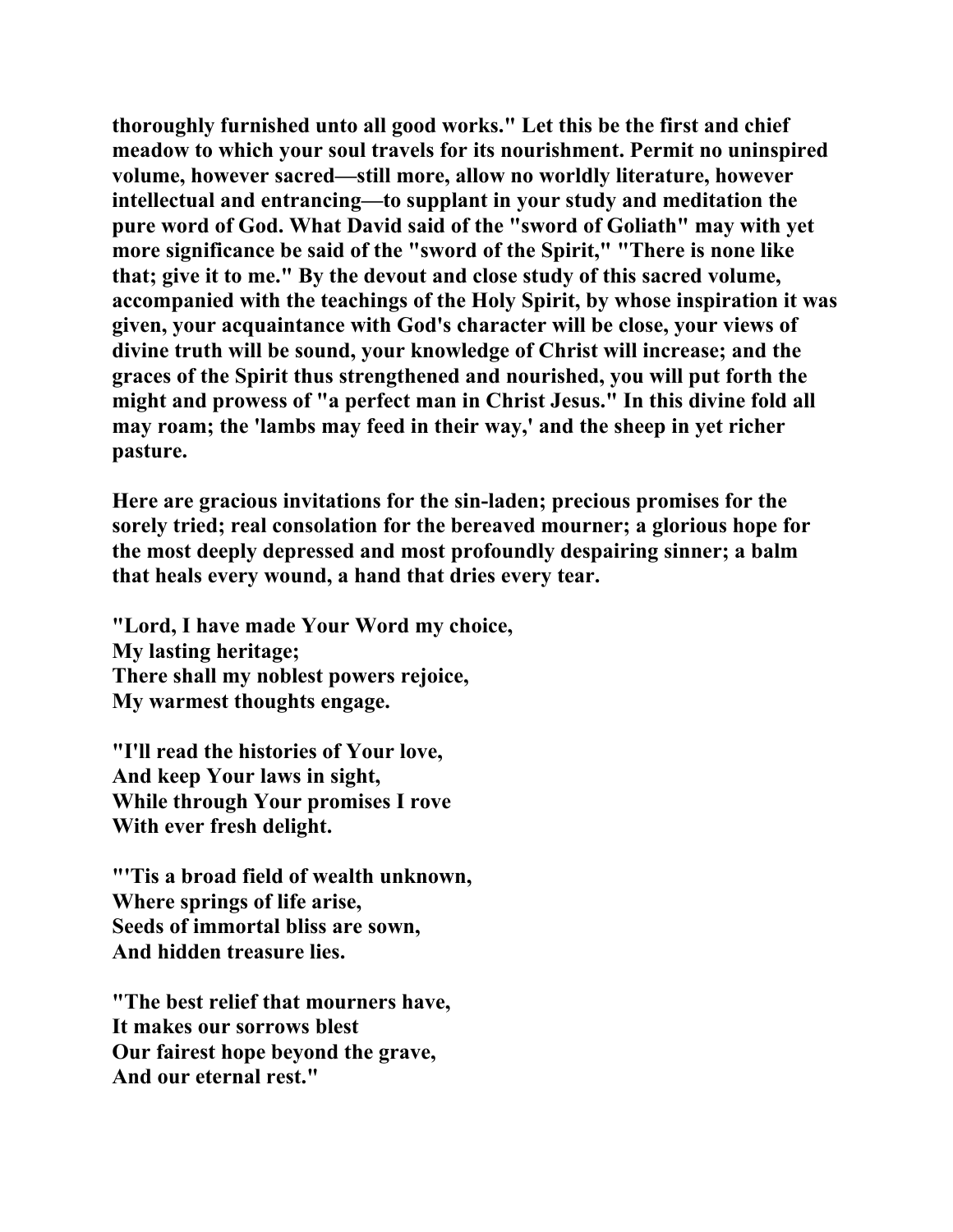**The doctrines of grace supply rich and appropriate pasture for Christ's flock. It must be acknowledged, with a sigh, that these divine and precious truths are not received by many modern Christians with the reverence and love of other days. And yet, how instructive and establishing, how comforting and sanctifying, are the doctrines of electing love-finished redemption-sovereign mercy—free grace-effectual calling-and final salvation. How the spiritual mind loves to roam amid those green meadows, to feed among those rich pastures; and is nourished and established by those truths which lay the boast of human merit, and the pride of man's power in the dust; and ascribe to the Triune Jehovah, the glory of that 'salvation which is of the Lord.' Hold fast these distinguishing doctrines of grace** *theologically***, live upon them** *spiritually***, and exhibit them** *practically* **in all their holy and sanctifying influence.** 

**Not less nourishing is the preceptive teaching of God's word. How significantly and indissolubly interwoven are the doctrines and the precepts of the bible! Who can study devoutly the Pauline epistles addressed to the Ephesian and Colossian churches, and not be profoundly impressed with this truth? Doctrine is the basis of precept, and precept is the handmaid of promise. Built up in the divine doctrines, the believer will study to walk in the holy precepts; and walking in the precept, he may fully expect a fulfilment of the promise; and thus the preceptive part of God's word, which "teaches us that, denying ungodliness and worldly lusts, we should live soberly, righteously, and godly, in this present world"—will realize to him the precious promise—"looking for that blessed hope, and the glorious appearing of the great God and our Savior Jesus Christ; who gave Himself for us, that He might redeem us from all iniquity, and purify unto Himself a peculiar people, zealous of good works." Lord, make me as intensely to love the precepts, as I firmly believe the doctrines, and earnestly plead the promises of Your word!** 

**But how can we adequately picture the real and ample pasture provided in the fulness and all-sufficiency of Christ Himself, the Shepherd of the flock? It is a marvellous, and not less precious, truth that the sheep live upon the person, resources, and supplies of their Shepherd. Could any argument in support of His Essential Deity be more conclusive? A Being who, from Himself, could meet all the needs of His church-collectively and personally—in all ages—in all climates—and at all times—must be absolutely and essentially Divine. "In Him dwells all the fulness of the Godhead bodily." And, touching the mediatorial relation to the flock as their Redeeming Shepherd, it is written: "It pleased the Father that in Him should all fulness dwell." From this, His own infinite and boundless sufficiency, the Shepherd supplies all the needs of**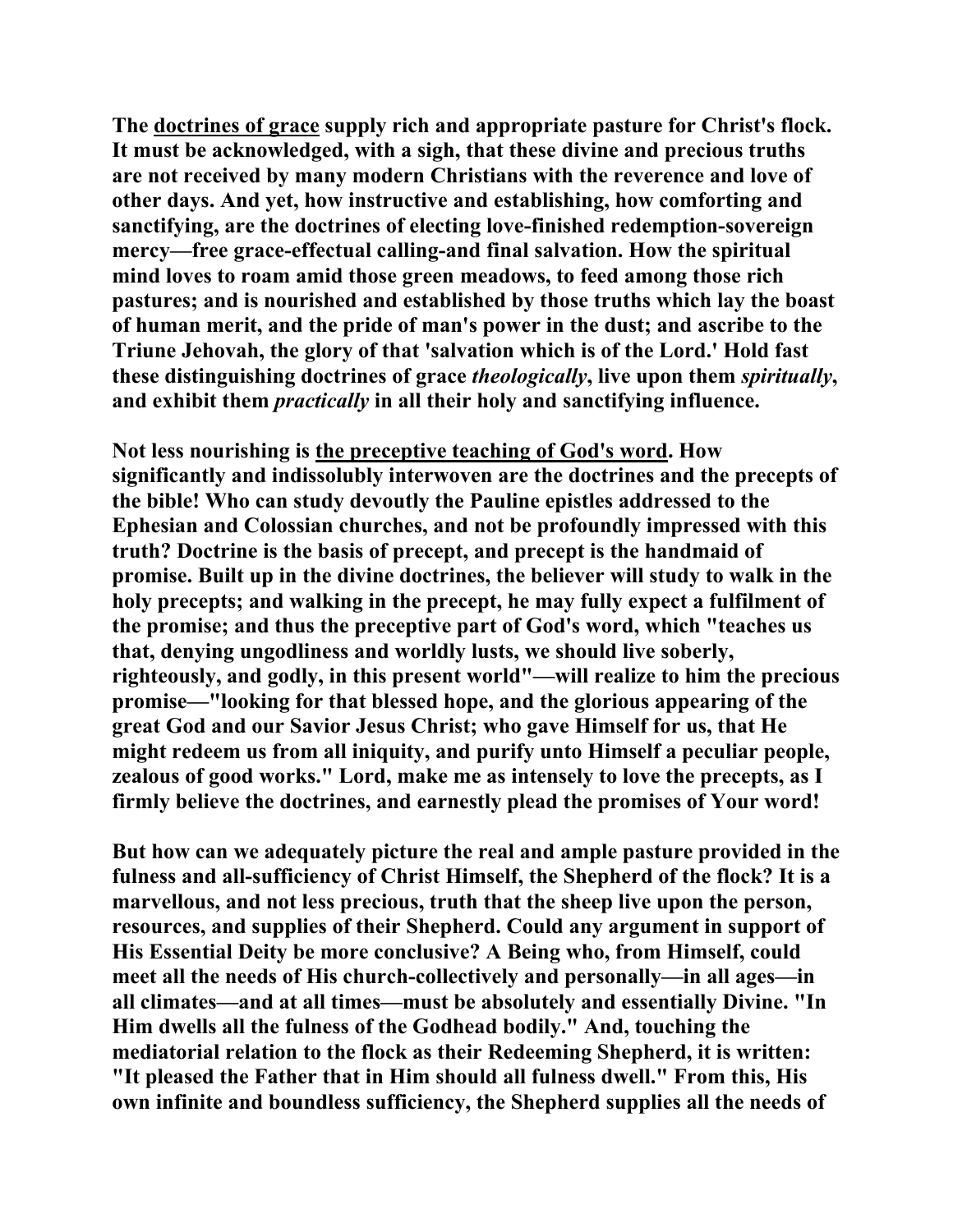**His flock. You have not a sin His grace cannot pardon—not a corruption it cannot subdue—not an infirmity it cannot help—not a burden it cannot sustain—not a sorrow it cannot sooth-not a difficulty it cannot surmount. "ALL FULNESS"—"FULL OF GRACE." Oh live in your emptiness and poverty by faith upon the all-sufficiency of Christ! He is honored and glorified when the 'hungry sheep, looking up' to the under shepherd 'and are not fed' repair to Him for the food for which they crave, but cannot find, and from whom they receive it with no reluctant and measured hand. Oh what music in the Shepherd's ear is the feeble bleat of the lamb—the plaintive cry of the sheep—appealing in times of sorrow, danger, and need, to His sympathy, power, and protection! "I know my sheep, and am known of mine."** 

**He leads us too in the green pastures of the ministry of His word. It is no light blessing to be led into the fertile fold of a purely and fully preached gospel. The Christian ministry is as divinely an appointed institution as any ordinance of the Church of God—not one whit less so than Baptism or the Lord's Supper. Any religious sect or system that ignores the gospel Ministry, and sets up in its place another, and an unscriptural one, as diametrically opposed to the appointment of Christ, and the teaching of God's word. In recognition of this institution, the glorified Shepherd, "when He ascended up on high,** *gave* **some, apostles; and some, prophets; and some, evangelists; and some, pastors and teachers; for the perfecting of the saints, for the work of the ministry, for the edifying of the body of Christ." And what language can fully set forth the immense blessing to the flock of a Christ-exalting ministry, fragrant with the anointing, rich with the fulness, and glowing with the beauties of the Shepherd? Oh, if He has so favored you, estimate highly the worth, weigh accurately the responsibility, and study prayerfully the duties involved in a boon so divine, precious, and priceless. "Know those who labor among you, and are over you in the Lord, and admonish you; and esteem them very highly in love for their works' sake;" remember them in your intercessions, and consider that the frequency and fervor of your prayers on their behalf will be the measure and richness of your profit by them. Nor this alone.** *The responsibilities of the Christian ministry, and of the Christian Church, are mutual and reciprocal.* **You have a duty to perform even as they; and this is your duty—that you see that their temporal necessities are justly and amply cared for. In pressing this duty upon you we have the mind of the Spirit, and the injunction of the apostle. "Who feeds a flock, and eats not of the milk of the flock?…If we have sown unto you spiritual things, is it a great thing if we shall reap your earthly things?…The Lord has ordained that those who preach the gospel should live of the gospel." Look well to this sacred**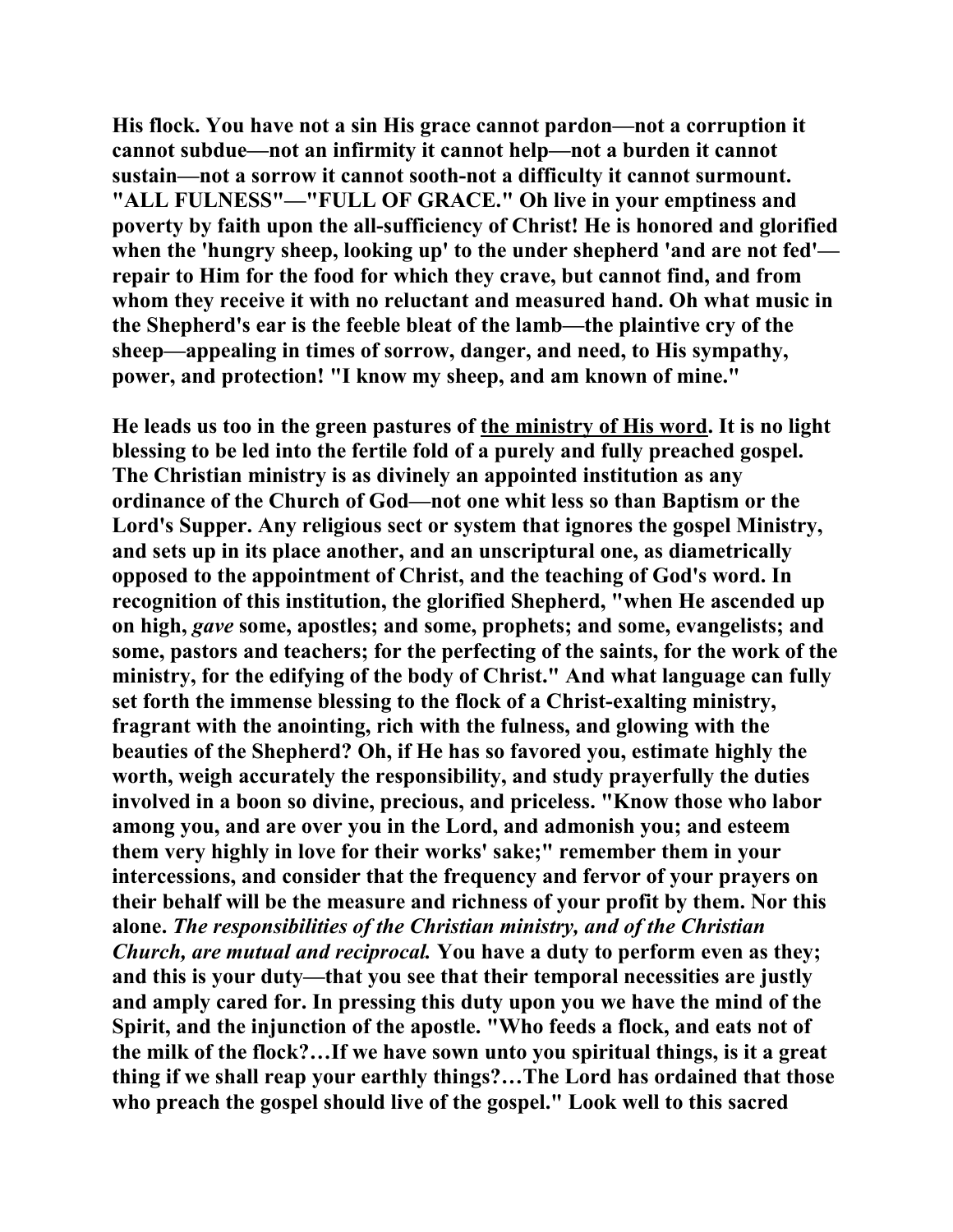**duty—no, this sweet privilege—and see that he who leads you into the green pastures of the gospel—feeds and nourishes your souls in the faith—is lightened of all needless temporal anxiety through your bountifulness. If it is his solemn and bounden duty to preach to you the whole counsel of God, not less is it your individual and bounden duty—yes, your holy and sweet privilege—to see that his temporal necessities are so equitably and suitably met as that, freed from anxiety and care, he may give himself wholly to prayer and meditation; and thus your soul profit withal. We verily and solemnly believe that to a neglect of this divine precept and apostolic injunction may, to a great extent, be traced the fact that in the Church of God so "many are weak and sickly, and many sleep." There is a 'withholding' from Christ's ministers temporally, and it tends to the poverty and leanness of those who thus withhold spiritually. There is a just and righteous law regulating spiritual as well as temporal things. "Give, and it shall be given unto you; good measure, pressed down, and shaken together, and running over…For with the same measure that you mete withal it shall be measured to you again." Thus, the measure of your temporal liberality shown towards Christ's ministering servants—especially him who ministers to you—will be the measure-pressed down and running over—of what you will be the recipient through the channel of his ministrations. Oh to remember that we are not proprietors, but stewards—not the owners, but the trustees of our intellectual endowments, and worldly possessions; and that before long we shall hear the summons—"Give an account of your stewardship; for you may be no longer steward." May that account be with joy, and not with grief—with honor, and not with shame—when standing before the Master, we bend our ear to His approving voice, "Well done, good and faithful servant; you have been faithful over a few things, I will make you ruler over many things: enter you into the joy of your Lord."** 

**The Ordinance of the Lord's Supper is not the least nourishing and refreshing of the pasturage provided by Christ for His flock. The ordinance, in its original institution by Christ, was to compass** *two purposes***—the one, the perpetual** *memorial* **until His Second Coming, of His one, great, sacrificial oblation of Himself once offered for sin; the other, to keep the Christbelieving, loving heart in life and bloom, as it roamed through this luxuriant and fragrant meadow, and reposed upon its green and sunlit slope. An institution of His own appointment, and designed to be a memento of Himself, and the channel of blessing to His saints, what less could we expect than that the King should preside at His own Royal Banquet; and that,** *influenced by His spiritual presence, our graces of penitence, faith, and love, should breathe*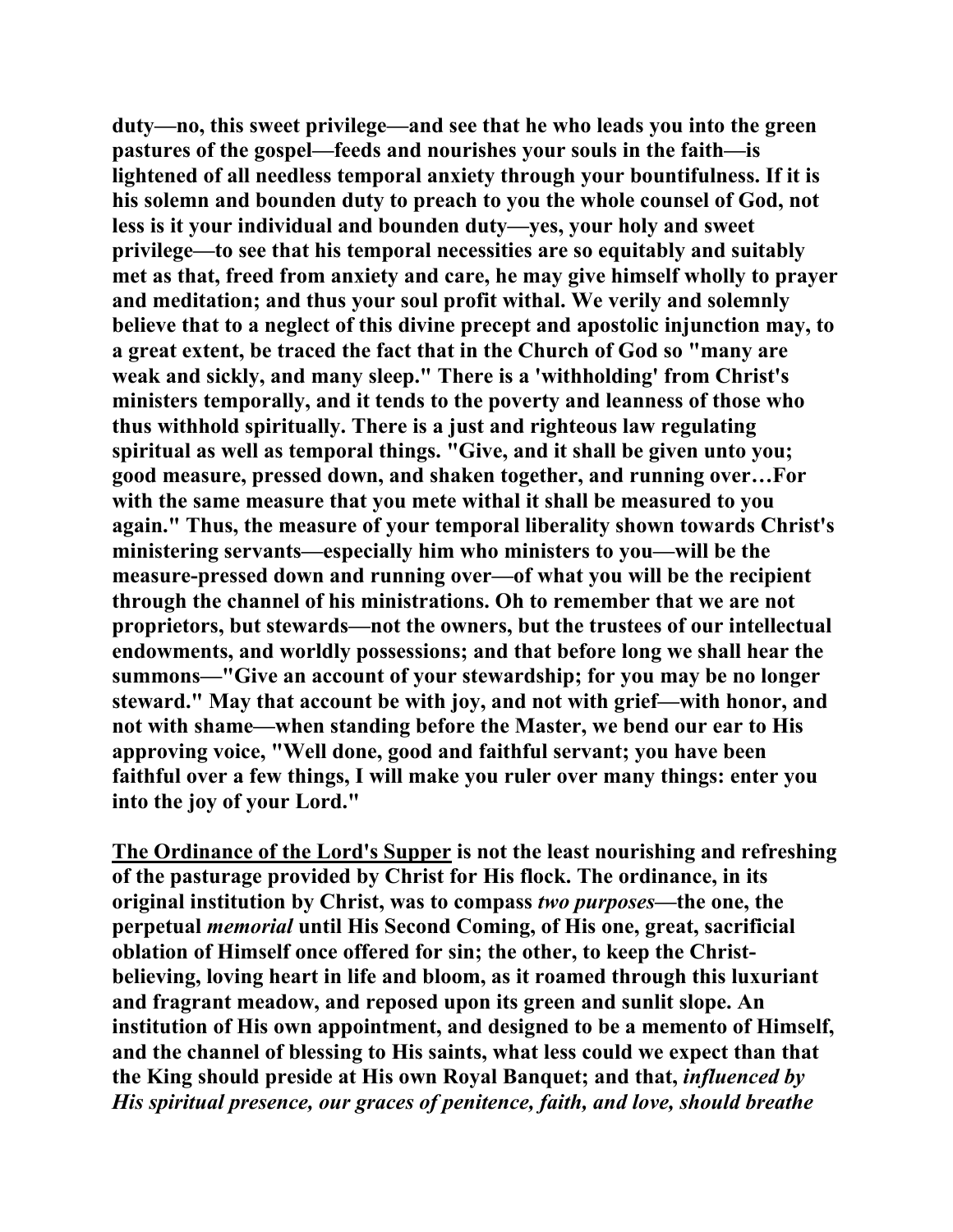**"While at the table sits the King, He loves to see us smile and sing; Our graces are our best perfume, And breathe like spikenard round the room."** 

**There is, probably, no occasion—if we may speak of degrees in the Savior's love—on which the heart and ear of Christ are so widely expanded as when in faith and love we meet thus in obedience to His command, and in remembrance of Himself. With a heart thus dilated, and an ear thus inclined, He waits to catch the softest sigh of grief—the deepest groan of desire—the most urgent appeal of neediness—saying to each guest, "What is your request, and what is your petition? "Hasten—for the audience is brief and precious, the moments are few and fleeting—to pour out your whole heart before Him, telling Him all your cares—all you feel—and all you need. But examine yourself, and ascertain whether your views of the Lord's Supper are in strict accord with the teaching of the Lord Himself. Beware of being seduced from the nature, design, and simplicity of this ordinance by the Romish perversions of the day! The moment you substitute the material for the spiritual—sense for faith—the corporeal for the spiritual presence of Christ in the Sacrament—that moment a withering mildew will fall upon your observance of the rite; and, thus ceasing to be "a field which the Lord has blest," no nourishment or refreshment will flow through it to your soul. But, oh, how expressive and precious the ordinance, when in faith and love we cluster around that solemn Banquet! Then it is we realize, in some degree, the significance and fulness of the Savior's words—"He that eats my flesh, and drinks my blood, dwells in me, and I in Him." And then, too, our swelling, joyous hearts respond—"I sat down under His shadow with great delight, and His fruit was sweet to any taste. He brought me to the banqueting house, and His banner over me was love." Thus, Lord, ever feed and nourish my soul, until at Your call I exchange the Feast of Earth, for the Banquet of Heaven, and sit down with Abraham, Isaac, and Jacob, prophets, apostles, and martyrs, and all the saints in glory, at the Marriage Supper of the Lamb."** 

**The health and nourishment of a flock often demand a variety and change of pasture. The Lord, our Shepherd, acts upon this principle. He leads His sheep from one pasture to another, varying it as best suits the circumstances and condition of His saints. The ministers of Christ are not, happily, all alike endowed. The same** *law of variety* **which pervades all God's works exists in the**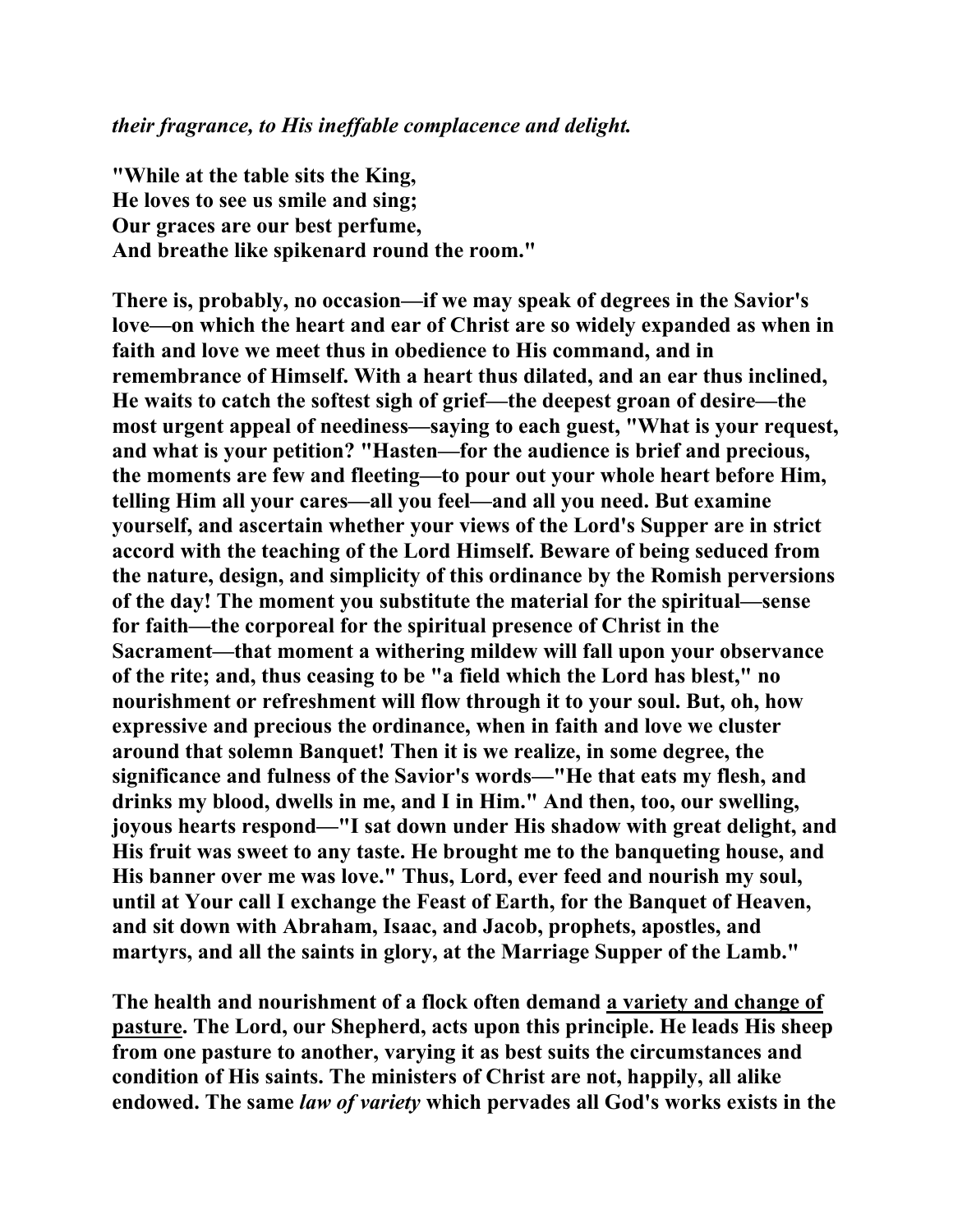**Church of God. All ministers have not the same order of gifts, or the same degree of grace, as all have not the same office and work. Some are apostles some evangelists—some pastors, and some teachers. Marvel not, then, if the Lord sees fit to change either your shepherd or your pasture. Rest assured that, in removing your minister from you, or you from your minister—as He often does with His people—He is but consulting your highest interests, and His own greatest glory. He is the fittest Judge of your soul's requirements, and how best to meet them. He may see the necessity of a change in your pasturage. You have, perhaps, been roaming in fields rich and luxuriant in intellectual and philosophical teaching, and, like Jeshurun, have "grown fat and kicked." Or, on the contrary, you have been browsing upon the stony and barren moor, with scarcely a turf or a spire—intellectually or spiritually—to keep your soul alive in famine—and your cry is—"O my leanness! my leanness!"—and no marvel!** *The ever-varying circumstances of life—its chequered history of joy and sorrow—personal advance in knowledge, intelligence, and grace—often necessitate another and a different order of ministry than that upon which we have been wont to wait.* **We have—in our spiritual education—grown 'wiser than our teacher'; perhaps, more deeply rooted and grounded in the faith—more advanced in doctrinal truth and experimental religion—and we need a ministration of the Word more harmonizing therewith—more in sympathy with our matured judgment and our sorrow-disciplined heart. If, then, the Lord sees fit to change your Shepherd, and thus your pasture, be assured that He is but consulting your soul's greatest need and His own highest glory.** 

**One feature yet remains to be noticed. They are "GREEN PASTURES" into which our Shepherd leads us. The image is beautiful and suggestive. They are always green; like the oasis of the desert, bright and radiant amid dreariness and sterility. Time does not change them—age does not impair them—neither the drought of summer nor the frosts of winter affect them. Like the "Tree of Life" planted in the New Jerusalem, they yield their verdure and their fruit 'every month,' every day; yes, always, in every place, and under all circumstances, they are bright with verdure and rich in nourishment. Come to God's word, when you may—to the Mercy Seat, where you may—to the Savior's fulness, as you may—with your most depressed frames, your most pressing need, your bitterest grief, your most embarrassing difficulty—your profoundest unworthiness—you will find these pastures ever the same. Change is written upon everything out of God, and Christ, and His word. All other sources of happiness pass away like 'the morning cloud and the early dew.' The warm springs of human affection congeal—the fervor, the**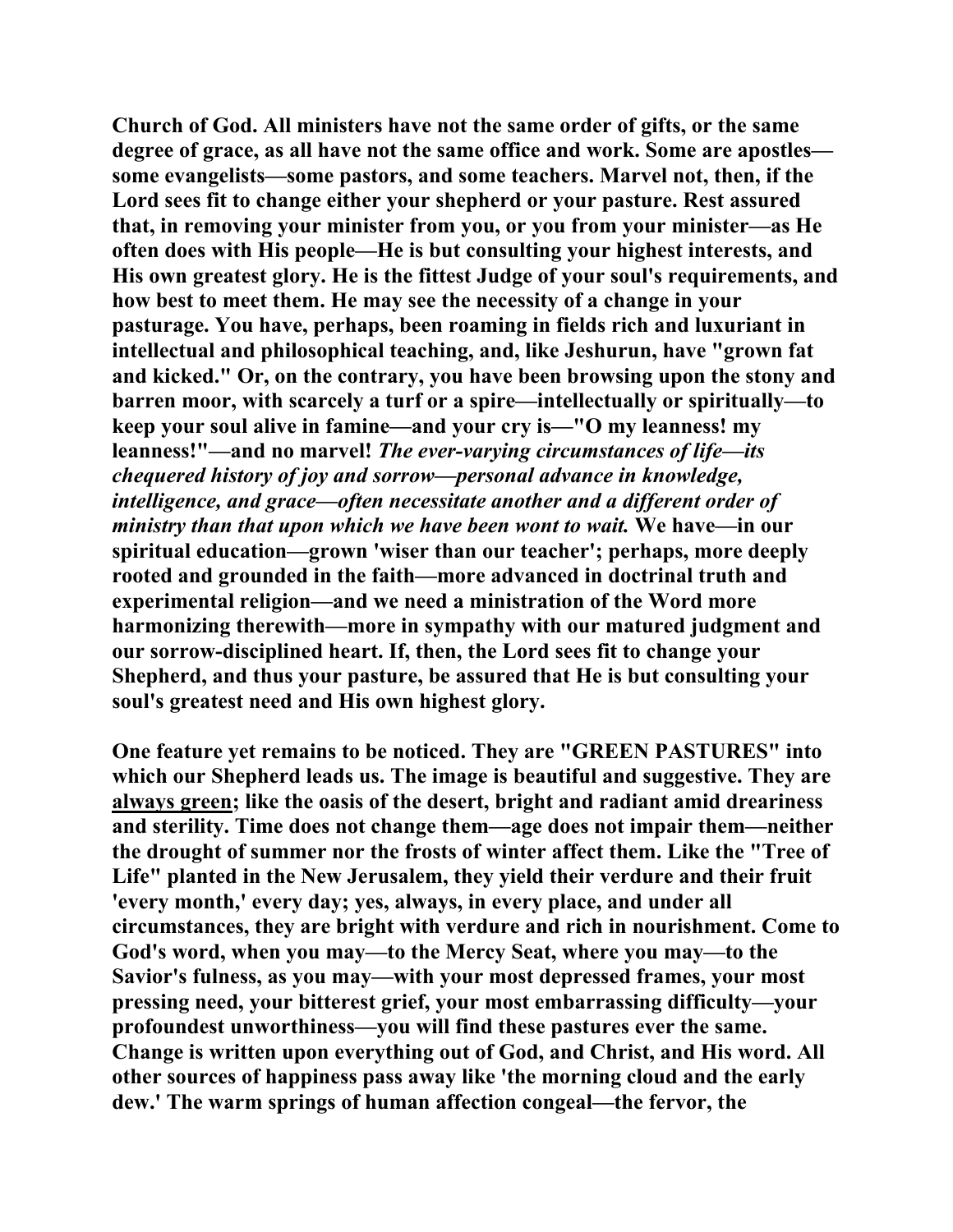**promises, and the faithfulness of earthly friendship change—your features, yes, your very name, fading from its memory—and over the entire scenery of life, adversity may breathe its wintry blast and scatter its thick snows, and the green and pleasant pasture of earthborn good wither and die; but the love of God and the sufficiency of the Savior undergo no change—"Jesus Christ the same yesterday, today, and forever."** 

**The 'grass' of these pastures never withers—the 'flowers' of these gardens never 'fade'—the springs of these meadows never dry—approach them, and you will find them always rich in nourishment, replete with comfort, inspiriting of joy; ever strengthening, soothing, and sanctifying. Oh, forget not that,** *beneath the cross of Jesus the richest pasture, the sweetest flowers grow.*  **There are experienced the truest penitence, the strongest faith, the warmest love, and the brightest hope—and when barrenness, dreariness and sorrow mantle and becloud every other position and prospect of life, at the foot of the cross are found a precious Savior—perfect peace—fulness of joy—the love of God, and the hope of glory!** 

## **Still Waters**

- **"He leads me beside the still waters." Psalm 23:2**
- **"He leads me beside peaceful streams." Psalm 23:2**

**It is not into a dry land, a land where no water is, our Shepherd leads His flock. "Give me a blessing," said the daughter of Caleb to her father-in-law; "for you have given me a south land; give me also springs of water. And he gave her the upper springs, and the nether springs." Such is the blessing conferred upon the sheep of Christ's pasture. We have considered the "green pastures" in their varied character and perpetual verdure; but, apart from the springs of water—"the upper and the nether springs"—it would be at best but as a south, or a dry land, lacking not only the beauty, but the nourishment, of the pasturage fitted for the needs of the flock. How rich and precious the Divine promises which assure us of this! "When the poor and needy seek water, and there is none, and their tongue fails for thirst, I the Lord will hear them, I the God of Israel will not forsake them. I will open rivers in high places, and fountains in the midst of the valleys. I will make the wilderness a pool of water, and the dry land springs of water."** 

**What a fulfilment of this magnificent promise is found in the gracious**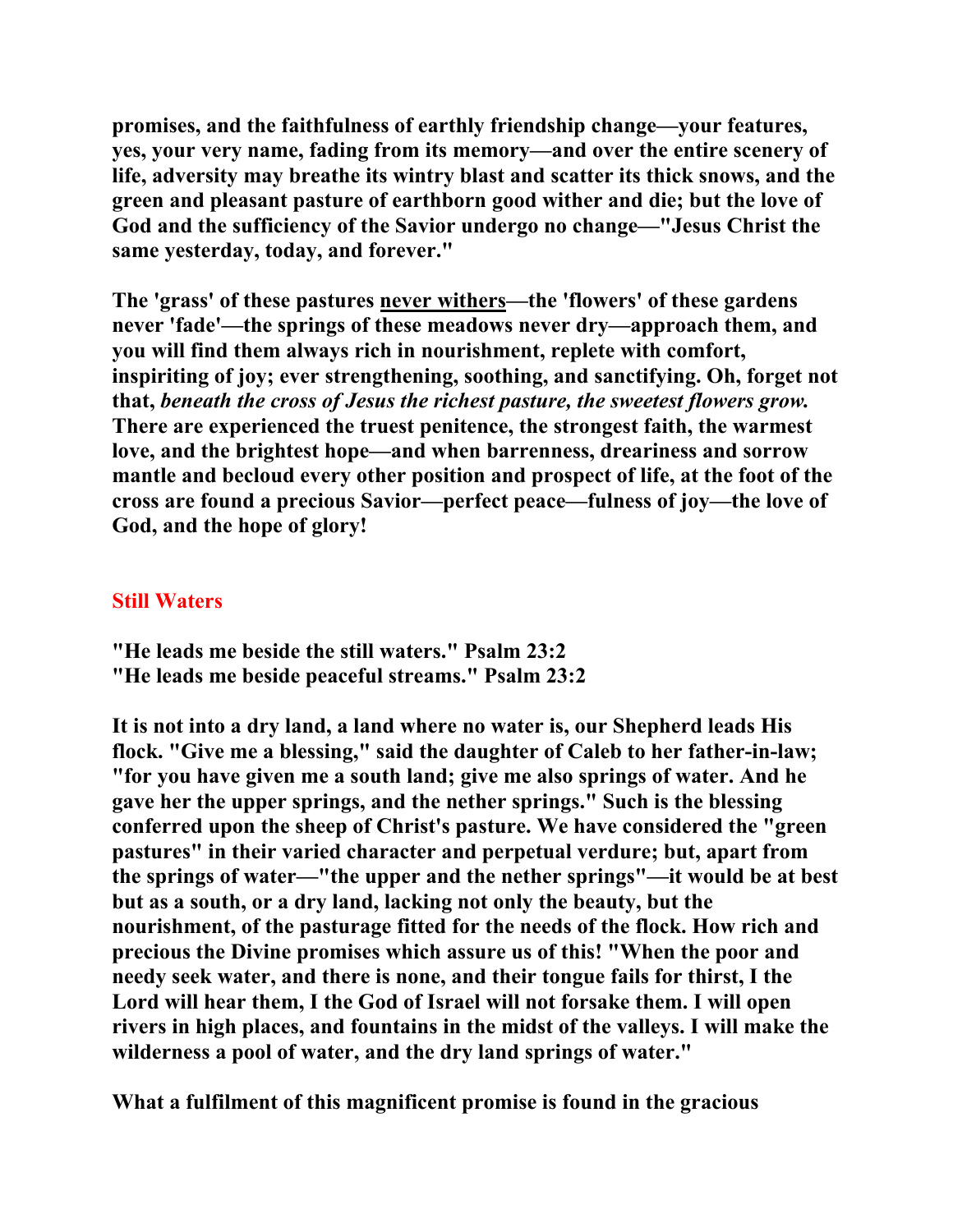**invitation of Jesus—"If any man thirst, let him come unto Me and drink." Here was the true smitten Rock—the breaking forth of waters in the wilderness—springs of water in a dry place, where no water was, "And they drank of that spiritual Rock that followed them, and that Rock was Christ." It is to these waters—these springs in the desert—our inspired Songster refers, by the side of which the Shepherd led him, upon whose banks He caused him to lie down.** 

**Before we meditate upon the repose, let us contemplate THE WATERS themselves. Of what spiritual gospel truths are these "still waters" the emblem? Will not a spiritual and reflective mind return—as the first truth to the everlasting love of God, from whose Infinite Ocean all other springs of grace flow? This is the fountain—the sea—the source of every covenant and redemptive blessing conferred upon the Church of God. "There is a river, the streams whereof make glad the city of God." This River is the Divine infinite—eternal love with which He has chosen, and with which He has drawn, us to Himself. "I have loved you with an everlasting love therefore with loving-kindness have I drawn you." Now it is to this River the Lord Jesus delights to lead us. With what emphasis and distinctness He declared the great love of the Father, of which He was the revelation and the gift! "God so loved the world, that He gave His only-begotten Son, that whoever believes in Him should not perish, but have everlasting life." "I say not unto you that I will ask the Father for you: for the Father Himself loves you;" that is, My intercession is not the cause, but the effect—not the inspiration, but the expression of my Father's love. Oh how blessed to repose in confidence upon the bank of this Divine River, and know that God loves us—that these waters are for us—to feel that His love is causing all the events and incidents of our history to work together for our good—that He, who spared not His Son for us, will send no evil thing, and will withhold no good thing that we need! Do not be content, O my soul, with a mere taste of this River—though to have only "tasted that the Lord is gracious" is an unspeakable blessing; and one draught of God's love is infinitely sweeter and more satisfying than a life-long draught of the worldling's richest, purest nectar—of whom it has been said that he—** 

 **Drank every cup of joy, heard every trump Of fame; drank early, deeply drank; drank draughts That common millions might have quenched-then died Of thirst, because there was no more to drink!"**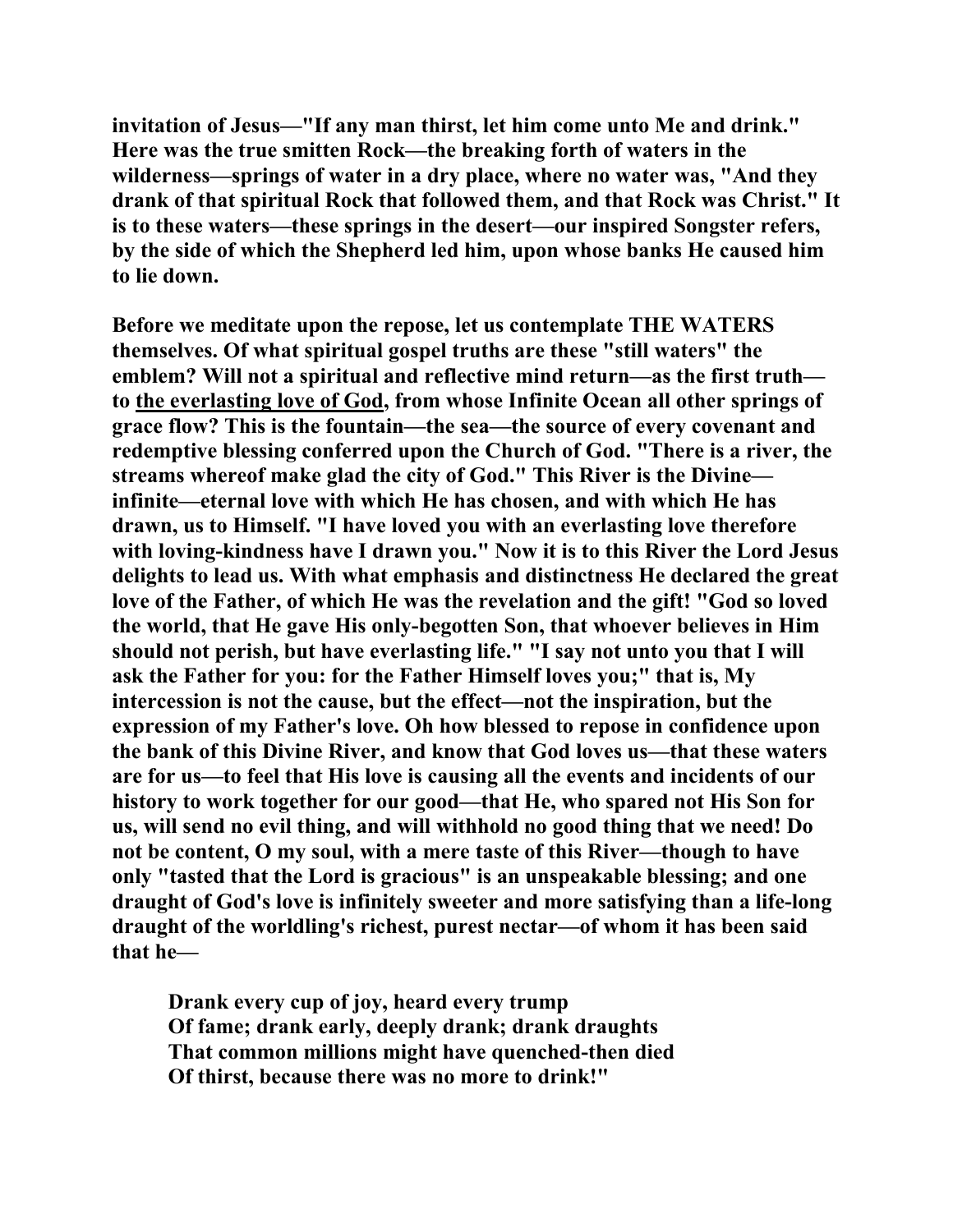**My soul! outbid and outstrip this poor worldling—a noble and splendid poet though he was—and drink abundantly and often of these "still waters" which flow down from the throne of the Eternal; for the River is full, inexhaustible, and free.** 

**Nor drink only; lie down upon its sylvan, mossy bank. You are sad and weary. The sun of affliction has smitten you—the heat and burden of life's toilsome day has exhausted you—and, footsore and faint, you seek that repose and restoration found only in the assurance that God loves you! Approach, then, and take your rest upon the slopes of this River which makes glad the Church of God; it will cause your spirit of lassitude and sadness to sing for joy; and, blending with your Marah's bitterest waters, will make them sweeter than honey. "The Lord" (the Spirit) "direct your hearts into the love of God, and into the patient waiting for Christ."** 

**Not less true and emblematic are these "still waters" of the pure water of life which flows from Christ, the Shepherd, and to the fulness of which He leads His flock. All spiritual life flows from "Christ, who is our life." "I have come that they might have life, and that they might have it more abundantly." "Whoever drinks of the water that I shall give him shall never thirst; but the water that I shall give him shall be in him a well of water springing up into everlasting life." Beloved, learn the secret of the high, and still ascending, life—it is your privilege here to live, until you pass to that life that knows no chill—no cloud no end. It is not you that live—it is Christ, your life, that lives in you. And the life you live of battle, of service, and of suffering, is maintained and matured only as you live by faith on the Son of God; and this living by faith implies the confession of every sin at His cross—the hanging of every burden upon His arm—the sobbing of every grief upon His heart. Reclining upon the bank of these still waters of life, your soul will bloom, and your life will blossom with all the graces and fruits of the Spirit.** 

**How sweet and refreshing the still waters that flow through the channel of communion with God! There the Shepherd loves to lead the footsteps of His flock in the sultry heat and in the faint weariness of the day. Is there a pasture more verdant, a spot more shaded, a slope more sunny than the meeting-place with God? "Come, my people, enter you into your chambers, and shut your doors about you—hide yourself as it were for a little moment, until the indignation be over past." How gently did the Shepherd lead His sheep to those still waters when He bade them ask, and they should receive; seek, and they should find; knock, and it should be opened to them.** *Are you weary? are*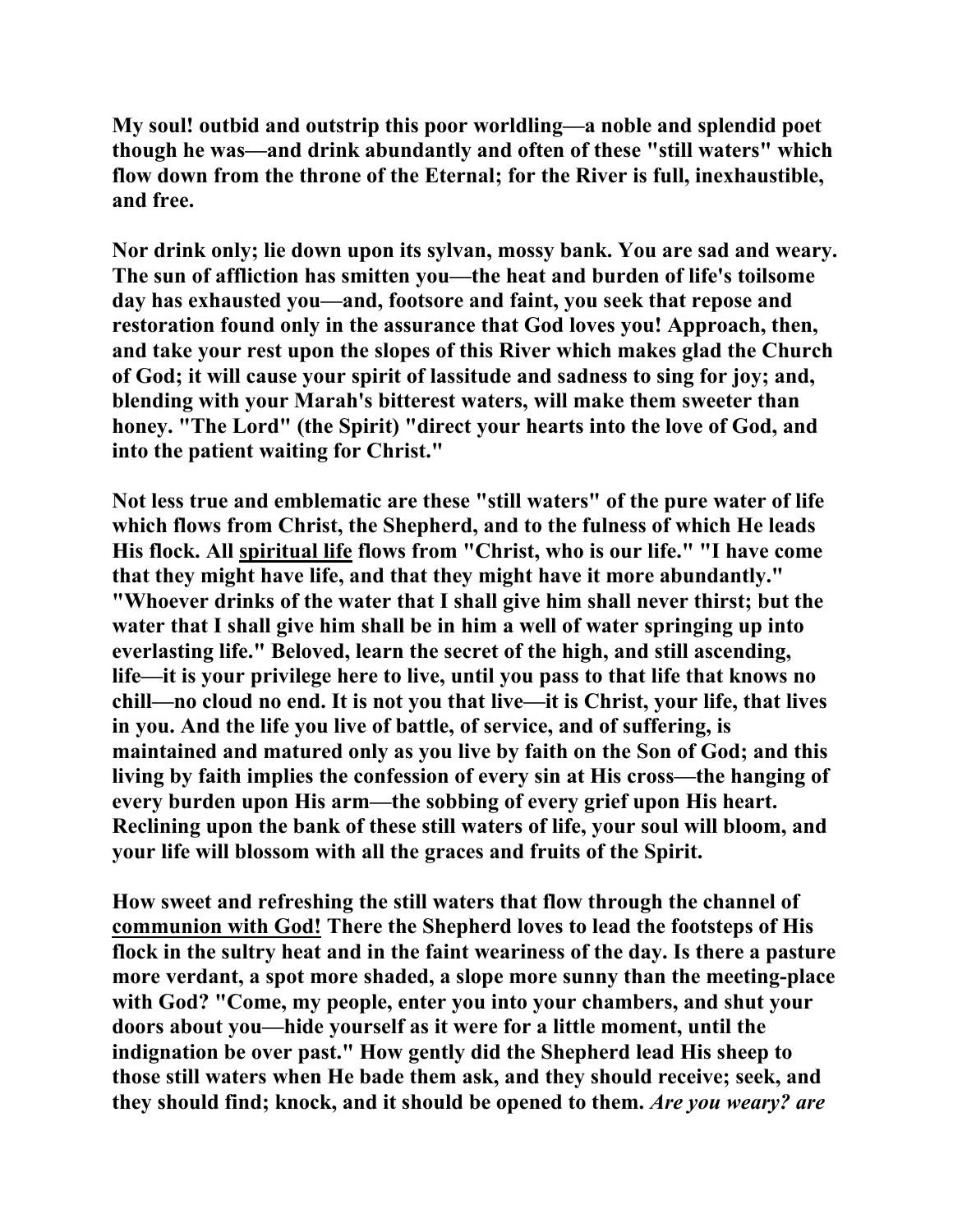*you wounded? are you faint? Come and lie down by this flowing river, and drink of these waters of communion with God, and your soul shall be refreshed; your peace will flow as a river, and your joy as the waves of the sea. Oh the power,* **the repose, the comfort of prayer! 'Having boldness,' or privilege, 'to enter into the Holiest—the pleading blood of Jesus upon the Mercy Seat—the Father's scepter of grace extended—all the resources of Deity at your command—can you for a moment hesitate, through fear and unbelief, to arise and give yourself to prayer? One draught of these 'still waters' of calm, confidential, filial approach to God will be infinitely more powerful and efficacious than all the oblivious waters of the fabled river of Grecian mythology—you shall drink, and forget your sorrow, and drown in oblivion your misery and care. Oh listen again and yet again—you sin-burdened, sorrow-stricken one—to the divinest words, the sweetest melody that ever chimed upon the ear—"Come unto Me, all you that labor and are heavy laden, and I will give you rest!"** 

**"Are you weary, are you languid, are you sore distressed? 'Come to Me,' says One, 'and coming, be at rest!' Has He marks to lead me to Him, if He be my guide? In His feet and hands are wound-prints, and His side. Is there diadem, as monarch, that His brow adorns? Yes, a crown, in very surety—but of thorns! If I find Him, if I follow, what His promise here? Many a sorrow, many a labor, many a tear! If I still hold closely to Him, what has He at last? Sorrow vanquished, labor ended, Jordan past! If I ask Him to receive me, will He say me no? Not until earth and not until heaven pass away! Tending, following, keeping, struggling, is He sure to bless? Angels, martyrs, prophets, pilgrims, answer, 'Yes!"' (Written by Stephen before the Eastern Church became corrupted by Papal superstitions.)** 

**But let us turn our thoughts to the expressive POSTURE OF THE FLOCK. "He makes me to LIE DOWN." Beautiful and expressive image! There is not a spectacle more truly pastoral and picturesque than that of a flock of sheep reposing amid the luxuriant verdure of a sunlit meadow. Contemplate the spectacle in its spiritual aspect: "He makes me to lie down." It is, first, the rest of faith. No grace brings the soul into such perfect repose as faith in God's character—in Christ's all-sufficiency—in the unchangeableness of the divine**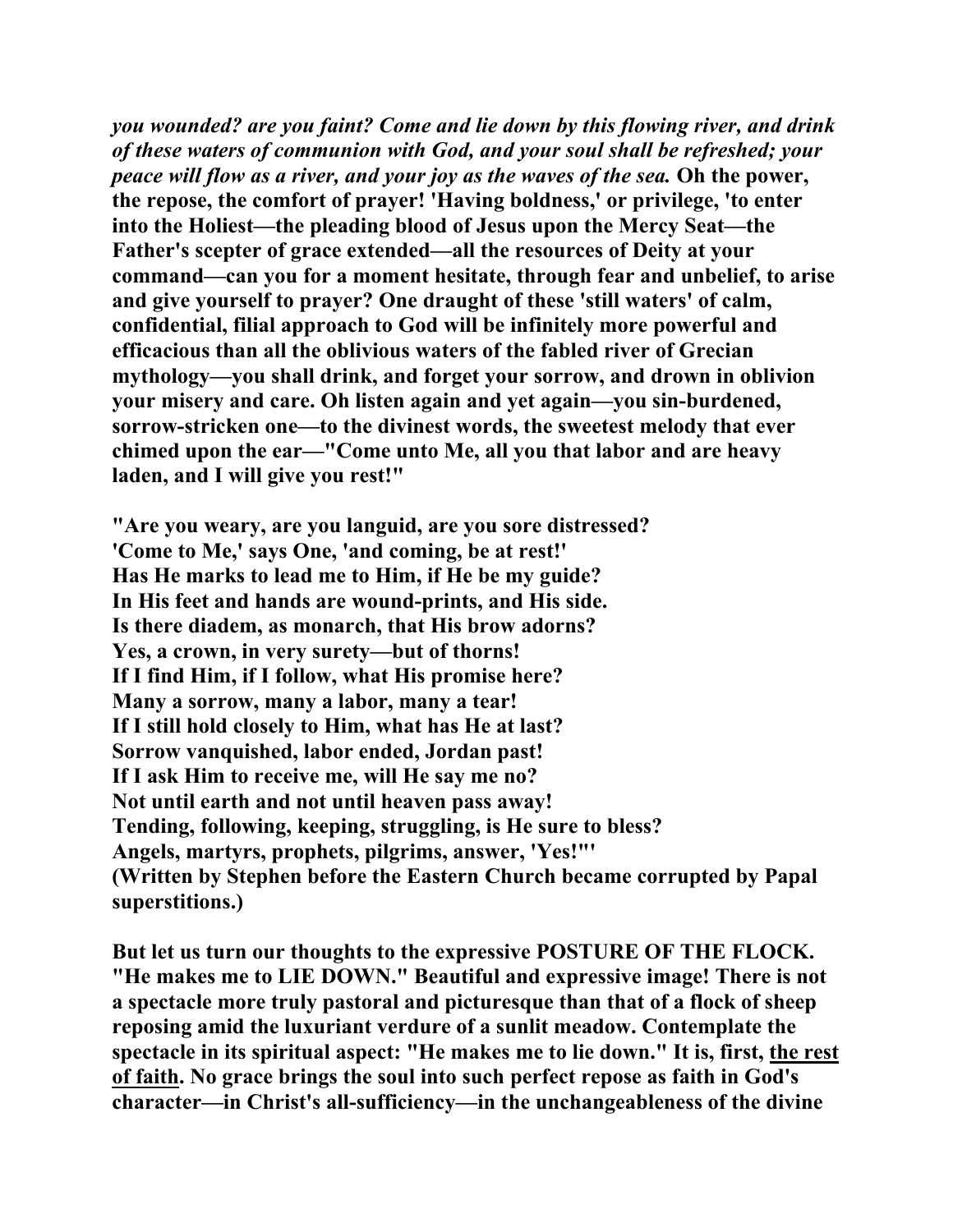**promises. Faith can lie down in the midst of trial, and sorrow, and need, in the 'quiet resting places' where the Divine Shepherd causes His flock to repose at noon.** 

**It is the posture of perfect satisfaction. Dissatisfaction shades the brow of every worldling. It is impossible in the nature of things that it should be otherwise. The world, with all its greatness, is too small a thing to fill the human soul. That must needs be a vast void which Infinity alone can fill! But perfect satisfaction is found only where the flock of God lie down amid the green pastures of His love, and the fragrant meadows of His word. Oh how satisfied, beloved, God can make you with all the way by which He is conducting your trembling footsteps homewards! The way, at times, may be thorny and dark—intricate and solitary—faith sifted—patience tried principle tested—love wounded; nevertheless,** *the soul can lie down in a quiet resting-place, satisfied with all God's dealings***—that He, the Lord of all the earth, must do right. "Whom have I in heaven but You? and who is there on earth that I desire beside You?" "Not my will, O my Father, but Yours be done!" "And now, what do I wait for? My hope is in You." "I shall be satisfied, when I awake, with Your likeness." Return, you wanderer, from your roamings in quest of that which no worldly good or creature here can give you, and come and rest your weary spirit amid the 'green pastures' of God's love in Christ Jesus, and your "soul shall be satisfied as with marrow and fatness."** 

**Perfect safety is expressed by this posture of the soul. There is not a more exposed object to every form of assault and danger than the Flock of God. It is well termed, "the Flock of the slaughter." "For Your sake we are killed all the day long; we are accounted as sheep for the slaughter." But where can we repair for perfect security but where the Shepherd leads His flock, and causes it to lie down? The moment we wander from the side of Christ—swerve from the purity of His truth—and turn from the simplicity of His worship roaming amid other and forbidden pasture that looked so fair and promised so much, but tasted so bitter and proved so false—that moment we exchange the place of safety for the place of danger; and well for us if, while thus wandering from the Shepherd and the Fold, into dangerous enclosures, we lose not all evidence of our Christianity, and meet the 'last enemy' with a beclouded, if not a shaken and uncertain hope!** 

**We have made but passing reference to THE ESPECIAL CHARACTER OF THESE WATERS. They are emphatically "still," or, "quiet waters." Where**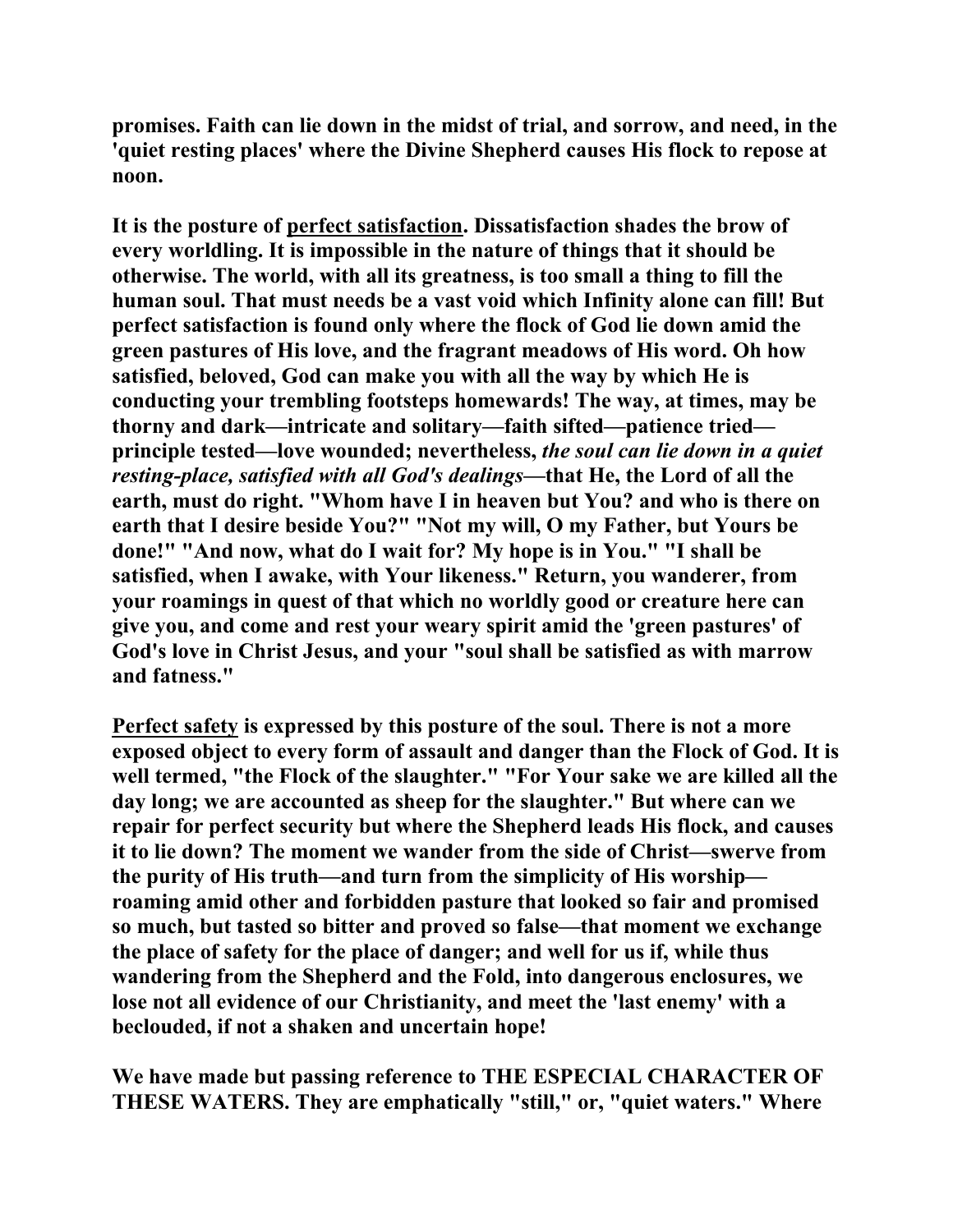**does the gentle Shepherd lead thus His flock? Not by the thundering fall—not to the foaming cataract—not even by the low-murmuring brook—these would alarm and agitate His sheep! But He leads them to the still, gentle, peaceful waters of His love, and there He causes them to lie down. "When He gives quietness, who then can make trouble?" Come away, my soul from the strife and turmoil and excitement of this busy life, and lie down upon the slopes of these quiet waters. "You will keep him in pee feet peace whose mind is stayed on You, because he trusts in You." See how lovingly Jesus invites us to these 'still waters,' and how gently He causes us to lie down.** 

**"These things I have spoken unto you, that in Me you might have peace. In the world you shall have tribulation: but be of good cheer ; I have overcome the world." "Peace I leave with you, my peace I give unto you." Here is perfect quietness—here is unruffled repose. "In quietness and in confidence shall be your strength." How fierce the storm! How loud the tempest! How surging the billows ofttimes of God's providences! "Be still, and know that I am God." "The Lord on high is mightier than the noise of many waters, yes, than the mighty waves of the sea." Be still—be trustful—be prayerful—be hopeful! The night is dark and long—it is the fourth watch, and Jesus has not yet come! Be still! He is on His way—He will come—and presently you shall hear His divine voice of power and His human voice of compassion rising above the tempest—"Peace, be still!"—and sweet will be the hush—perfect the quietness and peace Christ will give you. "O Lord, when my heart is overwhelmed: lead me to the rock that is higher than I." Yes, to the quiet waters of Your love, from where all my fresh springs flow. "Tell me, O you whom my soul loves, where you feed, where you make your flock to rest at noon: for why should I be as one that turns aside by the flocks of your companions?"** 

**When my heart is likely to break, When the surging billows shake My feeble bark, Lead me to the Rock most high The Rock that higher is than I; even in the dark.** 

**When I see my sin so great, When no comfort I can get, No place to hide, Lead me to the Rock most high**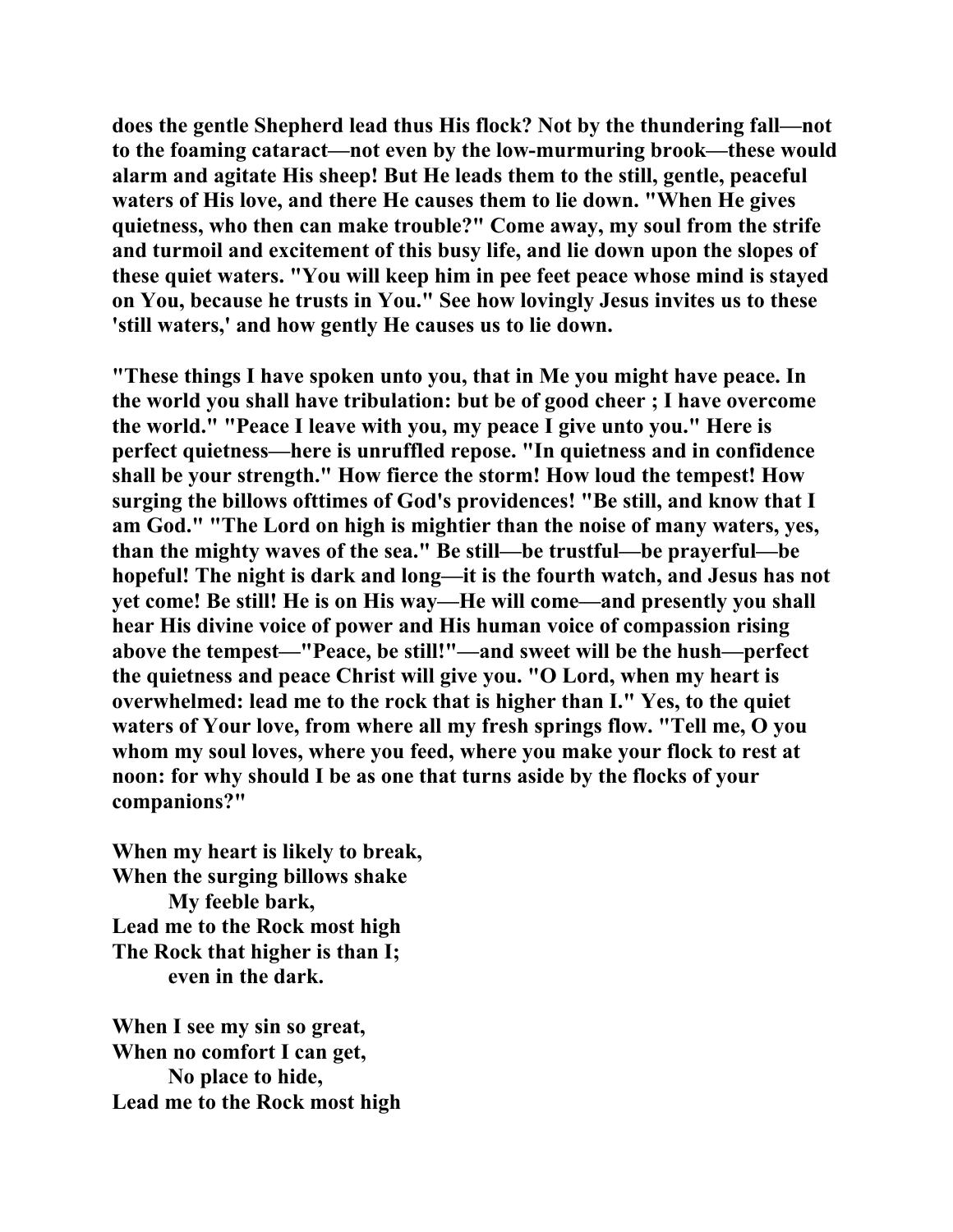**The Rock that higher is than I; The smitten side.** 

**When no refuge I can find, No shelter for the weary mind, No cooling shade, Lead me to the Rock most high The Rock that higher is than I; No more afraid.** 

**When thirsting for the living stream Of that eternal life in Him, No more to die, Lead me to the Rock most high The Rock that higher is than I ; To Him I fly.** 

**In the cleft of that dear Rock, From the surging billows' shock, I'll hide me ever. In His righteousness so pure, In His covenant so sure, I'll dwell forever.** 

**"The Restored Sheep"**

**"He restores my soul"—Psalm 23:3.** 

**David, the king of Israel, would, from his early occupation as a shepherd, be thoroughly conversant with the roaming instincts of his flock—its natural proneness to wander, and its utter inability, by any self-faculty, either of memory or skill—to retrace its steps back to the fold. His own spiritual history—as a sheep of Christ's flock—would supply Him with a striking and melancholy illustration of this fact in natural history. If ever there were a sad wanderer from the sacred fold—or one who, when restored, more sincerely deplored his backsliding—frankly confessed his sins—and deeply felt his inability by any self-effort to return to God– it was David.** 

**What a confirmation of this fact is his close of the hundred and nineteenth Psalm—"I have gone astray like a lost sheep; seek Your servant!" Conscious**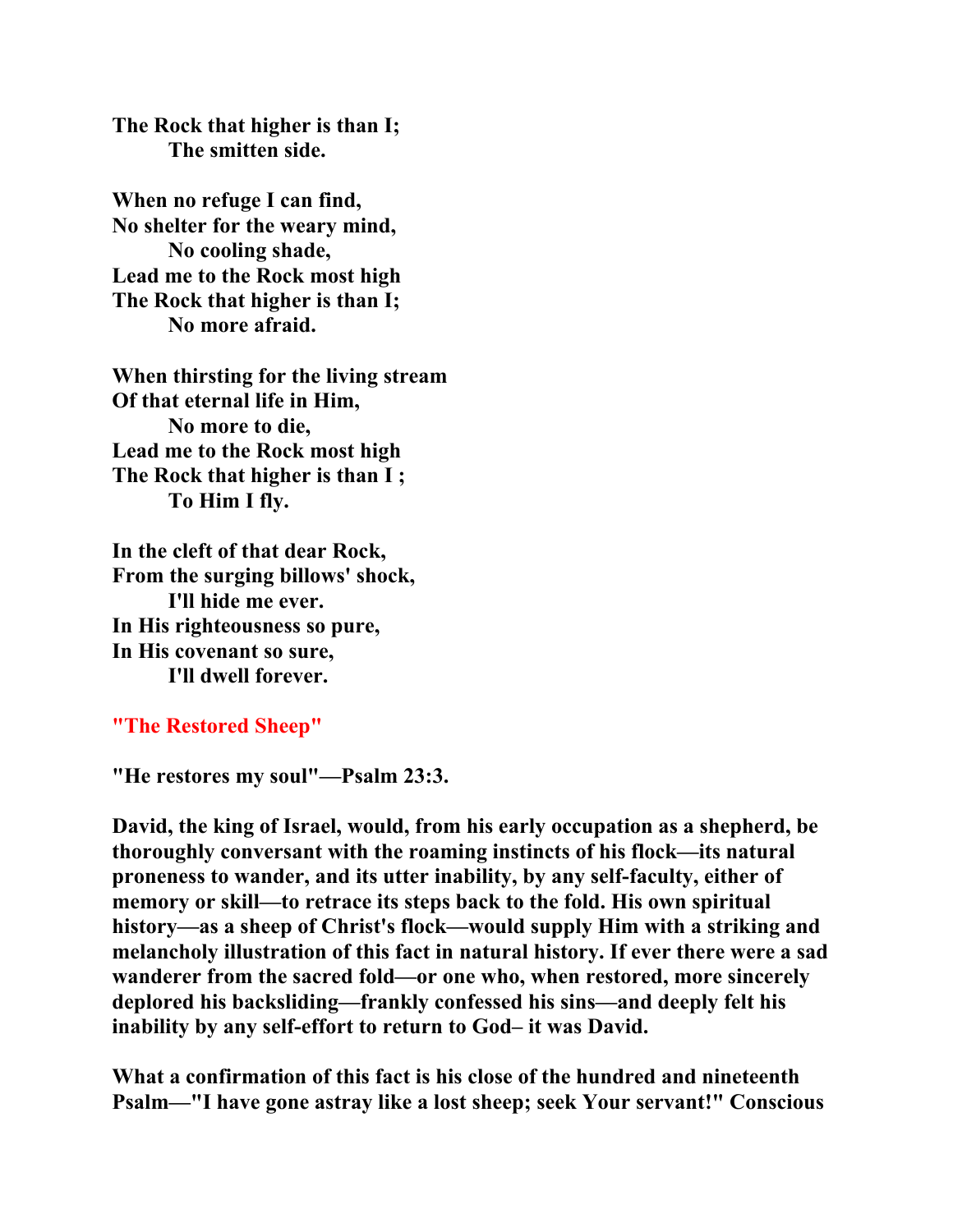**of his departure, he was as deeply conscious that God alone could restore him. The points suggested by this verse for our present meditation are—the wandering sheep—the Restoring Shepherd—the path of righteousness in which He led him; in other words, the departure—the restoration—the walk. "He restores my soul"—a subdued, yet joyous note of our Song—penitence and praise sweetly blended!** 

### **THE DEPARTURE—**

**Soul-restoration clearly and logically implies soul-departure. We speak not now of the life of the unregenerate. Alas! the life of an unconverted individual is one entire, unbroken, unrestored departure from God! What hue sufficiently dark can portray the life of an unrenewed man? He may be upright and honorable as a man of the world—faithful in all the relations of life—admired for his private, and honored for his public character and career. His morality, stainless—his virtue, unquestioned—his liberality, generous—his philanthropy, distinguished—his religion, admired; and yet, destitute of the converting grace of God—a stranger to the great change of the new birth—an unbeliever in the Lord Jesus Christ, his life is but a blank—a negation of all that is evangelically good—and with a 'righteousness not exceeding the righteousness of the scribes and Pharisees,' dying in this condition, he can in no way enter into the kingdom of heaven. Reader! marvel not that you must be born again!** 

**But, our present view of the departure of the soul from God must be confined to the sheep of Christ's flock—accepting David's case as an instructive and impressive illustration. We are now to consider backsliding, not before, but after grace; not previous to, but succeeding, conversion; the wandering, not of a rebel, but of a child! And yet fidelity compels us to remark that this condition, though not finally fatal, is of an inexpressibly aggravated character. The soul-departures of the believer are from a God we have known—from a Savior we have loved—from pastures in which we have roamed with delight. We have tasted that the Lord was gracious—have heard His voice, and have fed at the Shepherd's hand—have walked in the footsteps of the flock—and have rested where they lie down at noon on the banks of God's river of love and yet, we wandered! Is there a character of sin more aggravated, a turpitude of guilt more deep, than this? But our view of this sad state must assume a more limited range. Passing by the** *overt* **acts of backsliding Christians—which, like David's, beginning at the house-top, from the housetop are proclaimed—we direct our thoughts to** *the hidden declensions of the soul***—the** *veiled* **backslidings of the heart, unseen by others, scarcely suspected**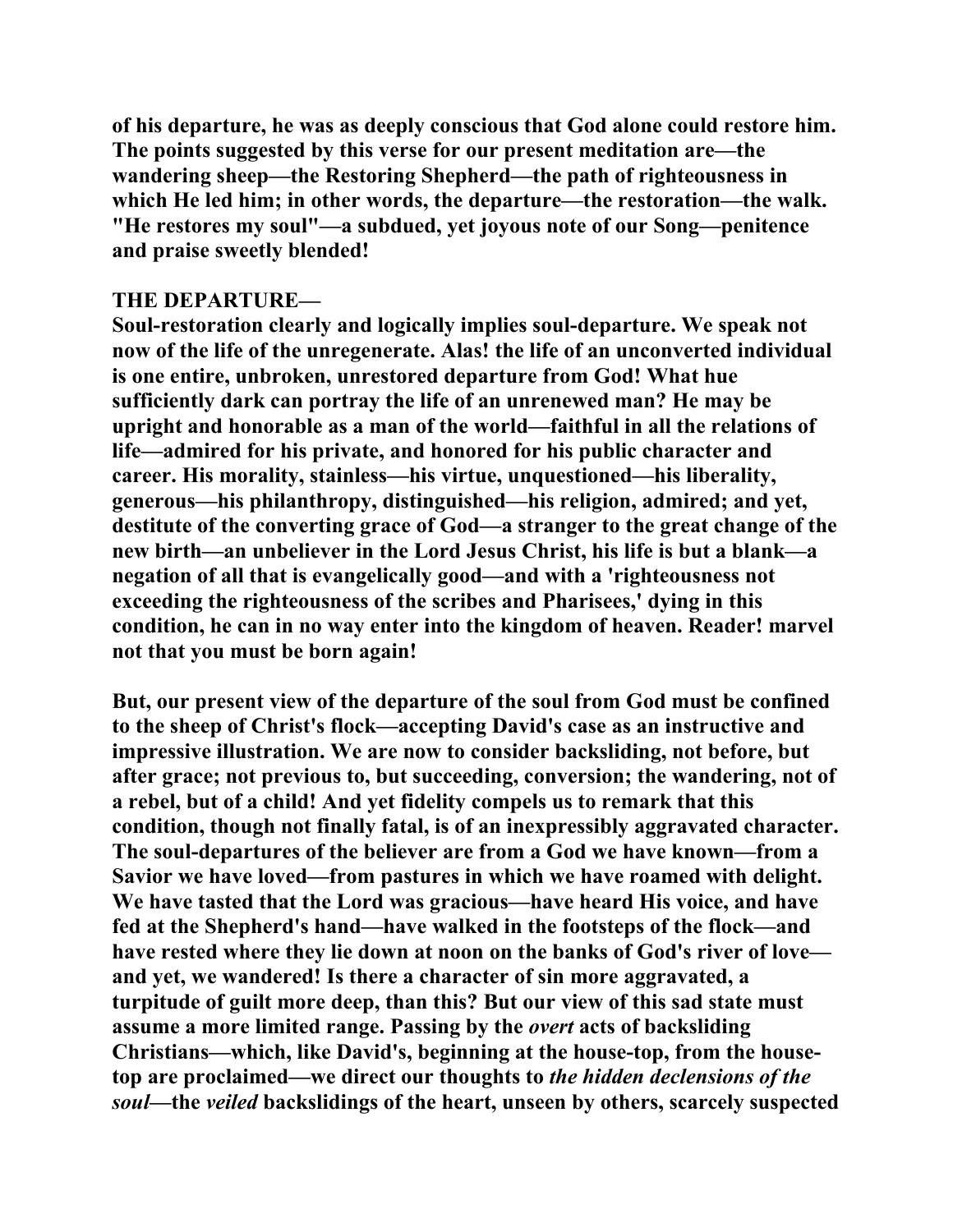**by themselves, and therefore all the more insidious and fatal, and demanding yet more vigilance and prayer.** 

**The word of God speaks of "the backslider** *in heart***." It is there that all departure from God begins. The human heart is the most subtle and treacherous thing in the world; it is described as "deceitful above all things." The wind is unpredictable—the sea is treacherous—the serpent is subtle—but the heart of man is more fickle, and treacherous, and subtle than all! Thus, there may be growing in the soul-deeply veiled from every eye—a declension of faith, an alienation of love—a decay of grace—a restraining of prayer—a weakening of the power of spiritual life, while the believer may remain almost entirely unconscious that the 'grey hairs'—the unmistakable evidences of spiritual relapse and attenuated strength—are whitening and thickening upon him. Oh how should this fact lead to a close searching of heart—to honest probings of conscience—lest the sin, that lies at the door ready to avail itself of the slightest opening should enter, and, obtaining a momentary ascendancy, should dishonor God—wound the Shepherd—and bring deep and long distress into the soul!** 

**All this declension, too—and this is one of its most startling aspects—may** *be advancing without any visible or marked disturbance of the external rites and duties of religion!* **These may be uninterrupted in their beautiful and hallowed continuity—the sanctuary attended—the sacrament observed—the district visited—the class instructed—the stereotyped forms of devotion rigidly honored—while the** *insidious* **process of spiritual decay may be silently and unsuspectedly, yet most surely and fatally, advancing in the soul. Oh it is here we have need to be whole nights on our watchtower—not so much guarding against an external and foreign invasion—as against the treacherous and never-slumbering foe of our own house. We may 'hold the fort' gallantly and successfully against a besieging foe, while** *the betraying enemy within* **may be undermining the very foundation of our faith, the evidences of our grace, and the stability of our hope!—and all this sickliness of spiritual life—chilled affection—distant walk from Christ—deadened devotion, and worldlymindedness, exist in close alliance with religious observances, flaming zeal, and charitable gifts—its unhappy subject the 'observed of all observers,' and the admired of all admirers, in the Christian world—living, and yet dead!** 

**Not the least evidence of the decay of spiritual life in the soul may be the carriage and spirit of the believer under the afflictive dealings of God. In the very height of your hidden declension you may be overtaken by some heavy**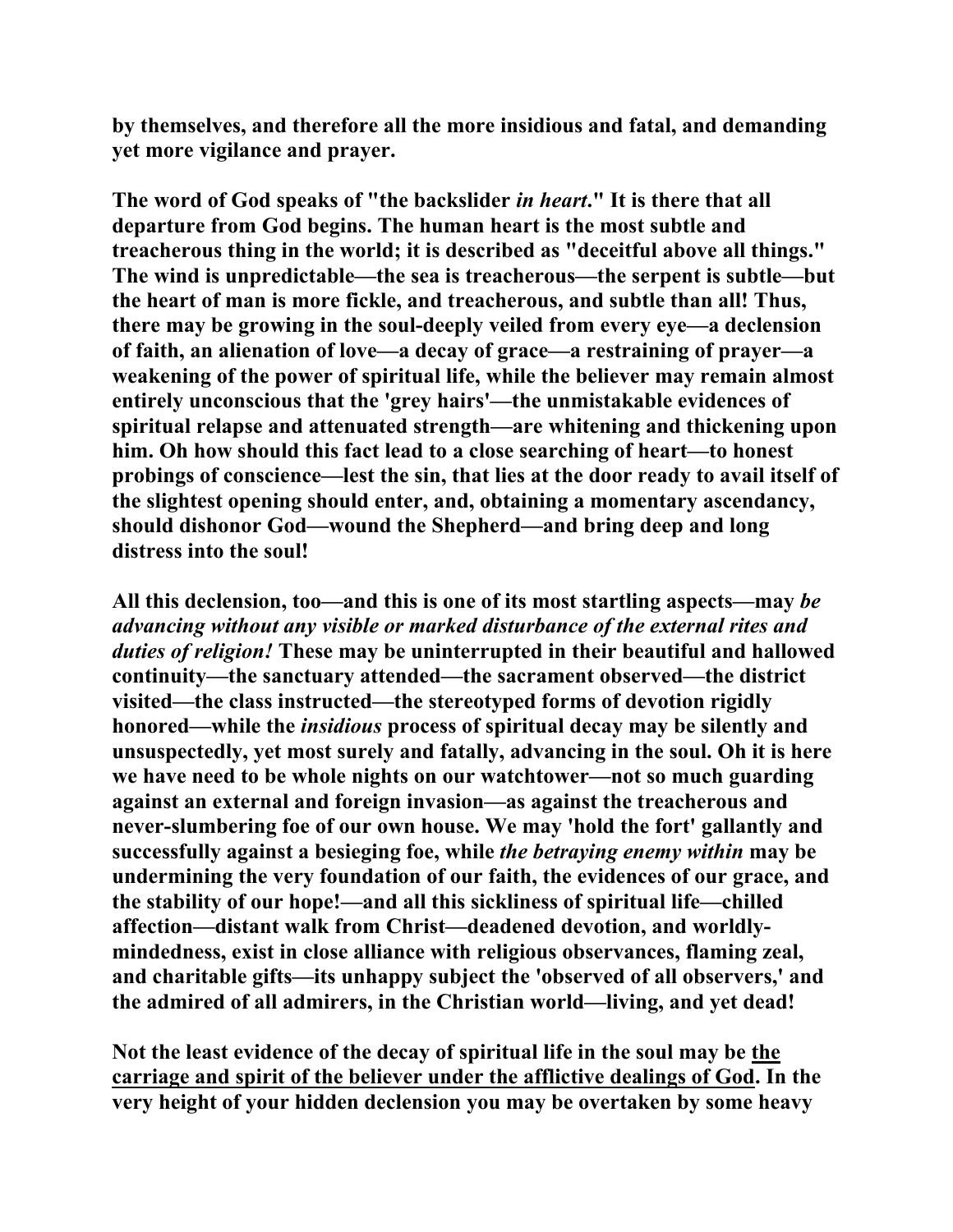**dispensation of providence. The chastening hand of God is heavy upon you. He has frustrated some earthly plan—has withered some cherished flower has disappointed some fond hope—has touched your health—has given wings to wealth—or taken from you all that lent to life its sweetest charm. And what is the effect? Alas! alas! your heart rises in rebellion against the God who has smitten! You deem His discipline harsh—His heart unsympathizing—His government arbitrary—you refuse to be comforted, and you do you think do well to be angry—and so you kick against God! What an evidence do you now afford—in thus flying in the face of your Heavenly Father, instead of falling down humbly and submissively at His feet—of the real and secret declension of the life of God in your soul!** 

#### **THE RESTORATION—**

**But let us change our theme. Are we assuming too much in supposing that the Holy Spirit has interposed His power to arrest your wandering—to reveal to you your declension—and has awakened the cry in your heart—"Oh that it were with me as in days that are past, when the candle of the Lord shone round about me!"? If this be so, then chant to the plaintive note of the sweet songster—"He RESTORES my soul."** 

**WHO is the Restorer, but the Shepherd, whose the sheep are, and from whom they have wandered! There is but one Being who would or could go in quest of the stray sheep—traversing the bleak mountains and the lonely valleys, and the dark, stormy night, until He finds it, bringing it back upon His shoulder rejoicing. Christ alone knows the existence and extent of our heartdeclensions—our soul-backslidings. With His hand upon the pulse—His eye upon the heart—acquainted with every fluctuating thought and emotion of the soul—who so fitted as He to seek and restore the wanderer from His fold? Oh what a throb of gratitude should beat in our hearts at the thought that Jesus knows us altogether—all our infirmities, and all our graces—all our declensions, and all our revivings—when the pulse of love beats faintly-or when, in the sincerity of our hearts, we can appeal to His Omniscience, and exclaim—"You know that I love You!" "I know my sheep." And what an evidence of the restoring grace of Jesus, and of David's restoration, do we possess in the fifty-first Psalm! Oh, it is a Psalm which should be read and pondered every day of the Christian's life! for there is no Psalm which so fully embodies and expresses the experience of the man of God as it. It is a portion upon which a child of God can lay his dying head, and depart peacefully. This was the experience of one distinguished for his gifts, eminent for his usefulness, and honored above many in the Church of**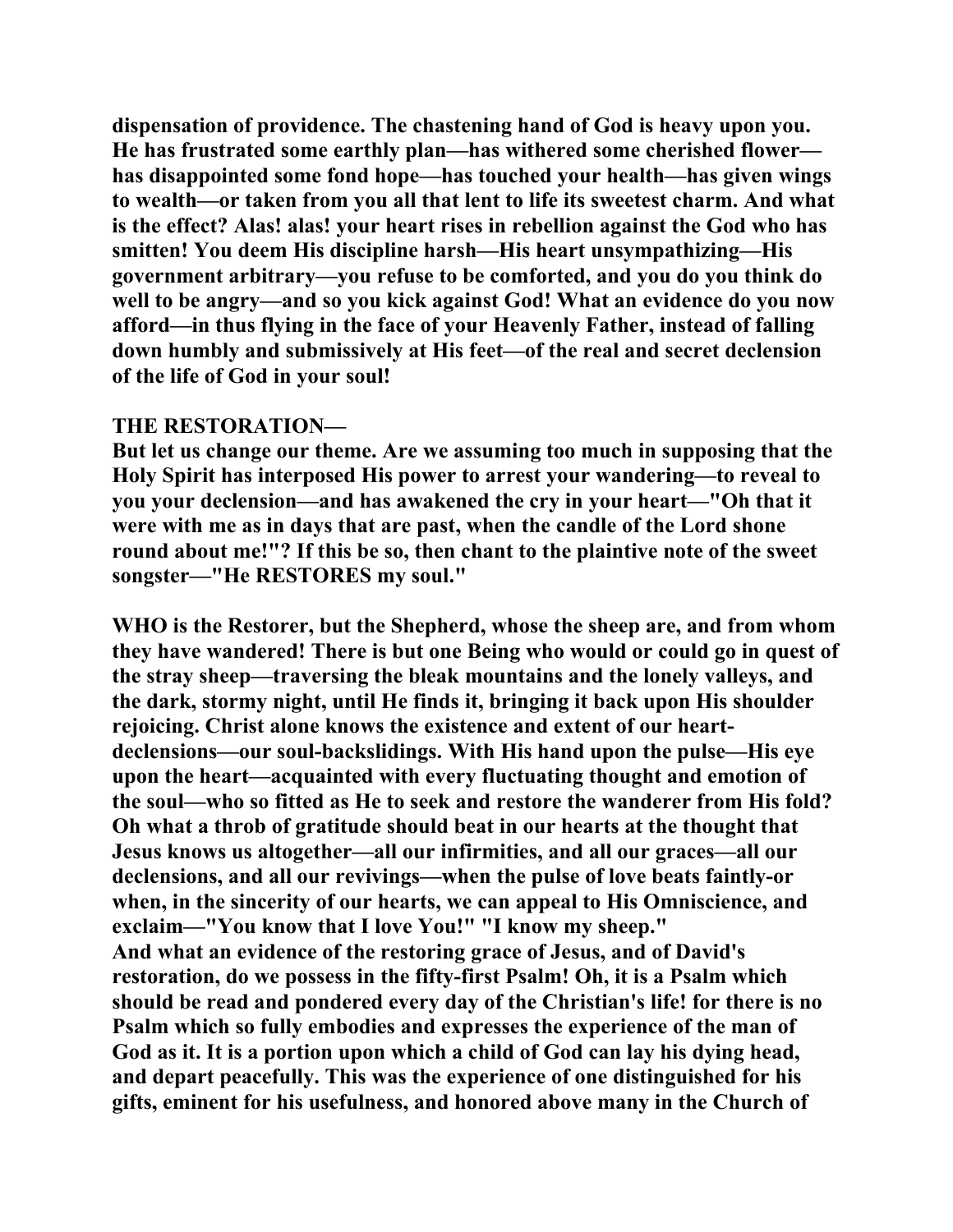**God. When the time of his departure had come, and his life and labors passed in solemn review as from a dying bed, the only portion of God's word that seemed the most appropriately and fully to embody and express the humble feelings and prayerful utterances of his mind, and to impart comfort and peace to his departing spirit in the near prospect of eternity, was this penitential Psalm of David, so expressive of the feelings of a contrite soul—the acknowledgment of sin—the washing of the blood—restored joy—and renewed consecration to God.** 

**Dear Shepherd, draw me to your fold; I am cold, cold! I've wandered in forbidden paths, Far from your fold.** 

**I left the "pastures" fresh and "green," Where rest your sheep; The sweet "still waters" of your love, For mountains steep.** 

**I'm weary, and my soul does yearn For your embrace Oh, bear me from this mountain pass, This dreary place!** 

**You only can "restore my soul." Oh, hear my cry! Nor let me in this wilderness, Forgotten die.** 

**Dear Shepherd, draw me near to you; I am cold, cold! And me in your warm arms of love, I pray, enfold.** 

#### **THE LEADING—**

**"He leads me in paths of righteousness for His name's sake." The Shepherd that restores, leads the soul into higher and more advanced stages of grace, experience, and holiness; and thus by a sanctified result of arrested declension and more quickened life, the restored soul walks in a new and hitherto untrodden path of righteousness, joy, and peace in the Holy Spirit. Wanderer**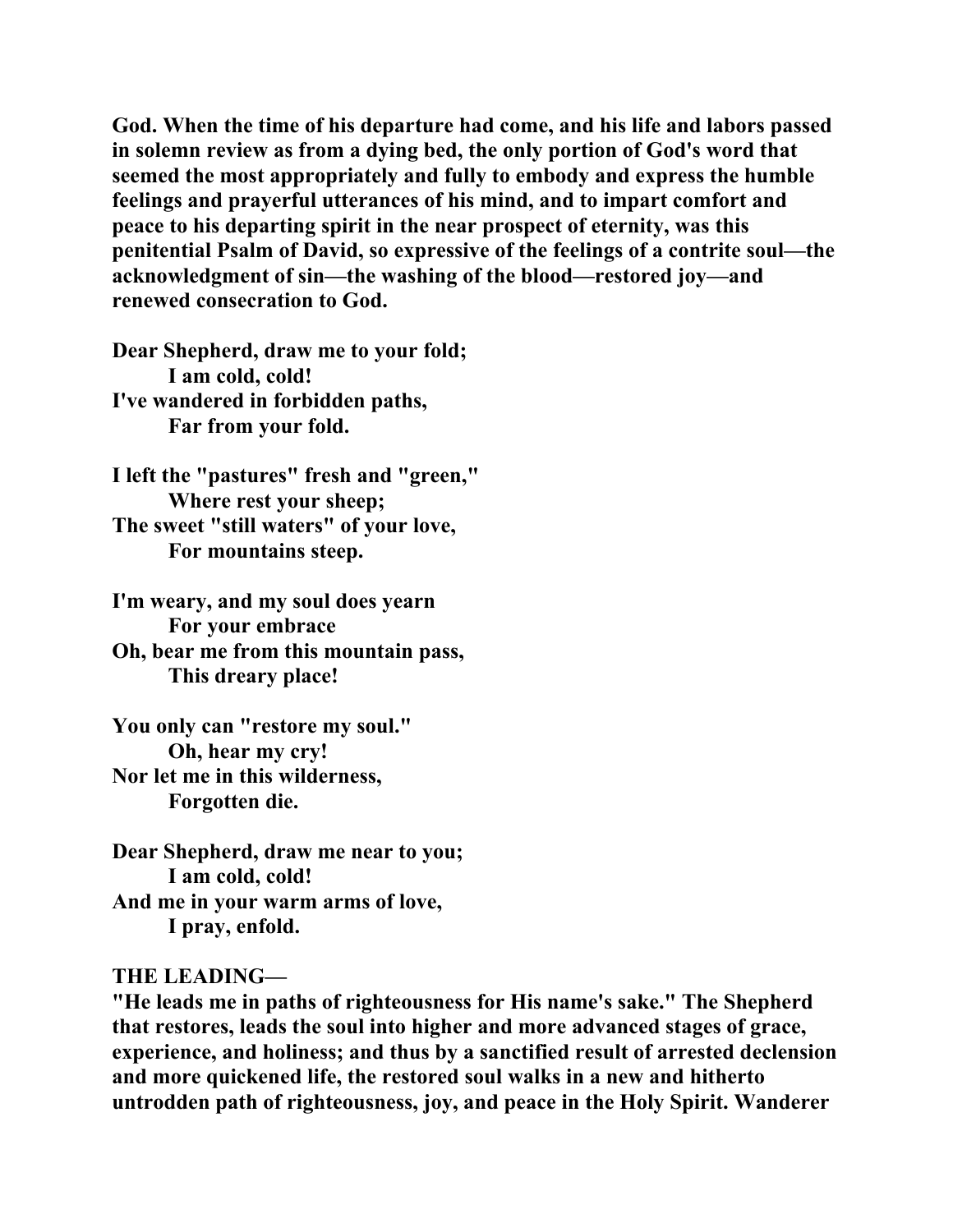**from the fold! return! The Shepherd calls you—seeks you—invites you, implores you to return. He waits to be gracious. Listen to His heart-melting words—"Return, backsliding Israel, says the Lord; and I will not cause my anger to fall upon you: for I am merciful, says the Lord, and I will not keep my anger forever. Only acknowledge your iniquity." "If we confess our sins, He is faithful and just to forgive us our sins, and to cleanse us from all unrighteousness."** 

**Restored!—wander no more from the Shepherd and the flock, lest a worse thing come unto you! Knowing the cause of your declension—the temptation which led to your departure—be prayerful, be vigilant. "Remember therefore, from where you are fallen, and repent, and do the first works." Was it unguardedness? unwatchfulness?—be vigilant, be sober. Was it undevoutness?—give yourself more constantly and earnestly to prayer. Was it the influence of the world?—come out from it, and touch not the unclean thing. Or, was it the power of some easy-besetting sin which overcame you? lay it down beneath the cross, and with your eye of faith upon the Crucified One, exclaim, "By Your agony and bloody sweat, by Your cross and passion, I will henceforth die to sin, and live to You!" Thus, whatever the cause of your departure from God—your wandering from the fold of Jesus—the power of sin, the influence of the world—the idolatry of the creature—the love of self lay it at Jesus' feet, and exclaim—** 

 **"Is there a thing beneath the sun That strives with You my heart to share? Take it away, and reign alone, The Lord of every motion there."** 

**Oh bend your ear to the loving, entreating voice of the Shepherd—retrace your steps—return to the fold—once more feed and lie down with the flock and saints below and angels above will be summoned to unite in the celebration of your recovery—"Rejoice with Me; for I have found my sheep that was lost."** 

**"Return unto your rest, my soul, Return unto your rest! Too long these wandering feet have strayed In paths, of God unblest; The tempting gate stood open wide, The way was broad and fair, While breath of flowers and song of birds**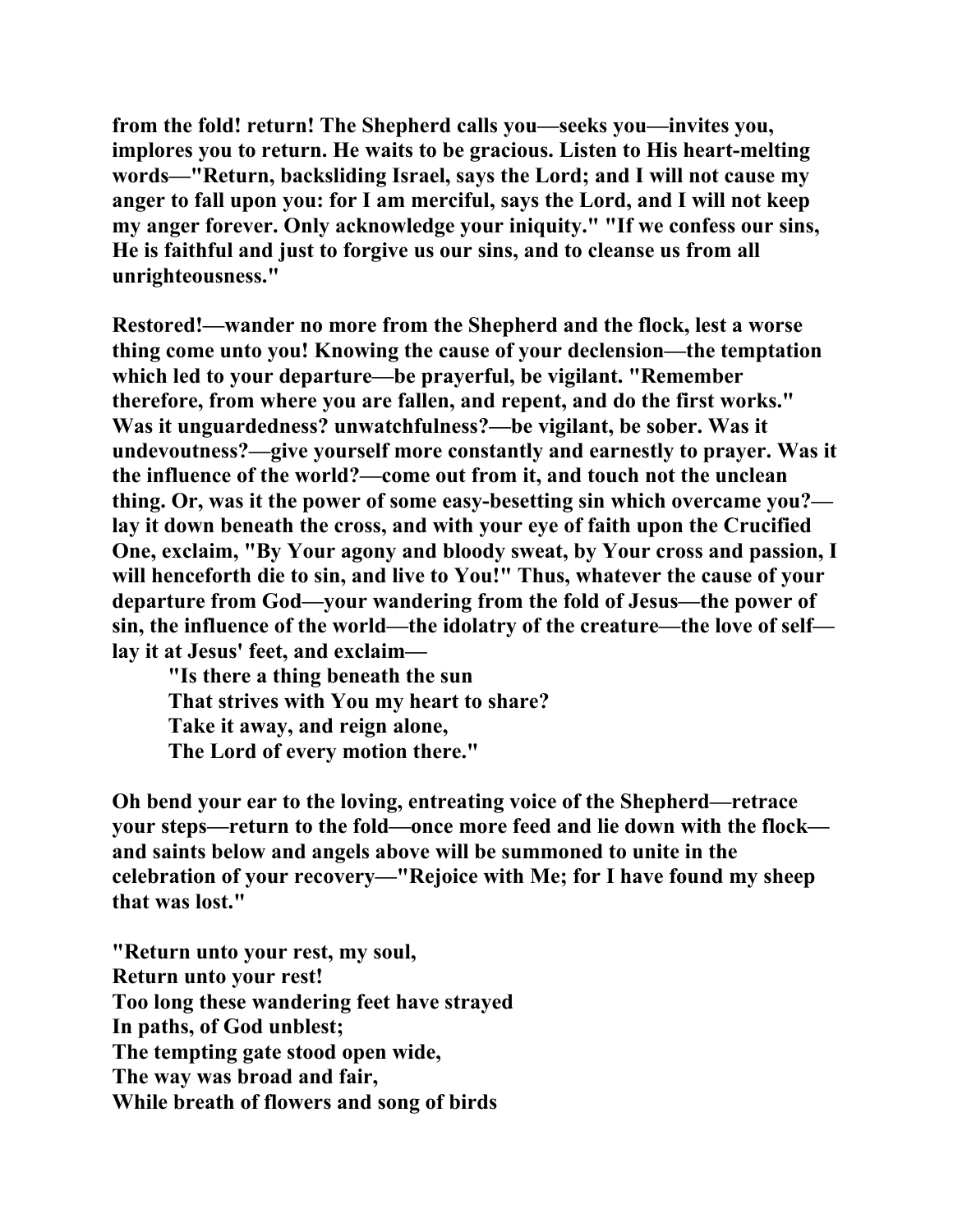**Filled all the sunlit air.** 

**"The flowerets faded before the noon, The bird-song died away; And, lowering over the tangled path, The skies seem ashen gray. Oh, weary, lonely, frighted soul, By toil and storm distressed; One only refuge waits for thee, Return unto your rest!** 

**"No chiding words of stern rebuke Or anger wait for thee; Your erring steps have grieved your Lord, But pardon still is free. Poor, trembling soul, 'look up and live!' Obey such love's behest; From downward paths of woe and sin, Return unto your rest!** 

**"The child upon its mother's heart Forgets the weary day; So love divine shall fold you close, And soothe each grief away. Come, burdened soul, your wanderings over, Your follies all confessed, With hastening feet that rove no more Return unto your rest!"** 

# **"The Valley"**

**"Yes, though I walk through the valley of the shadow of death, I will fear no evil: for You are with me."—Psalm 23:4.** 

**"Even when I walk through the dark valley of death, I will not be afraid, for you are close beside me."—Psalm 23:4.** 

**Plaintive and pensive refrain of our Song is this—yet how inspiriting and melodious! What a marvellous combination of note, and harmony of sound! It**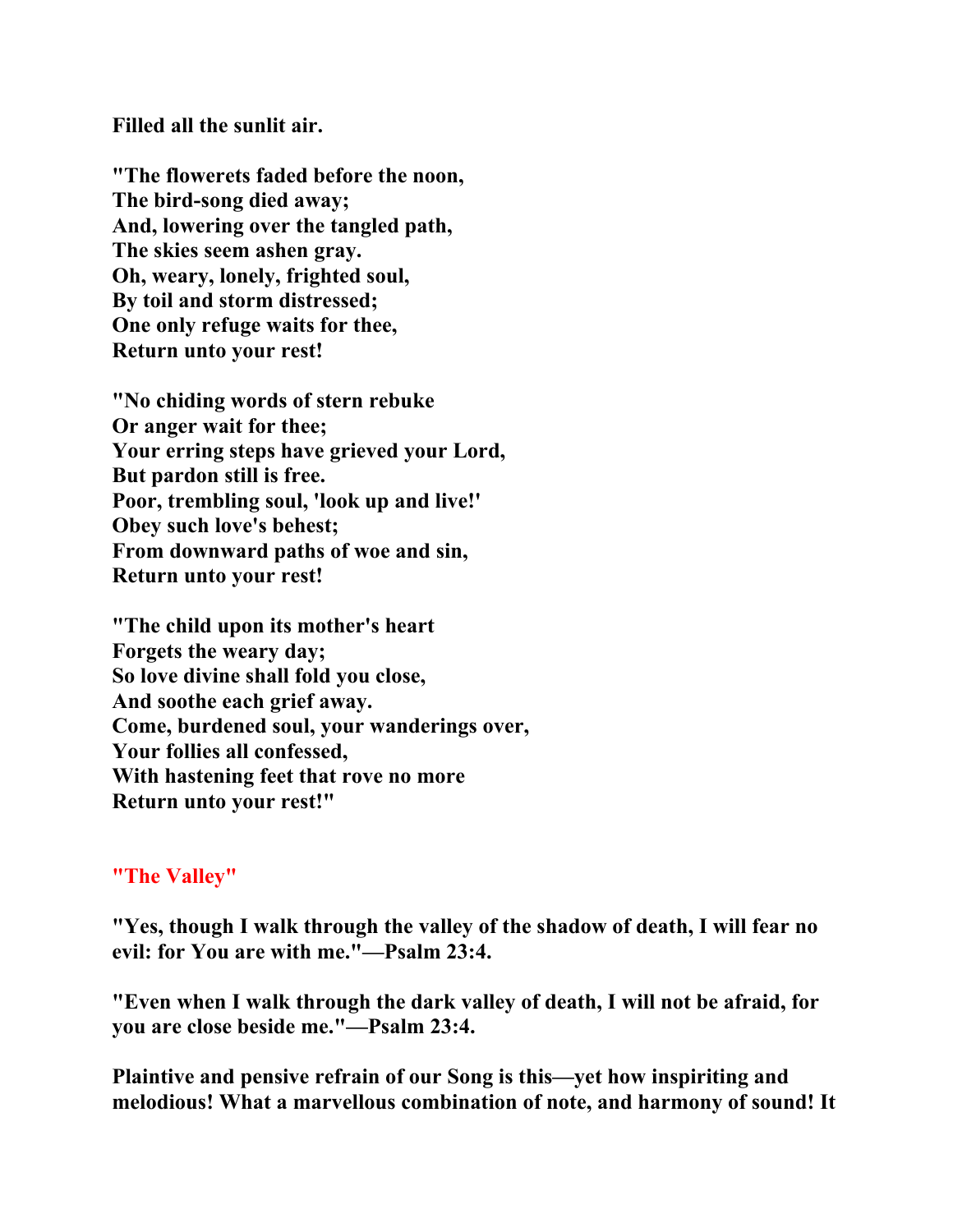**speaks of soul-depression; the pathway of the valley; the shadow of death; the presence of the Shepherd; and the triumph of the sheep! "Though I walk through the valley of the shadow of death, I will fear no evil: for You are with me." The spiritual landscape of the Christian—like the natural—is diversified in character, feature, and tint. Mountains and hills, rivers and valleys, forests and glens, grassy mounds and sunny slopes, compose it; and each succeeding and varied scene, presents some new and brighter view of the divine character, and brings the saints of God into the experience of some yet unstudied and unlearned lesson in the divine life. It is in this way our education for heaven is advanced: it is thus our acquaintance with God is promoted. We only experimentally and closely know God by personal relationship. A theoretical or intellectual religion is of little or no practical avail. We must know God, not by hearing and reading merely, but by personal understanding and feeling; the emotional, as well as the thinking, faculty must be brought into play: the heart must, so to speak, discourse with the head—there must be a communication, a harmony of the intellect and the affections in the religious training of the soul. Perhaps we conceive of God as so infinitely great that He can only deal with us—and we with Him—in the**  *greater* **events of our history; while the** *smaller* **incidents—the little affairs of daily life—are left to the government and molding of blind chance, or fortuitous circumstance! But this is** *practical atheism* **of the worst description. It is the privilege of the believer to recognize and practically act upon the truth that, there transpires not an event or incident in his history but marks the hand and echoes the voice of his Divine Shepherd. The Lord is in it. "The very hairs of your head are all numbered"—Christ thus teaching us that our Heavenly Father takes cognizance of the minutest event and circumstance of our individual history, and that there is nothing too trivial or common to be beneath His interest and control. And thus, although the heaven and heaven of heavens cannot contain Him, yet He seeks a dwelling-place amid the sighs and groans and desires of a humble, broken, and contrite heart; and all the interests of that heart—its faintest desire, gentlest sigh, and softest prayer are entwined with the purposes, thoughts, and affections of His. "You are NEAR, O Lord," should be the consciousness of every believing mind: You, God, see me! You, God, hear me! You, God, shield me! Jesus meets us in every bend of our path, and speaks to us in every circumstance of our history—in the cloudy pillar, as in the golden beam; in the soft, 'still small voice,' as in the roar of the tempest and the vibration of the earthquake—and thus, were there less atheistical unbelief in our hearts—alas! so natural and so strong—we should feel that God has to do with us, and we with God, in the most infinitesimal event and incident of our history. Oh deem nothing too**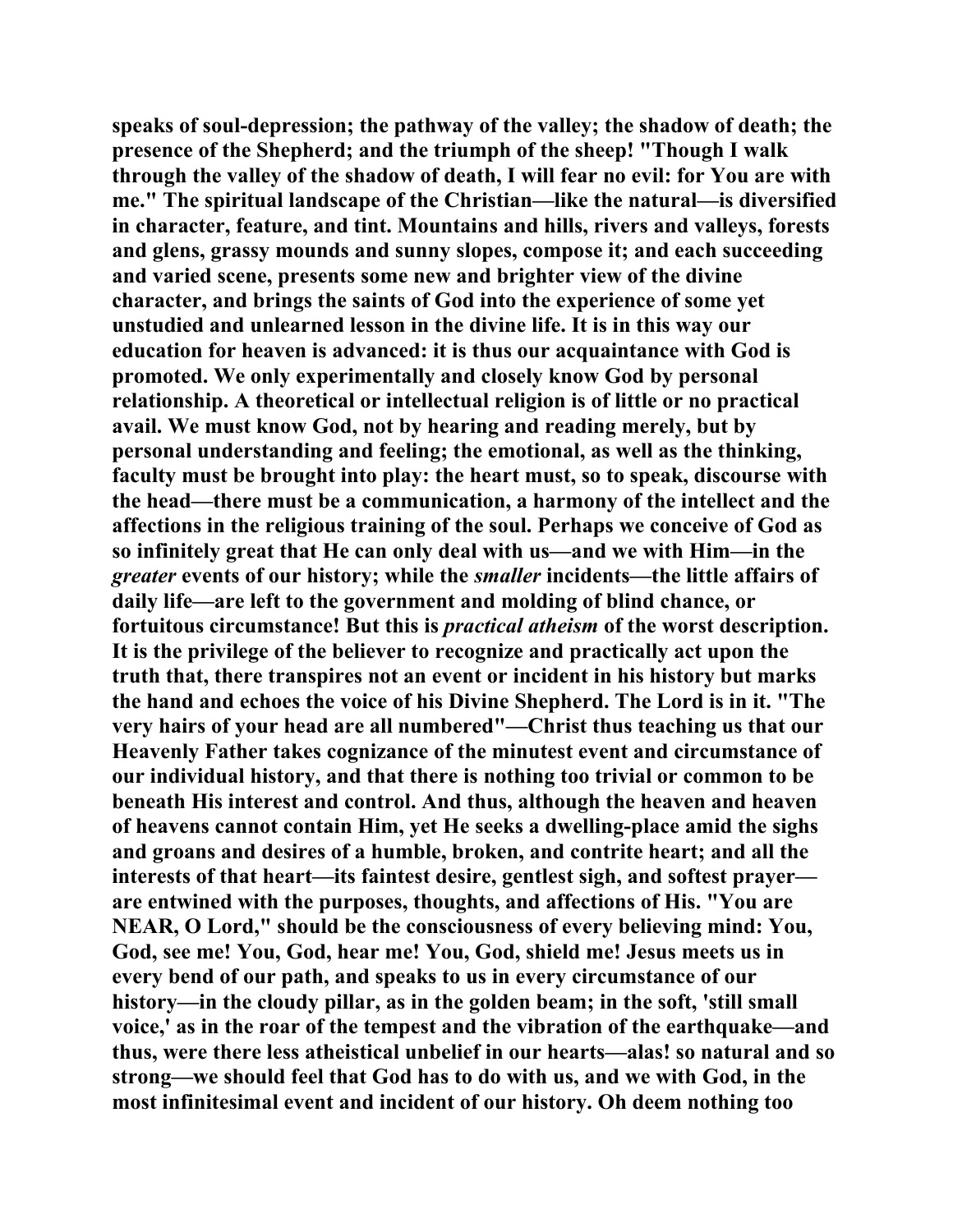**small for God! If it concerns you, it yet more deeply concerns Him; if it is your care, it is still more His. "Casting all your care upon Him; for He cares for you;" and how could He care for you, felt He not your care? You are His child by adopting grace, and nothing that attaches to you as a child is alien to Him as a Father. But let us now bend our ear to this pensive yet triumphant strain of our song—"Yes, though I walk through the valley of the shadow of death, I will fear no evil: for You are with me."** 

*The course of the flock***—as mapped in this verse of the Psalm—is clearly that of THE VALLEY—and rich and holy is its teaching. There are VARIOUS VALLEYS which trace the journey of the Christian—and in each of which some especial blessing is found, and found in no other. The first stage of the divine life commences in the valley—the valley of repentance and humiliation for sin. All pass through this valley who are called by grace, and have set out for heaven. It is, indeed, the first step in real conversion. Until we are led down into this valley, we tread the high mountain of self-righteousness and pride, in the self-inflated, boasting spirit of Nebuchadnezzar, who walked in the palace of his kingdom exclaiming, "Is not this great Babylon, that I have built for the house of the kingdom by the might of my power, and for the honor of my majesty?" Alas! there are many heights, each one more elevated than the other, traversed by the natural man, from the towering summit of which he fondly, yet vainly, hopes to reach heaven, as easily and surely as Moses from the top of mount Pisgah! But, from all these elevations, divine grace, by a descent gradual yet effectual, removes him, leading him down into**  *the valley of his own sinfulness, emptiness, and poverty***, extorting from him the only prayer expressive of his felt condition—"God be merciful to me a sinner!" Oh, blessed valley of death is this! There is something more than shadow here—there is reality!—it is death itself! The sentence of death is now written upon all** *imaginary* **holiness—***imaginary* **merit—and** *spurious* **hopes of salvation by the works of the law. The "commandment" has been applied by the Spirit to the heart and conscience—'sin,' that lay dead and dormant, is 'revived,' quickened as into new life; and we 'die' to all our own righteousness, false hopes, and vain expectation of mounting to heaven from the** *Babel* **we had so zealously, yet so foolishly and fatally, reared. And now the** *lofty look* **and the** *proud heart* **are brought low, and with the hand upon the mouth, and the mouth in the dust, the humbled soul exclaims, "I abhor myself, and repent in dust and ashes."** 

**In this valley of repentance, self-renunciation, and godly sorrow for sin,** *Christ is found***—and found only here! This that was, in a sense, the valley of death,**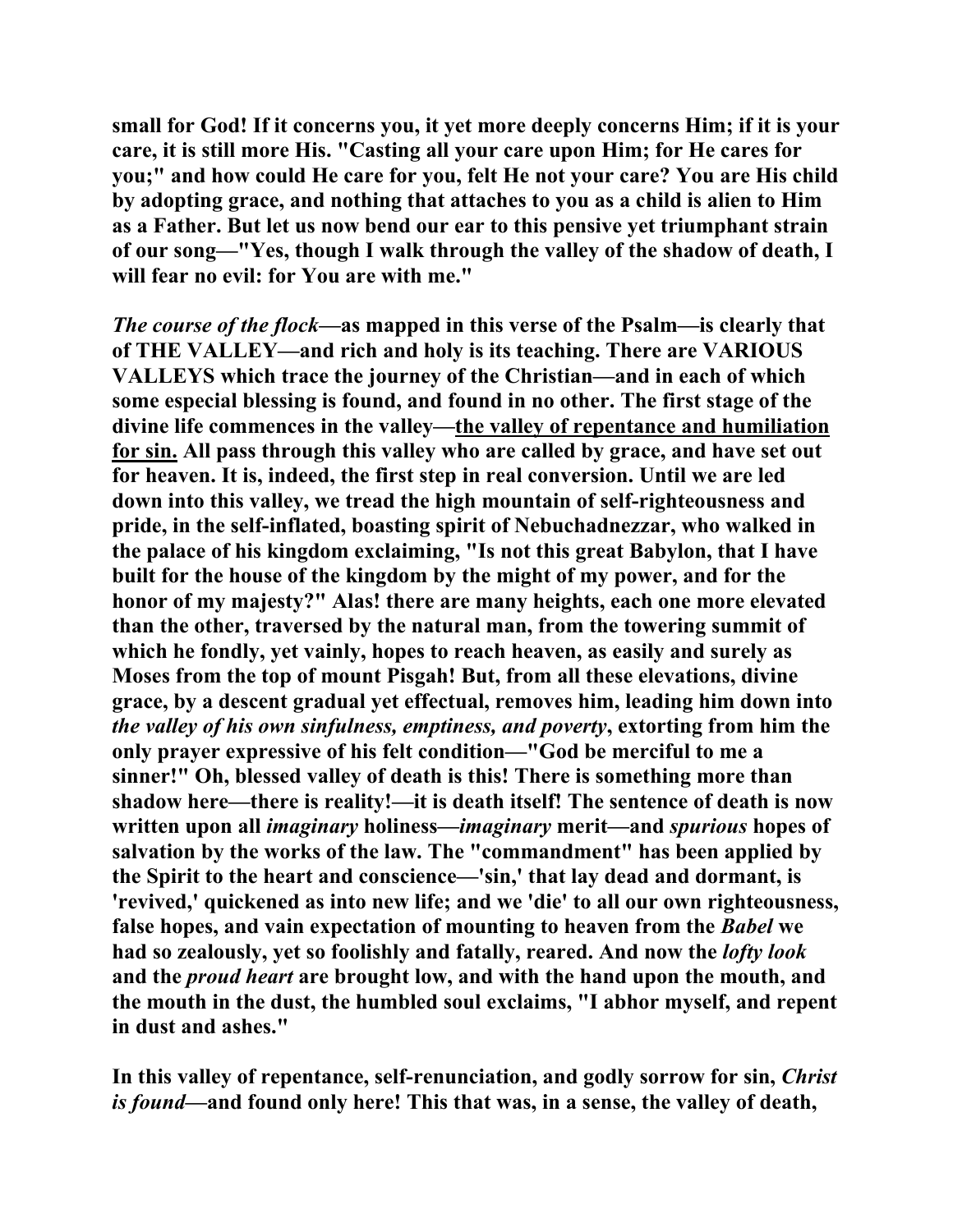**now becomes the valley of life! It is here our first discovery of Christ is made. Where else should we look for Him but "outside the camp," and in the valley—the scorn of the Pharisee, and the rejected of the worldling—but** *the attraction and the treasure, the Savior and the Friend of every poor, penitent sinner; who, feeling the plague of his own heart, and casting away the leproustainted, sin-soiled, worthless garment of his own righteousness, comes to Jesus, and accepts Him as all his salvation and all his desire?* **Oh how real and precious does Christ now become! and how true and glorious does the gospel appear! Truly it is a new creation within; and the old and material creation outside is now clothed with a beauty and a charm unseen, unfelt before; for lo! "old things are passed away; behold, all things are become new!" Every object in nature—the flowers of earth, and the stars of heaven—as now seen with a spiritual and new-born vision—bloom with a beauty and shine with a splendor, the most brilliant imagination could never have conceived; and, recognized as the work of the Incarnate God—of Him who died upon the cross—appear as though the universe had but just sprung from chaos at the fiat of its Maker, clothed with the splendor, fragrant with the perfume, and vocal with the song of its first-born creation! It is only to the Christian's eye and as seen to be the work of Jesus—that this world appears, even in its sintainted and curse-blighted condition, to be surpassingly beautiful. It is true, the painter, the poet, and the philosopher may revel amid the sublimities and wonders of 'nature'—portraying them upon canvas, chanting them in song, and illustrating them in science—but, until there is a new** *visual faculty* **of the soul, a veil conceals even from the most artistic eye, and the most brilliant fancy, and the most learned mind, more than half the grandeur and splendor of the universe. Creation, recognized as the handiwork of Christ—God seen in it—oh then it is the sentiment comes with a power perfectly irresistible—"He has made all things beautiful!" "How great is His beauty!"** 

**Study Creation with the Christian's eye—not with the eye of a Byron, dimmed**  with the mist of an atheistic philosophy, but with the eye of a Milton, lit up **with the noontide splendor of the Sun of Righteousness! And when you look down at the flowers—those stars of earth, and up to the planets—the jewelry of heaven, and when you gaze upon the rainbow, kissing the valley, then springing to the sky, arching and tinting hill and cloud with its mysterious beauty—and when you gaze upon the cloud-piercing Alps, capped with its eternal snows, inaccessible to the foot of man—oh let the devout thought, the rapturous feeling, leap from your adoring soul—"My Father—my Redeemer made it all!"—and lo! the curse will seem to have rolled from creation, and "instead of the thorn will be the fir tree, and instead of the brier, the myrtle**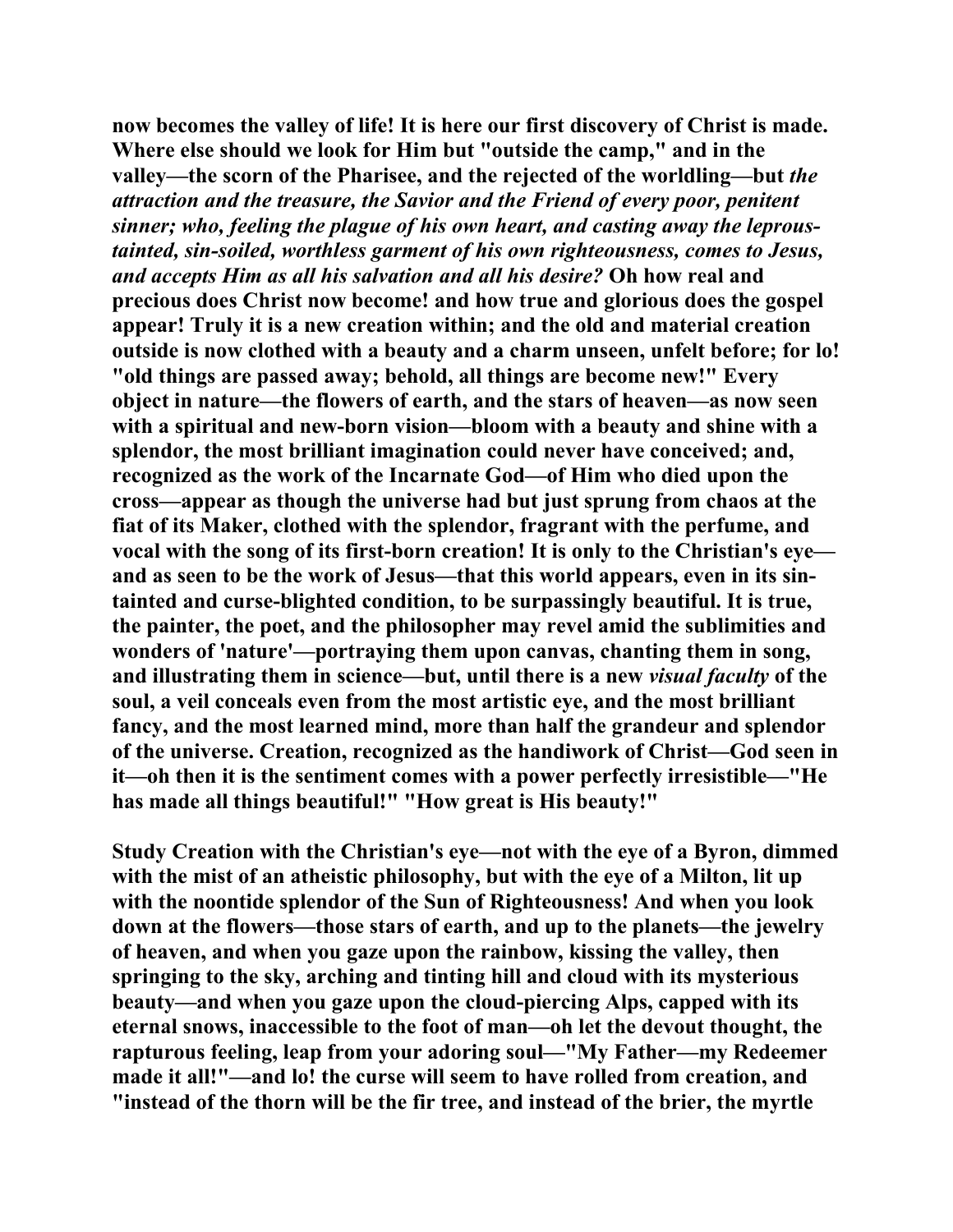**tree; the mountains and the hills will break forth before you into singing, and all the trees of the field shall clap their hands."** 

**My reader, have you been brought into this valley of humiliation? and have you there found—where alone it can be found—the "Rose of Sharon"—the "Plant of renown"—the "Lily of the valley"—the "Tree of life"—even the Lord Jesus Christ, the Savior of sinners, discovered alone by the soul led down into the depths of its own conscious sinfulness.** 

**There is the valley of affliction which lies in our pathway to heaven, along which all the sheep travel, and was trodden by the Shepherd of the flock Himself; for, "though He was a Son, yet learned He obedience by the things which He suffered." Thus the valley of sorrow is the royal road through which all traveling to the delectable mountains are led by the Shepherd. It is an essential part of our education for heaven—our learning of the New Song that we should pass through this valley—often profoundly deep and densely shaded. Our descent into it may be singularly mysterious. We are, perhaps, led down by the Shepherd from some verdant hill-side, where we fed so luxuriantly—or from some silvery stream, upon whose soft bank we reclined so peacefully—into the loneliness and gloom of the** *valley of tears***, to learn some new lesson, to experience some new truth, to taste some new spring, found only there. It is not always upon the consecrated heights of devout communion, Christian joy, and entrancing song, that we find the richest fruit, the sweetest flowers, the purest streams of the divine life. All no! "He sends the** *springs into the valleys***, which run among the hills;" and so He fulfils the precious evangelical promise—"I will open rivers in high places, and**  *fountains in the midst of the valleys***: I will make the wilderness a pool of water, and the dry land springs of water." And so it is when God brings us low, we discover the springs of life and grace and truth, found nowhere so full, so sweet, so refreshing, as in the valley winding among the 'hills' of difficulty and doubt, weariness and neediness, which lie in our path to glory. Oh there are blessings found in the shaded valley, that are not on the sun gilded height; even as there are sublimities seen by night, invisible to the eye by day! It is here the character of God is unfolded—the compassion of Christ is felt—the consolation of the Spirit is experienced.** *We have found it good to be in the valley.* **Almost paralyzed with wonder, and overwhelmed with emotion, in the shaded valley into which the Shepherd has gently led us we have plucked our ripest fruit, cropped our richest pasture, and drank our purest spring of divine truth, sweet peace, and holy joy! The discipline of sorrow thus hallowed, we have echoed the lofty note of our sweet-singing Psalmist—**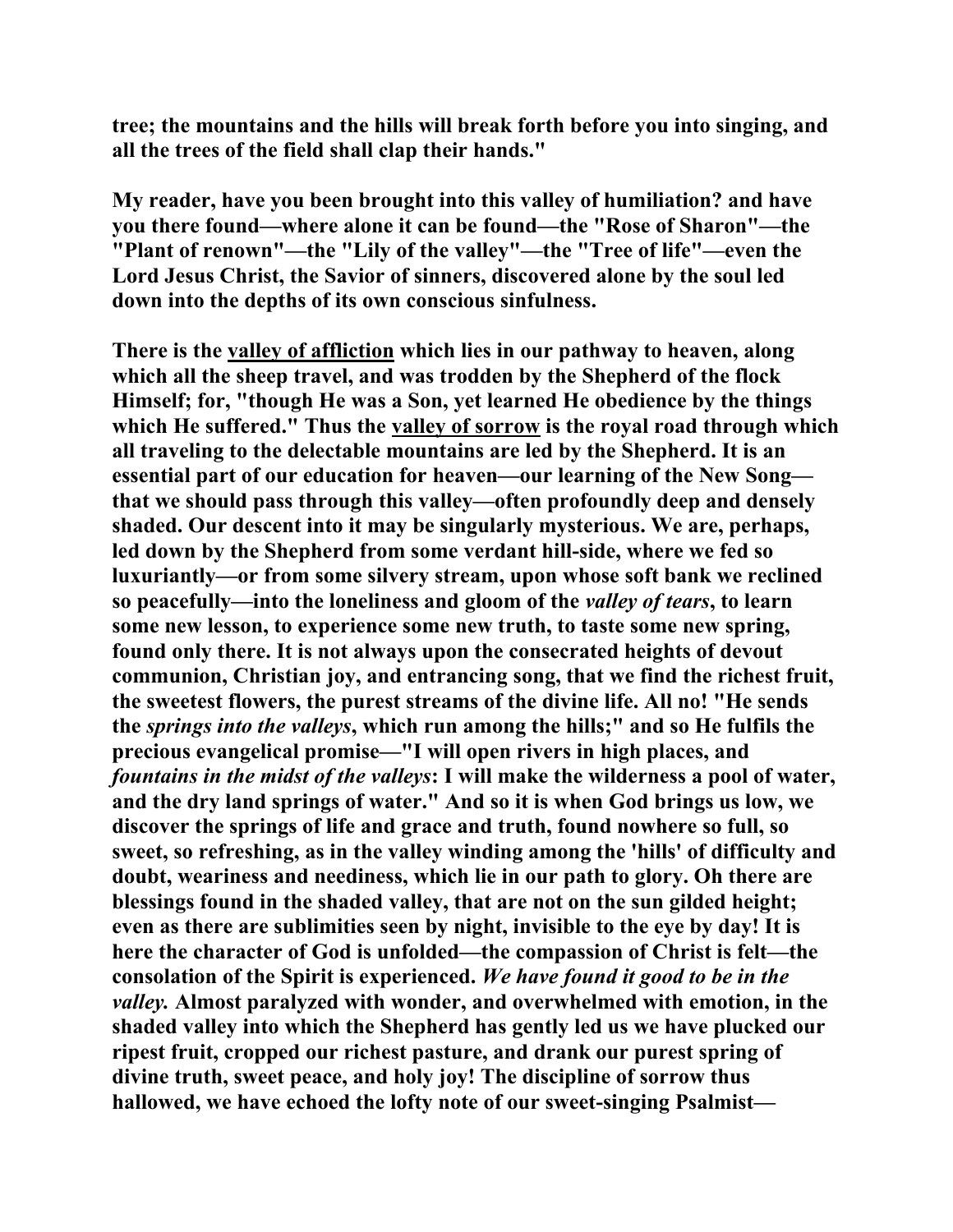**"Before I was afflicted I went astray: but now have I kept Your word. It is good for me that I have been afflicted; that I might learn Your statutes." Shepherd of my soul! if this be the pasture, these the blessings, found in the valley of sorrow, the valley of tears—my rebellious will disciplined—my heart's idolatry surrendered—my worldly-mindedness removed—and You made more precious to my soul—then,** 

 **"Your way, not mine, O Lord, However dark it be! Lead me by Your own hand, Choose out the path for me.** 

 **"Smooth let it be, or rough, It will be still the best; Winding or straight, it leads Right onward to Your rest.** 

 **"You take my cup, and it With joy or sorrow fill, As best to You may seem; Choose You my good or ill."** 

**But the most solemn valley we have yet to pass—"the valley of the shadow of death." "It is appointed unto men once to die," and even the believer is no exception to this divine appointment. The Shepherd Himself was not exempt. He must pass through the valley of death before He could "open the kingdom of heaven to all believers." We must keep in view the essential distinction of Christ's death and ours. Christ suffered death as the Substitutionary Offering of His Church; consequently, death was to Him not what it is to us, (a covenant blessing), but an unrepealed, unmitigated curse. He met, not the**  *shadow***, but the** *substance* **of death; not the phantom, but the reality suffering countless million deaths in one! If it is an appalling event for one individual to die, what must have been the "bitterness of death" to Christ, dying the death—the sting of each buried in His heart—of every individual sheep of His flock? Oh, had He not been God, as He was man—and had not His love been equal to His Deity—infinite, boundless, fathomless—how could He have drank and exhausted that tremendous cup of death's unmingled bitterness? Consider its ingredients—all the sins of His Church—the curse entailed by those sins—the condemnation involved in that curse—yet all this He endured in the sacrificial, sin-atoning sufferings and death through which**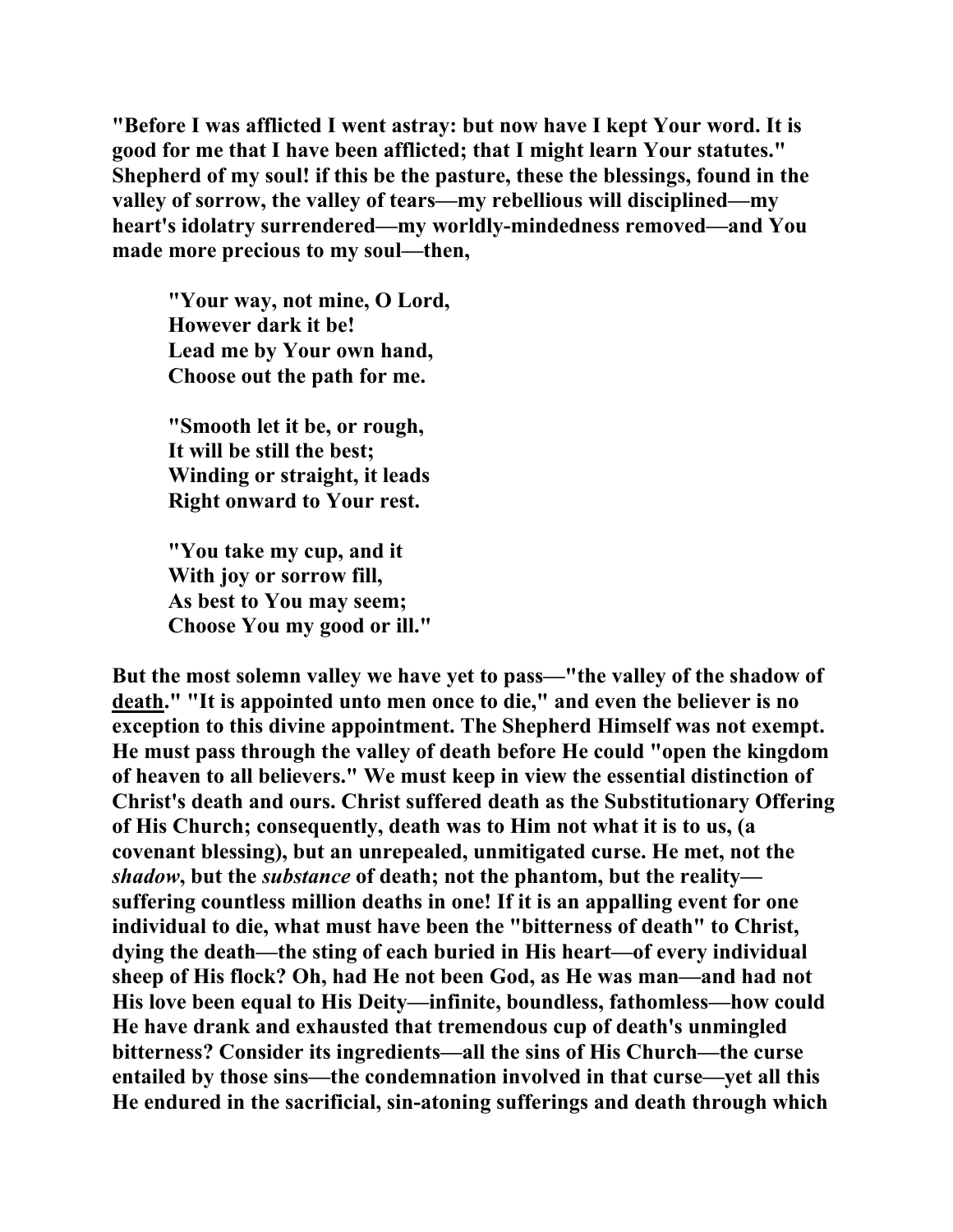### **He passed.**

**Turn we now to THE DEATH of those for whom He thus died. Christ's death has essentially and entirely changed the character of ours. The believer, in the words of Jesus Himself, "shall not see death." Literally, it is death symbolically,** *death is a shadow***. Poetically,** *death is a sleep***. "Those who sleep in Jesus will God bring with Him." And what is this sleep? It is not the sleep of the** *soul***—the soul loses not for a moment its consciousness. It is the sleep of the** *body***—an euthanasia—in which the mortal part of our nature only reposes in unconsciousness until the trumpet of the Archangel wakes and bids it rise a "spiritual body" 'the body of our humiliation fashioned like unto Christ's glorious body.' Banish from your mind and your creed the freezing, cheerless idea that the** *soul* **of the believer sleeps until the resurrection morn! No! the soul—even of the lost—in its transit to eternity is not the subject of a moment's insensibility. 'Absent from the body'—that instant the believer is 'present with the Lord.' The moment that the body closes its eyes upon all the sin and suffering of earth, the ransomed soul opens its rapt vision upon all the glory and splendor of heaven—***and JESUS is the first Object which meets, fastens, and feasts its ravished and wondering gaze!*

**"I will fear no evil!" An elevated note of our song is this! What! "no evil" in the approach of the 'king of terrors'? "No evil" in the assaults of the Evil One? "No evil" in the near prospect and realities of eternity? "Yes," responds the dying believer, "I fear no evil! Death cannot sting me—Christ has died! The grave cannot hold me—Christ is risen! Sin cannot condemn me-Christ has atoned! Satan cannot touch me—Christ has conquered! The fetters I wore so long and so wearily, now fall broken and shattered at my feet—and I am free!"** *What, in reality, has the believer to fear in death?* **When Christ passed through the valley, He destroyed the** *substance* **of death, and left nothing but its** *shadow***—its phantom—its dream! Oh, believer in Jesus! are you afraid of a shadow? And have you forgotten the exceeding great and precious promise— "As your day, so shall your strength be"? "As your day"—and** *not before your day!* **The grace laid up for a** *dying hour* **is wisely reserved by God for its 'day,' and never given ahead of time. Oh, how prodigal we should be of the precious treasure were the deposit entrusted to our own keeping! It is the prerogative and design of faith to live upon God by the day. This is evidently His purpose and arrangement. "As your day, so shall your strength be." We have daily demands for grace quite enough, irrespective of anticipating our reserves, and antedating our need. We need living grace for life's daily duties and responsibilities, temptations and trials—and we have it all in Christ, our**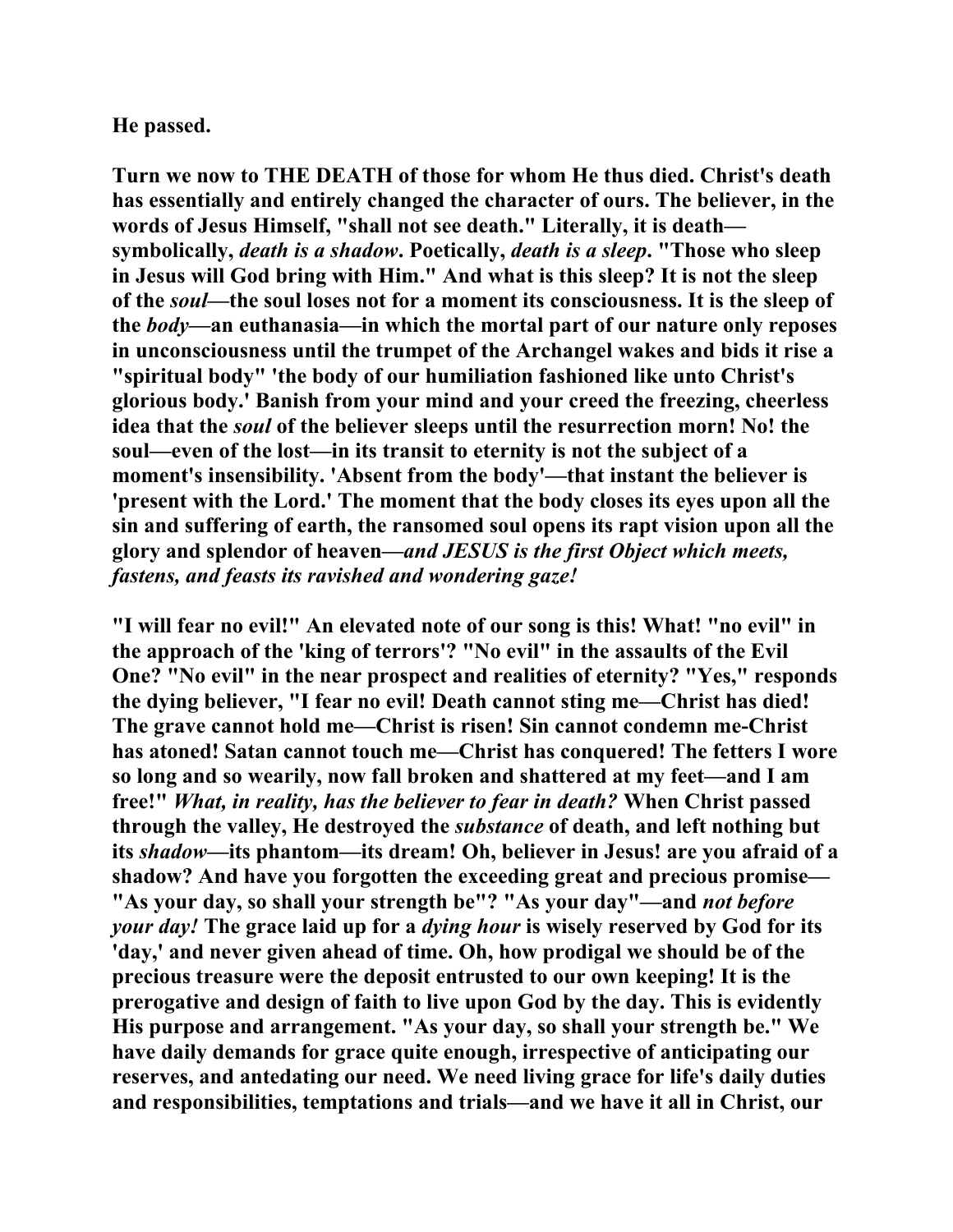**Depositary and Head, and it is ours—affluently and freely—by pleading the promise—"My grace is sufficient for you." Our dying grace will come at the appointed time, and when most we need it; and as we experienced the grace of Jesus all-sufficient for life—its deepest sorrows, its sorest trials, its strongest temptations, its greatest difficulties—so shall we find it all-sufficient for death—its fears and doubts, its tremblings and faintings—once more, and for the last and closing scene, presenting the precious promise—"My grace is sufficient for you." Wait, then, trustfully, calmly, hopefully, God's appointed time for the divine strength, grace, and comfort, that will bear you safely, yes, triumphantly through the shaded valley.** 

 **"His wisdom is sublime, His heart profoundly kind; God never is before His time, And never is behind."** 

**No! "I will not fear"—why should I, with such a Father—such a Savior—such a Comforter at my side, as I traverse the swellings of Jordan, my foot of faith firmly planted upon the precious promises that pave my pathway to glory? Oh, what must be the power of the blood and righteousness of Christ, which annihilates every fear at that dread moment when the "King of terrors" brandishes his uplifted dart, prepared to strike, but powerless to sting! Where this boldness at a moment when the stoutest heart might quail—this calmness, when the most sublime heroism might succumb—this smiling at** *the pale messenger***, when nature is dissolving, and loving watchers are weeping and sobbing?** 

 **"Come, death, shake hands! I love your bands; It is happiness for me to die! What! do you think that I will flinch? I go to immortality!"** 

**Where, we again ask, does this sublime victory over death come from? Our sweet Songster shall supply the answer. "For You are with me." The presence and power of the Savior in the hour and point of death, alone explain the phenomenon. There is no fact in the believer's history more certain, as there is not one more precious, than that** *the Divine Shepherd walks side by side with each departing member of His flock.* **If ever the Savior is manifestly and sensibly with His saints, it is then. Never did He permit one of His sheep, not a**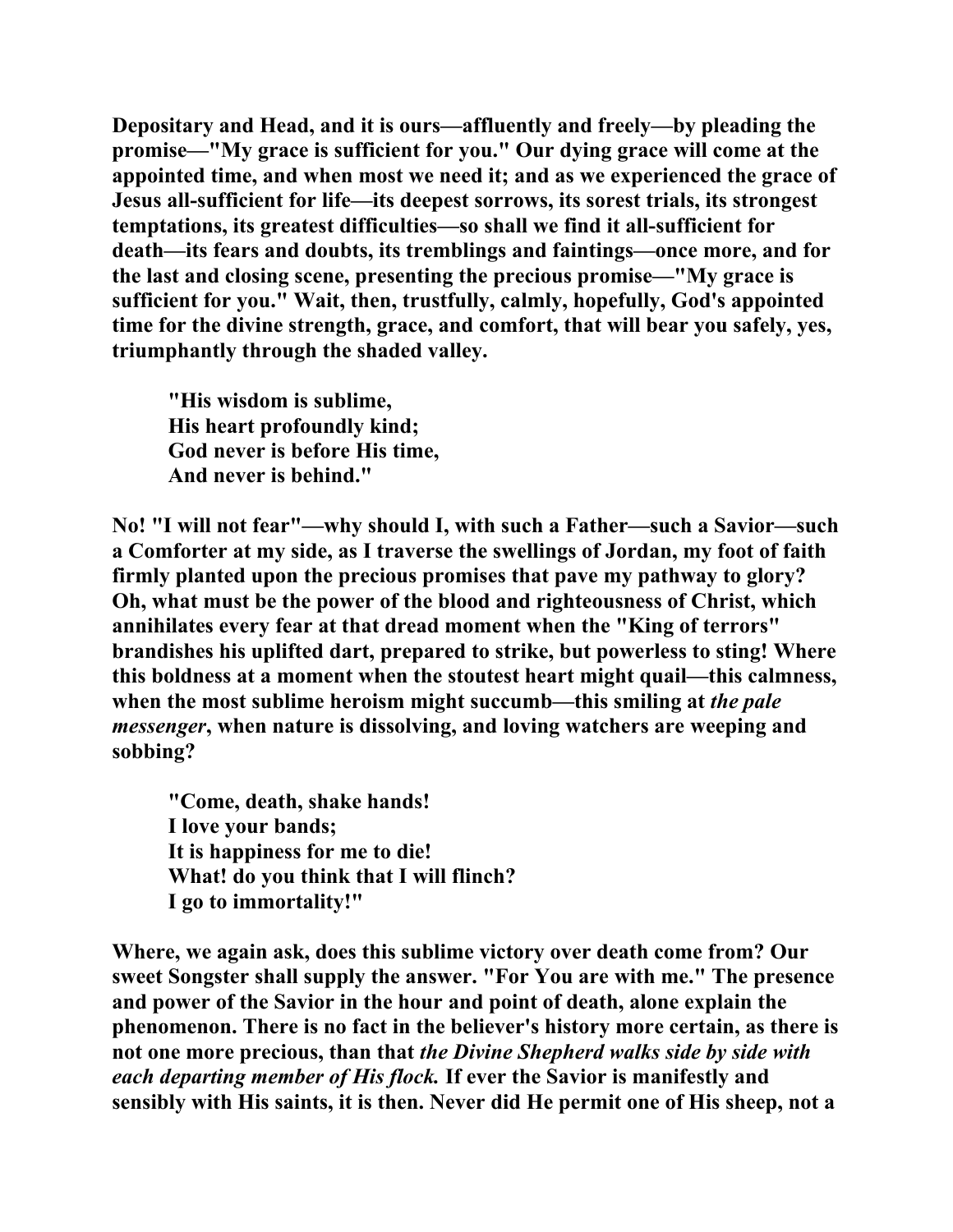**lamb of His fold, to pass down the valley unsustained by His arm, uncheered by His voice, unblest with His smile. It may be that the loved ones who shared and soothed our earthly pilgrimage are absent now; or, if present, we may be unconscious that they are at our side. A fond parent may watch in silent agony the closing scene—a devoted husband, a loving wife, may tenderly wipe the cold death-damp from our brow—an affectionate child may bend to catch the last sigh from our lips—and yet we are utterly unconscious of their presence and their love! But of one presence—of the nearness of one Friend—your departing spirit is fully, blessedly sensible. "You me with me!" breathes from the dying lips—resounds through the valley! Hell trembles! Heaven rejoices! And all the saints and angels shout for joy!** 

**"Death comes to take me where I long to be; One pang, and bright blooms the immortal flower. Death comes to lead me from mortality To lands which know not one unhappy hour. I have a hope, a faith—from sorrow here I'm led by death away—why should I flinch and fear? "A change from woe to joy—from earth to heaven Death gives me this—it leads me calmly where The souls that long ago from me were riven May meet again! Death answers many a prayer. Bright day, shine on! be glad! Days brighter far Are stretched before my eyes than those of mortals are!"** 

## **The Rod and the Staff**

**"Your rod and Your staff they comfort me." Psalm 23:4. "Your rod and your staff protect and comfort me." Psalm 23:4.** 

**When David spoke these words he was, in anticipation, passing down the 'valley of death,' his spirit poised upon its wing for heaven. It is befitting and profitable to pause amid the engagements and turmoil of this present life, and forecast the hour and the scene when its business and its probation will close—lost amid the realities and solemnities of the life that knows no ending.**  *He is a wise man who meditates frequently and seriously upon his latter end.* **Common and certain as death is, alas! it is the last event of our history with which we make ourselves familiar! Wiser far the heathen monarch who, amid the pomp and splendor of his court—the wine and the music of the banquet—**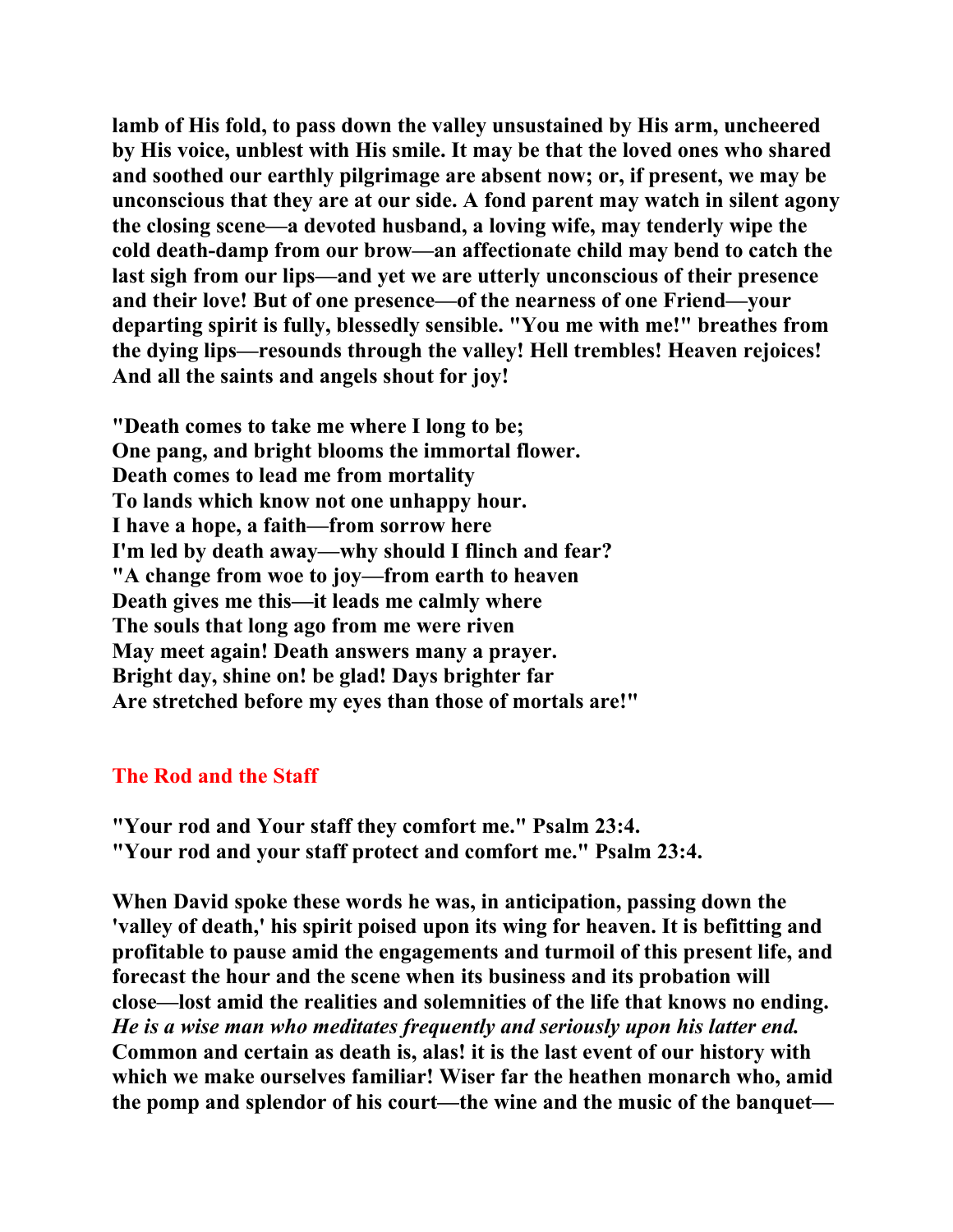**ever and anon bent his ear to catch the warning of the attendant at his side— "Remember, O king, you are mortal!" Less eccentric, and more real, was the mode by which Joseph of Arimathea sought to familiarize his mind with his certain dissolution. In the excavation of a rock, encircled by the flowers and foliage of his garden, he built a tomb for his body—"a new sepulcher, wherein was never man yet laid. There laid they Jesus." And as, at eventide, he walked in his garden, and gazing upon its beauty and breathing its fragrance, he would pause before his prepared tomb, and recall the impressive 'cry' of the Prophet—"All flesh is grass, and all the goodness thereof is as the flower of the field: the grass withers, the flower fades." If, in the sublime language of the Burial Service, "in the midst of life we are in death," then should the thought, the imagery, and the preparation of death be ever present with our minds. And we hold that there is nothing inappropriate or incongruous in the idea that, in whatever place or engagement we may be occupied,** *the prospect of our dissolution should impart a tone to every feeling, a character to every circumstance, and a sanctity to every thought, word, and action of our life.* **It were no mere fanciful exaggeration of the sentiment were the muffled death knell to blend with the joyous music—the bridal robe to suggest the image of the pale shroud—and the thronged and sumptuous hall, thoughts of the lone and vaulted tomb—for 'in the midst of life'—the most busy, festive, and hilarious—'we are in death.' We now turn to the Christian's "Rod and Staff,"—his guidance and support in that eventful and solemn hour.** 

**"Your rod and your staff." The image is pastoral and exquisitely beautiful. There are few objects more picturesque than that of the shepherd and his crook. The 'rod and the staff' are essential to the office of the shepherd as to the guidance and protection of the flock. The spiritual and practical significance of the symbol will be obvious to every reflective mind. The first is that of designation. The first and primary use of the shepherd's rod is that of marking the sheep, by which they are distinguished from all others, and recognized as his own. This is the meaning of God's word—"I will cause you to pass under the rod, and I will bring you into the bond of the covenant." And again, "In the cities of the mountains, in the cities of the valley, shall the flocks pass again under the hands of Him that tells them, says the Lord." And yet once more, "Concerning the tithe of the herd, or of the flock, even of whatever passes under the rod, the tenth shall be holy unto the Lord." How clear and precious the teaching!** *Christ's Church is a chosen flock, distinguished and separate from all others by an act of eternal, sovereign, and most free election.* **Hence our Lord said—"I am the good Shepherd, and know my sheep." If a member of Christ's Fold, you have 'passed under the rod' of**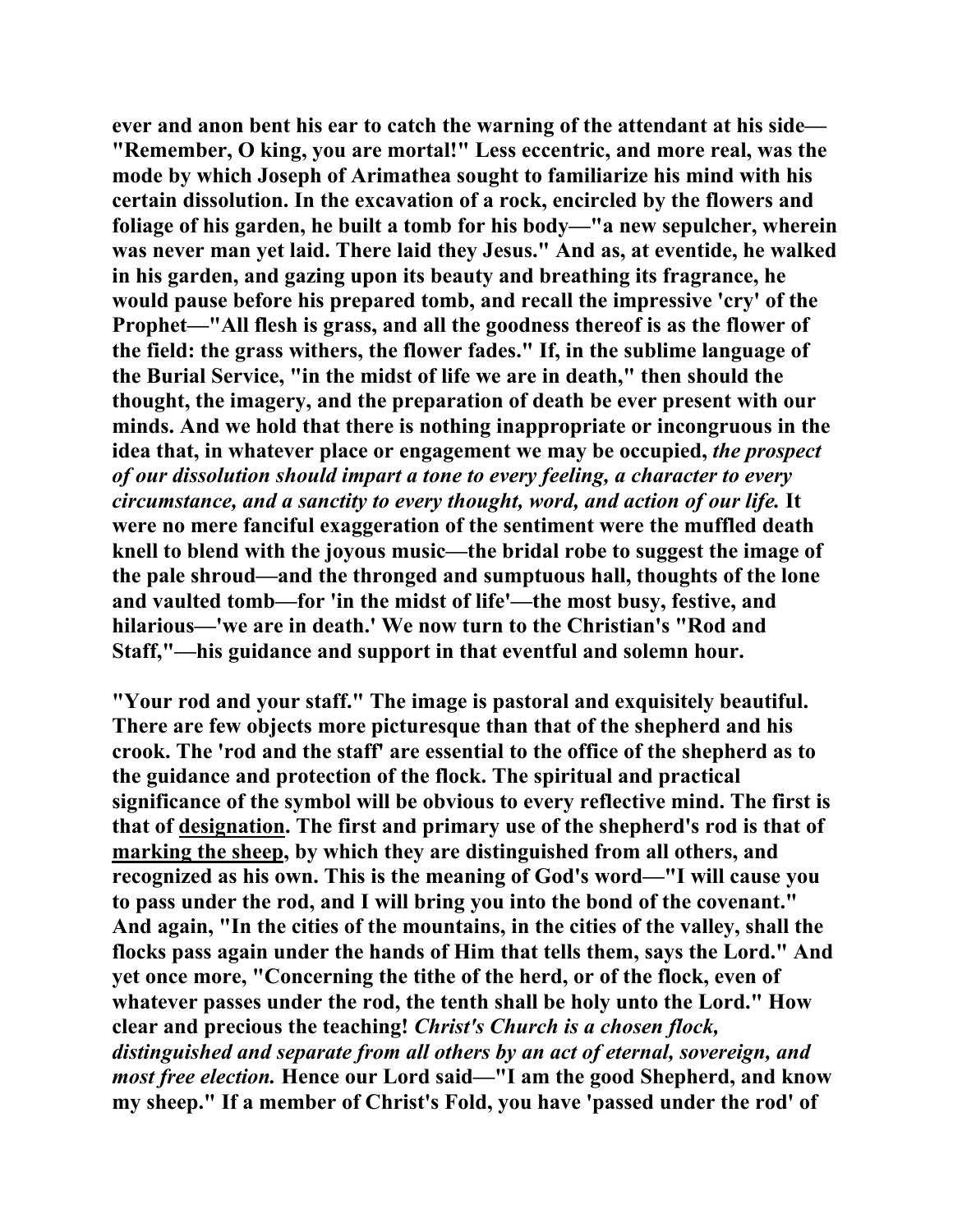**electing love, and have upon you His own secret and distinguishing mark that you are His. Deny it not! To that everlasting love—to this election of grace from where it sprang—to your having thus passed under the Shepherd's rod—you owe all that you are as a child of God, and all that you hope for as an heir of glory. Your views of the doctrine of Election may be misty, and your faith in it hesitating; nevertheless, your crude conception and hesitating belief do not negate the doctrine itself, nor release you from the solemn obligation to believe it humbly, to accept it gratefully, and to live it holily. It is a blessed thought, that the unbelief of the believer cannot invalidate any truth of God, or lessen his obligation to receive it, though it may shade the luster and impair the power of that truth in his personal experience, thus robbing him of its blessing, and God of its glory!** 

**While yet upon this subject, however, let me remind you that a divinely revealed doctrine though Election is, and one of the central truths in the mediatorial scheme, yet the question of your personal election of God is not the truth with which your faith has primarily and mainly to deal. Election is nowhere in the Bible placed before you as an** *essential* **tenet of your faith, but rather as** *a doctrine which imparts symmetry and consistency to the entire scheme of divine truth—renders lucid and harmonious doctrines otherwise obscure and dissonant—involves the divine glory—and supplies the believer with one of the most potent and influential motives to personal holiness***—"According as He has chosen us in Him [Christ] before the foundation of the world, that we should be holy and without blame before Him in love."** 

**Salvation recognizes but one Object of faith—the Lord Jesus Christ. You are not called upon to believe that you are one of the Elect; but you are to believe in the Savior, as a sinner saved wholly by God's free grace, only and entirely through the Lord Jesus Christ, the one Name given under heaven whereby we must be saved. Do not be, then, troubled in your mind touching your election; it is one of the secret things of God with which He alone has to do. The revealed thing is, the absolute necessity of faith in Christ, who for your encouragement has declared—"He that believes in me shall be saved." No longer, then, stumble at this stumbling-stone; divine and revealed though it be—but, be anxious and earnest to know that you are called by grace. This great question once fairly settled, you may remain perfectly composed as to your election of God; for, your "calling made sure," you have logically and theologically, "made sure your election of God."** 

**Another use of the shepherd's "Rod" is that of separation. With it he**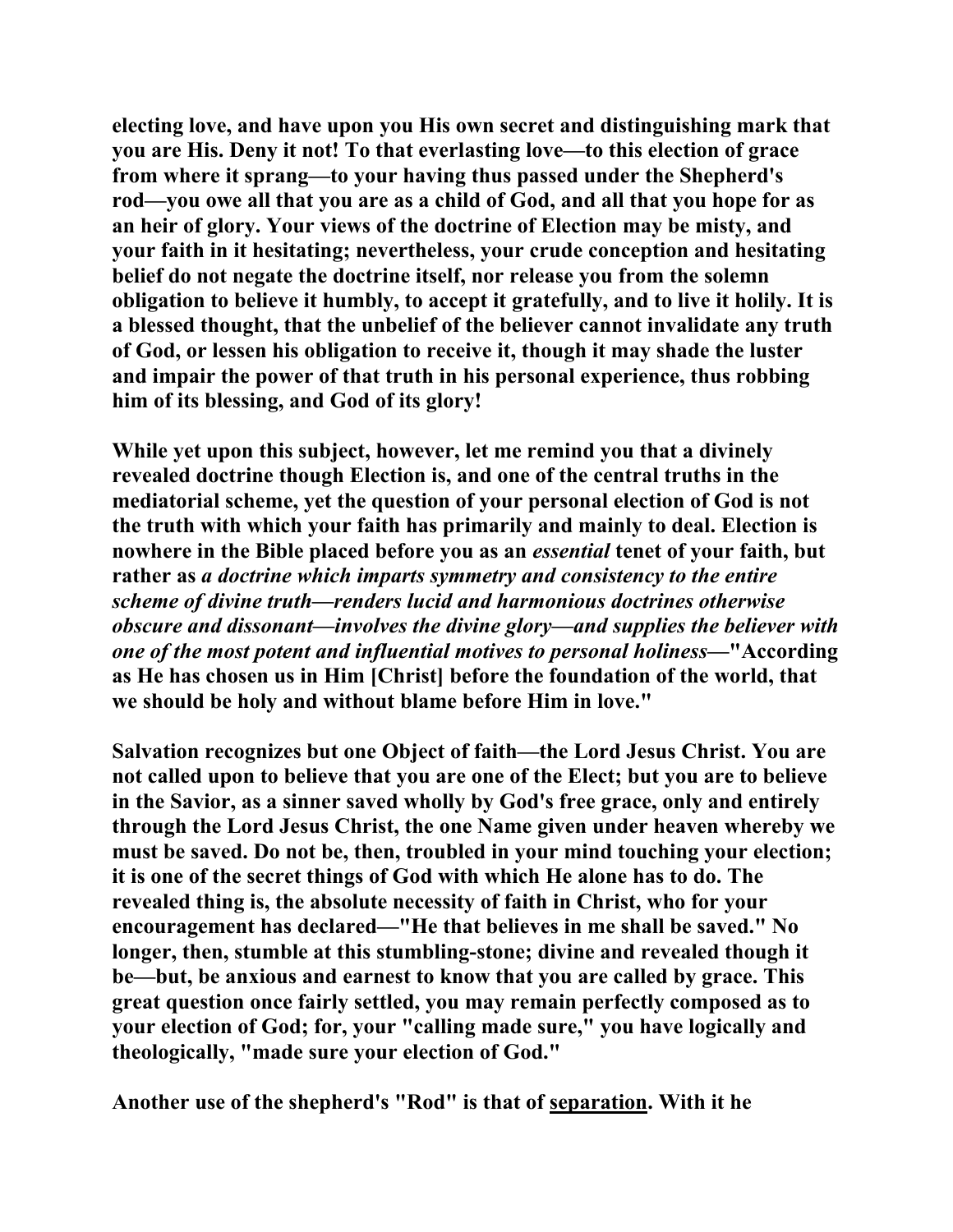**separates the sheep. By passing under the rod, God thereby intimated that His people were especially separated and set apart from all other nations for Himself. Here we have what, to use a logical term, may be called** *the corollary of election***—the certain conclusion to which it conducts us. All the elect of God are the called of God. "Whom He did predestinate, them He also called." With this calling, then, we have first and chiefly to do—the antecedent act your election—so to speak, transposed; that coming last in your experience which is the first in God's mind. Grasp in faith this the last and lowest link in the mystic chain of your salvation, and it will by-and-by raise you to the first and highest. The people of God, then—the sheep of Christ's flock—are a separated people. They have passed under the separating, consecrating rod of the Shepherd. "He calls His own sheep by name, and leads them out. And when He puts forth His own sheep, He goes before them." Sweet and precious truth!** *Divine and sovereign grace has taken you out of the world, and set you among those who are "called to be saints***," "the called according to His purpose." "It pleased God," says the apostle, "who called me by His grace, to reveal, His Son in me." Oh, high and holy calling! What are all others—the most imperious and brilliant—in comparison? Oh let the thought never be absent from your mind, that you are called out of, that you should be separate from, this ungodly world—"a holy nation, a peculiar people, a royal priesthood"—separated, set apart from all others to be Christ's especial treasure. My soul! have you heard the call of Christ? Outwardly, again and again, the gospel call has fallen upon your ear; but has the inward and effectual call of the Spirit penetrated the ear of your soul, bidding and constraining you to arise and come to Jesus? Rest not short of this!** 

**The shepherd's "Rod" is equally employed for the guidance of the flock. By a single wave of his "rod," by a gentle touch of his crook, the shepherd of the east was wont skillfully and effectually to lead his flock in the way in which they should go. How clearly our Lord appropriates this. "When He puts forth His own sheep, He goes before them, and the sheep follow Him." As one of Christ's Fold, from the moment you 'passed under the rod,' you became** *an object of His especial guidance and care.* **Henceforth, "I will guide you with my eye," is the promise He has made individually yours, and which your faith is to plead. You are passing through an enemy's country—your path often intricate and perplexing—you see not a step before you, and are often called to descend a valley deeply shaded with dark and trying providences. But you have divine and precious promises—"I will bring the blind by a way that they know not; I will lead them in paths that they have not known: I will make darkness light before them, and crooked things straight. These things will I do**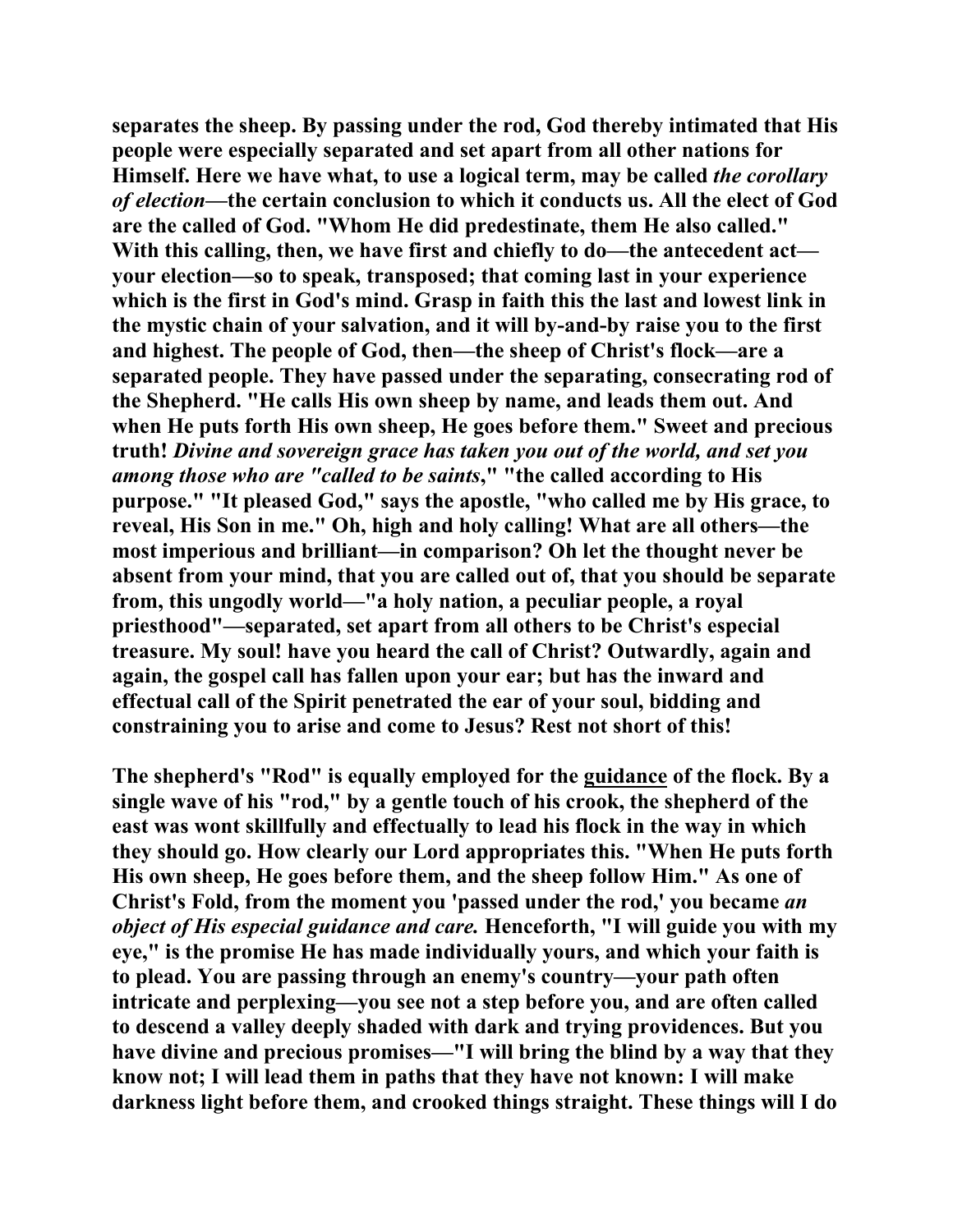**unto them, and not forsake them."** 

**Blessed Shepherd! I am perplexed to know the path of duty! My way is hedged, and I can't see a step before me. Show me now Your way that I may know You. Let Your guiding-rod—the word of Your truth, and the eye of Your providence—indicate the way in which I should walk—Your way. And when that way is made plain, give me grace to walk in it; be it the path of service, the most self-denying; of suffering, the most severe; or of loneliness, the most solitary.** 

**Commit yourself, then, unhesitatingly to the guidance of Christ's rod. He will most assuredly lead you by the best way. He is leading you now in the right path. Clouds and darkness may be round about you; but all is light to Him, in whom is no darkness at all. Around your path the events of Divine providence may be as a complete web, baffling your every effort to unravel; but He 'knows the way that you take,' and will guide you through the labyrinth and the maze, bringing you 'out of a strait place into a broad place, because He delights in you.' Blessed Shepherd! "You shall guide me with Your counsel; and afterwards receive me to glory."** 

**The shepherd's "Rod" is for protection. It is a weapon of defense with which the flock are shielded from the prowling beasts of prey. There is not a moment that danger is not near, and not a moment that Christ's Rod is not outstretched in our defense. There is not a being in the vast universe more exposed to assault, nor yet one more divinely and safely kept, than a saint of God. Loved with a love that passes knowledge—redeemed with the precious blood of the Shepherd—and made a temple of God through the Spirit, is it possible that he can ever perish? Listen to the Shepherd's declaration of this truth—"I give unto them eternal life; and they shall never perish, neither shall any man pluck them out of my hand. My Father, who gave them me, is greater than all; and no man is able to pluck them out of my Father's hand." Take comfort from this, O my soul! You do often tremble at the prowling beasts of prey, causing the forest to shake with their roar—yet more do you dread the veiled and subtle foe—the sin that dwells in you—ever present, never slumbering, treacherous and strong, and therefore the more dangerous and dreaded, often extorting the cry, "I shall one day perish by my enemy!" Do not be dismayed! Every sheep and lamb of the flock is kept by the power of God through faith unto salvation; and shall be delivered from the mouth of the lion, the paw of the bear, and the fangs of the serpent.**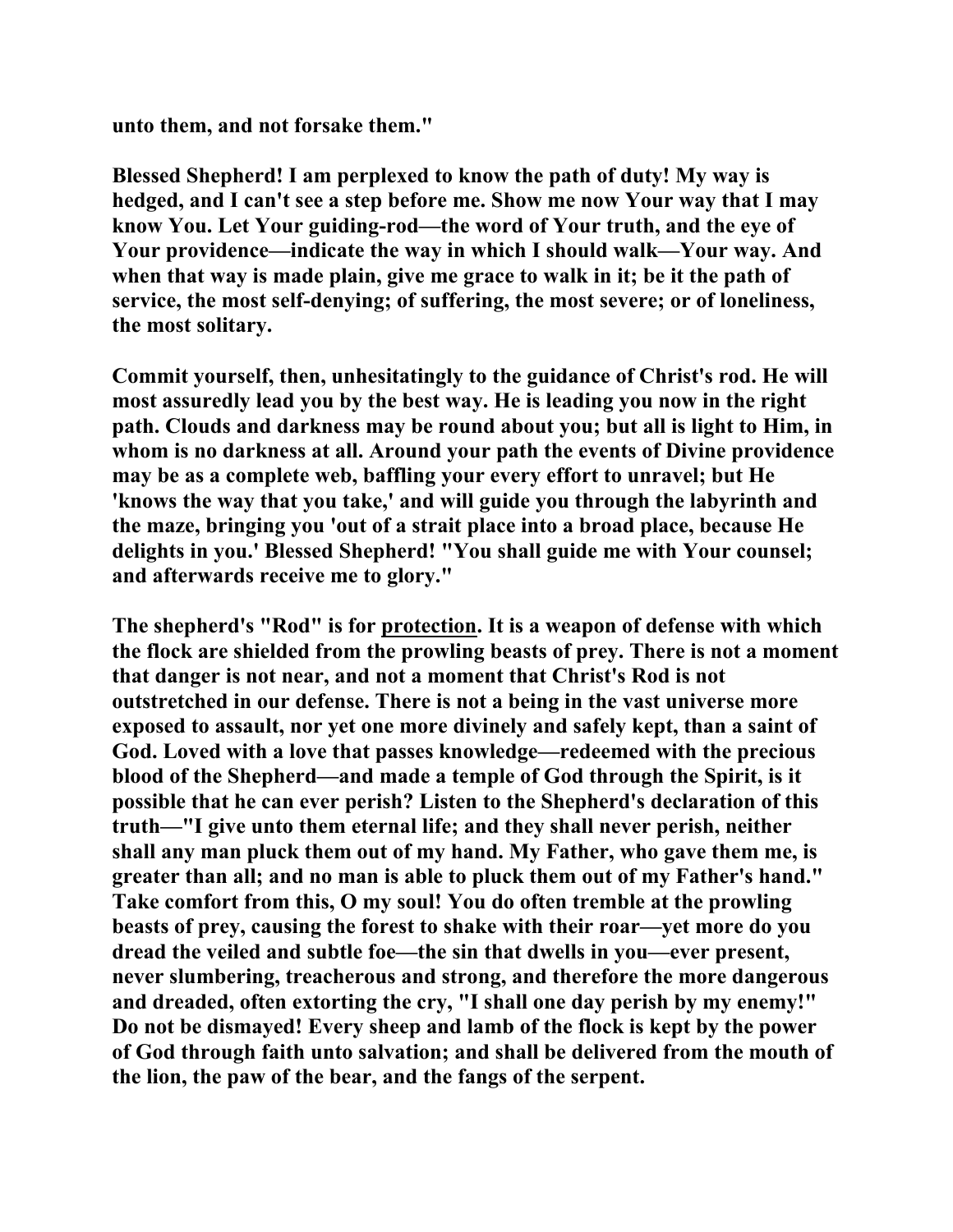**Nor must we overlook the restraining use of Christ's Rod and Staff. The restraints of Christ's grace are not less conspicuous in the believer's experience than the constraints of His love. There is a strong tendency in us to go before the Lord, rather than follow His leading hand. We desire to anticipate His will and antedate His way concerning us, rather than in quietness and confidence wait the movement of His guiding rod. Peter impulsive and self-reliant, went before the Lord when He asked Jesus to bid him come to Him upon the water. The consequence was, he began to sink; and but for the hand of Christ, the proud waves had whelmed him in their depths. Impetuous and distrustful, we would dictate to God the way by which He should lead, and the means by which He should deliver, and the lessons by which He should instruct, and the discipline by which He should sanctify us. But Jesus, consulting our greatest good, orders otherwise. "When He puts forth His own sheep, He goes before them." Oh blessed restraints of Christ! Restraining our rebellious will—our impetuous spirit—our blind zeal—and our erring judgment—Christ interposes His "rod and His staff," and in a thousand instances keeps us from falling. Significant words of God to David— "I kept you from sinning against Me"! Among your costliest mercies, count**  *the restraints and checks* **of Christ's "rod and staff." We shall never fully know, until we arrive in heaven, in how many instances and ways we were kept by God—from how many a precipice, and from how many a broken bone, and from how many a fatal mistake, the Lord went before to preserve us. We rebelled, perhaps, at the interference of the "rod"—we murmured at the checks of the "staff"—we felt the sickness sore—the suffering acute—the disappointment bitter—nevertheless, when the mist and the cloud uplifted, revealing the imminent peril to which we had been exposed, we then saw clearly the wisdom and mercy of our God in imposing those divine and salutary restraints, but for which we should blindly and inevitably have wrecked all that was precious to us in this life, and glorious in the life that is to come.** 

**Nor would we omit the employment of the "Rod" as a disciplinary agent in the hands of our Divine Shepherd. This symbol is frequently used as illustrating the afflictive dispensations through which God's people pass. "Hear the rod, and He who has appointed it." The rod of Divine discipline is not less** *essential to the completeness of our Christian character***, and thus our fitness for heaven, than any other use in which the Lord employs it. The reference in God's word to this is striking and instructive. "If he commit iniquity, I will chasten him," says God, "with the ROD of men." Listen to the words of the sorely afflicted patriarch—"Let Him take His ROD away from**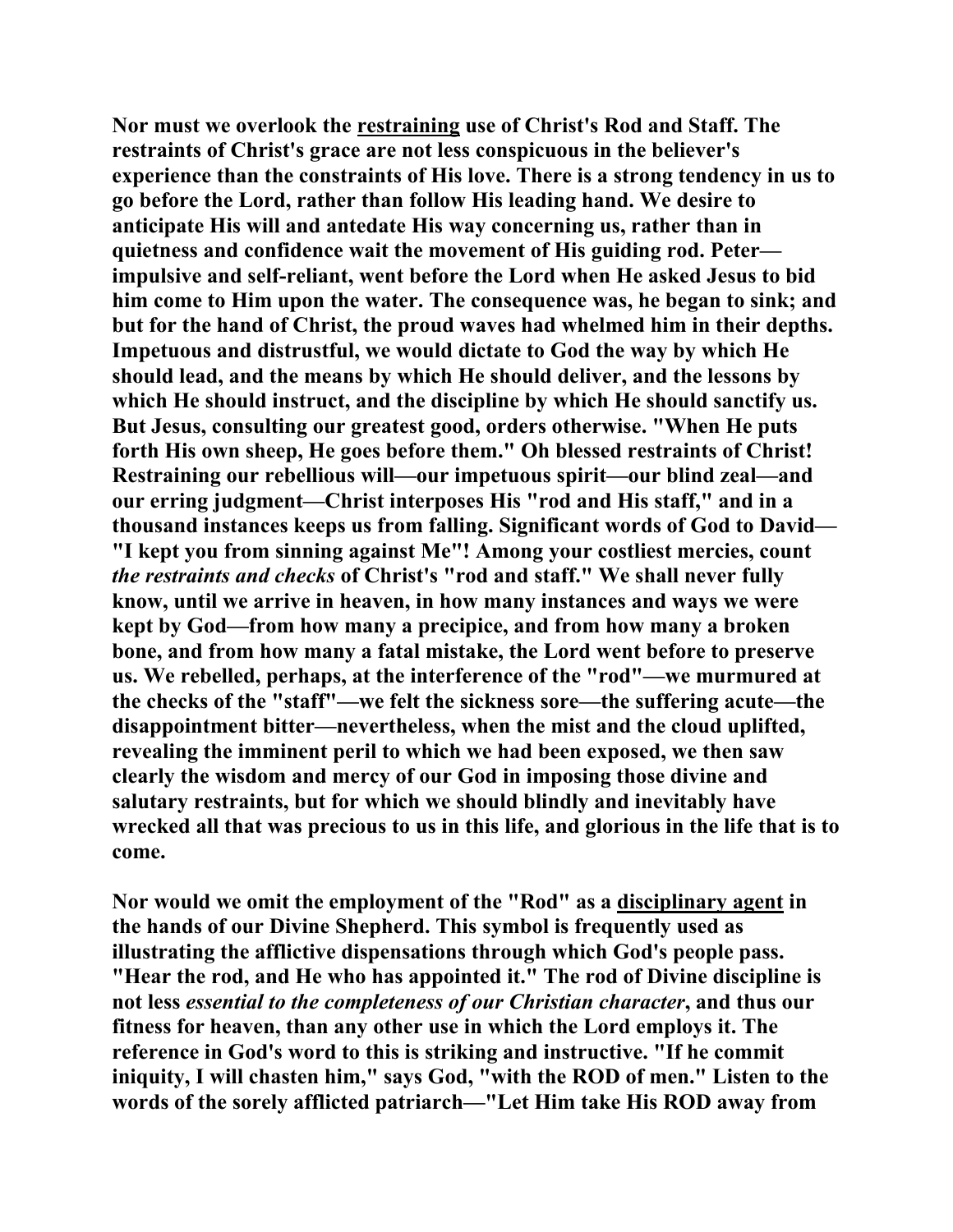**me, and let not His fear terrify me." How necessary this "Rod" of reproof, judgment, and restraint, by which the Church of God is disciplined! It is fearful to contemplate the result of its absence! Dissever a timely and wholesome exercise of discipline from a church-or a nation—or a school—or a family, and how soon would lawlessness, anarchy, and ruin ensue! And thus, exempt the Church of God—collectively and individually—from the discipline of Christ—let Him extinguish the furnace, and suspend the flail, and lay aside the knife, and what would be the result? The dross would then hide the gold the chaff would spoil the wheat—the sucker would ruin the vine—and incalculable would be our soul's loss!** 

**But the "Rod" of Christ's discipline has a voice. "Hear the rod, and Him who has appointed it." It is the voice of a Father, whose love for us is not a blind, unwise affection, but infinitely holy and intelligent. It is the voice of a Savior bidding us not shrink from the pruning, but accept its severing as designed but to promote our fruitfulness. "He opens mine ear to discipline." And when the ear bends humbly and submissively to the Divine voice in this discipline of sorrow, then it may be said that, like Aaron's, it "brought forth buds, and bloomed with blossoms." Sanctified affliction—hallowed grief—is no bare and barren rod of God. There is power and vitality in it: it quickens the divine life—awakens the spirit of prayer—strengthens and purifies faith—enthrones Christ supremely upon the heart—and though 'at present not joyous, but grievous, yet afterward it yields the fruits of righteousness unto those who are exercised thereby.' And thus it is, when the** *Heavenly Husbandman* **prunes the branch, and the** *Divine Refiner* **purifies the gold, that the one brings forth more fruit, and the other reflects the more perfect likeness; and He that prunes and He that refines receives all the glory.** 

**"Your rod and your staff they comfort me." Divine discipline and divine comfort are synonymous terms. The Lord tries the righteous, that He might comfort them. He wounds to heal—creates a channel for His divine consolations often through the furrows and fissures of a broken heart. Jesus told His disciples that He was about to leave them—and sorrow filled their heart. But at the first burst of grief He hastens to apply the balm—"Let not your heart be troubled: you believe in God, believe also in Me"—thus creating a way for His richest consolations through the channel of their bitterest sorrow. In what other school do we learn that the Lord is full of compassion that Christ is touched with the feeling of our infirmities—that His strength is perfected in weakness, and His grace all-sufficient for us—but in the school in which He Himself, though a Son, learned the great lesson of 'obedience' to the**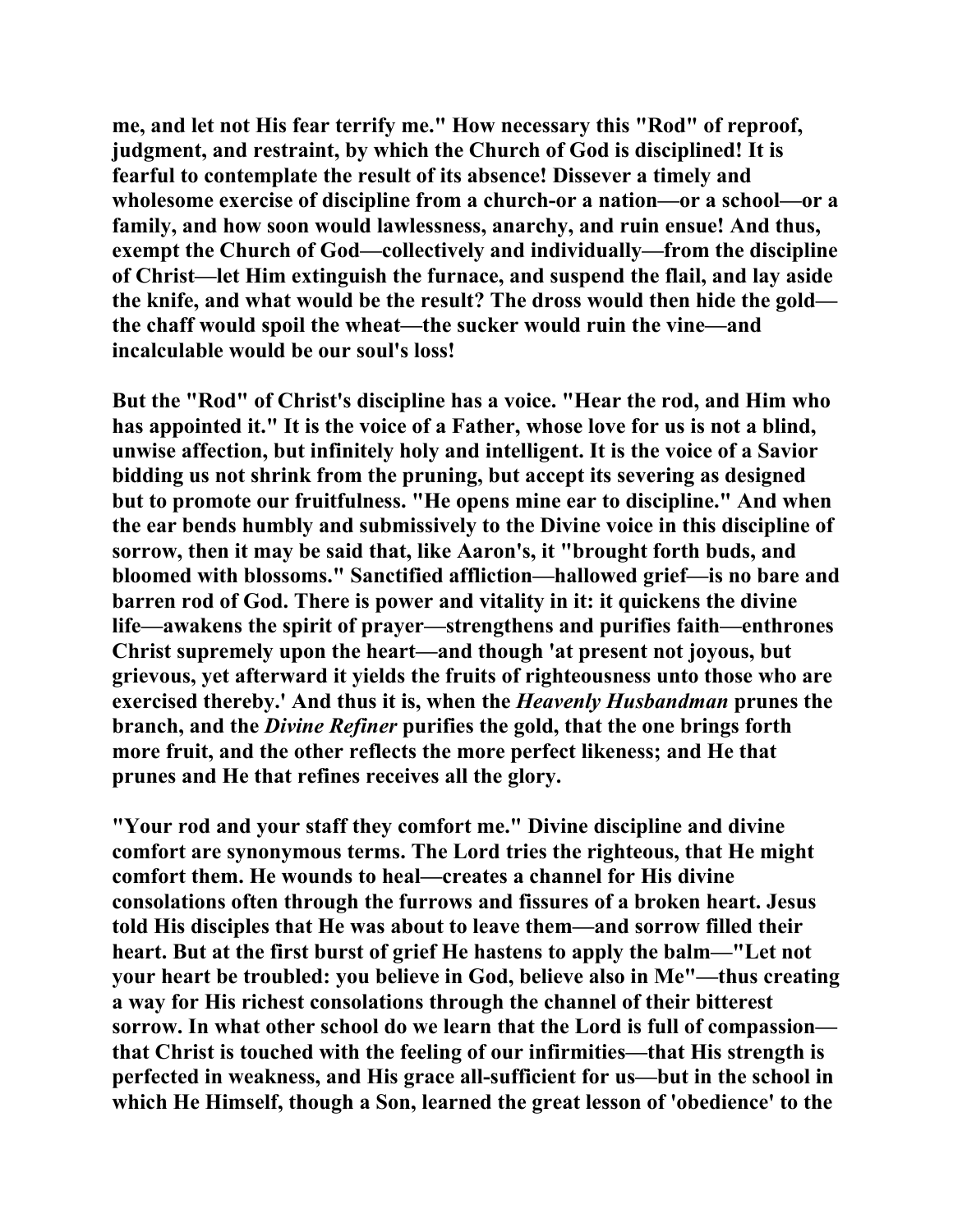**will and behest of His Father? Oh yes, the "Rod and the Staff" are channels of divine "comfort" which flow to us through no other. Bow humbly and submissively to the "Rod" of God's correction—grasp believingly and firmly the "Staff" of Christ's truth—and, in the multitude of your thoughts within you, His comforts will delight your soul. The cross may be heavy—the furnace fiery—the knife sharp—the rod crushing—but all the richer and sweeter will be the "strong consolation" flowing into your soul from the "God of all comfort."** 

**Oh shrink not from the burden your Father lays upon your shoulder, however weighty—turn not your eye from the cross your Savior bids you carry, however sore—for here often are found the richest pastures and the stillest waters of the soul. Bearing this cross to the brink of Jordan, you shall then exchange it for the crown—and, looking unto Jesus, you shall pass triumphantly over its swellings, and all the minstrels of heaven will celebrate your coming! Lord! if such the fruit of the "Rod"—and such the support of the "Staff"—and such the blessing of the "Cross"—do with Your servant as seems good in Your sight!** 

**"Heavier the cross, the nearer heaven; No cross without, no God within; Death, judgment from the heart, are driven Amid the world's false glare and din. O happy he with all his loss, Whom God has set beneath the cross!** 

**"Heavier the cross, the better Christian; This is the touchstone God applies. How many a garden would be wasting, Unwet by showers from weeping eyes! The gold by fire is purified; The Christian is by trouble tried.** 

**"Heavier the cross, the stronger faith; The loaded palm strikes deeper root; The vine juice sweetly issues When men have** *pressed* **the clustered fruit; And courage grows where dangers come, Like pearls beneath the salt sea foam.**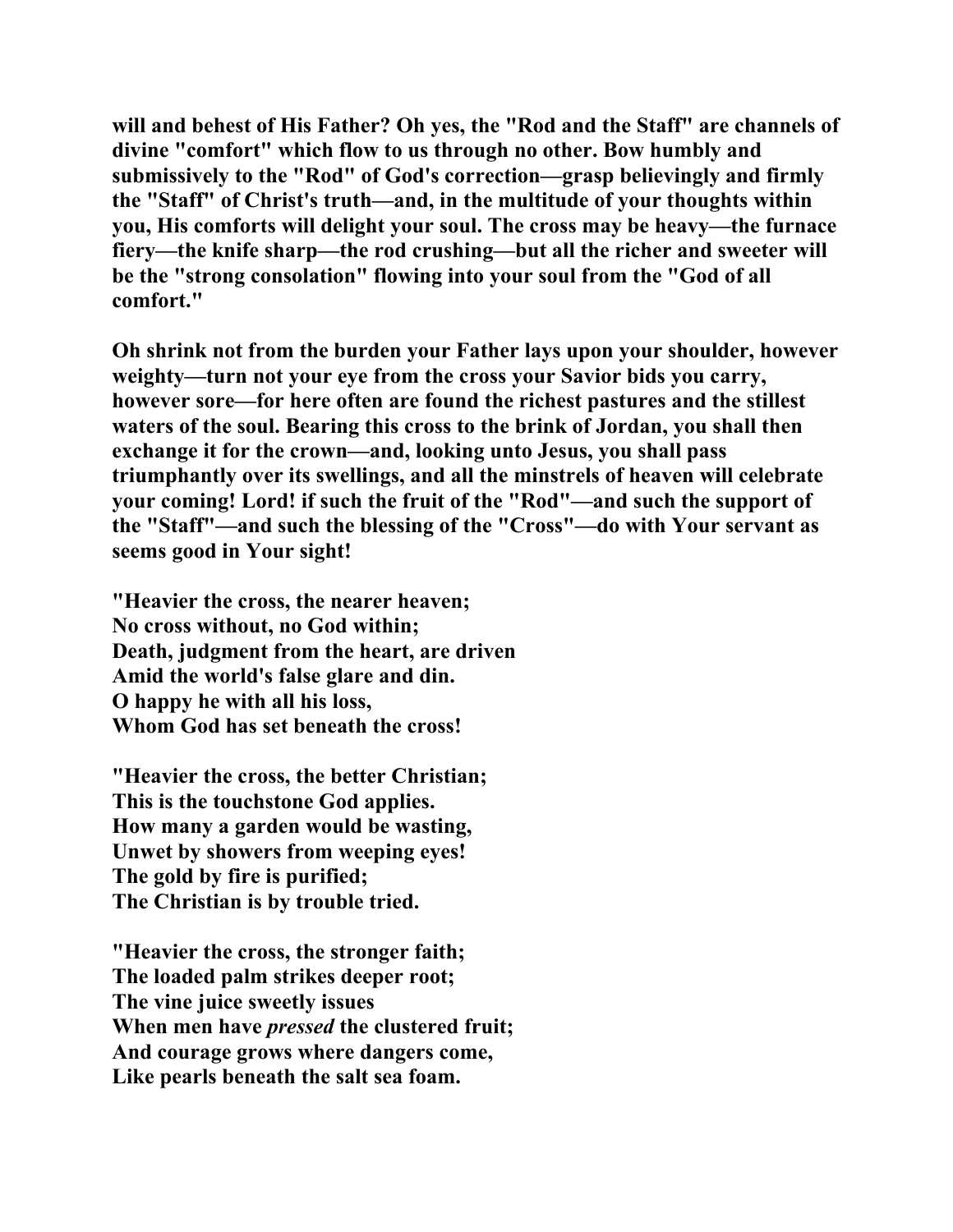**"Heavier the, cross, the heartier prayer; The bruised herbs most fragrant are. If sky and wind were always fair, The sailor would not watch the star; And David's Psalms had never been sung If grief his heart had never wrung.** 

**"Heavier the cross, the more aspiring; From valleys we climb to mountain crest; The pilgrim of the desert tiring, Longs for the Canaan of his rest. The dove has here no rest in sight, And to the ark she wings her flight.** 

**"Heavier the cross, the easier dying; Death is a friendlier face to see; To life's decay one bids defying, From life's distress one then is free. The cross sublimely lifts our faith, To Him who triumphed over death.** 

**"Crucified One! the cross I carry, The longer, may it dearer be; And lest I faint while here I tarry, Implant such a heart in me, That faith, hope, love, may flourish there, Until for the cross, my crown I wear." (From the German of Smolk)** 

## **"The Banquet"**

**"You prepare a table before me in the presence of my enemies." Psalm 23:5 "You prepare a feast for me in the presence of my enemies." Psalm 23:5** 

**How soon is true and simple faith crowned with its reward! The first and exultant refrain of our song had scarcely died upon the ear—"I shall not want"—before another and still more jubilant one ravishes the soul. "You prepare a table before one in the presence of my enemies." God, when He gives faith in Himself—in His love to promise, in His faithfulness to fulfil, in**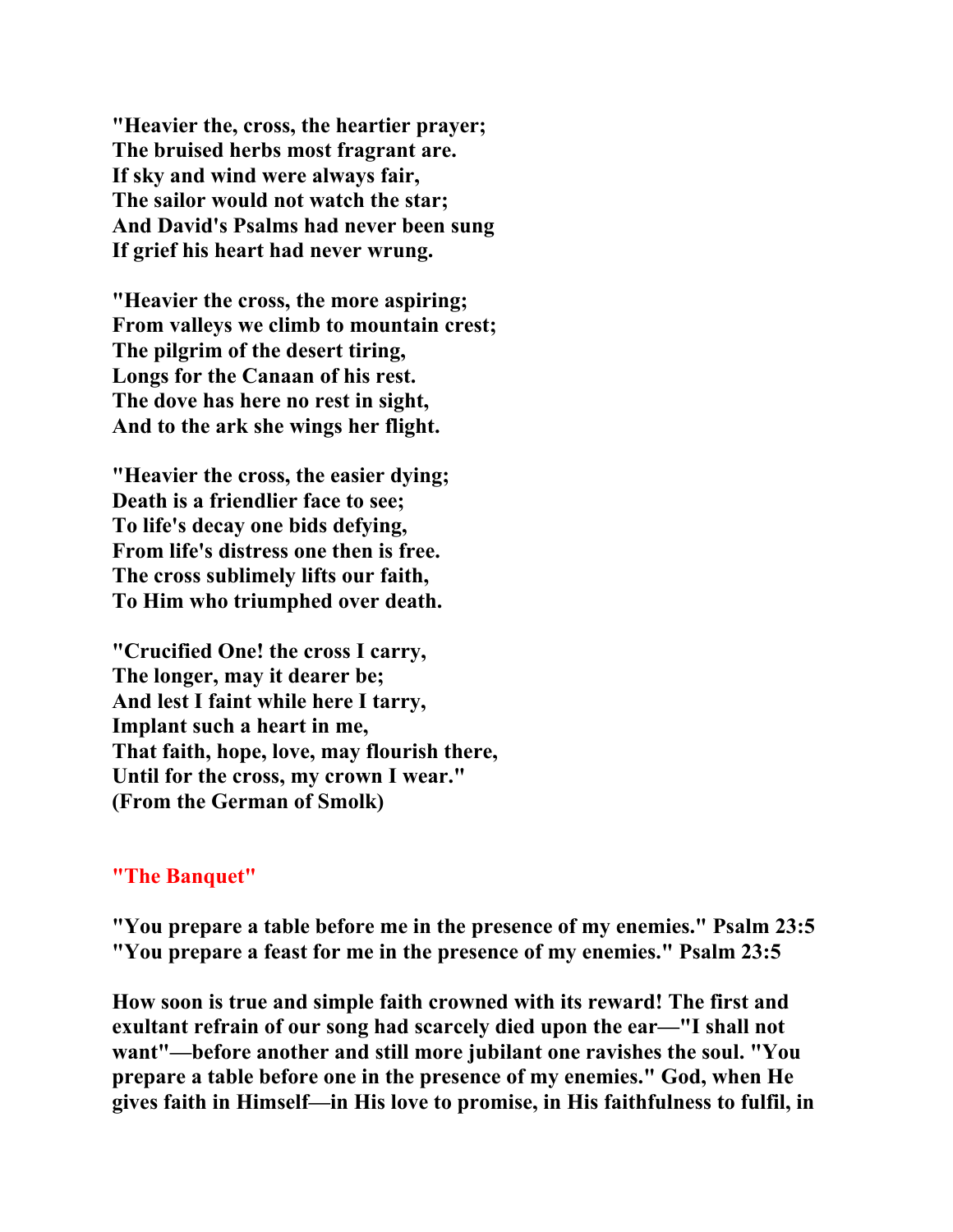**His power to perform—seldom keeps the believing, waiting soul in long and anxious suspense. It is true He may, in some instances, test the sincerity, exercise the faith, and prove the love of His suppliant child by causing the 'vision awhile to tarry;' but sooner or later it comes, and the faith that trusted, and the prayer that petitioned, and the hope that expected, and the patience that waited, meet their due reward—never a whit less, but oftener far beyond the utmost limit of the request—from "Him that is able to do exceeding abundantly above all that we ask or think, according to the power that works in us."** 

**Sheep without nourishment, would be as incongruous as a flock without a shepherd. The very relation Christ sustains to you, is a pledge that your needs shall all be met. The existence of a table—the** *table* **emblematic of an appropriate and ample** *banquet***—a banquet, too, where famine and foes prevail—is a demonstrative proof of the power and expectation of faith—"I shall not lack." It is no little comfort to be well and divinely assured that, in whatever part of the wilderness your lot may be cast—however weary and pressing your need, numerous and potent your enemies—yet there the Shepherd has prepared a table of the most appropriate and costly viands, and invites you to partake—He Himself presiding at the banquet.** 

**Shall we remind you of the table of His Providence—provided for you in the face of your enemies—which, though the least, does not the less exhibit the thoughtful, tender care the Lord takes of His own? He will have us as much live a life of dependence upon Him as** *the God of providence***, as the God of grace. Jesus has taught us to pray—"Give us this day our daily bread." Nowhere did our Lord speak lightly of our temporal need, or discourage the prayer of those that petitioned for its supply. It is not likely that He who made the body—Himself a partaker of its nature and its infirmities, often pinched with hunger and parched with thirst—would speak lightly of its needs, or fail to meet them when they occurred. No lesson did He more frequently or emphatically inculcate than that of a** *humble dependence upon God's regard of our temporal necessities***. His simple, yet inimitable, illustration of the 'sparrow' and the 'lily,' were designed to impress us with the duty and the happiness of seeking from God's hand the loaf that should enrich and adorn our daily board. "Do not be anxious, saying, What shall we eat? or, What shall we drink? or, With what shall we be clothed? Your Heavenly Father knows that you have need of all these things." And are you not a living witness of God's providential care? Has He not hitherto prepared a table for you in the wilderness, and in the sight of all your foes? And when faith has been**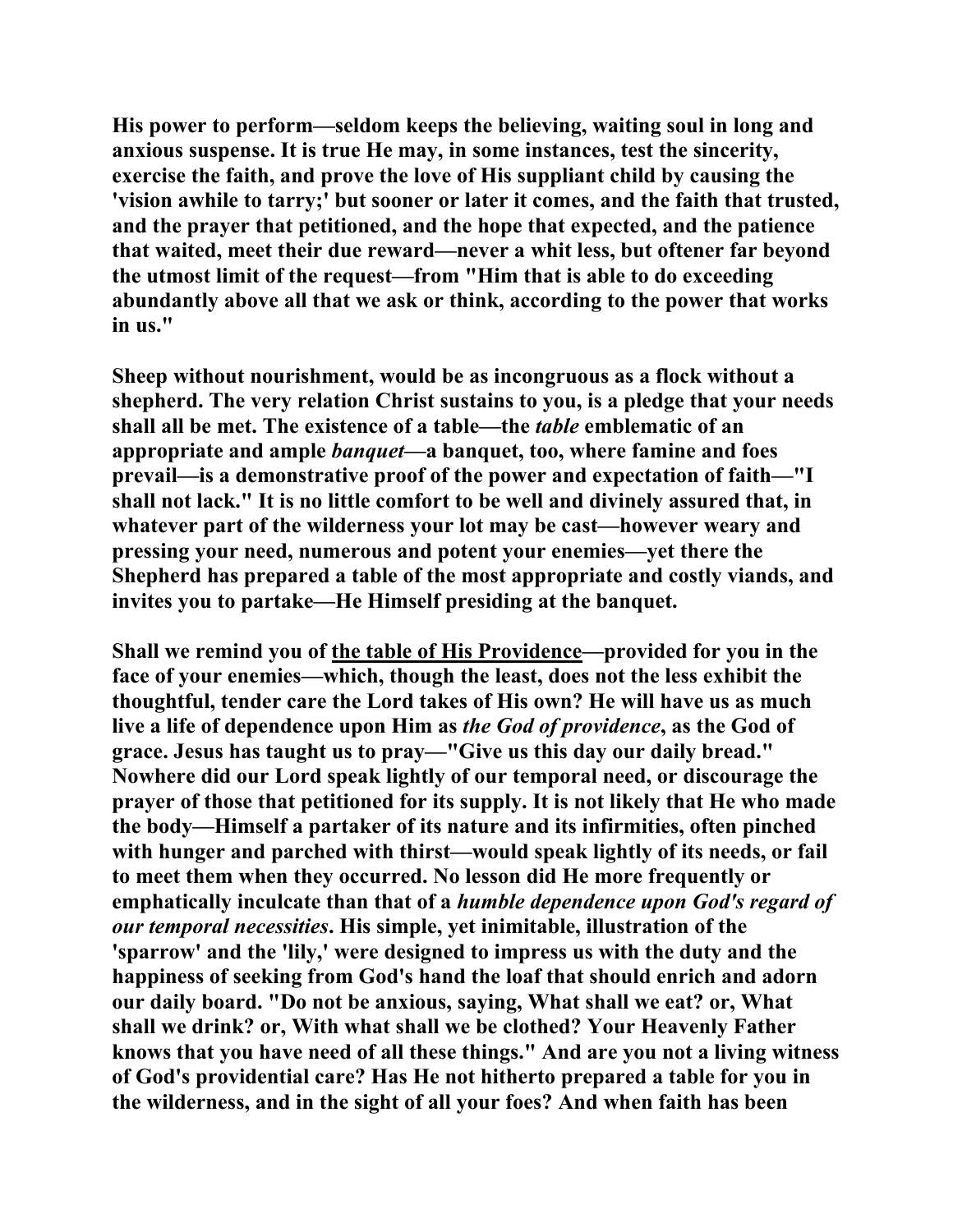**sharply tried—like the Shunamite widow, nothing in the house but a handful of meal—and unbelief—your greatest enemy—has tauntingly asked, "Where is now your God?"—has not He who fed the five thousand in the wilderness with five small loaves and two fishes, as marvelously, and almost as miraculously, appeared on your behalf, sending an ample supply at a time, and with an affluence which has filled you with amazement-extorting the praiseful acknowledgment—"You prepare a table before me in the presence of my enemies." Oh that every meal were as a sacrament, uplifting the heart to the Source of all our mercies, in grateful and devout acknowledgment of His daily providential care—in everything giving thanks! Is this your invariable habit, my reader, when you take your place at the table God has furnished with the bounties of His providence? is His hand recognized, and His goodness acknowledged, and His blessing invoked? Oh let not yours be an atheist's, but a Christian's table, where God is always acknowledged, and Christ is often a welcomed guest!** 

**It is possible that these pages may find you straitened and tried in your**  *temporal circumstances***. Your income is, perhaps, inadequate—your supplies are failing—your demands multiplying—and your heart fails you for fear. Forget not that He who hears the raven's cry—feeds the sparrow—clothes the lily, is your Father and Benefactor, and that He knows your needs, and has promised, and is able, to supply it. And now, "have faith in God." Cry unto Him mightily; trust His word implicitly; wait His time and way patiently; and sooner or later the promise will be fulfilled—"Your bread and your water shall be sure;" "and truly you shall be fed!" Be it so that you have nearly come to the end of your supplies—that there is nothing in the house but the poor widow's portion—"a little meal and a pot of oil;" He who sent Elisha the prophet at the moment of her need, and more than met it, will appear in His wonder-working providence for you; and help shall come from a quarter you least expected, and at a time when you looked not for it, even though He work a miracle to accomplish it—multiplying the few loaves, and so blessing the barrel of meal and the cruse of oil, that they cease not.** *We lose much blessing and God much honor, by not more simply and implicitly living upon His providential care.* **It is an old and familiar aphorism, that "they who watch God's providence shall never lack a providence to watch." The simple meaning of which is—that they who see God's goodness in all their temporal supplies—who recognize His superintending and molding hand, ordering and shaping all the events—the most minute of their personal history—shall never be left without some marked and unmistakable evidence of God's care and bountifulness in providing for their temporal need, and His wisdom and**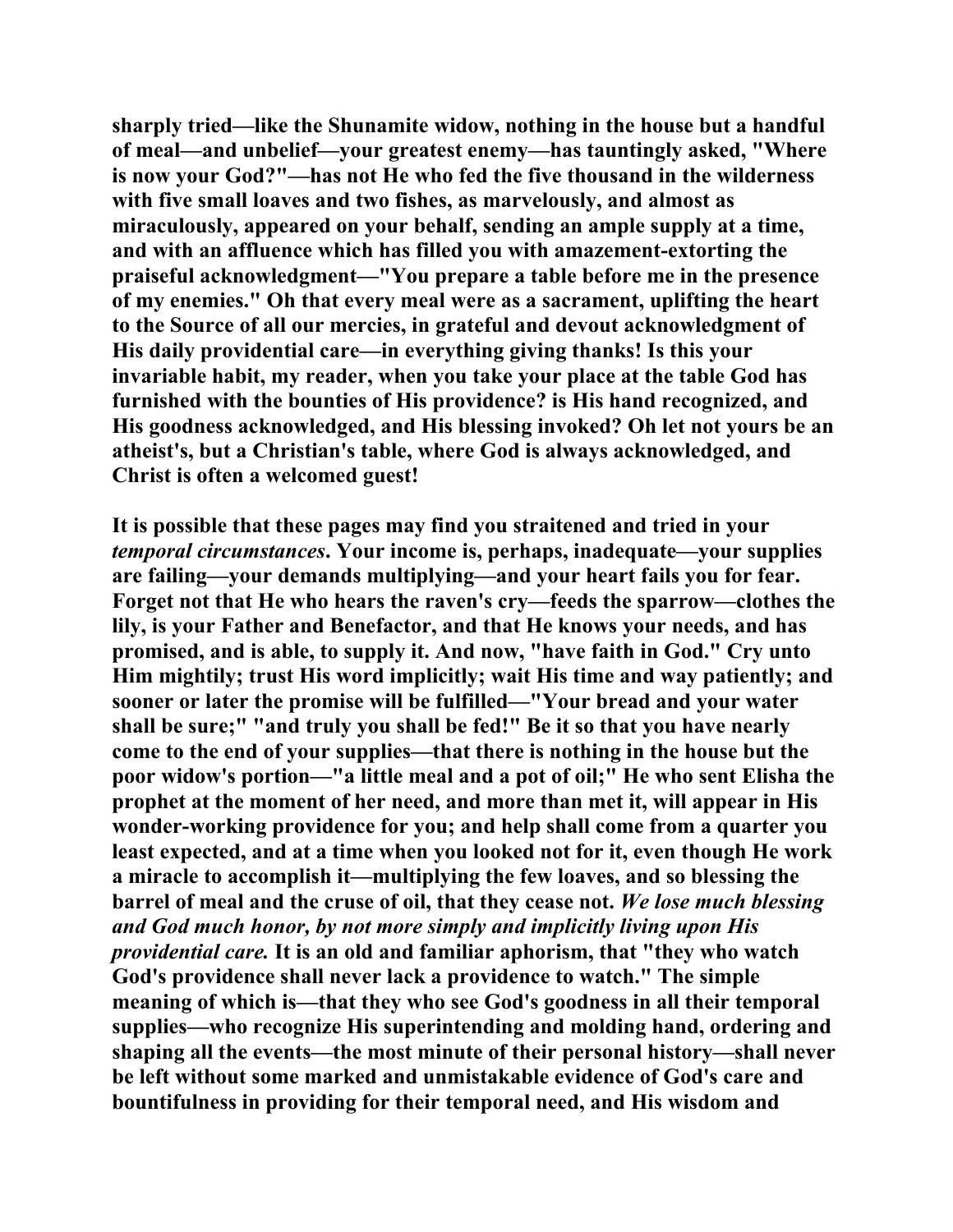**faithfulness in ordering and directing all their worldly concerns. Be, then, a close student of God's providence. Seek a dislodgment from your mind of that**  *atheism* **which would exclude God from the government of the world, but what is a far worse species of** *practical atheism***—from the events and circumstances of our individual history. The terms 'chance', 'accident', 'contingency', as they are employed by the world in connection with the events of human life, should be entirely expunged from the Christian's vocabulary. They belong solely to the dictionary of the atheist, and should never pass the lips of the believer. It is the privilege of the believing mind to do with God in the most infinitesimal incident of individual life. Tossed amid the waves of second causes, faith often loses its anchorage on God in dark and mysterious calamities; and the believing and devout mind, thus for the moment loosed from its divine fastening, drifts away amid the breakers and the shoals of doubt and perplexity; and but for the restraining power and the restoring grace of the Divine Shepherd would become an utter wreck.** 

**But a richer table is, the Banquet of His Grace. In nothing is the broad line of distinction more clearly drawn between the Church and the world than in the provision God has made for His own people. The blessings of Providence with which He favors us—though covenant mercies, as all our blessings are—yet are shared in common with an ungodly world—for He makes the sun of His goodness to shine upon the evil and the good. But the saints of God have infinitely more than this. There is another table, at which only His own people sit—the Family Table, around which cluster the adopted children of His love. "I have food to eat," said Jesus, "of which you know nothing." And in the same language may the children of God address the poor worldling, feeding upon wind, and starving upon husks—"We are fed and nourished with bread to which you are an utter stranger." What a rich banquet is the gospel of Christ: a "feast of fat things full of marrow, of wines on the lees well refined."** 

**To this banquet our Lord referred when He compared His Gospel to a "great supper," to which the poor and the needy and the penniless were bidden. How divine, costly, and precious this Banquet! Well may it be called—"the** *glorious* **Gospel of the blessed God." Next to God's unspeakable gift of His beloved Son, is** *the glorious gospel of His grace which makes Him known.* **What a banquet for poor sinners! How rich and varied its viands!—the full pardon of our sins—the free acceptance of our persons—our gracious adoption into God's family—and our joint heirship to the** *inheritance of glory***. "Blessed are the people who know the joyful sound" of this full and free gospel! Alas! how few hear it—and when heard, how few know it! It is a jubilant sound—but to**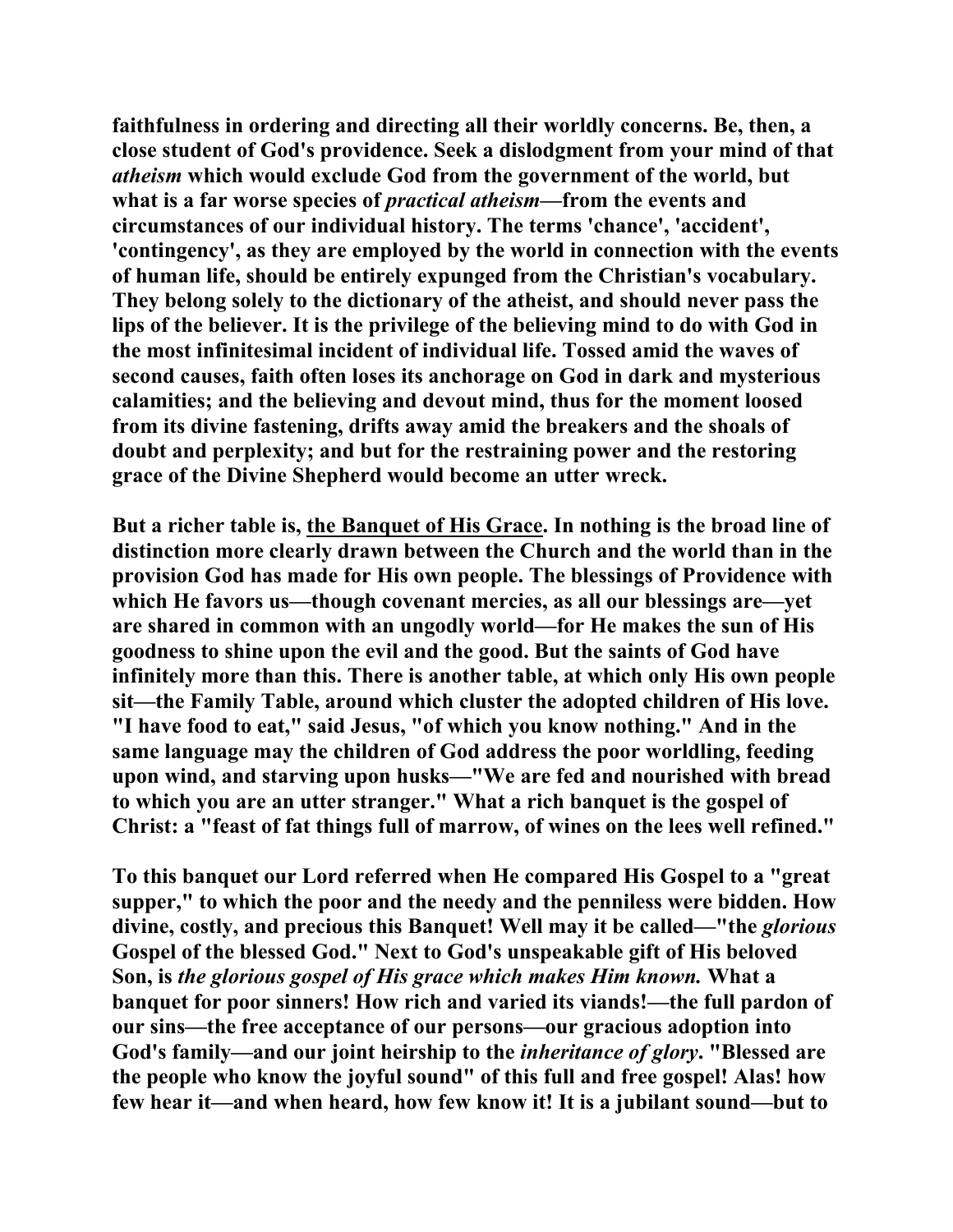**thousands, within its reach, it possesses no music, attraction, or charm.** 

**How many religious professors, contemplating** *a change of abode***, make the existence of a faithful, evangelical ministry the very last consideration in their search! Health—society—and scenery are points of attraction which take precedence of all religious questions; and a purely-preached Gospel is the very last—if at all considered—that awakens a moment's thought or enquiry! Like Lot, the situation is chosen because pleasant to the eye and well watered; and like him, we have lived to rue** *the choice that involved us in such worldliness, temptation, and sin.* **Oh, in solemn consideration of the souls of your family, your domestics, and your own—and with death and Eternity before you pitch your earthly tent on no spot where a famine of the bread and water of life exists! Avoid as you would a plague-smitten spot the place where souldestroying doctrine, and God-dishonoring worship, have superseded an evangelical and faithful ministry of God's word, and a spiritual and devout worship of God's name. See well to it, that both the preaching of the truth and the rendering of the service are profitable to you and glorifying to Him!** 

**A present salvation is an essential element of this Gospel Banquet thus provided for us in the wilderness. For the lack of a more simple recognition of this aspect of the gospel, many of God's people are deprived of much blessing. If saved at all-we are saved now. The believer is as entirely pardoned—as completely justified—as fully adopted at the present moment, as he will be when glorified. "By grace you** *are* **saved." "Accepted in the Beloved." "You are complete in Him." Could any truth be expressed in terms more strong, or placed in light more lucid? Oh marvellous banquet, that meets and satisfies all the requirements of the soul! Come to it with what infirmity—with what need—with what sorrow—with what frame you may, there is a place and a viand for you; a loving welcome, and a most free meal. "You prepare a table for me in the presence of my enemies."** 

**And what a divine and rich banquet is God's word! Here is a table furnished**  with "all pleasant fruits,"—the costliest and the richest God can give, for the **instruction and nourishment of His own life in the soul. Here are doctrines for establishment; precepts, for guidance; promises, for comfort; and hopes which scatter the shadow of death, and light the soul's path to glory with an effulgence shining more and more unto the perfect day. Be a firm believer—a prayerful student—and an uncompromising defender of God's word.** 

**This Divine table stands in the presence of many enemies. It is assailed on**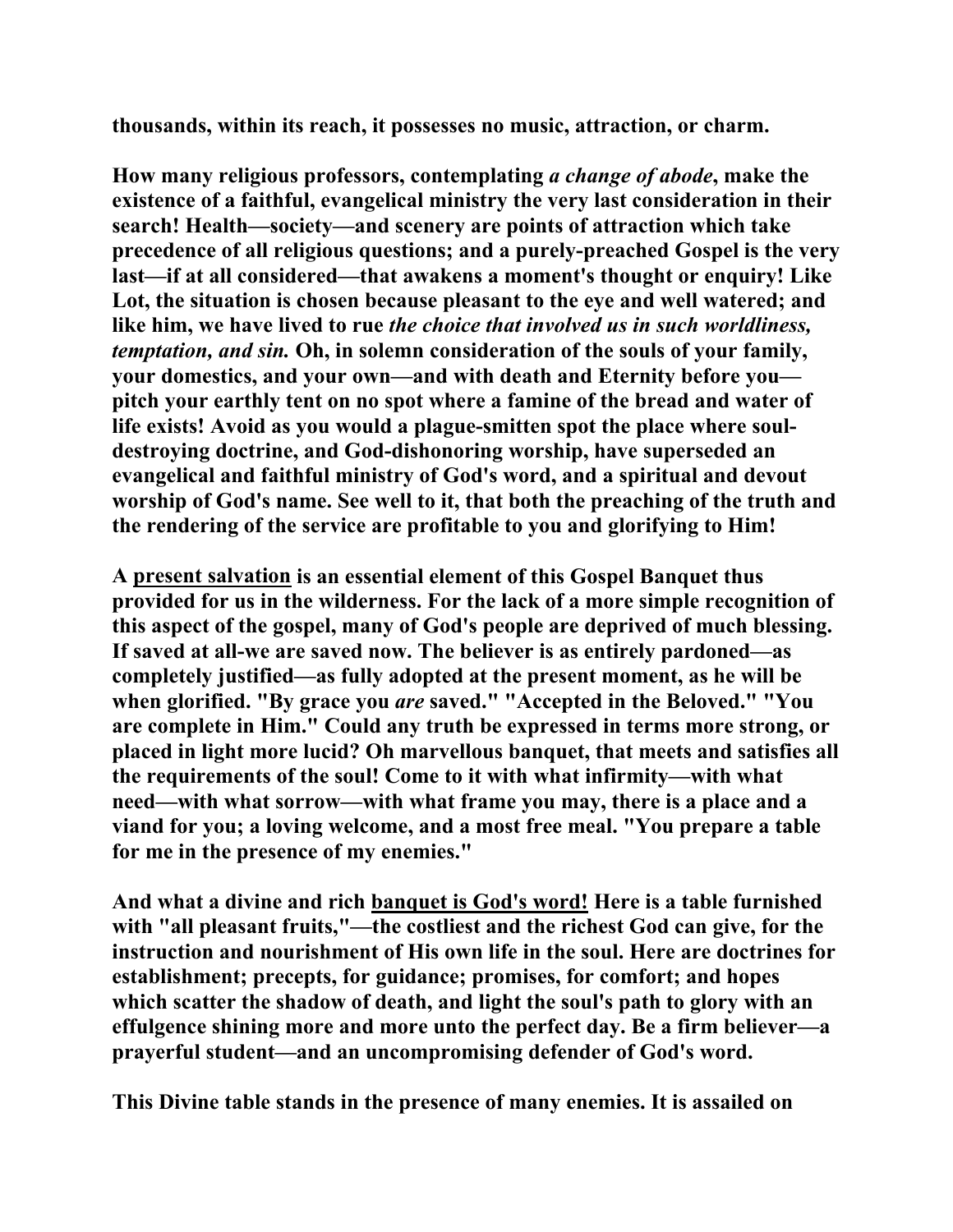**every hand. Never was there a time when the word of God was more universally, virulently, and insidiously attacked than the present. It behooves, therefore, the true believer in Scripture to grasp firmly this "Rod and Staff" of the Divine Shepherd; and thus armed and strengthened, to "contend earnestly" against the prevalent atheism and infidelity of the age, "for the faith once delivered to the saints."** 

**We must not conclude this chapter on the Banquet of the Flock without a passing allusion to the Lord's Supper—not the least table of spiritual nourishment provided by the Shepherd in the presence of our enemies. We have, in the preceding pages, already alluded to this; but the subject at the present moment has assumed so important an aspect, we make no apology for returning to it again. As the present work is designed to be of a spiritual and experimental, rather than of a theologically controversial character, we pass by those views of the Lord's Supper by which its nature is perverted, and its simplicity and efficacy are destroyed. All that we can venture to premise on that head briefly is the declaration that, the Lord's Supper is not—as the Romanists maintain—a** *sacrifice***, but simply and only the** *commemoration of a sacrifice***; and that, consequently, those who officiate as 'celebrants' are not 'Priests'—in an official or sacerdotal sense of the term—but ministers only, possessing no authority whatever to change the elements into any other than their original nature, and no power whatever to impart to them any other than their appointed efficacy. How explicit and clear the words of 'consecration'—"Who made there (by His one oblation of Himself once offered) a full, perfect, and sufficient sacrifice, oblation, and satisfaction for the sins of the whole world." Here—in the very terms by which the officiating minister invokes the Divine blessing, and presents hearty thanks to Almighty God, in connection with the simple, yet most expressive symbols—is the entire exclusion of all idea of a corporeal presence—the offering of a sacrifice, or the office of a sacrificing priest. Neither of these pretensions have the shadow of a shade of existence in the original institution of the sacrament. The words of our Lord, when He instituted this Holy Supper, are as explicit and lucid as they are simple and touching. "And as they were eating, Jesus took bread, and blessed it, and broke it, and gave it to the disciples, and said, Take, eat; this is my body. And He took the cup, and gave thanks, and gave it to them, saying, Drink from it, all of you; for this is my blood of the new testament, which is shed for many for the remission of sins." The figurative meaning of our Lord—"This is my body", "This is my blood "-is explained by similar passages, and admits of no more literal interpretation than the metaphorical language which He employed on another occasion, when He said—"I am the**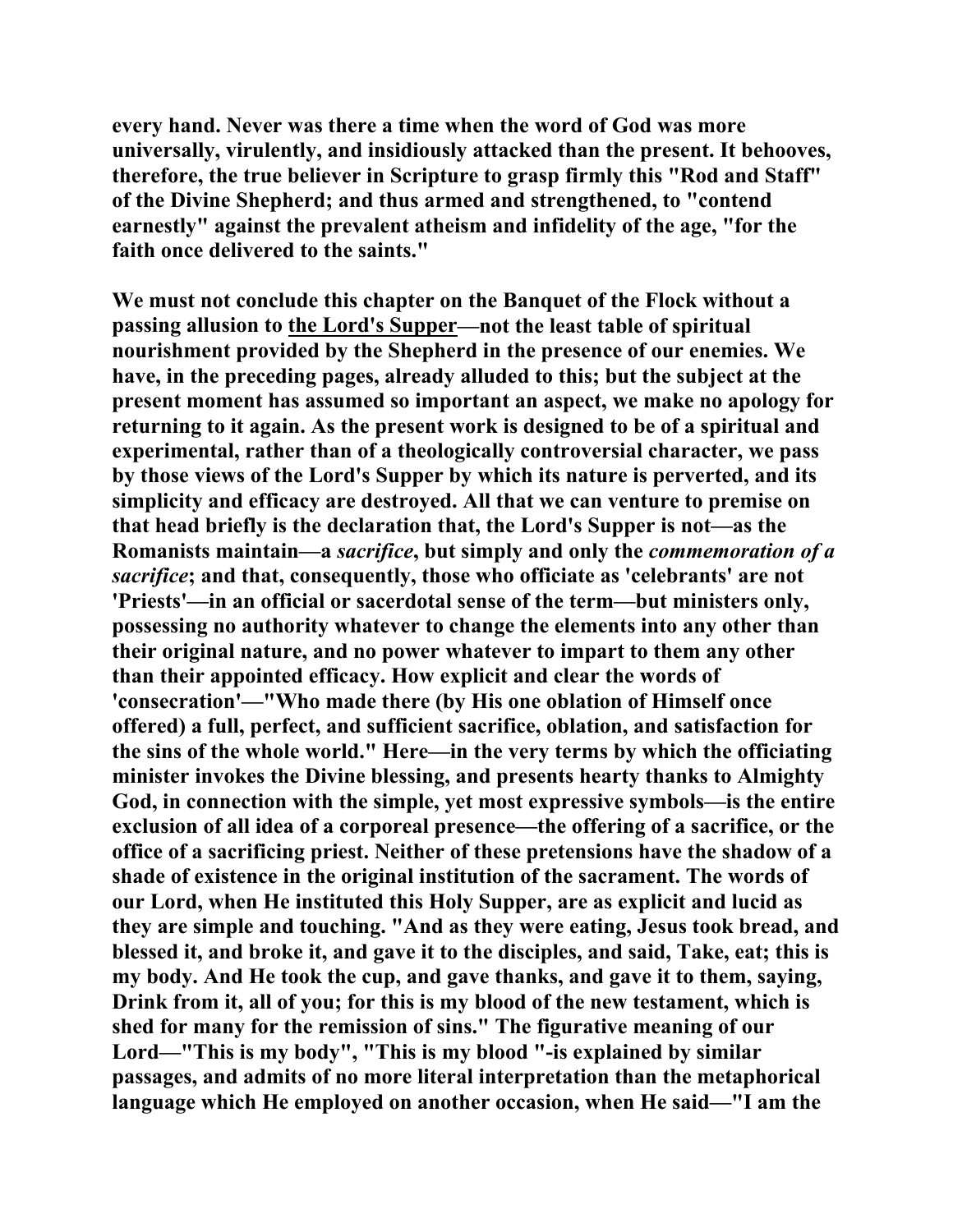**Door." The argument of Zwingle, in the famous Marburg Conference on the Lord's Supper, that "a body cannot be without place; and that the body of Christ, being in heaven, could not be at the same time in the bread," holds as strongly now as it did then; and if reasonably and dispassionately weighed, would produce the same rational impression on all thoughtful minds as it did upon those of that learned Conference, presided over by "that pious hero and Christian Prince, the Landgrave." The Lord of His mercy grant that we may never hear in this Protestant land the echo of the shouts which then rang through the streets of Switzerland—"Down with a God of bread! a baker God!"** 

**And yet, while avoiding the Sacramentarian theory of the Lord's Supper, let us not run into an opposite extreme, and be betrayed into light and indifferent views either of its nature, its object, or its blessing. There is great danger of turning the back upon one of the most significant institutions, and one of the richest means of grace, the Divine, Redeeming Shepherd has provided for the sheep of His pasture. There are three aspects in which the devout mind may contemplate it. The first is, retrospective. It is the remembrance, or a memorial of a fact the most stupendous, of a transaction the most noble, in the history of the universe—Christ dying for our sins! And, when humbly and believingly we approach this table, how should our fondest thoughts wing back to the scenes of Gethsemane and Calvary, and muse awhile amid the soul-sorrow and blood-sweat of the one, and the lingering sufferings and the torturing death of the other! Oh, forget not, my soul, what it cost your Lord to furnish this table for you in the wilderness!** 

 **"It cost Him death to save our souls; To buy our souls, it cost His own; And all the unknown joys He gives Were bought with agonies unknown."** 

**The Lord's Supper is a banquet of present enjoyment. Who can adequately describe the refreshment and strength which flows through this channel, "as often as we eat this bread, and drink this cup?" We re-produce the experience, and re-echo the exultant language of the church of old—"I sat down under His shadow with great delight, and His fruit was sweet to my taste. He brought me to the banqueting house, and His banner over me was love." We come believingly to the Lord's Supper, weary and jaded and we find sweet repose; we come sorrowful and depressed—and we find joy and uplifting; we come languid and cold—and we retire with hearts burning**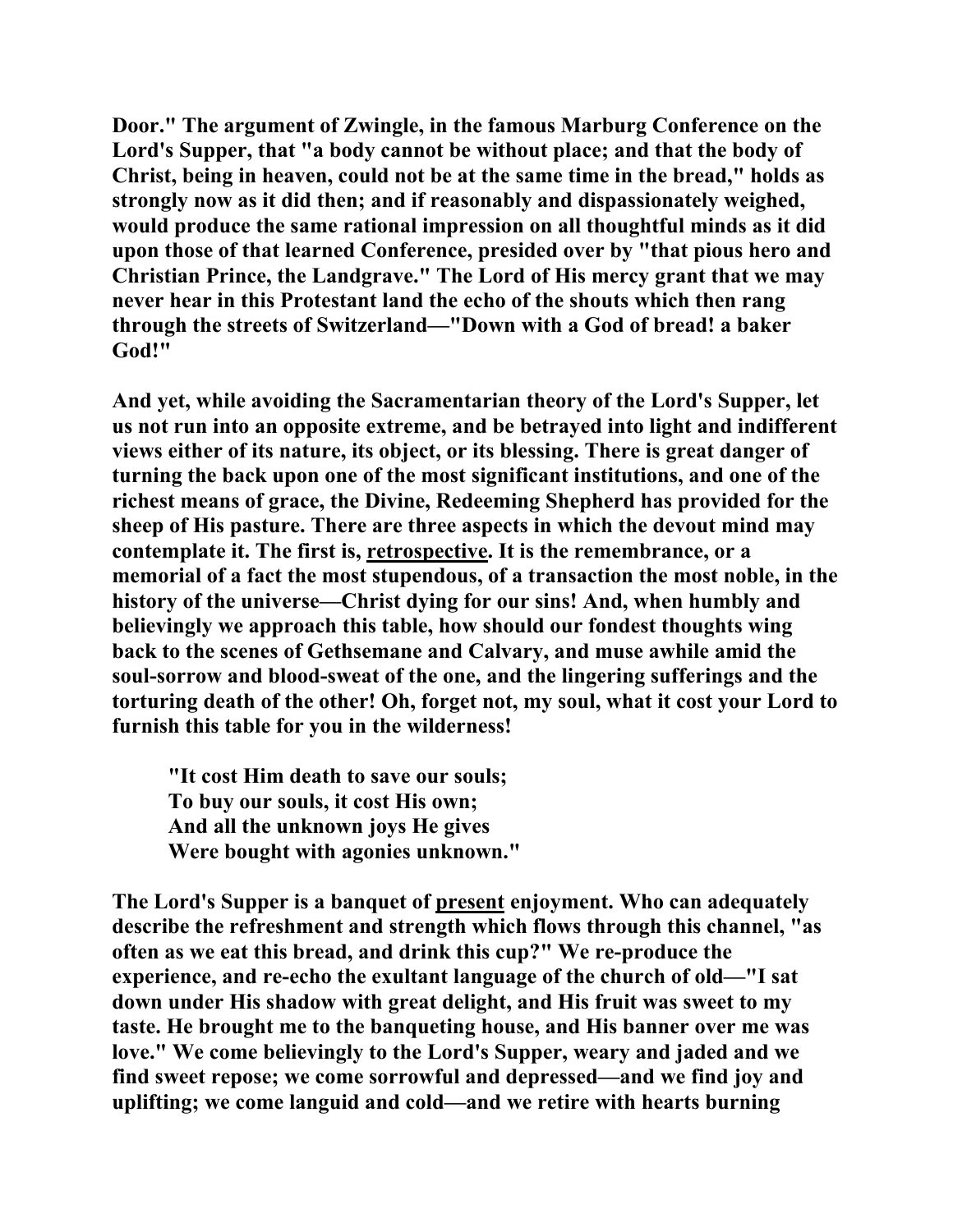**within us as He communed with us by the way. Revived—refreshed invigorated by the spiritual nourishment thus received—we go forth to service and to conflict, to duty and to suffering, as the bridegroom out of his chamber, and as a giant refreshed with new wine.** 

There is also a **prospective** aspect of the Lord's Supper—it points to the *future* **Advent and glory of the Lord, with all His saints. "As often as you eat this bread, and drink this cup, you do show the Lord's death** *until he comes***." Like the two arms of the cross of Jesus, the one pointing to the types and shadows of the past—the other, to the realities and glories of the future—this divine banquet directs our thoughts and anticipations to the Second Coming of our Lord—"that blessed hope, and glorious appearing of the great God and our Savior Jesus Christ." How marvelously do the** *cross* **and the** *crown* **meet in this ordinance—the dark, cold shade of the one, and the splendid radiance and warm glow of the other; thus falling in blended hues upon this holy Banquet of love!** 

**The** *cross* **of Jesus, deep and dark as was its shadow, was never designed to eclipse the** *crown* **of Jesus, bright and resplendent with its glory. "We look for the Savior"—a Personal Savior—who will come to wake the holy dead, and translate the righteous living—the waking and the rapture of both contemporaneous: "For this we say unto you by the word of the Lord, that we who are alive and remain unto the coming of the Lord shall not precede those who are asleep. For the Lord Himself shall descend from heaven with a shout, with the voice of the archangel, and with the trump of God: and the dead in Christ shall rise first: then we who are alive and remain shall be caught up together with them in the clouds, to meet the Lord in the air: and so shall we ever be with the Lord." Thus the sacrament of the Lord's Supper—as often and wherever we observe it—with the morning light, or in the evening shade—amid the public services of the sanctuary, or the more private and solemn scenes of the sick and dying chamber—teaches us to keep in memory the sacrificial death, and to anticipate the coming glory, of our Divine and adorable Redeemer. My soul! draw near the Holy Table of your Lord—with the humility of contrition—the simplicity of faith—the fervor of love—and the anticipation of hope. Hesitate not to take your place at this** *family feast***, this**  *banquet of love***, since all the** *merit* **that provided the feast, and all the**  *worthiness* **that supplies your plea, and all the** *fitness* **that warrants your approach is in Him who prepared the table—who is, spiritually, the substance of the feast—who bids you 'do this in remembrance of Him'—and whose gracious welcome meets you upon the threshold—"Eat, O friend, and drink;**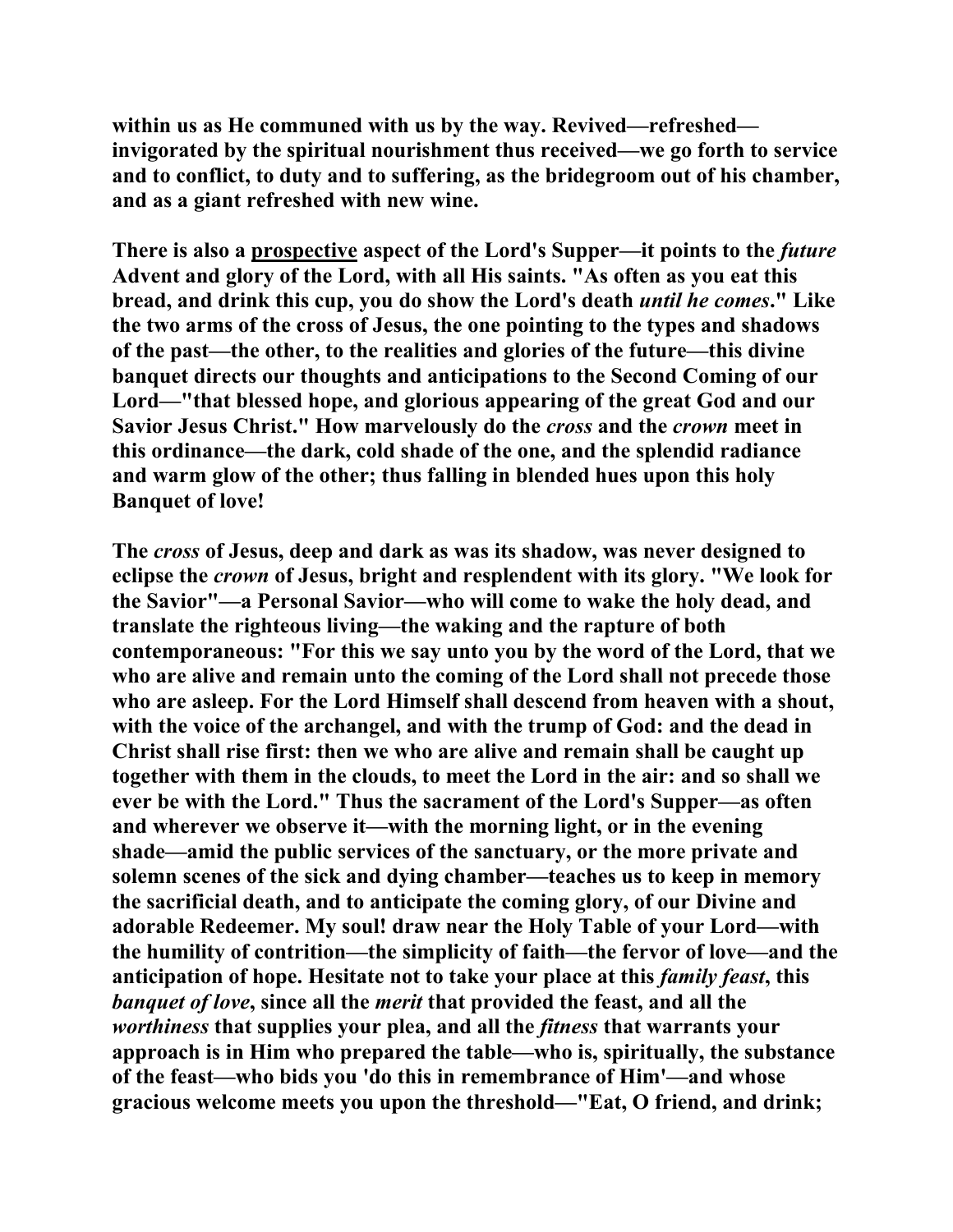**yes, drink abundantly, O beloved."** 

**But oh what a table awaits us in heaven! From the banquet of grace below which often strengthened and refreshed us in the wilderness, when weary and faint—we pass to the banquet of glory above, and sit down with apostles, prophets, and martyrs, and all the ransomed, whom no man can number— Jesus Himself coming forth to serve us.** *And what a Banquet will that be!* **How costly, how precious its materials! The beatific sight of the glorified Redeemer—reunion with departed saints—the new song before the throne unmingled happiness—perfect holiness—and eternity perpetuating all! "God shall wipe away all tears from their eyes; and there shall be no more death, neither sorrow, nor crying, neither shall there be any more pain: for the former things are passed away."** 

**Truly, when our Lord comes, and the wicked shall be summoned to judgment, will this Table be spread 'in the presence of all our enemies'—devils and men! Those who hated and persecuted the saints on earth—who maligned, slandered, and tortured them—will now gnash their teeth and gnaw their tongues with rage, when they see the objects of their malice and the victims of their torture sitting down with "the glorious company of the apostles, and the goodly fellowship of the prophets, and the noble army of martyrs," in the kingdom of their Father, and they themselves forever shut out! My soul, live and labor, suffer and die, looking for this blessed hope! "And He says unto me, Write, Blessed are those who are called unto the marriage supper of the Lamb." Blessed are they now—yet more blessed when the Lord comes to reunite them to their risen and glorified body. Lament not, then, the holy dead! They are done with toil and sorrow, with suffering and sin, and are with Christ now, and Christ will bring them with Him when He comes in glory, "to be admired by His saints, and adored in all those who believe."** 

**"High in yonder realms of light, Far above these lower skies, Fair and exquisitely bright, Heaven's unfailing mansions rise Built of pure and massy gold, Strong and durable are they, Decked with gems of worth untold, Subjected to no decay.** 

**"Glad within those blest abodes**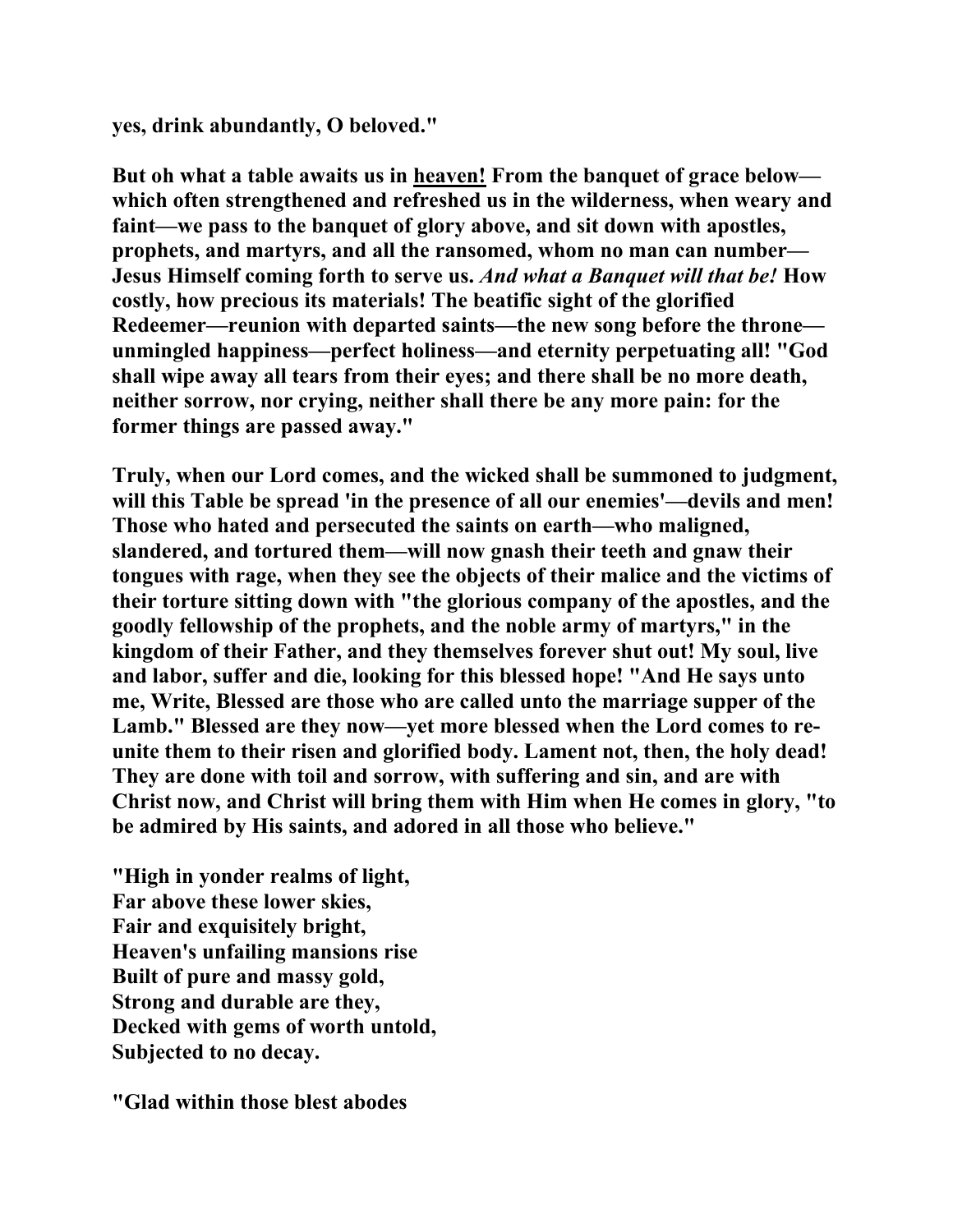**Dwell the enraptured saints above, Where no anxious care corrodes, Happy in Emmanuel's love! Once indeed, like us below, Pilgrims in this vale of tears, Torturing pain and heavy woe, Gloomy doubts, distressing fears;** 

**"These, alas! full well they knew, Sad companions of their way, Oft' on them the tempest blew, Through the long, the cheerless day! Often their vileness they deplored, Wills perverse, and hearts untrue, Grieved they could not love their Lord, Love Him as they longed to do.** 

**"Oft' the big unbidden tear, Stealing down the furrowed cheek, Told, in eloquence sincere, Tales of woe that could not speak; But, these days of weeping over, Past this scene of toil and pain, They shall feel distress no more, Never, never, weep again!** 

**"'Mid the chorus of the skies, 'Mid the angelic lyres above, Hark! their songs melodious rise, Songs of praise to Jesus' love! Happy spirits! you are fled Where no grief can entrance find; Lulled to rest the aching head, Soothed the anguish of the mind!** 

**"All is tranquil and serene, Calm and undisturbed repose; There no cloud can intervene, There no angry tempest blows; Every tear is wiped away,**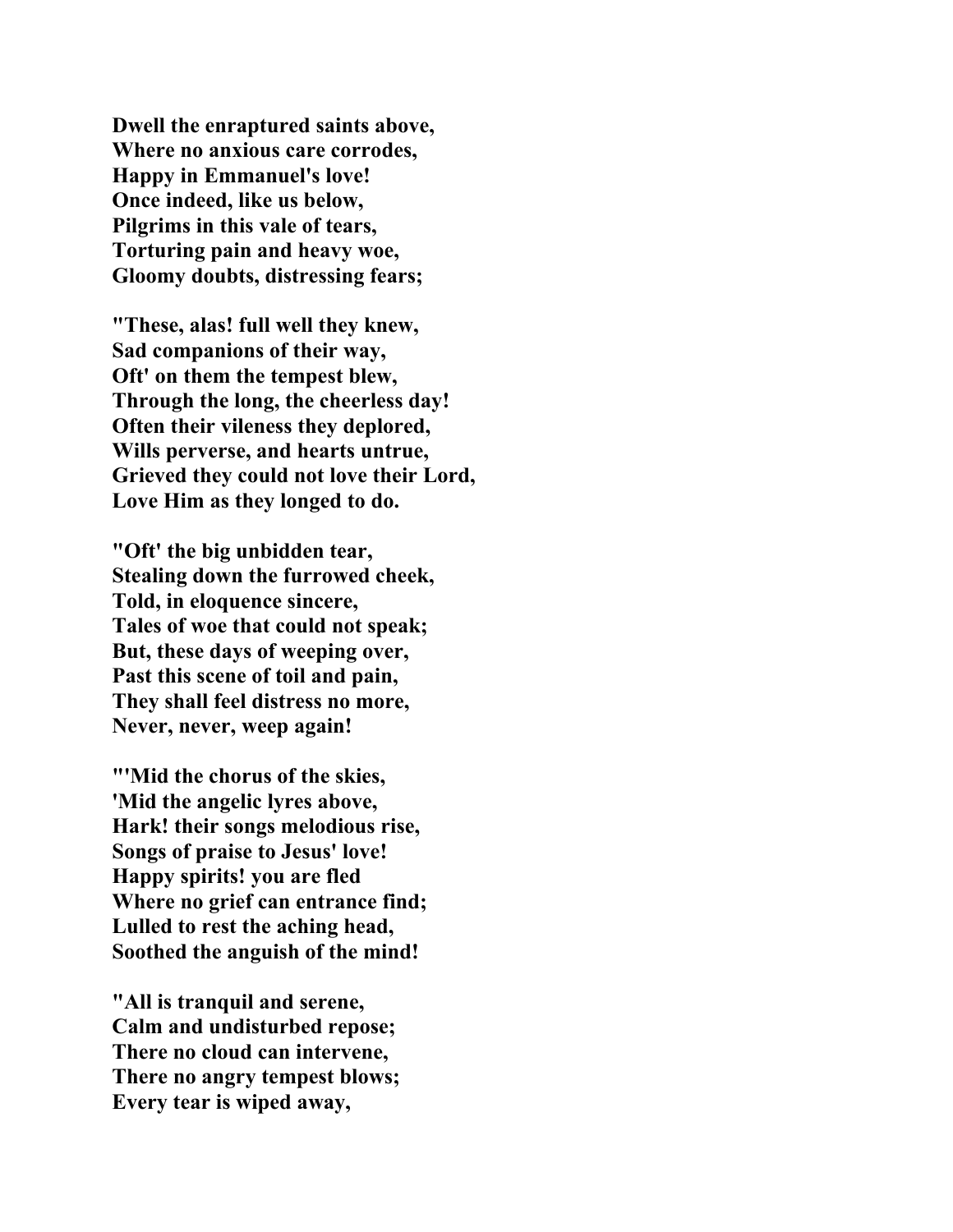**Sighs no more shall heave the breast; Night is lost in endless day Sorrow—in ETERNAL REST!" (Raffles)** 

### **"The Anointing"**

**"You anoint my head with oil." Psalm 23:5** 

**The holy anointing of the believer is a subject occupying a significant and prominent place in the teaching of God's word. Nor is this to be wondered at. It constitutes one of the most expressive emblems of spiritual blessing, as it is one of the divinest elements of the Christian life. Indeed, apart from its possession, spiritual life has no existence or reality in the soul. The indwelling of the Spirit in the regenerate is nothing less than the anointing of the Spirit; and the anointing of the Spirit indicates our priestly relation as a part of the "Royal Priesthood," of which the Lord Jesus Christ is the Great High, and**  *only sacrificing***, Priest over the House of God. The limits of the present chapter restrict our illustration of this subject to the reference David makes to it in the Psalm—"You anoint my head with oil." Having spoken of the Banquet provided for him by the Shepherd, David naturally and appropriately adverts to a related blessing—the anointing which in Eastern countries was considered an essential and inseparable requisite on all great festive occasions. Homer, Aristophanes, Pliny, and other ancient classic writers, frequently refer to its use as a mark of respect shown by the host to his guests before the meal. But not the head only was it customary thus to anoint. The feet—shod with sandals, and therefore rendering the act all the more appropriate and grateful—were wont to be bathed, and then anointed with fragrant oil. This often a filial office on the part of the daughter, not more reflecting the affection and reverence of the child, than it was honoring and refreshing to the parent.** 

**To this Eastern custom, doubtless, reference is made in the frequent allusion to the symbol. For example—"Let your garments be always white, and let your head lack no ointment." Again—"You, when you fast, anoint your head." And what reader of his Bible does not recall that touching narrative of the woman recorded by the Evangelist, who, following her Savior into the Pharisee's house, bearing an alabaster box of precious ointment, "stood at His feet behind Him weeping, and began to wash His feet with tears, and wiped**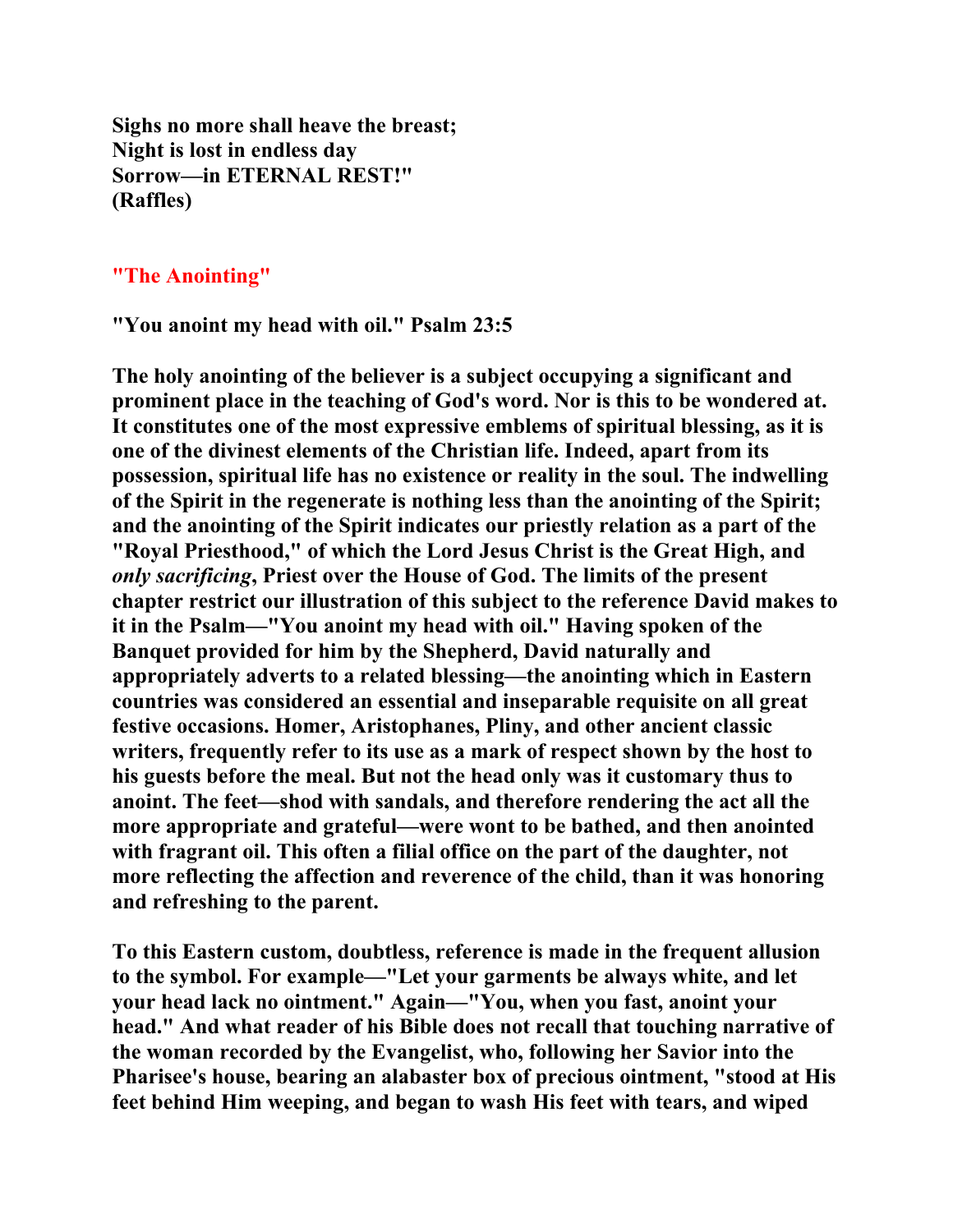**them with the hairs of her head, and kissed His feet, and anointed them with the ointment." Pause for a moment, and ponder this exquisite picture! It is too beautiful and significant to be superficially studied. She had been a sinner lost—but Jesus found her, and she was now a sinner saved. She loved much. Her affection for Jesus was not a mere sentiment evaporating in words; it was a real and practical principle, embodied and expressed in an act not less grateful to Jesus than expressive of her true affection. Oh there is no bath so acceptable to the Savior as the tears of penitence—and no anointing so precious to Him as the service of love! We now turn to the subject more immediately before us—"You anoint my head with oil."** 

## **THE SOURCE AND NATURE OF THE BELIEVER'S ANOINTING.**

**We must place in the foreground the truth that, all true spiritual anointing centers in, and flows from, Christ the Head and Depositary of His Church. It is in this light we shall understand the frequent and significant references to Christ as the Anointed of God. Thus for example, at Solomon's dedication of the temple—"O Lord God, turn not away the face of Your** *Anointed***." Again—"You love righteousness, and hate wickedness: therefore God, your God, has** *anointed* **you with the oil of gladness above your fellows." And David prayed—"Behold, O God, our shield, and look upon the face of Your**  *anointed***." Once more—"God has** *anointed* **Jesus of Nazareth with the Holy Spirit and with power." And to crown all, we have Isaiah's glorious prophecy—"The Spirit of the Lord God is upon me; because the Lord has**  *anointed* **me to preach good tidings unto the meek." And what, it will be asked, was this anointing of which Christ was the Object? As God, He needed it not; but as Man, it was necessary to the accomplishment of His mission that His Humanity should be filled with the Spirit; and this was the anointing which He received—"for God gives not the Spirit by measure unto Him." "Your holy child Jesus, whom You have** *anointed***." From this rapid glance at the source and nature of the believer's anointing, let us show in what way it becomes ours.** 

#### **HOW THIS ANOINTING BECOMES OURS.**

**It becomes ours in virtue of our union with Christ. Engrafted into Him, we partake of His anointing, as the branch partakes of the sap of the vine—as a member participates in the life of the body. Apart from union with Christ, there can be no life from Christ. "If any man have not the Spirit of Christ, he is none of His." "Hereby we know that He abides in us, by the Spirit which He has given us." On this truth we need not enlarge. Clear is it to every spiritual and reflective mind that, united by the Spirit to Christ, we partake of all that**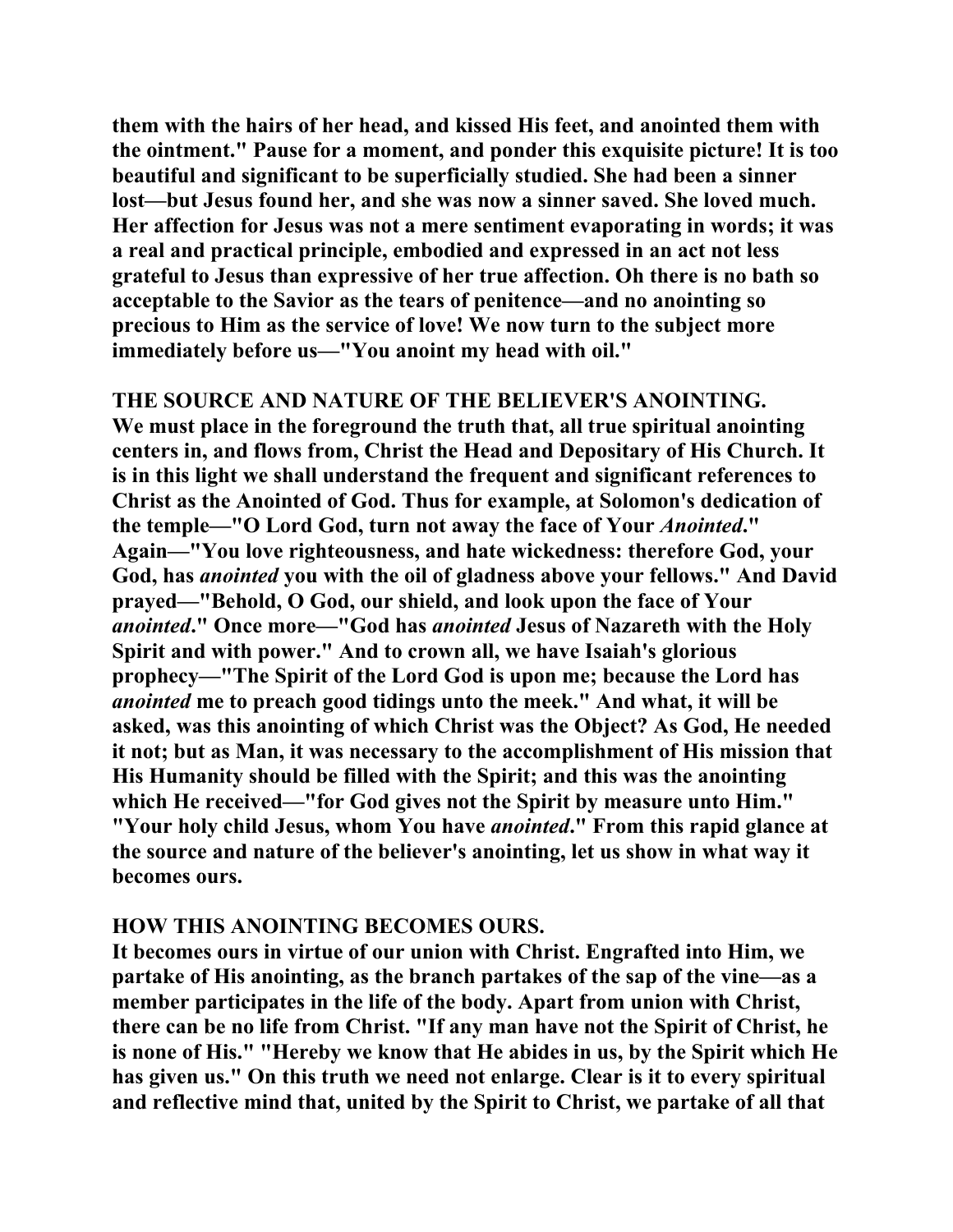**Christ is—His fulness of the Spirit as Man, which is the 'anointing which teaches us of all things.' Oh, beloved, realize your union with Christ! in proportion to this will be the spiritual vitality of your soul. "You anoint my head with oil."** 

# **ELEMENTS OF THIS ANOINTING.**

**What are some of the ideas suggested by this anointing of the believer? The first clearly is that of consecration. To consecrate, or set apart, to a particular and holy office or function, anointing was invariably employed. We find this in the consecration of Aaron and his sons to the office of priesthood. "You shall put upon Aaron the holy garments, and** *anoint* **him, and sanctify him, that he may minister unto me in the priest's office." Thus, by the Holy Spirit we are anointed and set apart to be Christ's Royal Priesthood—the only priesthood in the Church of God, of which all true believers of every name partake. How high the office! how solemn the consecration! how divine and precious the anointing! Forget not, O my soul, that you are, as one with Christ—sanctified and set apart by the consecrating oil of the Spirit to be a royal priest of God! The holy unction is upon you, and henceforth you are a priest of God, in union with all His saints, anointed to "offer up spiritual sacrifices acceptable to God by Jesus Christ." "You anoint my head with oil."** 

**Spiritual illumination is another property and effect of this holy anointing. "As for you, the anointing you received from him remains in you, and you do not need anyone to teach you. But as his anointing teaches you about all things and as that anointing is real, not counterfeit– just as it has taught you, remain in him." The anointing of the Spirit—that is, His divine teaching—renders us in a manner independent of human teaching in divine truth. "You do not need that any MAN teach you." Thankful indeed should we be for any spiritual aid in the understanding of the Scriptures, and in our travel heavenward, afforded by holy and well-informed minds. But the authorised Teacher and Interpreter of God's word is the Holy Spirit alone, independent of all human or ecclesiastical teaching or authority. And where human assistance is lacking, the Holy Spirit is ever present with His own inspired Word—the Author with the Book—to loosen the seals thereof, making known to us the hidden things of God's mind and will and heart as therein revealed.** 

**Oh, my soul! seek plentifully this anointing! Honor the Spirit as your Divine Interpreter. What is dark, He will illuminate. What is discrepant, He will harmonize. What is hard to believe, He will elucidate, and give you faith to accept; and so He will-as Christ did of old—"open your understanding, that**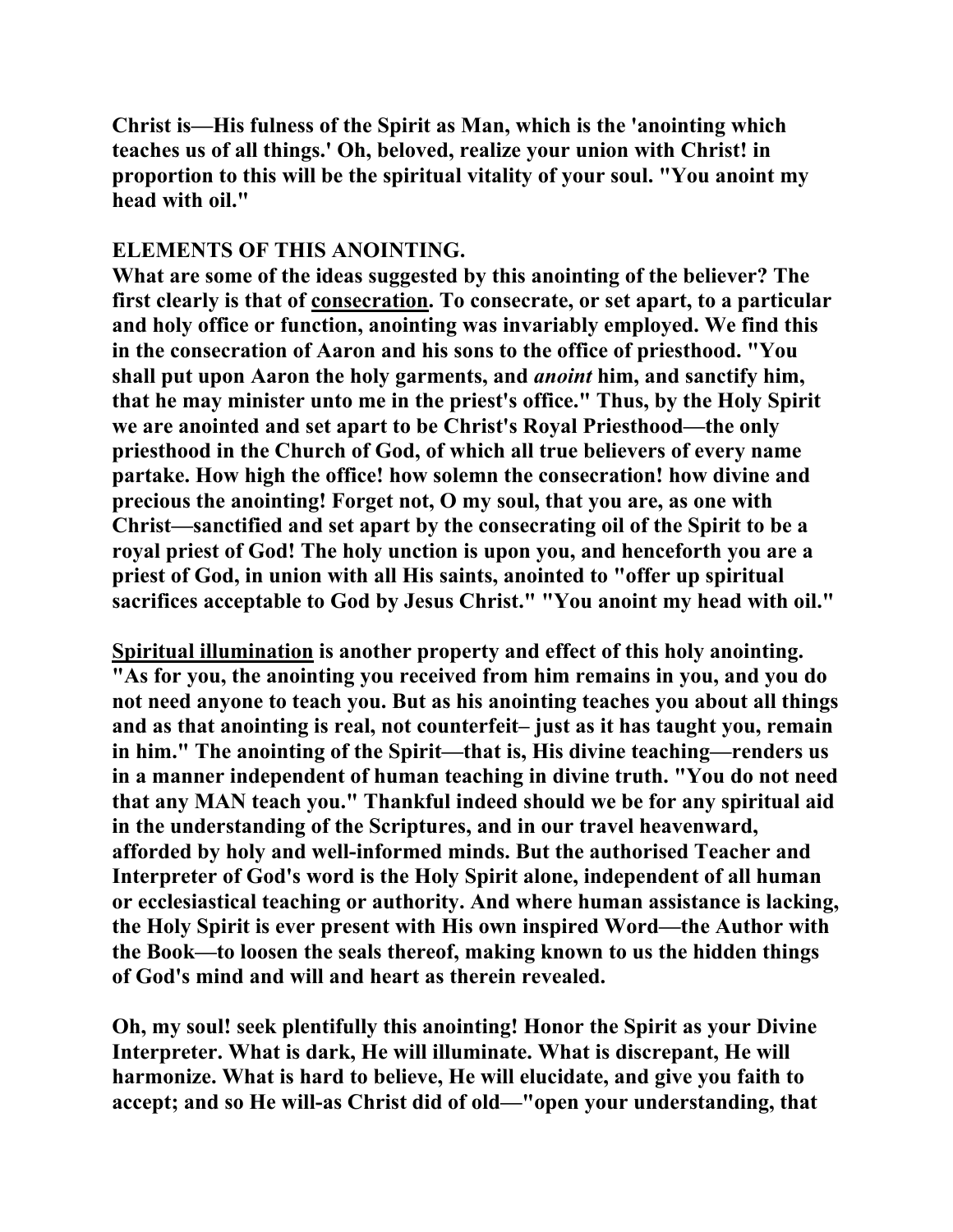**you might understand the Scriptures."** 

**And how sanctifying is this anointing! He is emphatically the "Spirit of**  *holiness***"—the "***Holy* **Spirit." As He is the** *Author* **of our spiritual life, so is He its divine** *Promoter***. We have no holiness which is not His fruit in the soul. The Holy Spirit is our Sanctifier, as Christ is our Sanctification. And He sanctifies us by bidding us wash daily in the blood of Christ—and to draw all our supplies of grace from the fulness of Christ—thus taking of the things of Christ, and showing them unto us, and by anointing enabling us to reflect Christ—to live Christ—to labor for Christ—to suffer for Christ—and, if need be, to die for Christ. If, then, you would be holy—and, "without holiness no man can see the Lord "—seek large supplies of this sanctifying anointing of the Spirit, that your experience may be an echo of the Psalmist's—"You anoint my head with oil."** 

**Nor must we—in conclusion—overlook the comfort which this divine anointing conveys to the soul. It is the "oil of** *gladness***." As the Divine Paraclete, the Holy Spirit is the Comforter of the Church. "I will send the Comforter," was the precious promise of the ascending Savior.** *Christ is the Comfort***, the "Consolation of Israel." The** *Holy Spirit is the Comforter***—by whom the sympathy, and grace, and consolation of Christ is conveyed into our sad and disconsolate hearts. The Holy Spirit is pledged by His office to pour the 'oil of joy' into the broken and sorrowful heart. You are, perhaps, spiritually and sorely tried. You may imagine that the Lord has forgotten to be gracious; that in anger He has shut up His tender mercies; that your past spiritual experience has been a delusion, and your religious life a pious fraud—and that you have no part or lot in the matter. And now you refer your present affliction—your mental gloom and spiritual despondency—to Divine anger, and have resigned your present to dark despair, and your future to inevitable woe! But this is your infirmity! You are not in a position to judge of your true condition, to form an intelligent and correct opinion of your real case. Oh! how comforting is the thought that the Lord does not endorse our self-condemnation: when we condemn ourselves, He does not! "My thoughts are not yet your thoughts, says the Lord."** 

**But whatever may be the sword that has wounded you—the arrow that has pierced you—the cloud that has darkened your mind—or the sorrow that has broken your heart—lo! the loving Shepherd stands prepared to pour the 'oil of gladness' on your head—to give you the "oil of joy for mourning, and the garment of praise for the spirit of heaviness." O Lord! "You have turned my**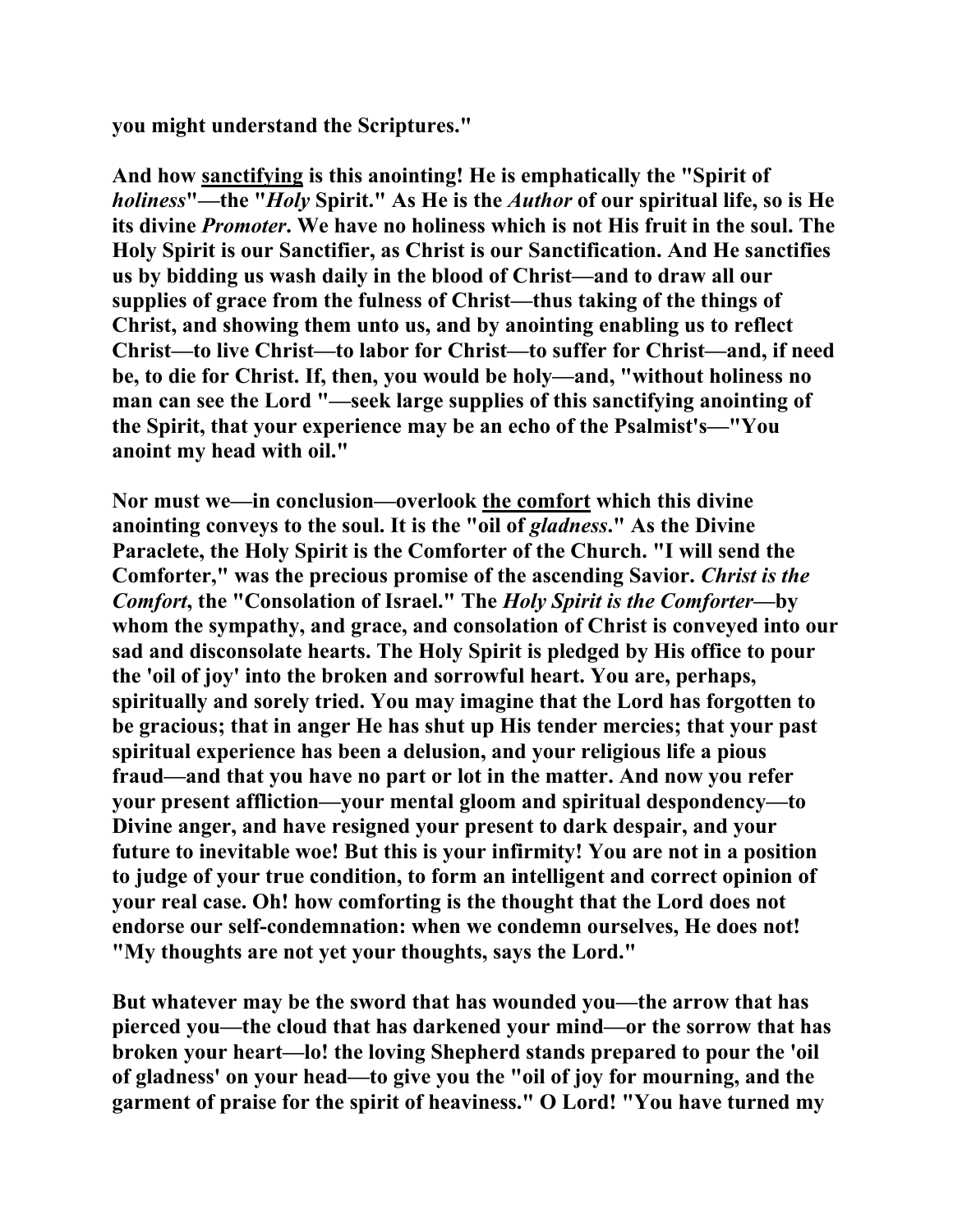**mourning into joyful dancing. You have taken away my clothes of mourning and clothed me with joy, that I might sing praises to you and not be silent. O Lord my God, I will give you thanks forever!" Psalm 30:11-12** 

**In conclusion. Be exhorted to seek large communications of this holy anointing. The growth of your spiritual life—the holiness of your Christian walk—the glory of Him whose you are and whom you serve, demand that your head should be anointed—daily and abundantly—with holy oil. "Be filled with the Spirit." The anointing of Christ, our true Aaron, flows down to the fringe of His robe; and those who sit lowest and the closest at His feet in the spirit of penitence, love, and docility will partake the most richly of this holy unction. Oh with what power you will then testify for Jesus! If a minister of Christ, you will preach as with 'a tongue of fire,' with such unction, wisdom, and demonstration of the Spirit as no enemy of the truth shall be able to gainsay; sinners shall be converted to God, and the flock confided to your care will exhibit all the marks of a manly, vigorous Christianity, built up in sound doctrine and holiness of life. Oh! never cross the threshold of your pulpit but with the prayer—"Anoint me, O Christ, for this service with fresh oil."** 

**If a Christian laborer, your work, your visits, your prayers will be attended with an energy and force perfectly irresistible; and "the ointment of your right hand will betray" you as one upon whose head the holy anointing has truly and richly fallen. Thus go forth to service and suffering—to toil and labor—to spend and to be spent for Christ—***your garments always white, and your head lacking no ointment.*

## **The Overflowing Cup**

**"My cup runs over." Psalm 23:5 "My cup overflows." Psalm 23:5 "My cup overflows with blessings." Psalm 23:5** 

**God's goodness to His people is meted out with no begrudged or measured hand. Our Shepherd is Divine, and Deity is the source, and Infinity the measure, of His supplies. "My cup runs over." This would appear the crown and climax of the blessings of which our Nightingale Psalmist had been sweetly singing. The Lord his Shepherd had given him not a full cup merely, but a brimmed one; not brimmed only, but overflowing; a cup like, and**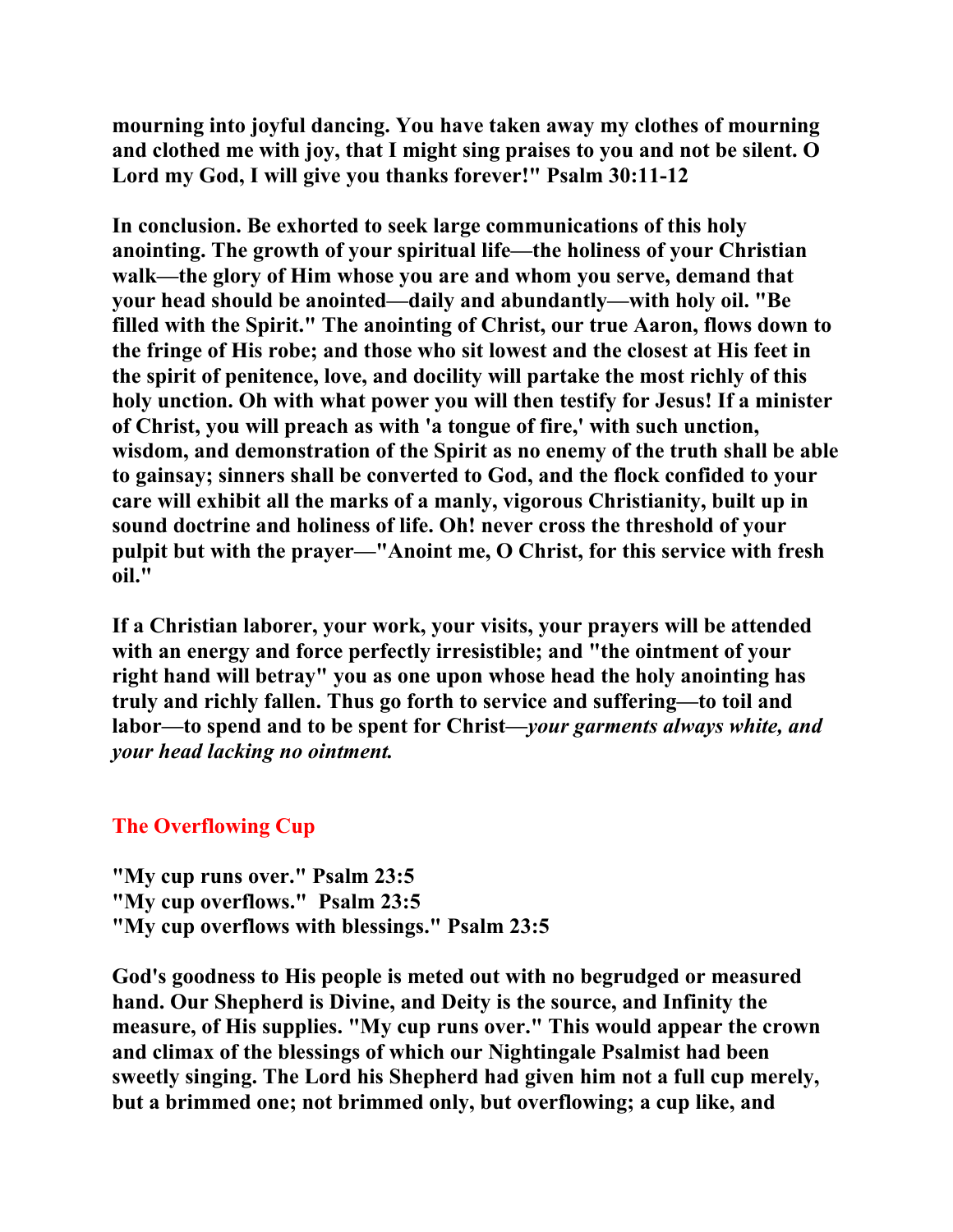**worthy of, Himself—"exceeding abundantly above all that he had asked or thought." The emblem is familiar and expressive: the Bible abounds with its use, and presents it in a variety of beautiful and suggestive forms; to some of which let us direct our devout study.** 

**There can be no such contemplation of the symbol as that suggested by the history of OUR BLESSED LORD HIMSELF. What was the life of Jesus but a life-long cup of humiliation, destitution, and need? Think of His homelessness—"The foxes have holes, and the birds of the air have nests; but the Son of Man has no where to lay His head." The only bed the world He had created afforded Him, was the lowly pallet of straw upon which as an infant He lay in the stable of Bethlehem! He was poor and destitute. With nothing with which to purchase bread—He hungered; parched with thirst—He craved at the hands of an alien from His religion and His race, a draught of cold water; and when Caesar's tax was demanded—which He hesitated not to pay—He had nothing to pay it with. O Son of God! what wealth Your life has imparted to** *honest poverty***—what dignity to virtuous lowliness—what sweetness to** *sanctified sorrow***—and what sublimity to a life of faith on God!** 

**Think too, of the persecution and insult which traced His daily life! Hounded by His foes from place to place—assailed by the most ingenious deceitfulness—accused of complicity with devils—denounced as a glutton and an inebriate-stigmatized as the friend and associate of publicans and sinners—yes, with every species of shame and insult cast upon Him!—O my soul! was ever cup of humiliation like unto this, which your Savior drank for you?** 

**And what was our Lord's life but the foreshadowing of the suffering and death which overflowed the cup now brimmed? It is here the symbol finds its most significant and impressive illustration. We accompany Him to the garden—we behold the Incarnate God bowed in grief-His impurpled brow pressed to the cold, damp sod-the cup of trembling in His hands-and the cry of anguish-Oh how piercing, yet how submissive!-bursting from His quivering lips, "My Father, if it be possible, let this cup pass from me!" We follow Him to Calvary, staggering and swooning beneath the instrument of His torture; we behold the legions of hell let loose upon His holy soul, 'bruising the heel of the woman's seed,' we listen to the insulting taunts of the bald-headed priests as to and fro they swaggered beneath the cross: rising above all, we hear the Voice issuing from the "secret place of thunder"—"Awake, O sword, against my Shepherd, and against the Man that is My fellow, says the Lord of hosts:**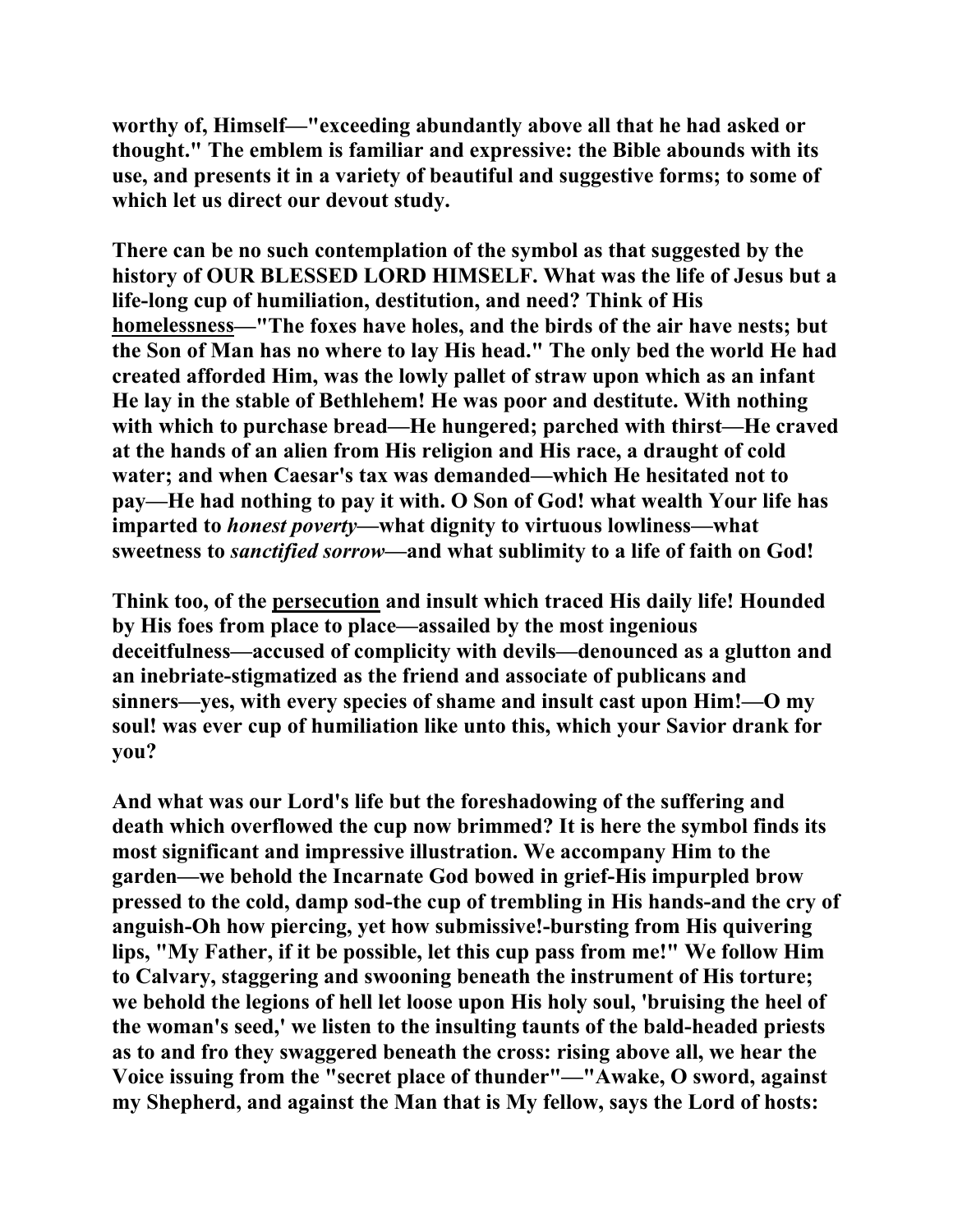**smite the Shepherd, and the sheep shall be scattered." The sun is clothed in sackcloth—the earth trembles upon its axis—the granite rocks are rent asunder—and amid the darkness, convulsion, and earthquake of the globe, a cry is heard-louder and more agonizing than all, "My God, any God, why have You forsaken Me?"** 

**Listen once more—"Is it nothing to you, all you that pass by? behold, and see if there be any sorrow like unto my sorrow, which is done unto Me, with which the Lord has afflicted Me in the day of His fierce anger." And now the chalice of woe overflows! but not a drop is lost—for the Divine-human Sufferer emptied it to its lees, leaving for His church—on whose behalf He drank and drained it—nothing but AN OVERFLOWING CUP OF LOVE!** 

**To this cup let us now turn. And first—It is the cup of salvation. "What shall I render unto the Lord for all His benefits toward me? I will take the** *cup of salvation***, and call upon the Name of the Lord." Surely the emblem finds no illustration more true and precious than this. If Christ exhausted the cup which could not pass from His lips undrunk—for thus it behooved Him to suffer—it was that thus drained He might return it to our hands brimmed and overflowing with a salvation in whose ingredients not a taint of sin—not an atom of the curse—not a drop of wrath—not a spark of hell could be found. Oh wondrous elements of this cup!** 

**All sin forgiven—the soul fully justified—the person graciously adopted—and an heirship conferred to "an inheritance incorruptible, undefiled, and that fades not away." Well may the believer exclaim—"My cup runs over!" Drink, yes, drink deeply of this cup, O my soul! Are your sins so many, and your guilt so great—your faith so weak, and your fears so strong, that you hesitate pressing this overflowing cup of a full, finished, and free salvation to your lips? Hesitate no longer! it is all for you! Receive it at your Savior's hand, with no price in your own, exclaiming—"By grace I am saved! I accept and drink it, not as a saint, but as a sinner; not as worthy, but as hell-deserving; not as a lost sheep who of his own will and power found his way back to the Flock; but as one in quest of whom the Shepherd traveled in the cloudy and dark day over hill and dale, mountain and river, until He found and brought me with rejoicing to His fold. I was a sheep going astray, but am now returned unto the Shepherd and Guardian of my soul, and my cup runs over."** 

**And is not the cup of holy joy at times brimmed and overflowing? If there is a joyful being in the world, it is the true believer in Christ Jesus. There is**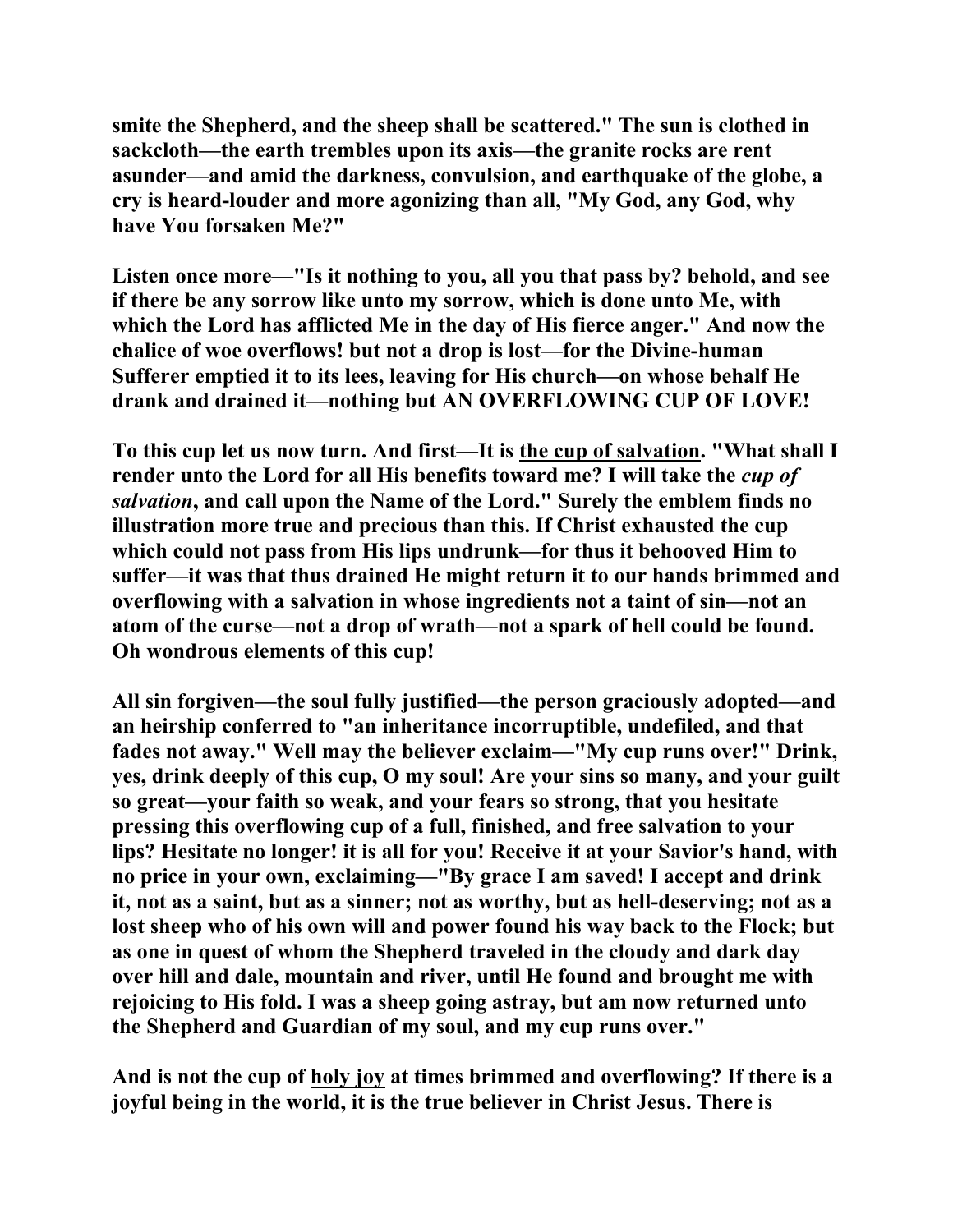**everything to contribute to this joy. If our Divine-human Surety drained the cup of wrath, what is left for us but the overflowing cup of love? "Whom having not seen, you love; in whom, though now you see Him not, yet believing, you rejoice with joy unspeakable and full of glory." Rejoice then in the Lord! No longer travel with your head bowed down like a bulrush—your harp, every chord of which should vibrate with shouts of praise—suspended in silence upon the willow. But, as you count each link in the golden chain of your salvation—sin forgiven—person accepted—soul adopted—hell closed heaven opened—Oh! how should a deep, holy joy thrill your whole soul—your life uplifted far above the crested billows, and threatening clouds, and veiling mists of your present light and momentary afflictions, into the pure sunlit region of a "joy unspeakable and full of glory." "These things," said the Savior, "have I said unto you, that your joy might be full." "Rejoice in the Lord always: and again I say, Rejoice."** 

**"Jesus has all my powers possessed, My hopes, my fears, my joys, He, the dear Sovereign of my breast, Shall still command my voice.** 

**"Some of the fairest choirs above Shall flock around my song, With joy to hear the Name they love Sound from a mortal tongue.** 

**"I'll carve my passion on the bark, Until every wounded tree Shall drop and bear some mystic mark, That Jesus died for me.** 

**"They shall wonder, as they read Inscribed on all the grove, The Lord Himself came down and bled To win a mortal's love."** 

**The cup of divine, providential goodness—often overflowing—must not be omitted in these illustrations of the symbol. The Covenant God of** *grace***, is the same Covenant God of** *providence***. A sweeter, holier life we cannot live than a life of daily, childlike reliance upon the providential care of our Heavenly Father. "He cares for you." Oh how great is His goodness! "The Lord is** *good***,**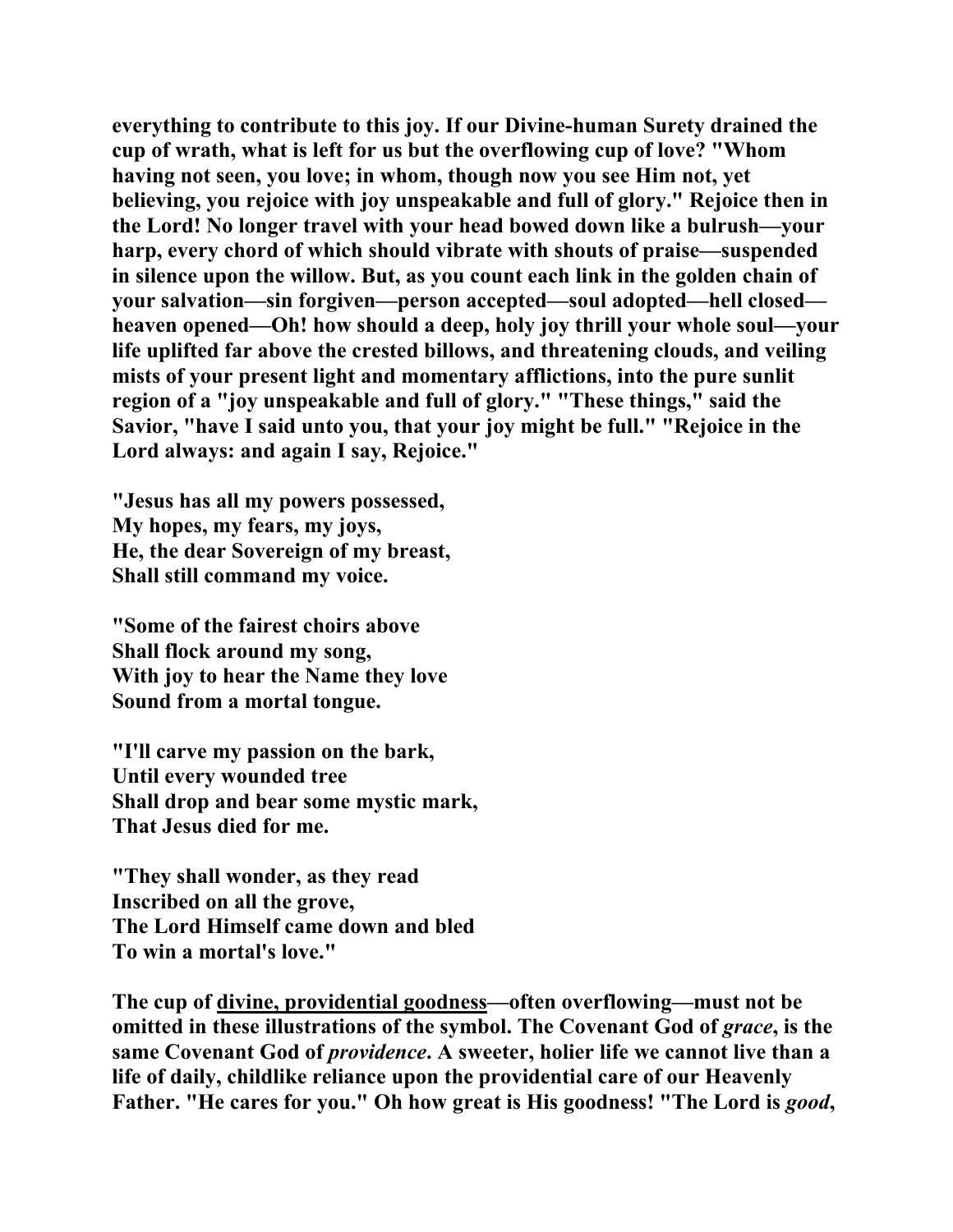**a stronghold in the day of trouble; and He knows those who trust in Him." Can you recall to memory the gifts of His goodness—the almost miraculous interpositions of His providence on your behalf—His thoughtful anticipation of your need—His marvelous deliverance of you out of trouble—the unthought of quarter from where, and unlooked for time at which, your supplies have come—and not humbly, and praisefully exclaim, "My cup runs over "? Oh, let not all His benefits—your temporal needs supplied—pressing emergencies met—insurmountable difficulties removed—threatening dangers averted; be forgotten! "Return unto your rest, O m y soul; for the Lord has dealt bountifully with you." "You have dealt well with Your servant, O Lord, according to Your word."** 

**But it is given to the sheep of the flock on behalf of the Shepherd that, not only should they drink the cup of joy, but that at times, in His all-wise and loving dealings, their cup of sorrow should overflow. "Therefore His people return here: and waters of a full cup are wrung out to them." What numbers of the flock of Christ will echo these words of Asaph—"Waters of a full cup of sorrow are wrung out to me. My cup of affliction runs over!" How affecting the language of God to Jerusalem—expressive often of His dealings with His spiritual Jerusalem—"Awake, awake, stand up, O Jerusalem—which have drunk at the hand of the Lord the cup of His Fury; you have drunken the dregs of the cup of trembling, and wrung them out!"** 

**You, perhaps, are now holding in your hand the cup of trembling; God has bereaved you of the loved one of your heart—the prop of years, the hope of life, is removed—and your cup of grief runs over. Adversity has befallen you—the earnings and the hoardings of years are gone, and you are left in poverty and dependence—and your cup of trembling runs over. Disease has invaded your earthly house, and you lie prostrate upon a bed of suffering, and wearisome days and sleepless nights are yours—and waters of a full cup are wrung out to you. Your cup of sorrow is perhaps a relative; some object of your affection has swerved from the path of rectitude, and, linked as you are to the erring one, you feel the shock—and your cup of grief and shame runs over. Or, perhaps, your sorrow is spiritual and personal; your soul-sorrow, like that of your Lord, seems near unto death. A sense of sin—divine desertion—Satanic suggestions—the piercing of unbelief—the world's assaults—the loss of Christian evidence—the fear of death—the dread of condemnation—are the elements of the cup trembling in your hand—and it runs over! Be it so. All this soul-trouble validates your sonship-y our heirship—your oneness with your suffering Head, your loving Father, whose**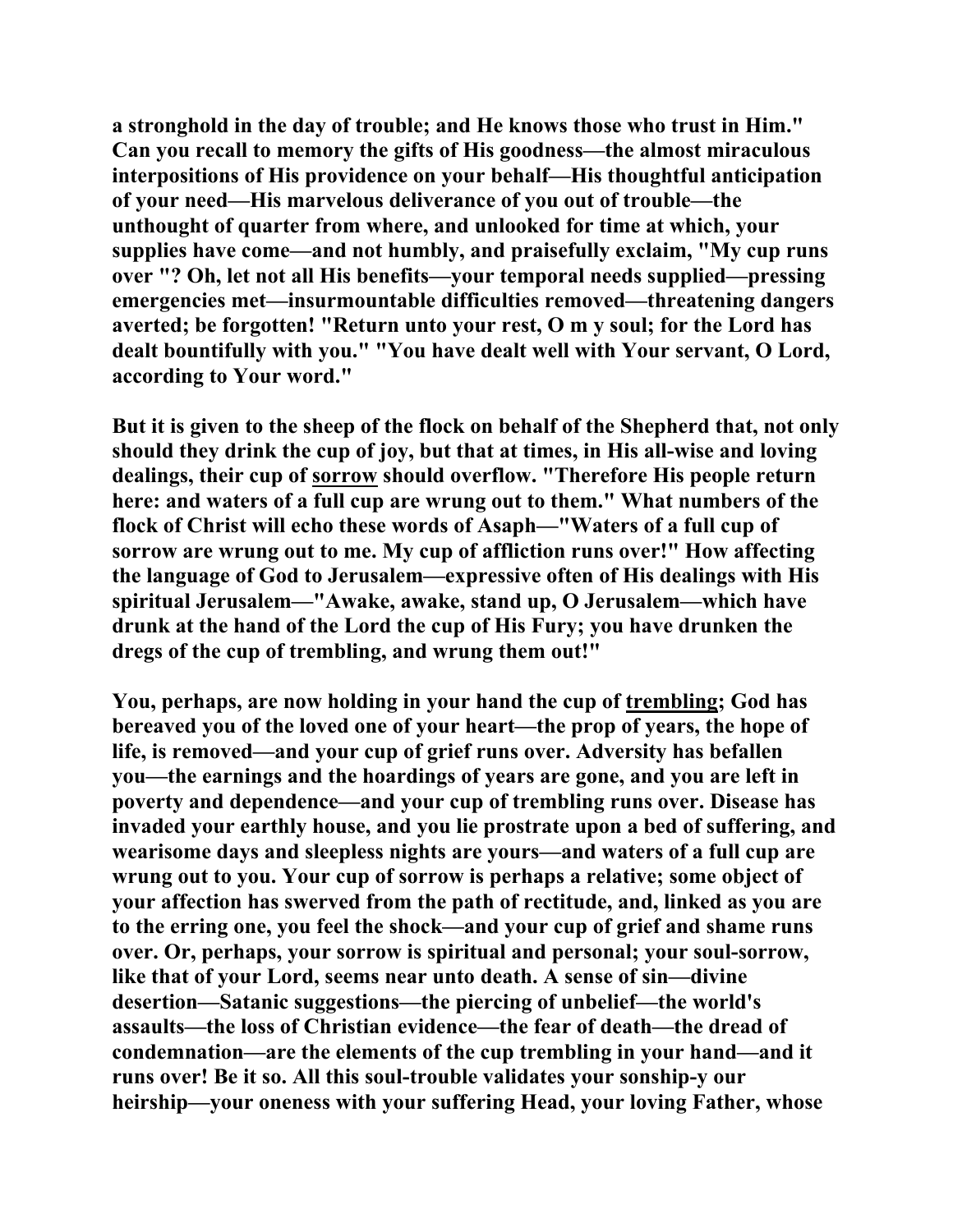**hand has mingled, and gives you to drink, the cup now mantling in yours. Compare it with the bitter cup your Shepherd drank for you, and let your broken, sobbing, yet submissive heart echo His touching, yet sublime language—"My Father! Your will, not mine, be done!"** 

 **"How bitter that cup no heart can conceive, Which He drank quite up, that sinners might live! His way was much rougher and darker than mine; Did Christ, my Lord, suffer, and shall I repine?"** 

**But the emblem is not without its pointed and solemn bearing upon the present condition and the future destiny of the unconverted. There is a cup of condemnation, as there is of salvation; and if the one—overflowing and free to all who will accept the proffered gift—is unbelievingly neglected and scornfully refused, this must inevitably be followed by the other—the awful contents of which the lost soul will drink drop by drop to all eternity! "For the Lord holds a cup in his hand; it is full of foaming wine mixed with spices. He pours the wine out in judgment, and all the wicked must drink it, draining it to the dregs." Psalm 75:8. Again, "Upon the wicked He shall reign snares, fire and brimstone, and a horrible tempest: this shall be the portion of their cup." Unconverted reader! are you resolved—deliberately and wilfully resolved—to drink this cup—to endure the undying worm, the unquenchable fire, the wrath of God forever, rather than forego 'the pleasures of sin for a season'? Oh the folly! Oh the madness of your choice! The Savior—before long to be the Judge—has drawn aside the awful curtain—as He only could—of the lost in hell, and bids you look within, repent, and escape! "And in hell he lift up his eyes, being in torments.... And he cried and said, Father Abraham, have mercy on me, and send Lazarus, that he may dip the tip of his finger in water, and cool my tongue, for I am tormented in this flame!"** 

**Oh, by the solemnities of a hopeless, perhaps, a sudden death—by the torments of a certain and eternal hell—and by the ingredients of that 'cup of fire and brimstone' and wrath, which you must drink forever and ever—be persuaded to break off your sins by righteousness—repent before God believe in the Lord Jesus Christ—and be forever saved! "Who is a God like You, that pardons iniquity, and passes by the transgression of the remnant of His heritage? He retains not His anger forever,** *because he delights in mercy***."** 

**In conclusion, fail not to take an empty cup to Christ's fulness. Who travels to the well with a full vessel? Who goes properly and hopefully to Christ, but the**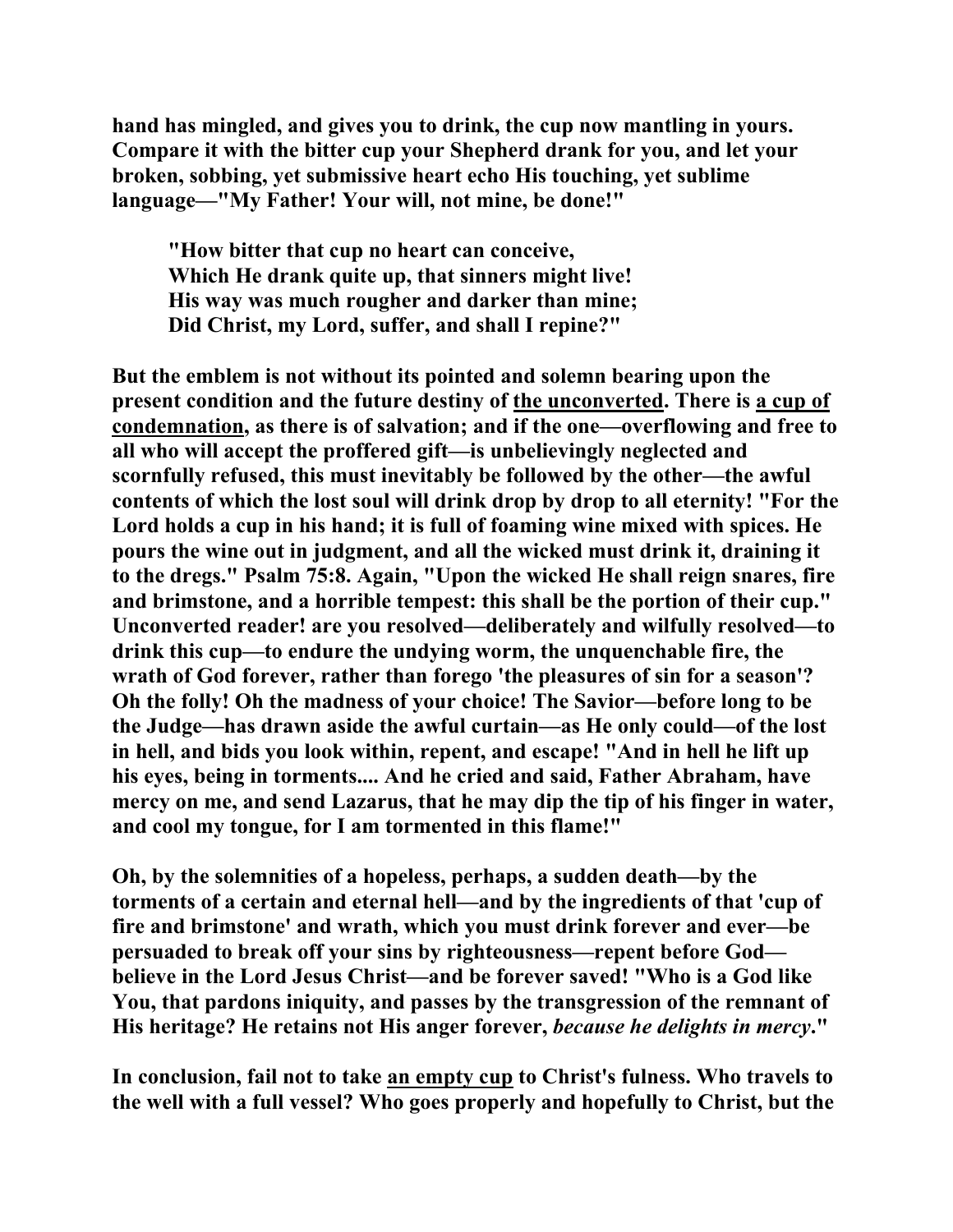**soul that travels to Him in its emptiness, poverty, and need? Such will ever find Him, and such He will never reject. He saves to the uttermost all that come unto God by Him. In the vital, stupendous matter of salvation, He is all to us, or nothing! The debt was great—and He canceled it; the satisfaction was necessary—and He made it; the death was awful—and He endured it; the cup was bitter—crimsoned with every ingredient which the turpitude of sin, the fire of justice, the fury of hell could pour into it—and He drank it! Oh, receive Christ in simple, unquestioning faith, and He will turn your "water of a full cup" into a cup of the wine of His love, brimmed and running over!** 

**See that there is no waste in the overflowings of your cup of salvation and of joy. There was none in Christ's. Use the excess of your happy experiences for the help and comfort of others. Do not be a spiritual miser—hoarding in selfish niggardness your surplus. "There is one who scatters, and yet increases; and there is one who withholds more than is fit, but it tends to poverty." Oh to how many a saint, dear to Jesus, the waters of a full cup of suffering, sorrow, and need are wrung out, to whom you may repair, and in His name, and for His sake, share the overflowings of your cup—lightening their burden—soothing their grief—supplying their need—thus turning their sorrow into joy, their note of woe into a nightingale psalm of praise. Thus you will pour the alabaster box of the precious ointment of your love upon the head of Jesus—in the person of one of His members—and heaven will be filled with its undying fragrance, and eternity with its endless praise. "Inasmuch as you have done it unto one of the least of these my brethren, you have done it unto Me."** 

## **Heaven, at Last and Forever**

**"Surely goodness and mercy shall follow me all the days of my life: and I will dwell in the house of the Lord forever." Psalm 23:1-6** 

**"Surely your goodness and unfailing love will pursue me all the days of my life, and I will live in the house of the Lord forever." Psalm 23:1-6** 

**The closing note of our Nightingale Song—like the Cyrenian strain—is the most mellifluous and entrancing of all!** 

 **"Death darkens his eye, and unplumes his wings, And the sweetest note is the last that He sings."**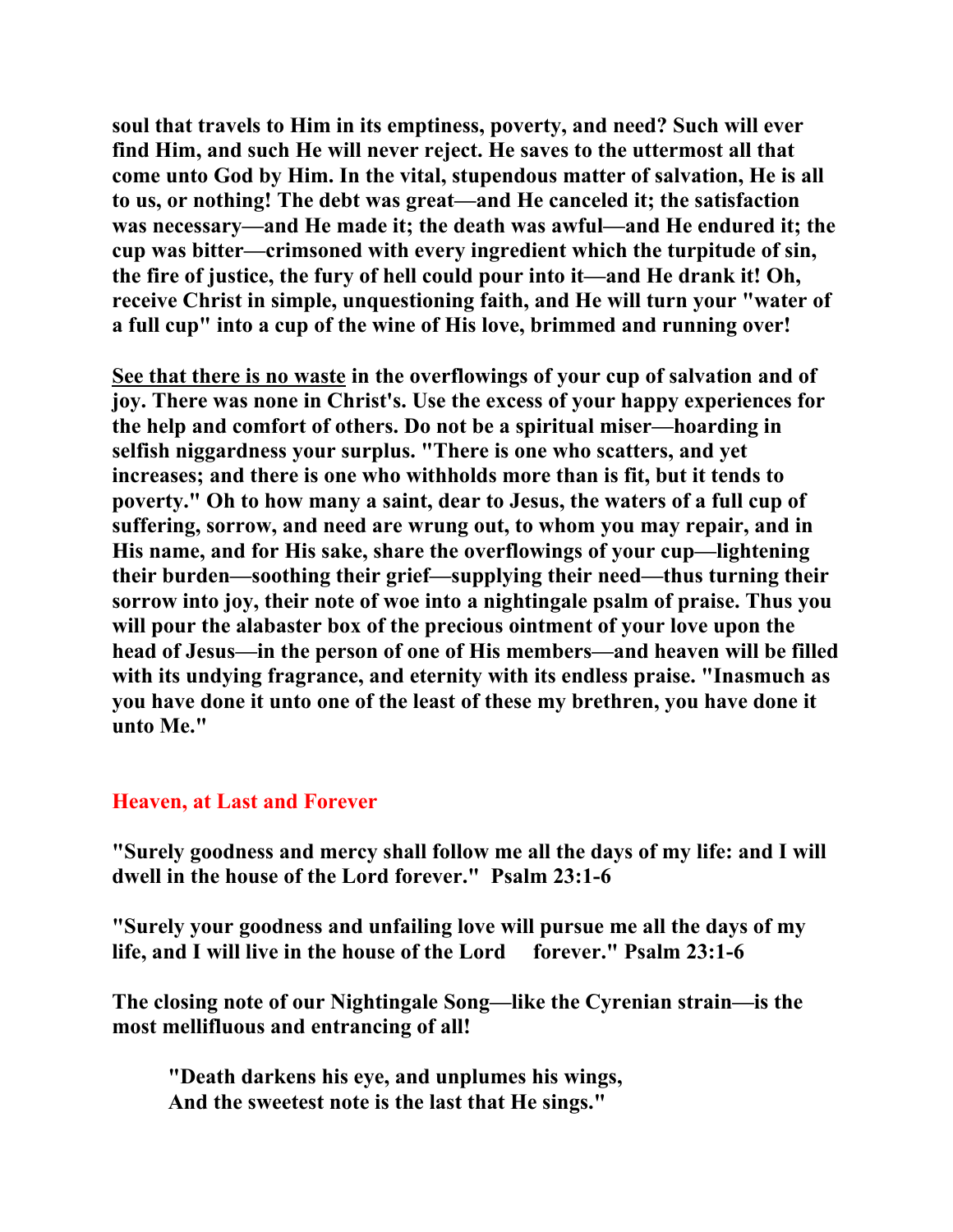**"Where with a soul composed of harmonies, Like a sweet swan, he warbles as he dies, His Maker's praise, and his own obsequies." (Cotton)** 

**And thus often is it with the departing saint. The pilgrimage has been long and dreary—the song of the wilderness often of a minor key—plaintive and pensive—but the end—the solemn yet glorious end has come; and just as corruption is putting on incorruption, and mortal is putting on immortality, lo! the soul puts forth a might and power unknown before—spiritual life beats its strongest pulse, divine love its deepest throb, holy faith achieves its sublimed victory, and the soul, poised upon the wing for heaven, chants its sweetest song!** 

**The last meditations of the Christian—as from the shaded valley he reviews the goodness and mercy of God—must be composed of grateful love and adoring praise. Whatever may have been the chequered history of his life sunshine and shade, flower and flint, his "song of judgment and mercy"—yet, tracing all the way God had led him, one theme fills his whole soul—"Surely goodness and mercy have followed me all the days of my life, and His statutes have been my songs in the house of my pilgrimage."** 

**It is profitable to pause awhile in life's journey and survey the Divine dealings—number the milestones we have passed, and recount the Ebenezers we have reared—gathering from the review, material for present praise and future trust. David, when in soul-despondency, found it so. "O my God, my soul is cast down within me: therefore will I remember you from the land of Jordan, and of the Hermonites, from the hill Mizar." But the closing words of our sweet Psalmist point to the future of God's dealings: "Surely goodness and mercy shall follow me all the days of my life." The past of the Divine goodness and mercy and faithfulness was to David an earnest and pledge of the future. All that God had been in his history, he well knew He was now, and ever would be. And thus may our faith reason. We may have yet many a toilsome, lonely stage to travel before we reach the terminus—all wisely and kindly veiled from our view—the sorrows that may shade and the joys that may brighten it; nevertheless, of this we are certain, that Divine goodness, mercy, and faithfulness will shape and color the whole scene; and that the 'painting of our life'—whatever its form and hue—will have its place in the picture-gallery of heaven, perpetuating, in imperishable history, the Divine goodness, faithfulness, and love that brought us there. What a 'strong and**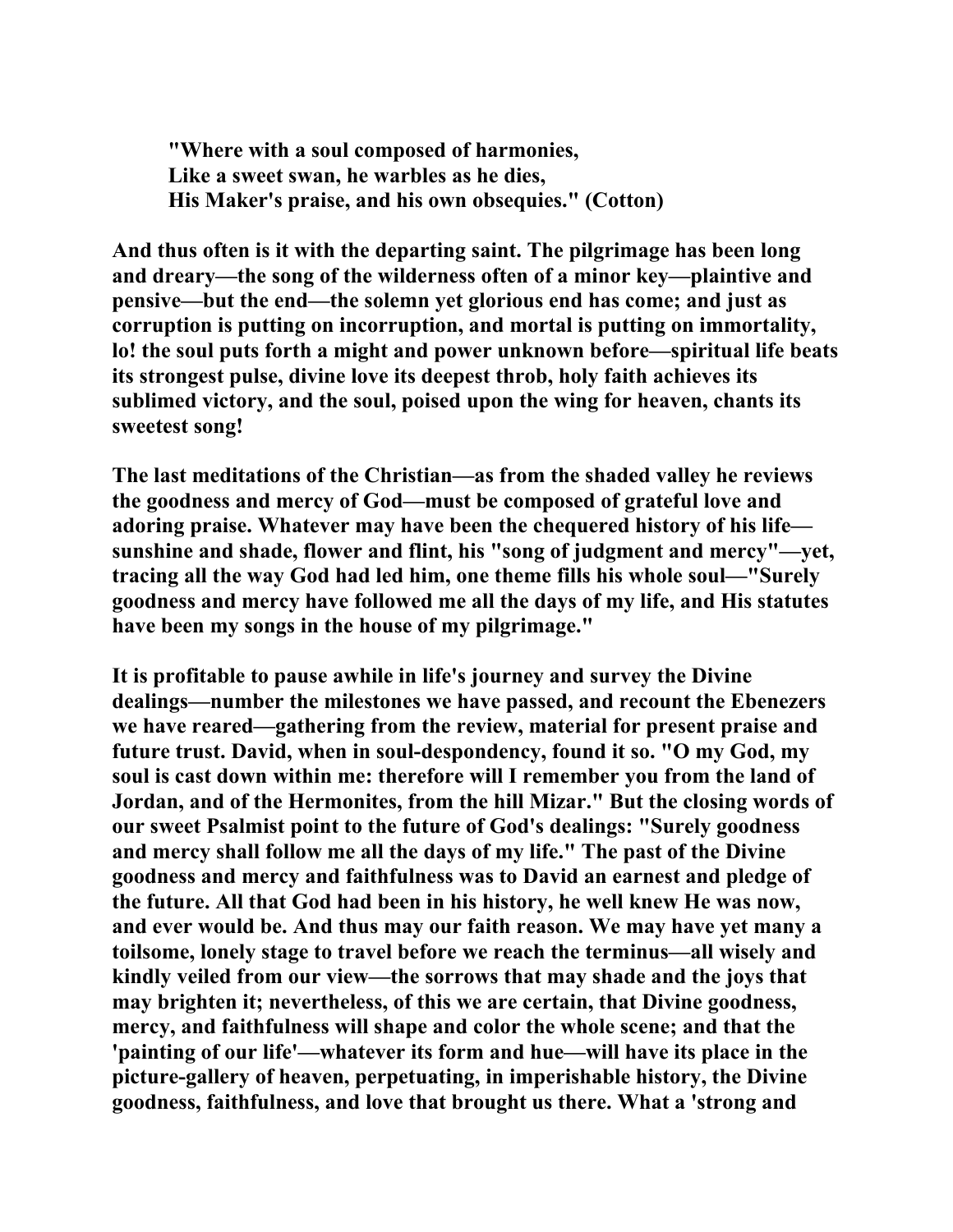**beautiful staff' is this truth with which to travel on, confiding the future—all so profoundly enshrouded—to Him who has so skillfully and successfully guided the past—until the life that now is—with all its gloom, trials, and sorrows– shall be lost in the splendor, repose, and song of the life that is to come. "Bless the Lord, O my soul: and all that is within me, bless His holy name. Bless the Lord, O my soul, and forget not all His benefits." Again and again have You rescued my soul from destruction, and now that the shadows of its close are draping and darkening around me, You are placing upon it the crown of Your loving-kindness and tender mercy!** 

**"Bless and extol His mighty name! Bless, O my soul, your God and King! Bless Him who was for sinners slain! Bless Him who did salvation bring— Whose tender mercies never fail, Though earthly storms and ills assail! "When you are weary, worn, and sad, It is He alone can solace give— Can bid your fainting heart be glad, And all your wonted strength revive. Even as a pitying father bends O'er his weak child, so God befriends. "He knows well our feeble frame, Remembers we are only dust; Strength in our weakness He became A Rock wherein to place our trust; And those who fear His name, shall prove Emmanuel still a God of love. "Man's days are as the fragile flower, That bends beneath the wind's rude breath It lives and blooms its little hour, Then drops its head and sleeps in death; But mercy shall endure forever When heaven and earth shall pass away. "Then bless the Lord, you heavenly host! You ministers that do His will, Bless Him who died for sinners lost, Who lives to plead for sinners still! Let songs of praise ascend above— Bless evermore a God of love!"**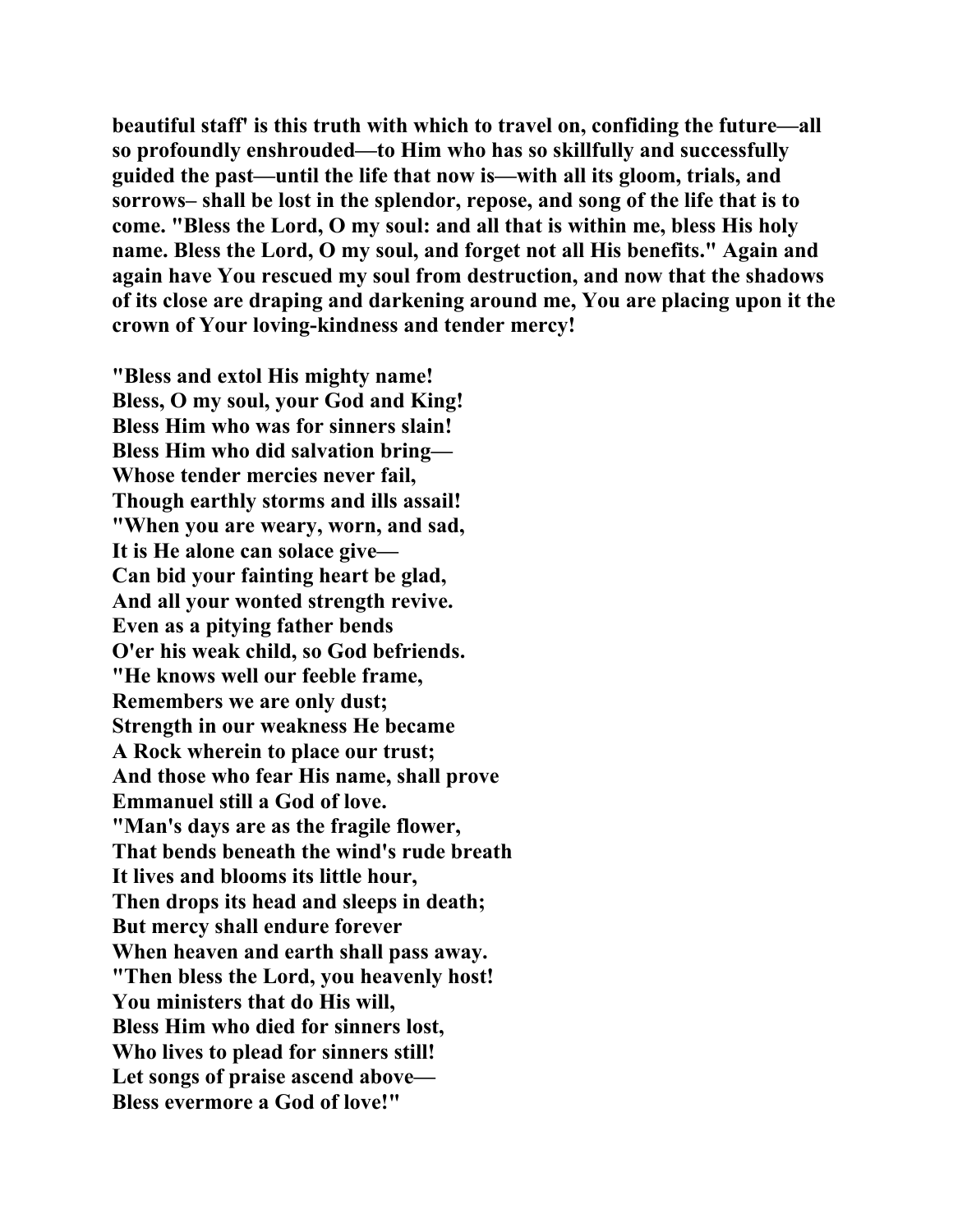**"And I will dwell in the house of the Lord** *forever***."** *Heaven* **at last and forever, is the loftiest and sweetest note to which our Psalmist could wake his sacred harp. He had loved the House of God on earth—but he now looked beyond it to the House of God, not made with hands, in heaven—of which the earthly temple—with its hallowed service, its Christ-pointing ritual, its holy incense and its divine song—had been to his soul the very gate and vestibule. We now turn to the House of God in heaven: what are some of the views which this beautiful and expressive image suggests?** 

**Is not that of HOME the first that impresses the filial and devout mind? Our blessed Lord, who had come from heaven and was now on His return there, was the first to present it in this winning point of light. "In My Father's House are many mansions. I go to prepare a place for you." HOME! How the heart leaps into the throat, stifling all utterance, at the mention of that little word! What a potent spell it weaves around our soul! What precious memories and hallowed thoughts it summons back from oblivion's deep cell, and we seem to live the past again! HOME! It is the charmed circle in which our best and purest affections move; the hive of the industrious—the temple of childhood the shrine of age—the ark of the past, and the haven of the future. It is here the heart nestles—the mind reposes—and our whole being drops its anchor in the purest, sweetest, and calmest waters of earth-born life; and what is all the world to us beside?** 

 **"The heart has many dwelling-places, But only once a home."** 

**But, it is around the Christian home the sweetest charms, and the richest blessings cluster—and within whose hallowed sanctuary the holiest and finest affections of the soul are inspired, developed, and trained. It is religion family religion—that makes home the most sacred and conservative institution of earth—the center of Christian life, duty, and service. Here where God is acknowledged and Christ is loved—where the claims of the life that is eternal take precedence over the thoughts and engagements of the life that is temporal—is experienced a happiness and joy found nowhere else. What a sanctifying, cementing, consecrating power has family prayer, as a means of promoting domestic happiness, cultivating mutual affection and sympathy, softening and preventing those petty but vexing misunderstandings, chafings, and recriminations which go so far to roughen the edge and unravel the border of the web of daily life! Oh, let true religion**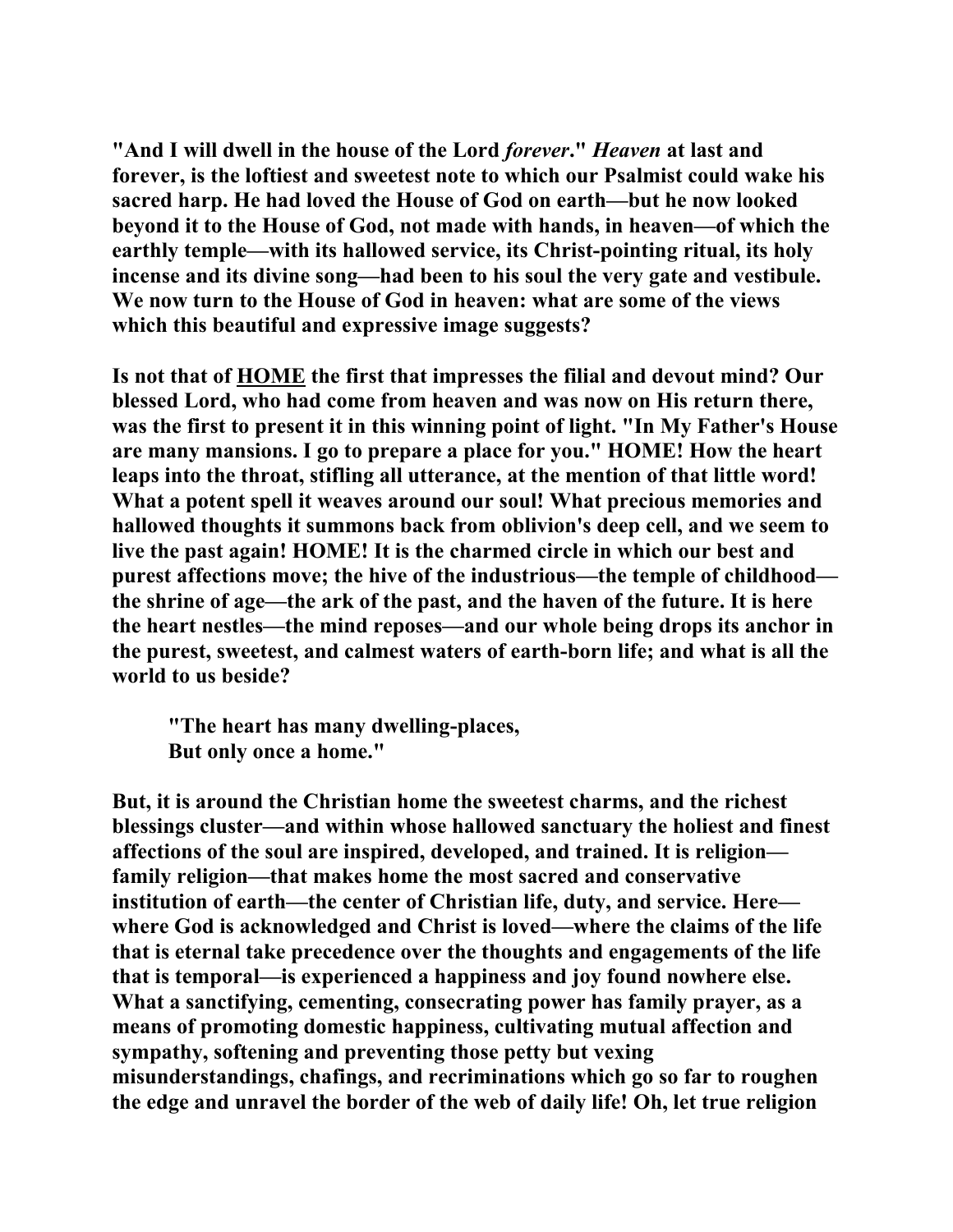**breathe its holy atmosphere around your home!** 

**Such is the image of Heaven. Child of God—pilgrim of earth—voyager on life's sea—you are traveling homeward, and will soon hear your Father's voice—"Child, come up here!" Heaven is the family mansion. With what a charm and attraction does this idea invest the "house of God" above! God's church is a family; for all believers are the "children of God by faith in Christ Jesus." Divide and dismember the one Body of Christ as you may—rear high your party walls—shout loudly your Shibboleths—disown, excommunicate, unchristianize as you will—the children of God, the Body of Christ—the temple of the Spirit are one family, essentially and indivisibly one, for all that? All true believers are one in "Christ Jesus, of whom the whole family in heaven and earth is named." How closely should this feeling of fraternity knit in affection and fellowship our hearts to all who reflect—however faintly—the family image; from whose lips—as from ours—breathe the endearing words—Abba, Father; and who, in different homes and with foreign tongues, address their every petition at the same mercy-seat, "Our Father who is in Heaven."** 

**REUNION AND RECOGNITION are among the most sacred and precious features of attraction and tenderness expressed by this image. We delight to picture those who once traveled by our side—who went with us to the house of God, and with whom we took sweet counsel—but who have fled from our embrace to the Fatherland, as the occupants of the heavenly home. Filled with sorrow as are our hearts, our grief is not selfish; we wish them joy that they are safely housed, clustering with others of the "family in heaven" around the Father's table. There is an appropriate and graceful fitness of Heaven to the varied characters and employments of the departed saints who people it, which beautifully chime with, and immeasurably brighten, its enjoyment. Were they the Children of God?—then they are at home in the Father's house. Were they Christ's workers?—then they rest from their labors and their works follow them. Were they Christian soldiers?—then they have gotten the victory, and have laid down the sword for the palm and the helmet for the crown. Were they Christian mariners?—then they have reached the shore, and have dropped their anchor in the haven of eternal rest. Were they Christian pilgrims?—then they have terminated their weary pilgrimage, and have exchanged their traveled-soiled garments for the robe made white in the blood of the Lamb. "I heard a voice from heaven saying unto me, Write, Blessed are the dead who die in the Lord from henceforth: Yes, says the Spirit, that they may rest from their labors; and their works do follow them."**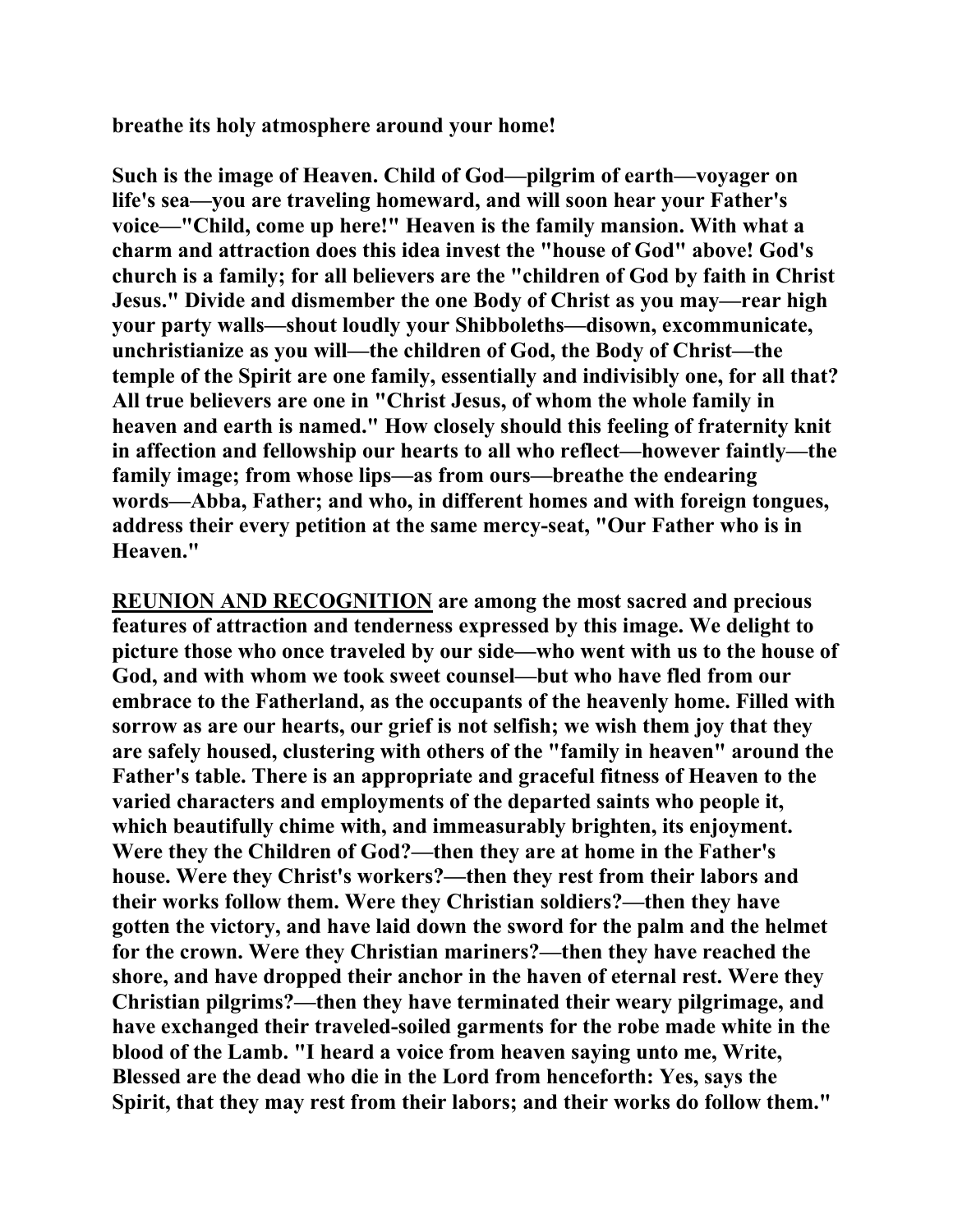**And now are experienced the reunion and recognition. The separation was not long. The 'little while' when we shall not see them is passed, and once more we are locked in their embrace. By what mode the recognition and communion of disembodied spirits in glory transpires is a mystery we attempt not to explain: God has made it so; and as we find it, so we leave it until that day when "what we know not now we shall know hereafter." But that there is a reunion and a recognition of the glorified spirits admits not of a moment's doubt. This communion is, of course, entirely restricted to the spirit-world. There are no revelations of departed spirits to the inhabitants of this sphere, neither are there any communications from us to them. The return of Paul from the world of spirits, and the seal of silence impressed upon his lips as to what he there saw and felt, should be enough to set this question of communication from the dead to the living forever at rest. Listen to his statement. "I was caught up into the third heaven fourteen years ago. Whether my body was there or just my spirit, I don't know; only God knows. But I do know that I was caught up into paradise and heard things so astounding that they cannot be told." What testimony could possibly be more conclusive? To imagine the existence of such phenomena as revelations from the invisible and eternal world, other than those which we derive from a knowledge of the Bible, would not only throw a discredit upon the divine authority and sufficiency of the revealed Scriptures of truth, but would entirely reverse the divinelyestablished order of things; it would be to suppose departed spirits ceasing to be entirely spiritual, or we, yet in the body, ceasing to be entirely material.** 

**But, with regard to the reunion and recognition of departed saints there cannot be the shadow of a doubt. The perfection of the heavenly state demands it. If we have pleasure in a knowledge of, and communion with, those we have seen—a pleasure of the highest and purest nature—it is not a forced inference to suppose that that pleasure will exist in glory, and exist to a heightened degree of which, in the present state, we can have but the faintest conception. What soothed the bereaved heart of David concerning his departed child? "Now he is dead, why then, should I fast? Can I bring him back again? I shall go to him, but he shall not return to me." Bereaved saint! let this reasoning and this prospect sooth your agonized mind. You cannot nor would you—recall the happy spirit that has fled from suffering, sorrow, and sin to its heavenly home. Be comforted with the thought that a reunion and recognition await you. And if we are to "sit down with Abraham, Isaac, and Jacob in the kingdom of God "—if they whom, having not seen, we yet shall then recognize, surely we shall know the loved ones whose image, affection,**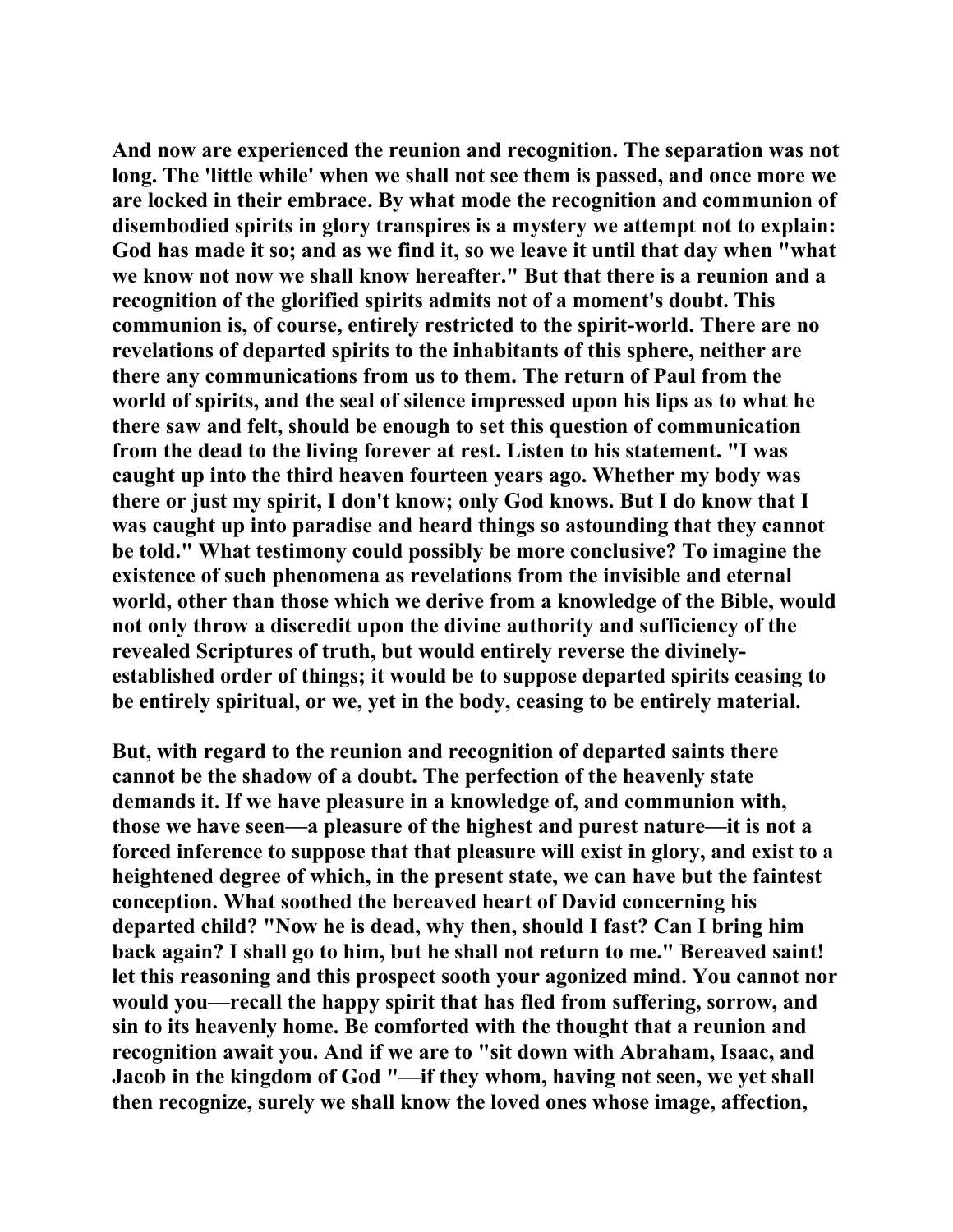**and sympathy were the unfading sun-pictures of our hearts; who lessened the sorrows, and increased the joys, of our earthly pilgrimage. Oh, with what reality and glory this thought invests our Home above!** 

**But, with regard to the holy dead, let us not be misunderstood. While we do not impart the faintest scintillation to the delusion that there is any direct, personal, and intelligent communication between the dead and the living, we are far from ignoring the fact that there is a spiritual influence—silent and invisible—which the remembrance of departed saints should ever exert upon our minds. If we have lost their personal presence, let us remember that we have not lost the hallowed power which their holy life and sacred memory still exerts. If this were not so, why should it be recorded that, "The** *memory* **of the just is blessed"? Why should we be exhorted, "do not be slothful, but followers of them who through faith and patience inherit the promises"? Oh yes we love to embalm their memories—to recall their holy deeds—their fervent prayers; to be guided by their still molding influence—and to live as though, being dead, they yet spoke to us words of heart cheer and comfort. Nor are we quite sure that they have ceased to love, shield, and guide us. "Are they not all ministering spirits, sent forth to minister for them who shall be heirs of salvation?" 'Encompassed by so great a cloud of witnesses,' oh, let us live as though we heard their voices, bending from their thrones in glory, saying to us—"***Persevere***! Heaven is worth living, laborings, and dying for!"** 

**Our dead are around us, we feel their pure breath! They loved us while living, they loved us in death; They love us in heaven; they watch from its towers; They cherish us ever—the dead still are ours!** 

**"Our dead are around us—not dead, but alive To comfort us, guide us, and help us to strive; They pity us, bear with us, weep for us, too Not tears such as we weep, but tears like the dew** 

**"And dropped in the darkness, as that falls on earth, As silent, and softening, and bringing to birth The good seed within us, in bitterness sown, From which, at the harvest, comes sweet fruit alone.** 

**"Our dead are around us, without and within; Our spirit's clear vision, is darkened by sin;**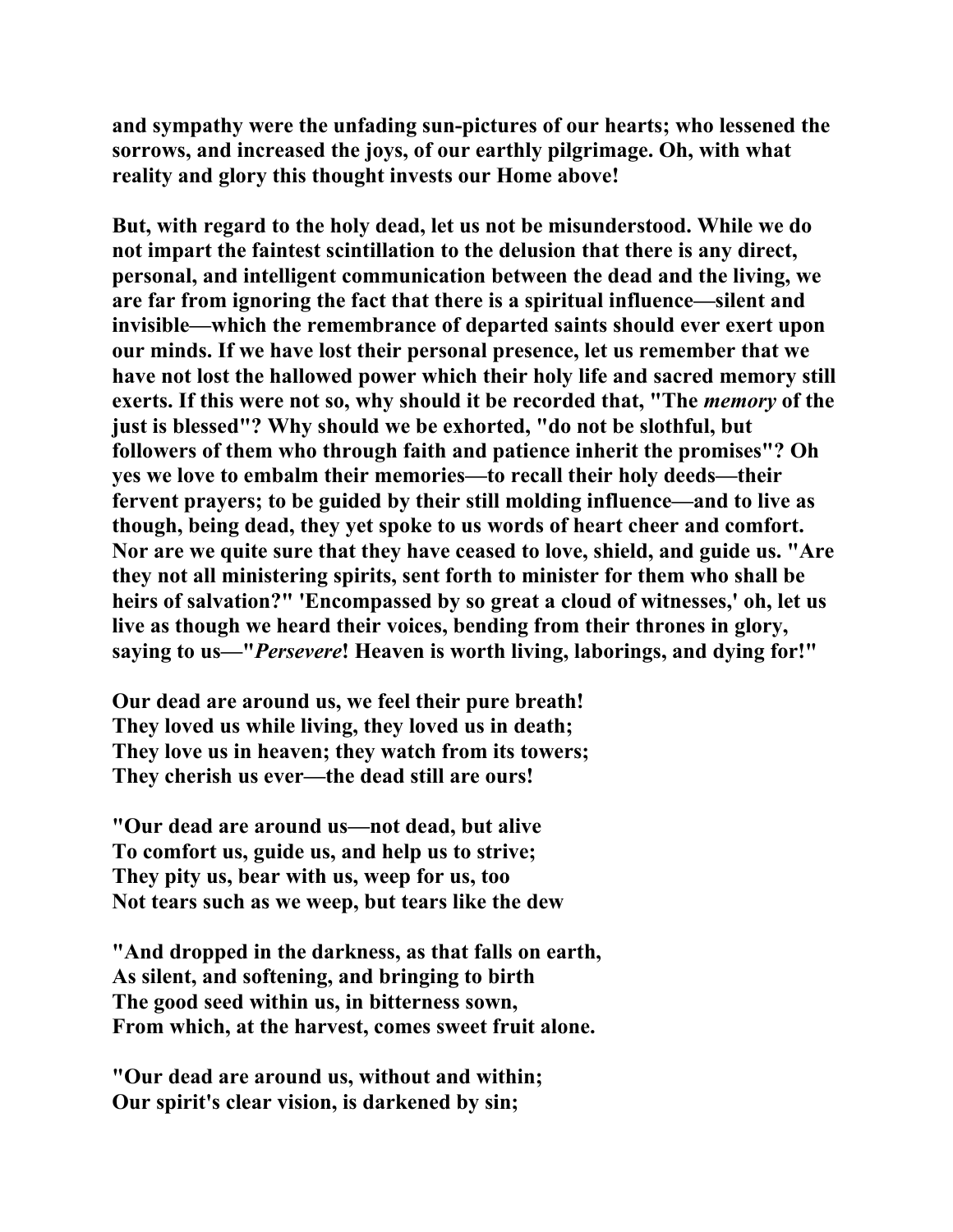**We cannot discern them, though near they may be, Because the flesh blinds us, while they clearly see.** 

**"Our dead are around us, and with us will stay All through this life journey, to show us the way; These are our good angels; they lead on before, And they will be ready, to open the door,** 

**"When Death's key of iron, unfastens the lock, And lets out the spirit, with one final shock; Then, into the pearl-gates, with victory led, We shall see that our leaders, were those we thought dead!"** 

**But, soothing and healing to the bereaved heart as is this prospect of a reunion and recognition, infinitely transcending is the thought and anticipation of SEEING—KNOWING—AND TALKING WITH THE GLORIFIED SAVIOR. "With Christ, which is far better." It is not, O Jesus, to forget You that we still remember and love those whom You have taken from us to Yourself! Oh! if You were not there, heaven would be no heaven to us! To see You as You are—to love and adore—to worship and serve You, is our heaven on earth, and will be our heaven of heaven in heaven! "Whom have I in heaven but You? and there is none upon earth that I desire beside You."** 

**Heaven at last! The surprise of glory will be well-near overwhelming! If wonder and emotion could seal the lips—strike mute the tongue—it would be when the glory of the Lamb—the splendor of the place—and the music of song burst upon the soul! But not these alone. Methinks the greatest surprise and wonder will be to find ourselves in heaven—at last! There were times and circumstances in our pilgrimage when our hope of heaven seemed in eclipse an eclipse almost total. Dark clouds of grief enshrouded it—gloomy doubts and fears obscured it—strong corruptions and sad relapses made it to tremble in the balance!—and we often despaired of weathering the storm—and breasting the waves—and of ever reaching the shore! But our Divine Shepherd, who would not lose a lambkin of His flock for whom His soul travailed in Gethsemane—whose goodness and mercy followed us all the days of our life—safely brought us there, and we find ourselves—in Heaven at Last! and forever! "I shall dwell in the house of the Lord forever."** 

**How great the contrast with earth! Here nothing is satisfying nothing real nothing permanent. Passing away is inscribed upon the heart's fondest love—**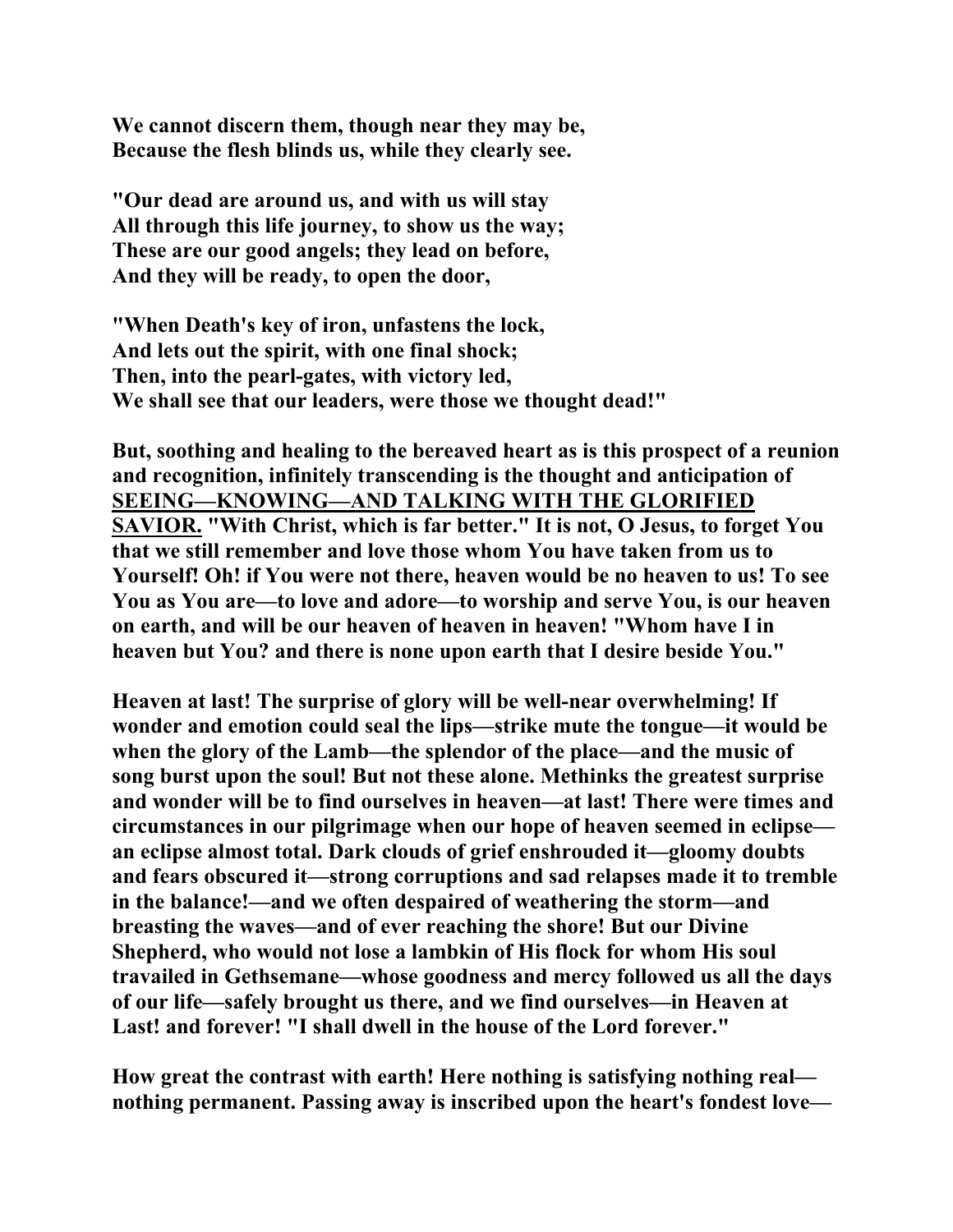**richest treasure. Our Christian experience alternates—our religious privileges change—our cherished friendships fluctuate; and we are scarcely in the house of our God before the sacred service closes—the solemn assembly dissolves and with a sigh we leave the hallowed place that has been to our soul the banquet of love, and the very gate of Heaven. But, Heaven is** *forever***; the house of God is** *forever***; the society of the glorified is** *forever***—"***forever* **with the Lord."** *Eternity* **is stamped upon it all! Blessed hope! glorious prospect! My soul, fight on—toil on—suffer on! Jesus has promised—"He who overcomes I will make a pillar in the temple of my God, and he shall go no more out."** 

**"Yes, beyond the grave's cold portal, We shall meet the friends we love, Sing with them in strains immortal In the fairer worlds above. When we cross the narrow river, We the sweeter rest shall share, Love and dwell with Christ forever, Re-unite with dear ones there.** 

**"What, oh what were heaven without it, Could we not those pleasures share! Where's the heart, oh who can doubt it! Yes, we'll know each other there! We shall meet that father, mother, Who await, in yonder sky, Each dear sister, loving brother, In that better world on high.** 

**"They have only gone before us; Soon our journey will be over, And we too shall join the chorus, Meet where partings are no more! Are you seeking for that treasure, The immortal crown to win, For that life of endless pleasure, Free from sorrow, death, and sin?** 

**"Would you meet when life is over, Would you join the friends you love,**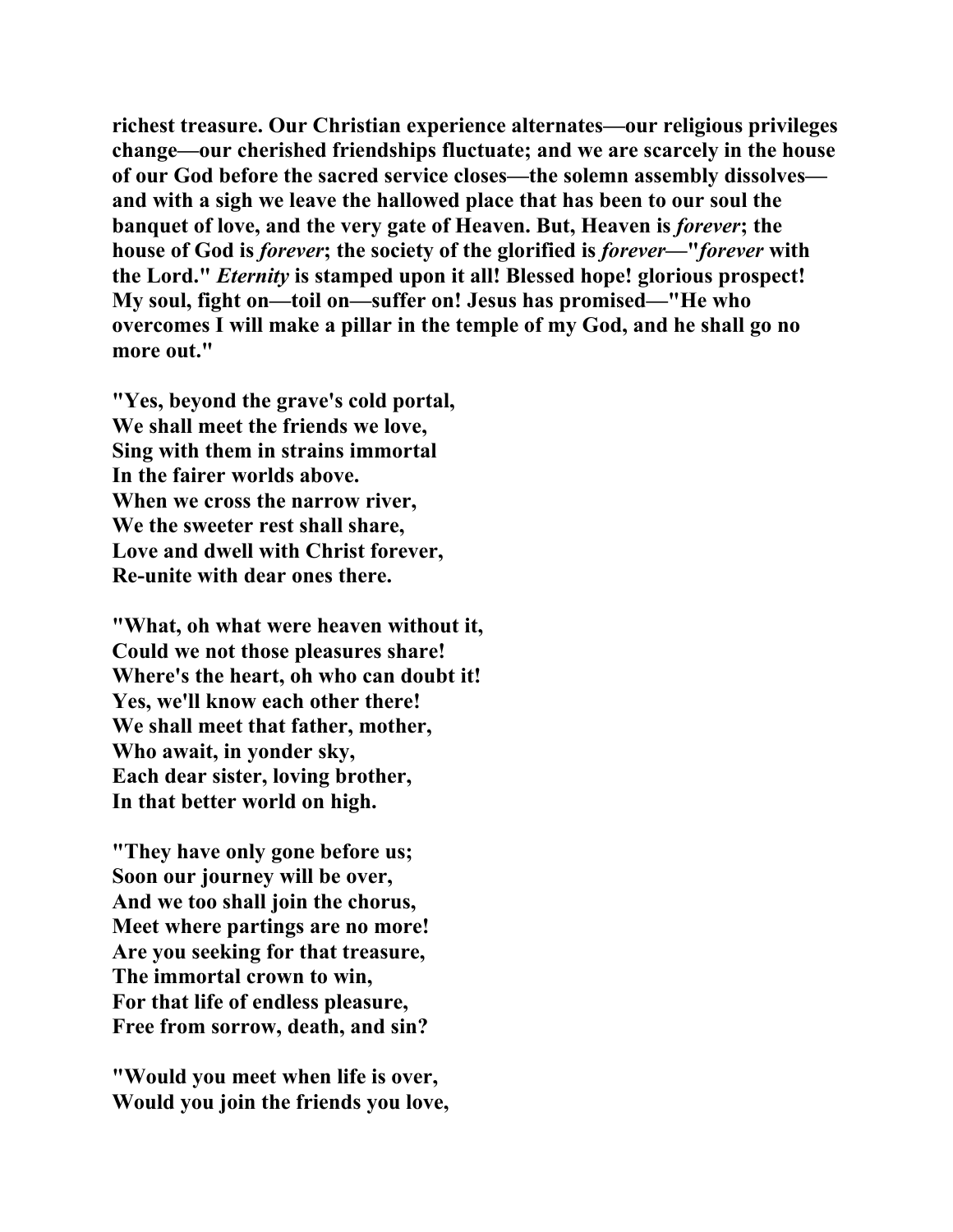**See that sainted father, mother, In that brighter world above? Who's so poor but has some dear one, Some loved kindred, gone before; Some kind friend, ev'n one sincere one, Waiting on yon fairer shore?** 

**"How we love to hold communion, Muse over some departed friend, Sweetly contemplate our union In the life that never shall end! What a comfort in our sorrow, What a joy amid the gloom, To feel, to know, that on the morrow Loved ones meet beyond the tomb!** 

**"Look aloft amid bereavement, Seek above the Shepherd's care! Christ has won the great achievement, He will guide you safely there. Life is transient, time is fleeting; Soon from earth we pass away! Are you Christ and loved ones seeking In those realms of endless day?"** 

## **Hell, at Last and Forever**

**"And in hell he lifted up his eyes, being in torments." Luke 16:23.** 

**The indescribably solemn subject with which we close the present volume, does not necessarily grow out of our exposition of the Psalm we have been considering; nevertheless, the work would be incomplete were it entirely omitted. Having considered the** *heaven* **which awaits the flock of Christ, it is proper that we should place in direct contrast the condition and doom of all those of the race who, on the great day of account and division, will be found outside the fold, when "before Him shall be gathered all nations: and He shall separate them one from another, as a shepherd divides his sheep from the goats: and shall set the sheep on His right hand, but the goats on His left." It is with the profoundest awe that we venture upon a theme so solemn, and yet so**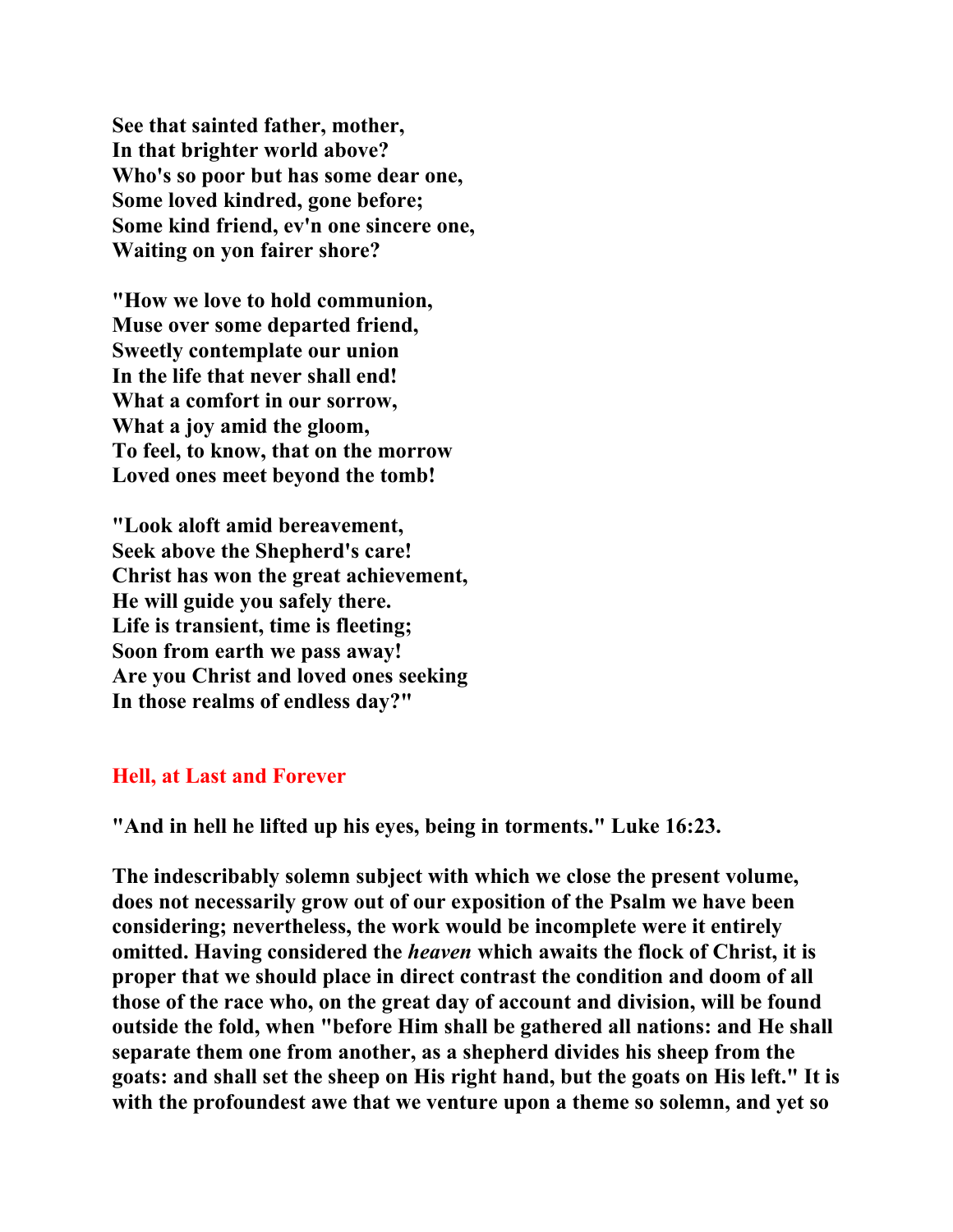**momentous. It is one in which the whole human race have individual interests at stake more precious than the universe itself; for what will be the destruction of this material planet, which the conflagration of the last day will consume, in comparison with the loss of one soul? The words we have selected as the foundation of the present subject, shall guide us in its discussion—"In**  *hell* **he lifted up his eyes, being in torments."** 

**That there is a** *hell***—the place of the finally lost—is as clearly revealed as that there is a** *heaven***—the place of the finally saved. Before advancing some of the arguments upon which we base the doctrine, a passing observation upon the exact definition of the term may be instructive. The word "hell" has two different significations in the Bible—both, however, referring to the condition of the soul after death. In the original Greek the word translated "hell" in some passages is, 'hades'—which refers to the whole unseen world, and not especially to the place of torment. In those instances in which the word "hell" occurs with a direct reference to the condition of the lost, the original word is 'Gehenna'—and quite distinct in its origin and import from the other. Concerning the** *English* **word "hell," it may be instructive to remark that it is derived from an Anglo-Saxon, word, 'helan', which is, "to cover." Hence the old English verb, "to hell," has an apt appellation as being 'helled over,' that is to say,** *hidden* **or** *covered* **in obscurity. And in some parts of the West of England a man employed as a thatcher, who covers a barn, or a slater, who roofs a house, is called in the provincial dialect "a heller;" that is, an individual who covers a thing. In this sense, as I understand, we are to interpret the familiar phrase which occurs in the Apostles' Creed in reference to Christ, and which has occasioned perplexity to so many—"He descended into hell." The original word, doubtless, in the minds of the learned and holy compilers of the "Book of Common Prayer," was 'hades'—the place of departed spirits; and not 'Gehenna'—the place of lost spirits, which is the signification we assign to it in our popular theological language. It is nowhere intimated in the Bible that the soul of our blessed Lord went into Gehenna the word expressive of the state of final suffering—but into hades—the place of disembodied spirits. We may adduce a passage corroborative of this idea from the Psalms, quoted by the apostle Peter as referring to our Lord—"You will not leave my soul in hell; neither will You allow Your Holy One to see corruption;" that is, "My soul will not remain in Hades, and my Body will not see corruption."** 

**In these words, therefore, there is no foundation whatever for the extraordinary theory as sustained by some, that, in order to the complete**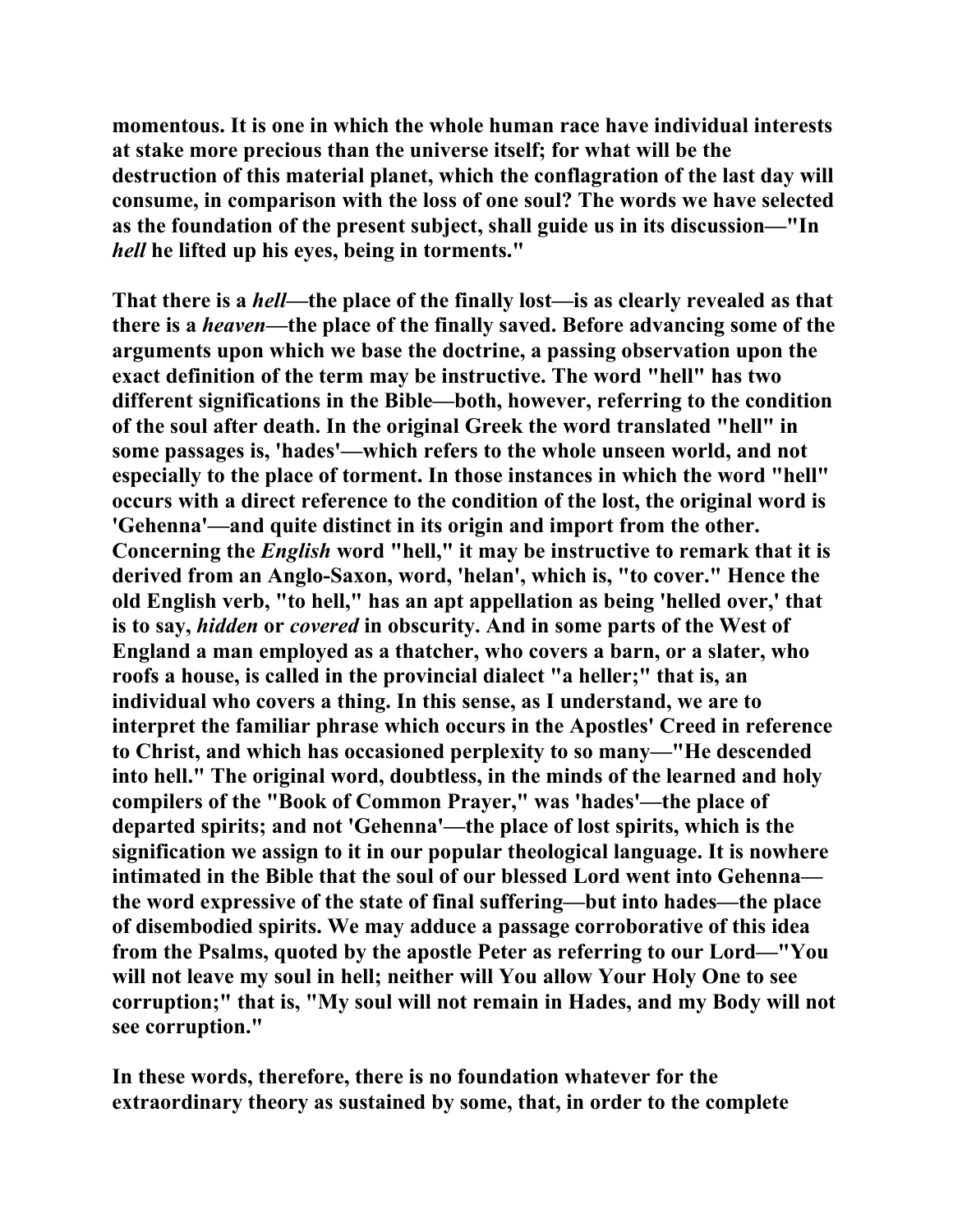**Atonement of Christ, it was necessary that He should actually suffer the torments of the damned! There is not the vestige of a reasonable argument in favor of an idea so absurd and groundless. To maintain, therefore, that our Lord's sufferings were those of the consciously guilty, who were enduring the insufferable torments of remorse, is not only forced and unnatural, but goes far to invalidate the perfection of the Atonement He presented upon the cross, when, before His soul departed, He exclaimed, "It is finished." The only passage that would seem to give the slightest shadow of support to the absurd theory we are combating is that found in the Epistle of Peter, "By which also He went and preached unto the spirits in prison." Interpreting these words by the context, it appears clearly that the apostle refers to the Holy Spirit preaching to the Antediluvians through the instrumentality of Noah; not after they were confined in prison, but, "while the ark was being prepared," and which, doubtless, some of them had aided to build! "By which [Spirit] He also went and preached unto the spirits [now] in prison." Noah was "a preacher of righteousness," and by the Holy Spirit he preached the gospel of salvation—of which the ark was the type—to the sinners before the flood, but who, when the apostle wrote, were "now in prison."** 

**Let us direct our thoughts to a consideration of the solemn subject before us the argument by which the existence of a** *hell***—the final and eternal place of suffering is established.** 

**And in the first place we remark that, it is clearly a divinely-revealed truth. We predicate our belief of this appalling state mainly on the authority of the Bible. The fact is too vital and solemn to place it exclusively on any other ground, though there are other evidences which will presently occur. If the Bible does reveal this truth, woe unto us if, carried away by the sophistical teaching of men, endorsed by the depravity of our own hearts, we deny and reject a fact upon which are suspended interests of such eternal consequence! There can be but two conditions of the soul after death, and but two are revealed in the Scriptures of truth—heaven and hell. On a question of such vital moment, it were insanity of the worst kind to accept any authentic guide other than the Bible. Among the "Books that will be opened" in the great day of judgment, the Word of God will be pre-eminent; for, upon the things written in this volume will the equitable decisions of the judgment, and of each individual, be made. Disbelieve the Bible as you may—bring your philosophy—falsely so called—and the results of your scientific researches, to disprove the Divine Inspiration and integrity of the whole, or of any part of this Book, if you will—but, remember that out of it you will be judged in the**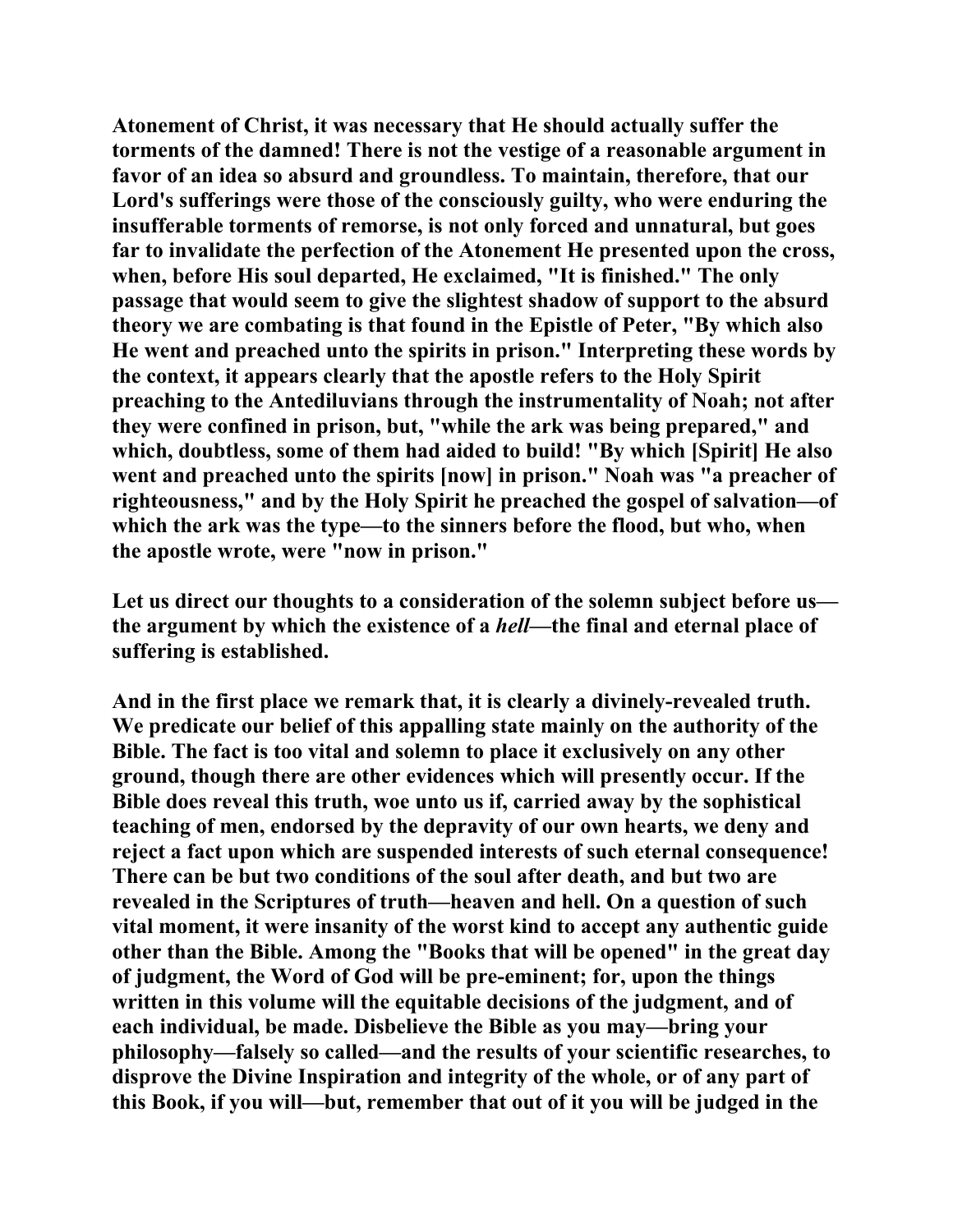**great day when, "every one of us must give account of himself to God." Oh, what will be your dismay when you see that Book unfold its awful leaves, whose truth you denied—whose revelation you disbelieved—and whose great salvation you rejected! But what are some of the more direct and conclusive Scripture proofs of the existence of hell? "What says the Scripture?"** 

**The passage which introduces our subject would seem conclusive were there no other to sustain it. They are the words of Christ Himself, of Him who had descended from the invisible and eternal world, and who is described as the "Faithful Witness." It may be objected that our Lord spoke a parable only; but we must not forget that the parabolic mode of communicating His revelations was a familiar and common one of the Great Teacher. "Without a parable spoke He not unto them." The parable, then, is that of the rich man and Lazarus; and it must be acknowledged by every thoughtful mind, that it forms one of the most vivid and instructive word-pictures our Divine Artist ever painted. It is with the state of the "rich man" we are at present concerned. The Lord describes his place of abode—the suffering he endured—and the fruitless petition he made. And what was the place in which he was? "in Hell." And what was his condition? "lifting up his eyes in torments." And what his fruitless prayer? "Send Lazarus, that he may dip the tip of his finger in water, and cool my tongue; for I am tormented in this fame." No statement could be more lucid—no argument more conclusive and no picture more appalling concerning the place and condition of the lost: he was in Gehenna—the final and inevitable abode of the damned!** 

**Take again the words of our Lord as revealing this doctrine. "Fear not them who can kill the body, and after that have no more that they can do: but fear Him, who after He has killed, has power to cast into** *hell***."** *Gehenna***—the place of torment—is the word our Lord here employs—a mode of expression which no ingenuity can disturb, or sophistry gainsay.** 

**In two passages taken from the Old Testament, we find the awful truth for which we contend distinctly and solemnly stated. Job, speaking of the Infinite immensity of God, illustrates it thus, "Can you by searching find out God? Can you find out the Almighty unto perfection? It is as high as heaven; what can you do?** *deeper than hell***; what can you know?" Heaven has its heights of knowledge, glory, and happiness, to which, perhaps, the glorified will be ever ascending—yet never fully reach! Hell, too, has its depths of place, of suffering, and of woe—termed, "the bottomless pit"—into which the lost soul will be ever descending, and yet never touch! Oh, could there possibly be an**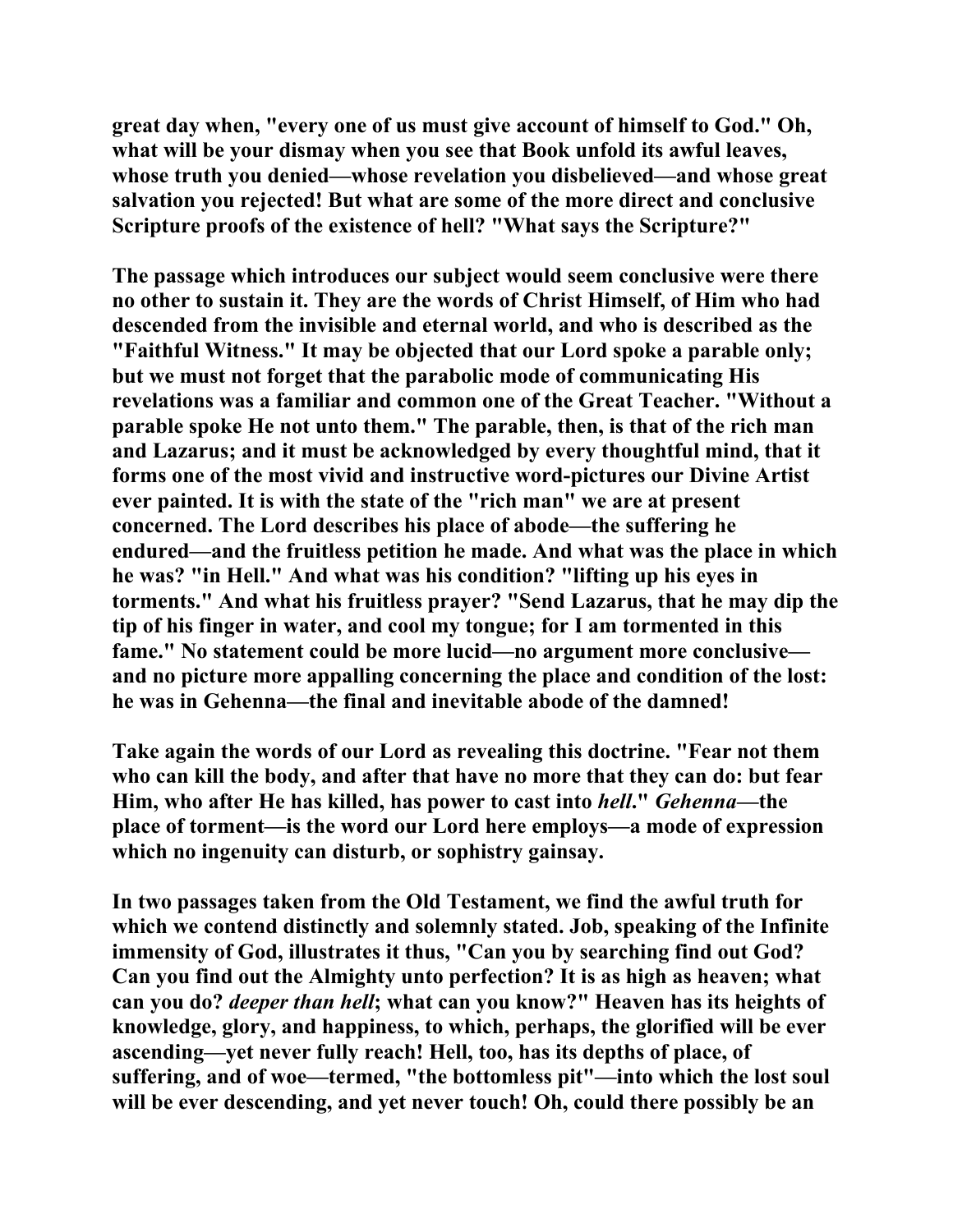**idea more appalling—an image more horrific, than this—the soul ever and forever** *sinking***, yet never reaching the ocean-bed of its unquenchable flames? The Psalmist is not less pointed in his allusion to the place of suffering, "The wicked shall be turned into** *hell***, and all the nations that forget God." In both these passages the word 'sheol' is used, which clearly teaches that, not to the place of departed spirits only—'hades'—but, to 'Gehenna'—the abode of the condemned—is that to which the writers refer.** 

**We turn to two more passages taken from the New Testament. How terrible and withering our Lord's denunciation of the subtle and hypocritical scribes and Pharisees! "You serpents, you generation of vipers, how can you escape the damnation of** *hell***?" Could language be more distinct or awful? and, coming from the lips of the Lamb of God, they are tenfold more emphatic and expressive. The words of the Apostle Peter shall close our Scripture testimony. "God spared not the angels that sinned, but cast them down to** *hell***, and delivered them into chains of darkness, to be reserved unto judgment." To this place of torment our Lord refers when He speaks of Gehenna as "prepared for the devil and his angels"—observe, 'prepared,' not for men, but for demons. Suggestive and solemn thought! But from the Scripture proof, let us turn to another and scarcely less striking and conclusive line of argument. Two only shall suffice.** 

**The first argument is drawn from the Personal Character and the Moral Government of God. God is holy—and His holiness must be vindicated; God is just—and His justice must be honored. Thus, from the very necessity of the case, God is bound, both by His holiness and justice, to punish sin and condemn the sinner. What would be the impression of the Celestial Intelligences were God to allow sin to pass unnoticed, and the guilty to remain unpunished? What would be their idea of His character and government but the very reverse of what they are, were this the case? But, God is holy; and Holiness is the bond and perfection of all the Divine Attributes. A denial of God's Holiness involves a denial of God Himself—it would be the worst species of Atheism—Infidelity in its most repulsive and malignant form. It were an infinitely less wrong done to God to count Him as nothing, than, acknowledging His existence, yet deny His Holiness. Thus, Holiness is the bond of perfection of all God's attributes. Omnipotence is His Arm; Omniscience, His Eye; Mercy, His Affections; but Holiness is the girdle and beauty of them all.** 

**"Who is a God like unto You, glorious in** *holiness***?" The greatness of this, His most glorious perfection, is inferred from the fact that, it is the ground of His**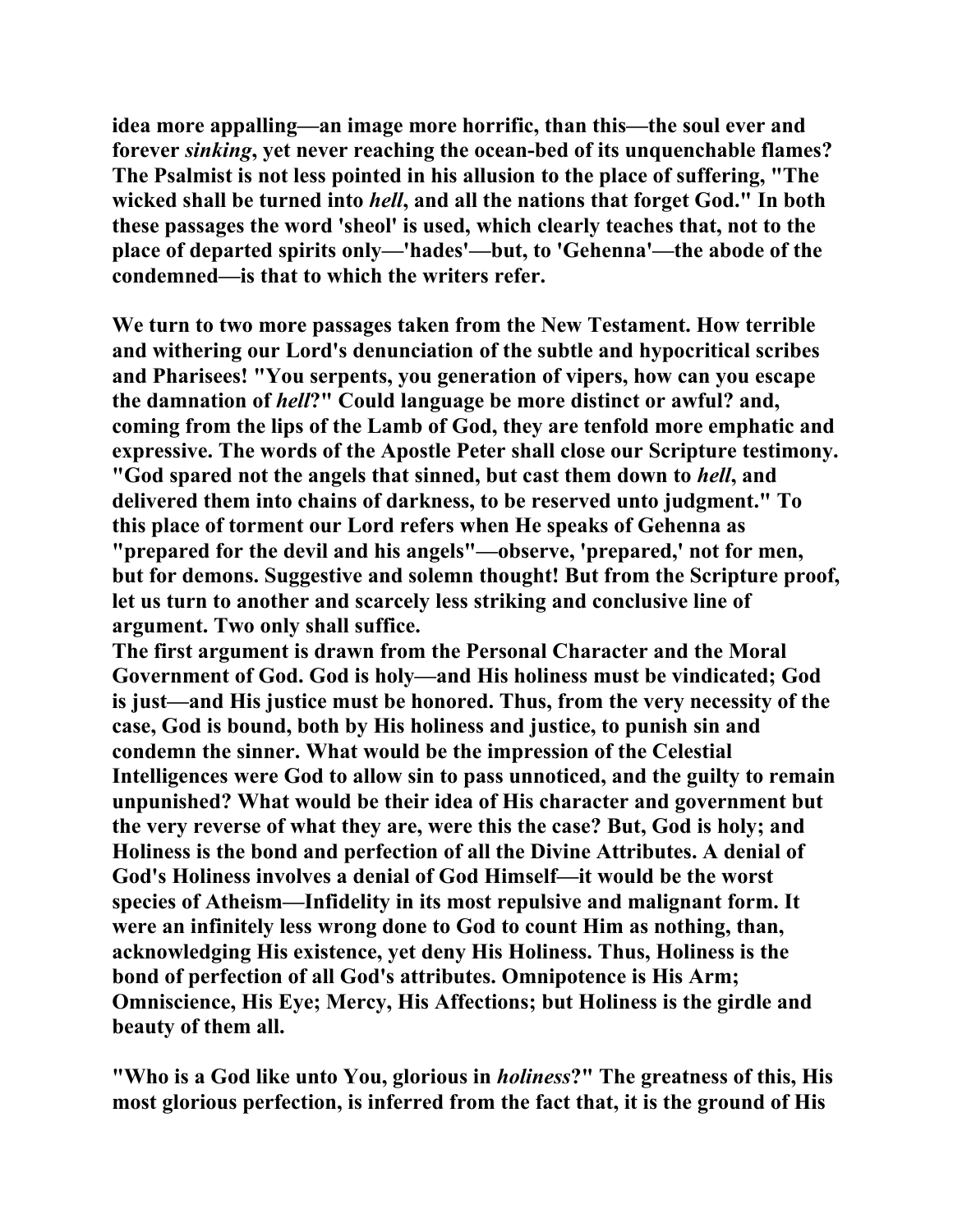**oath—"Once have I sworn by my holiness that I will not lie unto David." To swear by His holiness is to attach a confirmation and solemnity to His oath which no other perfection could supply; thus placing the crown of honor upon this His most illustrious and sublime perfection. He has demonstrated His holiness in the most emphatic and solemn way. Go to Mount Sinai—and behold the awesome emblems of His holiness! Travel to Mount Calvary—and gaze upon the Son of God impaled upon the cross—the Sin-bearer of His Church suffering and dying, the Just for the unjust, that He might bring us to God! Look into Hell—and behold the quenchless flames, and hearken to the awful groans of the lost! Gaze up into Heaven, and behold its glory, and bend your ear to the song of Cherubim and Seraphim—"Holy, holy, holy Lord God of heaven and earth,"-and then deny, if you will, the holiness of God, and the equity of His moral government in that, "by no means will He clear the guilty."** 

**There remains yet one other reason why the wicked should be punished with everlasting destruction, and with which we close the argument. We refer to**  *hell as the most befitting place and condition of the finally impenitent and unbelieving.* **There is a moral fitness of the soul, progressing in the present life, for its future state. See how this reasoning applies. Heaven is holy—the abode and state of the holy—consequently, the sinner after death could not enter there. Heaven would be Hell to him. Dying unconverted, unpardoned, unsanctified, he could not exist in Heaven. Its atmosphere would be too pure—its society, too holy—its employments, too sacred—its music, too divine—and he would exclaim, "Take me out of here! for this world of holiness I am unfitted—with its employments I have no sympathy—with its society I have no congeniality—and for its condition I never prepared!" It is recorded of the betrayer of Christ that, "he, went to his own place"—words pregnant with the most solemn meaning! It is not said to what place Judas went—but, "to his own place." The studied obscurity that veils it, renders the expression all the more significant and impressive. We are left to the most strictly logical and scriptural inference it is possible to draw; namely, that, Judas went to the place most suitable to his nature, befitting his character, and congenial to his spirit. If he were a holy and righteous man, then he went to the most fitting and proper place—he went to Heaven. If, on the contrary, he was a sinful and ungodly man, then, the place for which he was fitted was the one to which he went—he went to Hell. He "went to, his own place," is the record of the sacred penman, and there he leaves it. What a momentous truth are we here taught! Not one revealed in the Bible is more true than this, that, every individual of the race is educating for a future state—is training for Eternity—is going to his own place—Heaven or Hell! Retribution will be just**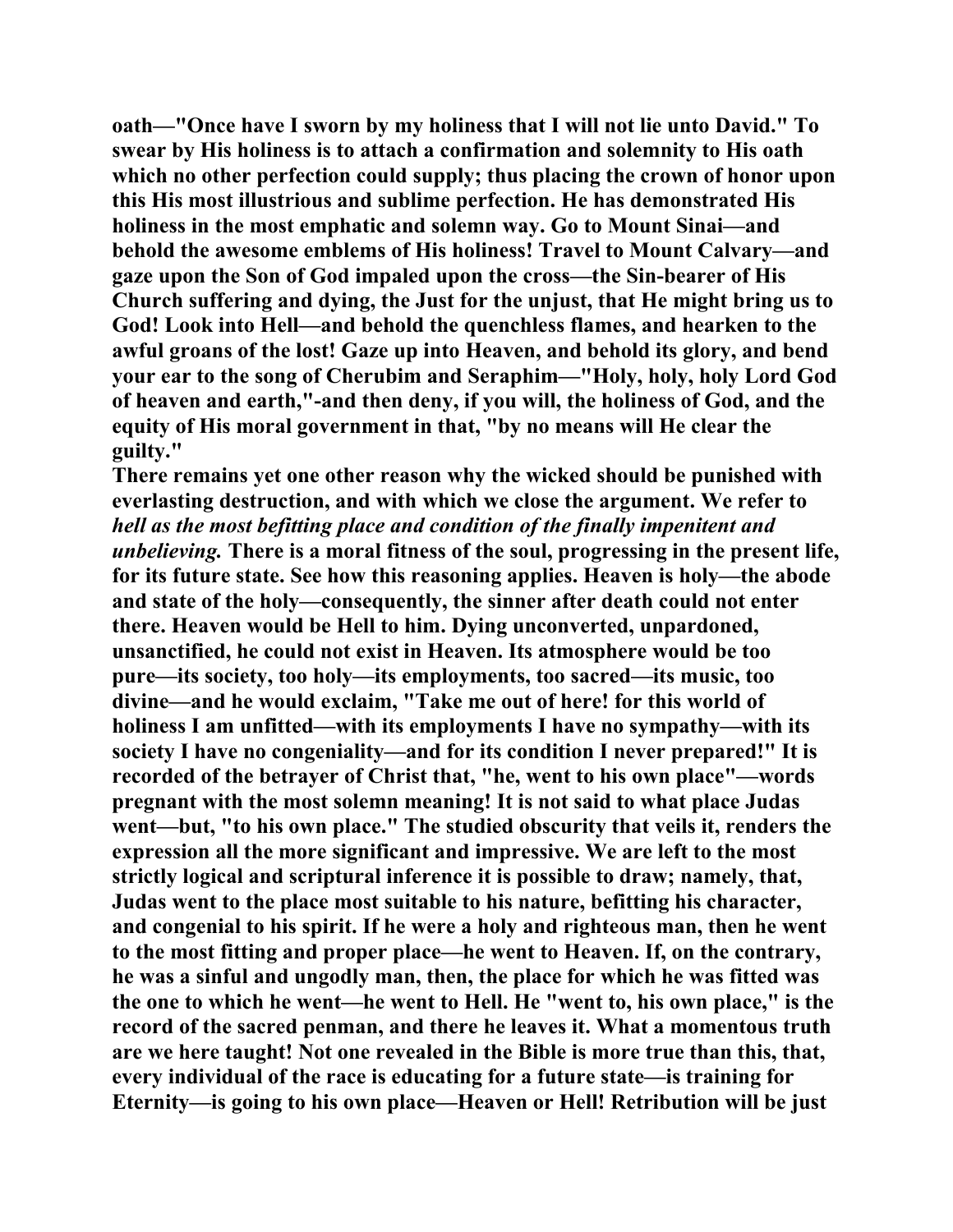**what Probation makes it. "Do not be deceived; God is not mocked for whatever a man sows, that shall he also reap. For he that sows to his flesh shall of the flesh reap corruption; but he that sows to the Spirit shall of the Spirit reap life everlasting." Reader! for which are you preparing—for which are you fitted? Of Heaven it is recorded—"Nothing impure will ever enter it, nor will anyone who does what is shameful or deceitful, but only those whose names are written in the Lamb's book of life." And of Hell it is written— "Whoever was not found written in the book of life was cast into the lake of fire." All who have departed the present life are gone to their own place; and we who survive shall die and go to ours: if it be Heaven—to heaven; if it be Hell—to hell. Which, my reader, is your present place? Is it beneath the cross of Jesus—the place of penitence and pardon, of faith and love? Is it among the sons of God, the holy and the good? Is it in the house of God—listening to His gospel, and worshiping Him in the beauty of holiness? Is it at the Table of the Lord's Supper—spiritually and believingly eating of His flesh and drinking of His blood? In a word—are you enrolled among the 'poor in spirit,' the 'pure in heart,'—the 'meek and peaceful'—those who 'hunger and thirst after righteousness'-and the loving, cross-bearing followers of Jesus?—then, when you die, you will go to your own place—and that place will be—Heaven forever!** 

**One most solemn aspect of our subject yet remains. The Eternity of Future Punishment, and the consequent Deathlessness of the soul, are truths as clearly revealed as is any doctrine of the Bible. The word of God nowhere not in a solitary instance—speaks of either the annihilation of the lost, or, of the terminable nature of their punishment. We hold that the idea of the annihilation of the wicked is as un-philosophical as it is unscriptural. It is un philosophical. Man has an immaterial, invisible property, which we call the soul: and a material, visible substance which we call the body. The soul is spiritual, pure and uncompounded, and, therefore, indestructible—nothing can touch, separate or destroy it. There is but one Being in the universe who could annihilate the soul—He who created alone can uncreate. He who made, alone can destroy it. If, then, God does not annihilate the soul, it cannot be annihilated. And is it conceivable that, having made man in His own image intellectual, moral, and immortal—He will everlastingly destroy the chief work of His creative power—marred and tainted though that image be? Would the Sovereign of a nation command the coin of the realm to be utterly destroyed, simply because time and use had defaced the royal image and superscription, rendering it almost invisible? And, is it reasonable to suppose that God will command to utter annihilation that which partakes the most**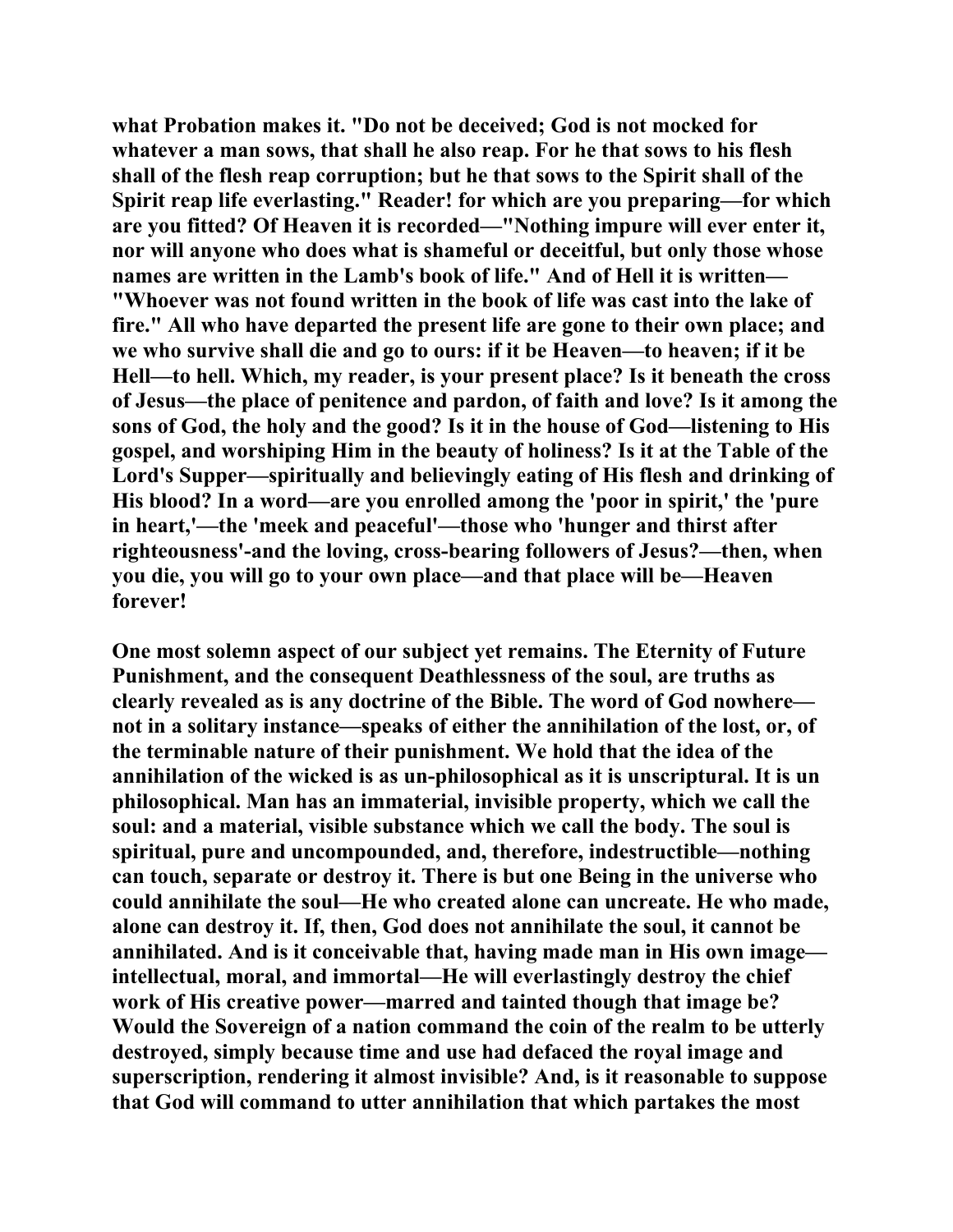**essentially of His own immortal nature, and which reflects the most distinctly His own Divine image—even though that nature be fallen, and that image be obscured? We maintain, then, that it is purely un-philosophical to suppose the soul capable of annihilation. The immortality of man is not 'conditional,' as some teach. It is entirely independent of 'life in Christ.' Life in Christ is totally and essentially distinct from the natural immortality of the soul—the soul of man lives forever, independently of spiritual life from Christ. Saved or lost, my reader, you are born to immortality as your intrinsic and inalienable inheritance—it is the birthright of your soul, of which none can divest you but God Himself. Your being, once commenced, never eases to exist—** 

 **"The inextinguishable flame burns on, And shall FOREVER burn."** 

**The doctrine of the soul's annihilation, and the terminable nature of future punishment, is as contrary to sound theology, as it is to sound philosophy. We can only select a few, from among the many, Scripture evidences. The writings of the Old Testament teach the certain punishment and endless damnation of the lost. When the wicked spring as the grass, and when all the workers of iniquity do flourish; it is that they shall be destroyed** *forever***. Destruction nowhere in the Bible can be predicated of annihilation, without the most ingenious perversion of the term. We speak of the destruction of a person—of a house—of a city. Who with the most ordinary understanding of the term would attribute to it the idea of annihilation? A fortune—a picture—a reputation may be destroyed—but neither one nor the other can resolve itself into its original element of nothingness. Take a yet stronger passage: "The Lord Jesus shall be revealed from heaven with His mighty angels, in flaming fire taking vengeance on those who know not God, and that obey not the gospel of our Lord Jesus Christ: who shall be punished with everlasting destruction away from the presence of the Lord, and from the glory of His power." Mark the words, "everlasting destruction"—if the destruction of the wicked means in the Bible annihilation, this everlasting destruction is a misnomer—words to which we can attach no definite or intelligible meaning whatever. "Everlasting destruction" must—grammatically and intelligibly interpreted—be accepted as meaning the interminable punishment, and not the utter annihilation of the finally lost. If annihilation is the final condition of the wicked, what meaning are we to attach to the solemn words which our Lord spoke concerning His betrayer: "It had been good for that man if he had not been born." If there were no future punishment—or if that punishment were ever to terminate—how inexplicable the words of Christ thus used of**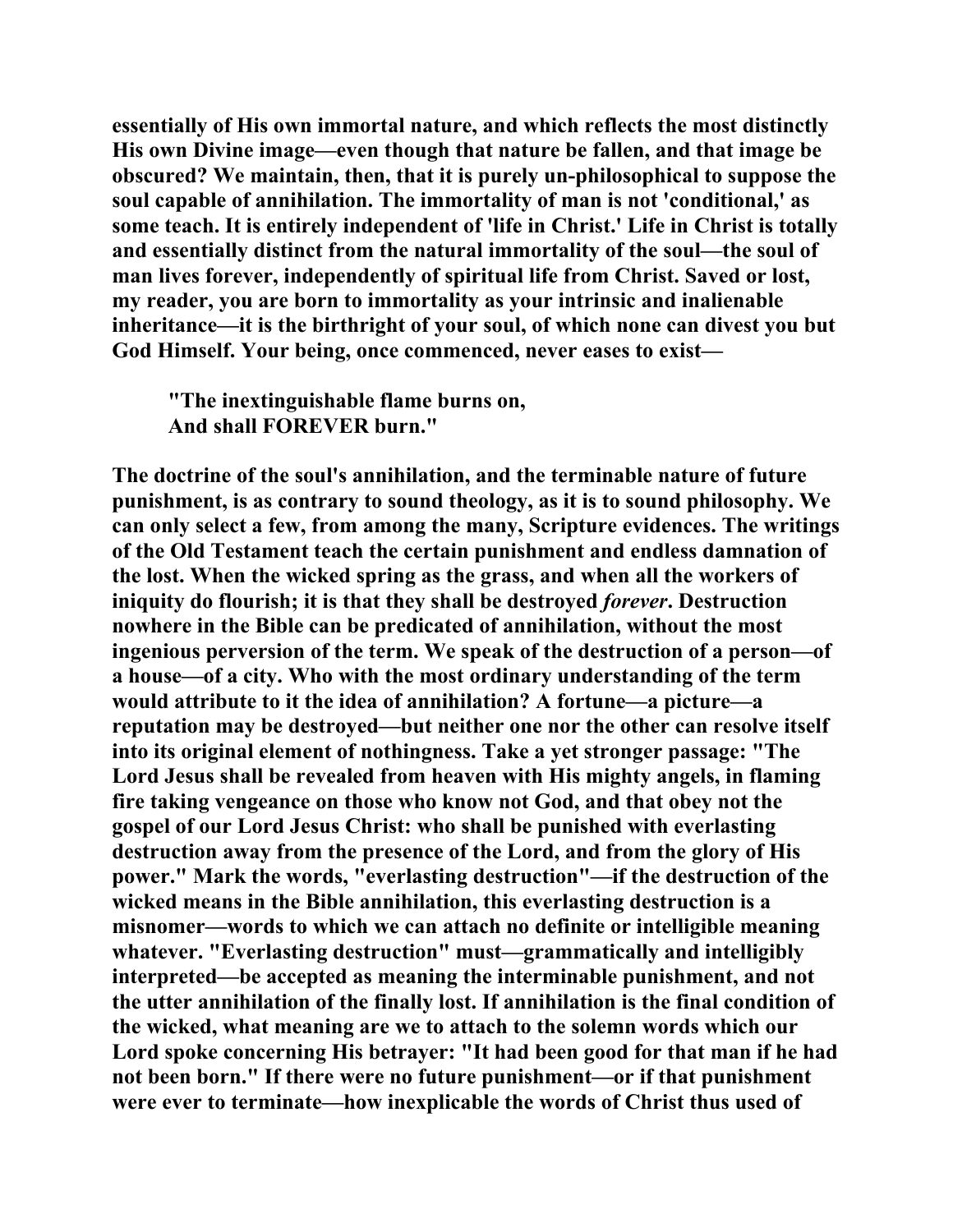**Judas! But to him—as to all who die in their sins—will be addressed by the same Redeemer and Judge the appalling sentence—"Depart from Me, you cursed, into** *everlasting* **fire prepared for the devil and his angels." and then comes the great separation—"these shall go away into** *everlasting* **punishment: but the righteous into life eternal." If the happiness of the saved is eternal, equally eternal is the condemnation of the lost!** 

**Let us close these solemn passages with one of the most momentous, searching questions, ever propounded—"Who among us shall dwell with the devouring fire? who among us shall dwell with** *everlasting burnings***?" Who? Who that reads these pages shall come under this "***eternal damnation***"? Lord is it I? Oh banish from your creed—eject from your mind—efface from your thoughts of the future—the idea that your soul will ever cease to be—or, that, if lost which God of His infinite mercy in Christ Jesus forbid!—your righteous doom will ever be reversed; or your indescribable sufferings will ever terminate! Ally yourself with false doctrine—abandon yourself to superstitious worship—sell yourself to sin—and make a covenant with Hell—as you will then will follow the appalling, righteous, and inevitable doom—"The same shall drink of the wine of the wrath of God, which is poured out without mixture into the cup of His indignation; and he shall be tormented with fire and brimstone in the presence of the holy angels, and in the presence of the Lamb: and the smoke of their torment ascends up** *forever and ever***."** 

**But, why will you die? Jesus Christ came down into this fallen, sinful world to save the lost—to save sinners—the vilest. The God against whom you have sinned is "ready to pardon." He has pledged His word, confirmed with an oath—swearing by Himself—"As I live, says the Lord God, I have no pleasure in the death of the wicked; but that the wicked turn from his way and live: turn, turn from your evil ways; for why will you die?" God is prepared to treat with you. If you have no merit—as merit you have none—if your unworthiness is great—as immeasurably great it is—Christ supplies all. It is all the merit and all the worthiness God demands, or you require. What if your sins are countless as the stars—your guilt, deep as crimson—fly to His pierced heart—wash in His cleansing blood—hide in a cleft of this smitten Rock—and you shall be saved. Let your place now, be the sheltering cross then, when you die, you will go to your own place, God had from eternity ordained—which Jesus has gone to prepare—and for which—by all His dealings in providence and grace—He is preparing you. Relinquish every false hope—escape from every lying refuge—renounce every other name; and, "None but Jesus" be your boast in life—your hope in death—your song**